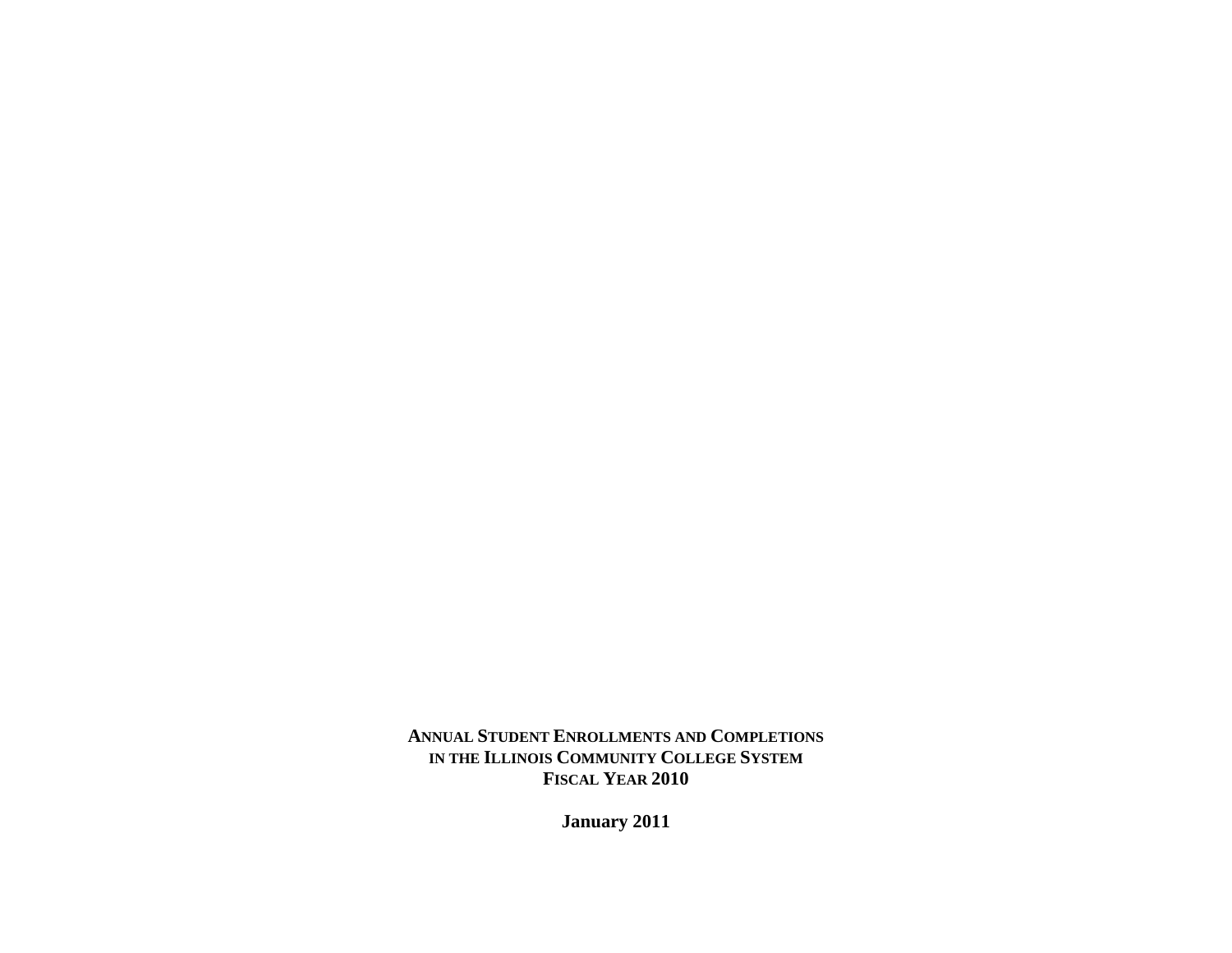Student Enrollments & Completions Fiscal Year 2010

> Research & Policy Studies Scott J. Parke, Ph.D. Senior Director Nathan R. Wilson, M.S. Director Jo E. Barnard, B.A. Assistant Director Michelle L. Dufour, B.A. Assistant Director Candy Tempel, A.A.S. IT Technical Associate, Information Technology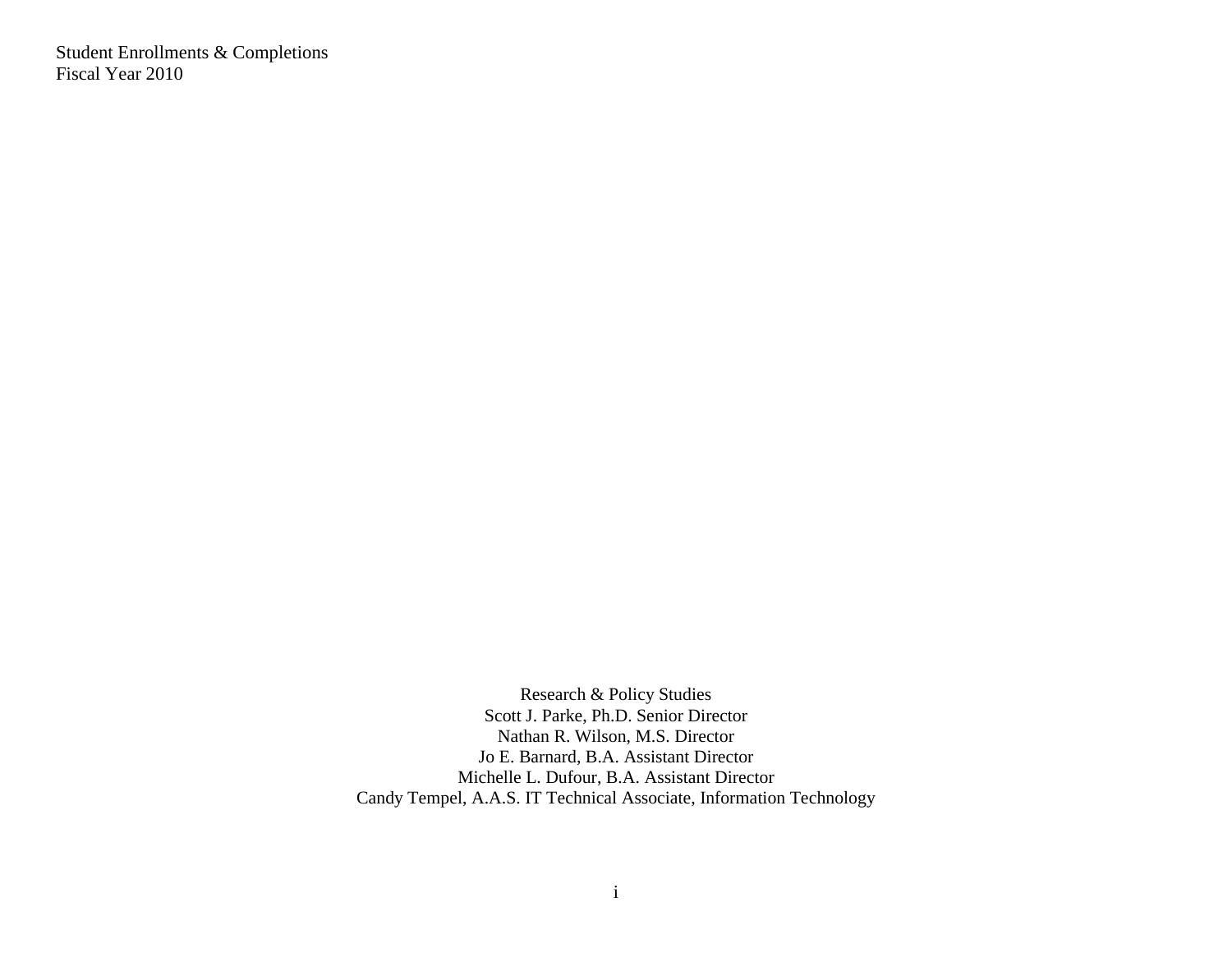# STUDENT ENROLLMENTS AND COMPLETIONS IN THE ILLINOIS COMMUNITY COLLEGE SYSTEM - FISCAL YEAR 2010

# **TABLE OF CONTENTS**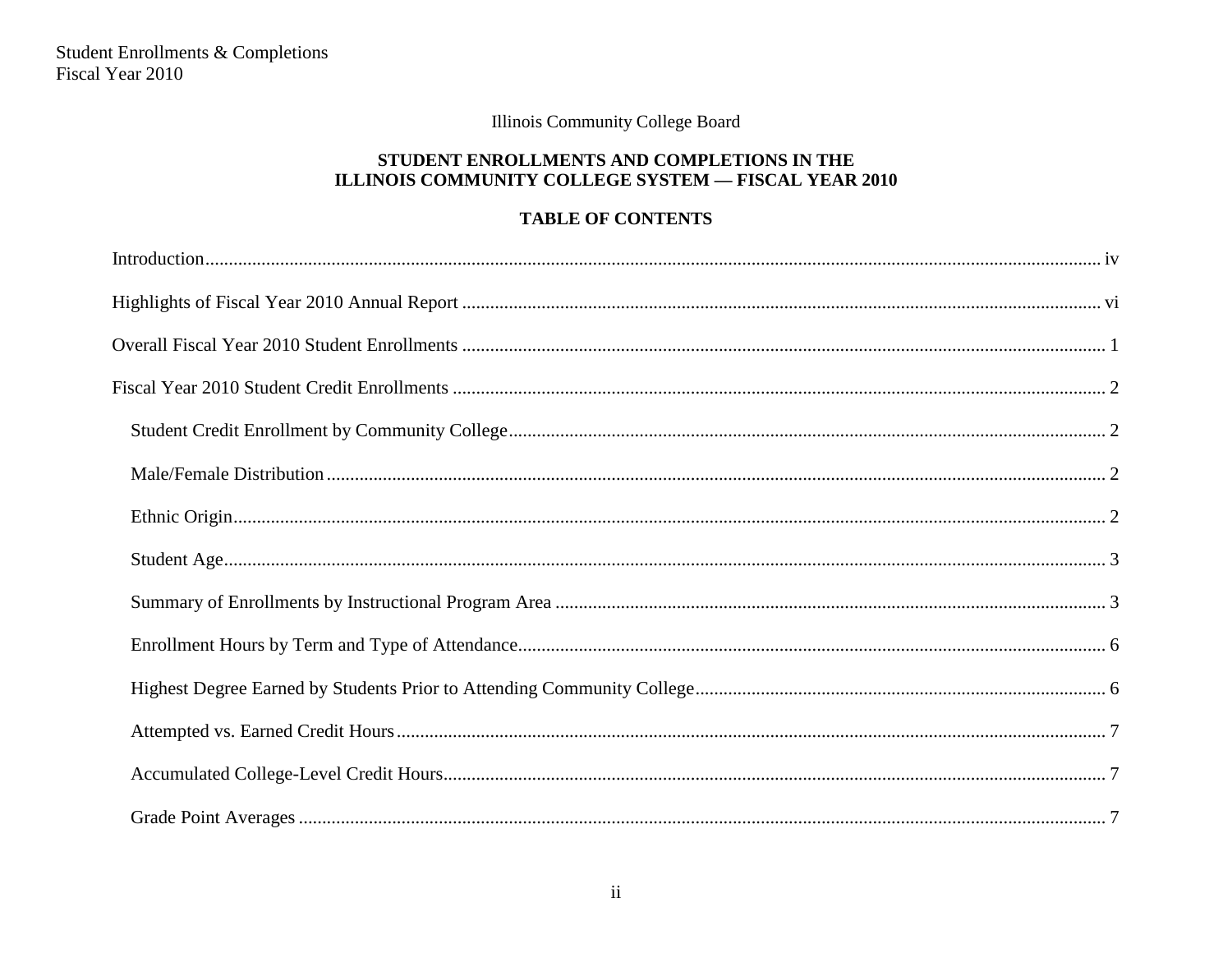# Student Enrollments & Completions<br>Fiscal Year 2010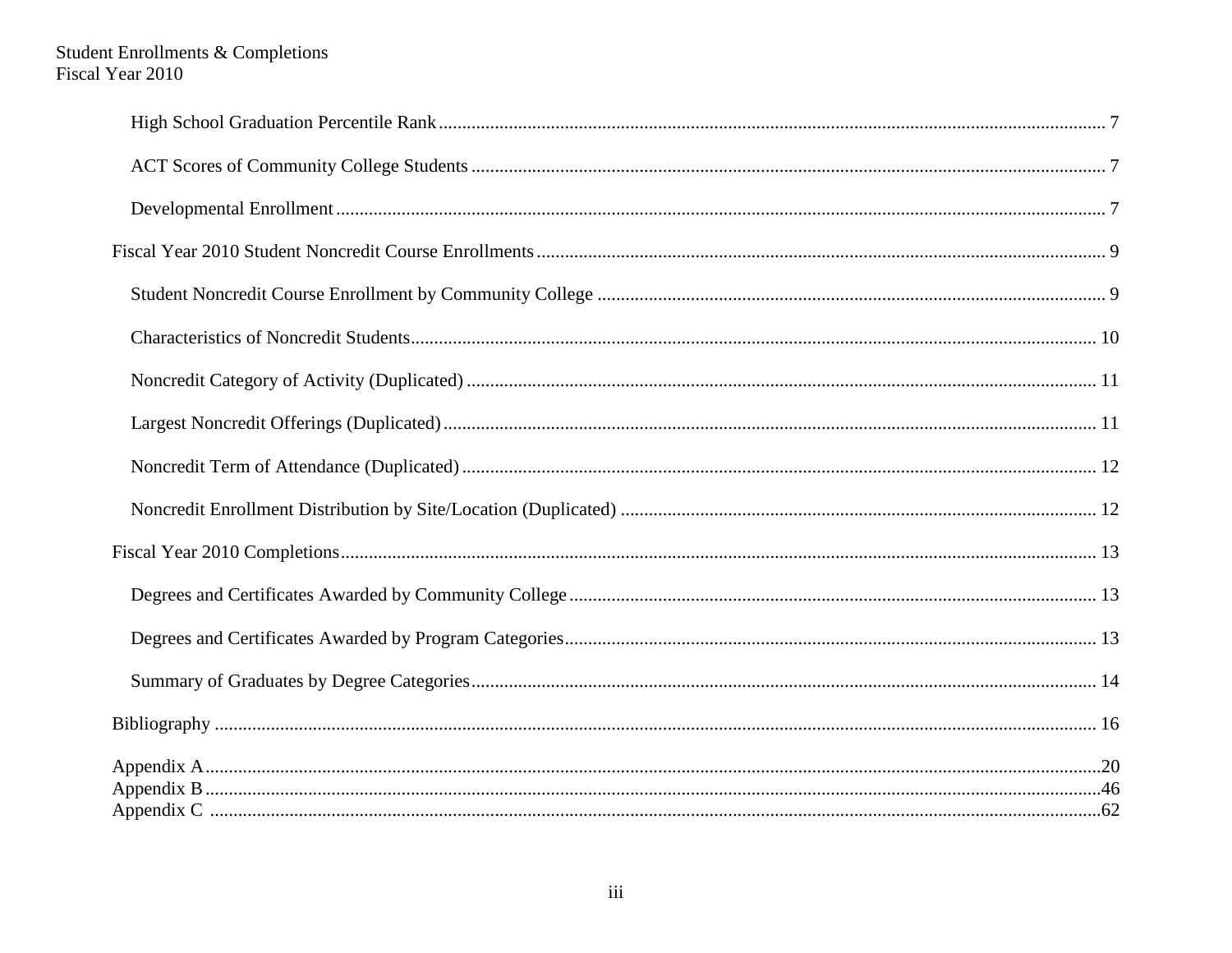# **INTRODUCTION**

<span id="page-4-0"></span>Community colleges aren't just the key to the future of their students. They're also one of the keys to the future of our country. We are in a global competition to lead in the growth industries of the 21st century. And that leadership depends on a well-educated, highly skilled workforce. We know, for example, that in the coming years, jobs requiring at least an associate degree are going to grow twice as fast as jobs that don't require college. We will not fill those jobs – or keep those jobs on our shores – without community colleges. – Barack Obama, White House Summit on Community Colleges (White House, 2010).

Increasing the number of college graduates has emerged as a national priority. Additional college graduates are sought to stimulate the economy and improve the United State's position in an increasingly competitive world marketplace. Recent Organization for Economic Cooperation and Development (OCED) international comparisons show the United States (US) as 10th in the world in college attainment (OCED, 2010). The US initially dropped from the top position in college attainment in OCED's 2000 report [\(National Center for Policy](http://www.ncpa.org/sub/dpd/index.php?Article_ID=10045)  [Analysis, 2000\)](http://www.ncpa.org/sub/dpd/index.php?Article_ID=10045).

While details of initiatives differ, the Obama Administration, major national foundations, and multiple leading associations have identified a need for higher education institutions to produce more graduates. The Obama Administration set a goal to have the highest proportion of college graduates in the world by the year 2020. The American Graduation Initiative calls for the production of five million additional graduates by 2020. [\(Brandon, 2009.](http://www.whitehouse.gov/blog/Investing-in-Education-The-American-Graduation-Initiative/) & National Center for Policy Analysis, 2000). The Lumina Foundation and the Bill & Melinda Gates Foundation have made increasing higher education attainment as measured by the production of additional degrees and certificates a top priority. The Lumina Foundation policy initiative has a goal of increasing the "percentage of Americans with high quality degrees and credentials from 39 percent to 60 percent" by 2025 (Nauffts, 2009). The Gates Foundation seeks to "double the number of young people who earn a postsecondary degree or certificate with value in the marketplace by the time they reach age 26" [\(Bill & Melinda Gates Foundation. 2009b\)](http://www.gatesfoundation.org/learning/Documents/postsecondary-education-success-plan-executive-summary.pdf). The Commission on Access, Admissions and Success in Higher Education's goal is to increase the proportion of 25 to 34 year-olds who hold an Associate degree of higher to 55 percent by the year 2025 to re-establish the United States as the leader in educational attainment in the world (Lee, Jr. & Rawls, 2010). Six major community college organizations pledged to increase college completion rates by 50 percent by 2020. The groups endorsing the "pledge" include the American Association of Community Colleges, Association of Community College Trustees, Center for Community College Student Engagement, League for Innovation in the Community College, National Institute for Staff & Organization Development and Phi Theta Kappa Honor Society (Moltz, 2010).

In keeping with the national call for action, in 2010 under Governor Quinn's leadership, Illinois was in the first group of states to join Complete College America (CCA). Participating CCA states agree to set state and local completion goals, create action plans and implement policy changes to meet them and generate information on the CCA metrics. At the time of publication, 24 states have signed up to make college completion and the production of additional college graduates a top priority [http://www.completecollege.org/.](http://www.completecollege.org/) CCA is partnering with the National Governors Association (NGA) on the initiative to encourage and promote college completion. NGA's parallel initiative is called Complete to Compete (Reyna, 2010) [http://www.subnet.nga.org/ci/1011/resources.htm.](http://www.subnet.nga.org/ci/1011/) Additional partners in the development of a set of common metrics include the National Center for Higher Education Management Systems (NCHEMS) and the State Higher Education Executive Officers (SHEEO).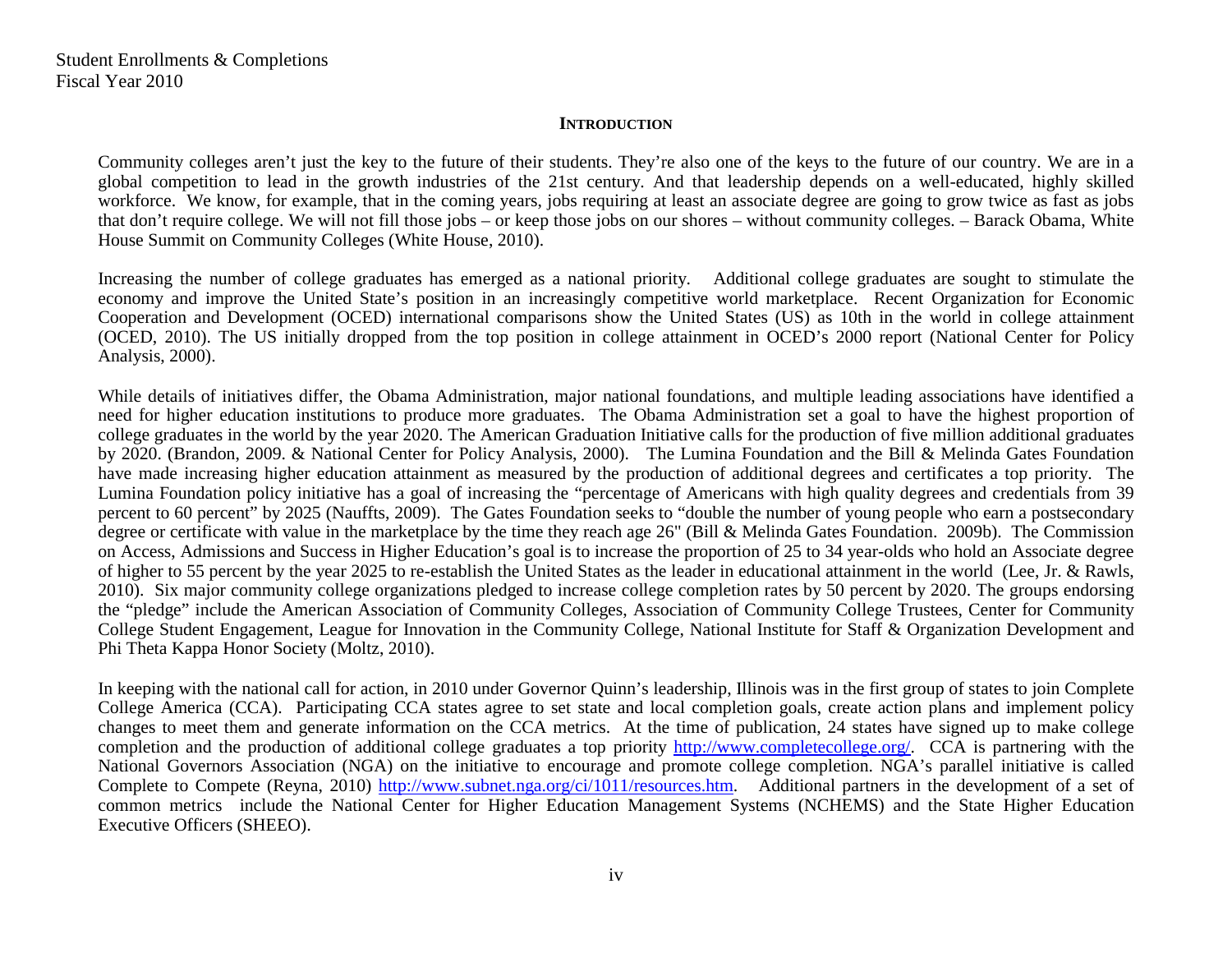Student Enrollments & Completions Fiscal Year 2010

> Aiming to increase the number and rate of college graduates, the partners developed a series of metrics under three categories: Progress, Outcomes and Context. Progress metrics include: enrollment in remedial education (Math only, English\Reading only; both Math and English\Reading); success after remedial education; success in first year college courses (gateway courses); credit accumulation; retention rates; and course completion. Outcome metrics include: degree\certificate production; graduation rates; transfer out rates (for community colleges only); credits and time to degree. Context metrics include: annual enrollment; completion ratio; and market penetration. Several different breakouts are requested including: race\ethnicity, gender, age by range, Pell recipient status, and student status (e.g., first-time full-time, first time part-time, transfer at time of entry). Further refinements to the metrics may occur following the initial data collection. Until the metrics have been compiled, the Complete College America website provides summary college completion information by state based on publically available data [\(http://www.completecollege.org/state\\_data/](http://www.completecollege.org/state_data/) & [http://www.completecollege.org/docs/Illinois.pdf\)](http://www.completecollege.org/docs/Illinois.pdf).

> Highlights of recent CCA activities include the following milestones. The initial CCA cross state meeting took place in June 2010. States provided preliminary goals in September 2010. Fall Academy meetings were held by CCA officials for selected states in October 2010 and preliminary state level data on the metrics were provided in December 2010. Illinois Community College Board (ICCB) staff collaborated with the colleges to generate initial information for Illinois community colleges. Illinois Board of Higher Education (IBHE) staff gathered similar data that public universities produced locally and compiled the information before forwarding it to CCA officials. In 2010, overall Illinois community colleges exceeded the preliminary statewide goal. Moving forward, a CCA hosted Spring Academy is scheduled for selected states in March 2011, and a summer 2011 statewide workshop will be held in Illinois to highlight promising practices and promote college completion. The second round of data will be submitted by states in December 2011.

> Community colleges are committed to helping individuals attain credentials. In addition to serving individuals with the goal of graduating, community colleges also help individuals who need to: strengthen their foundational skills (adult education, English as a Second Language and developmental education), acquire specific career and technical skills for entry or advancement in the workforce and transfer to four-year colleges or universities.

> The Annual Enrollment and Completion (A1) submission is a major source of the community college data for the CCA metrics. A1 data are reported for individuals who are officially enrolled at the college in credit coursework at any time during the specified fiscal year. This year's Annual Enrollment and Completion Report is based on fiscal year 2010 enrollments and completions. Comparative information is supplied from four previous fiscal years (2006-2009). Detailed tables comparing fiscal year 2009 and fiscal year 2010 credit headcount, full-time equivalent (FTE) enrollments, and graduates by college are included. FTE enrollments in this report are based on all credit hours attempted (including non-reimbursable credit hours). Thirty credit hours equal one FTE. Additionally, noncredit courses provide another approach to the delivery of education, training, and public service by community colleges. Therefore, the Annual Enrollment and Completion Report include information about noncredit offerings for the current year (2010) and the four previous fiscal years (2006-2009). Since fiscal year 1999, the Illinois Community College System has been submitting a Noncredit Enrollment (N1) annual data containing demographic and course information on the wide range of noncredit instruction they provide. The following pages contain additional information about annual credit and noncredit enrollments and credit completions.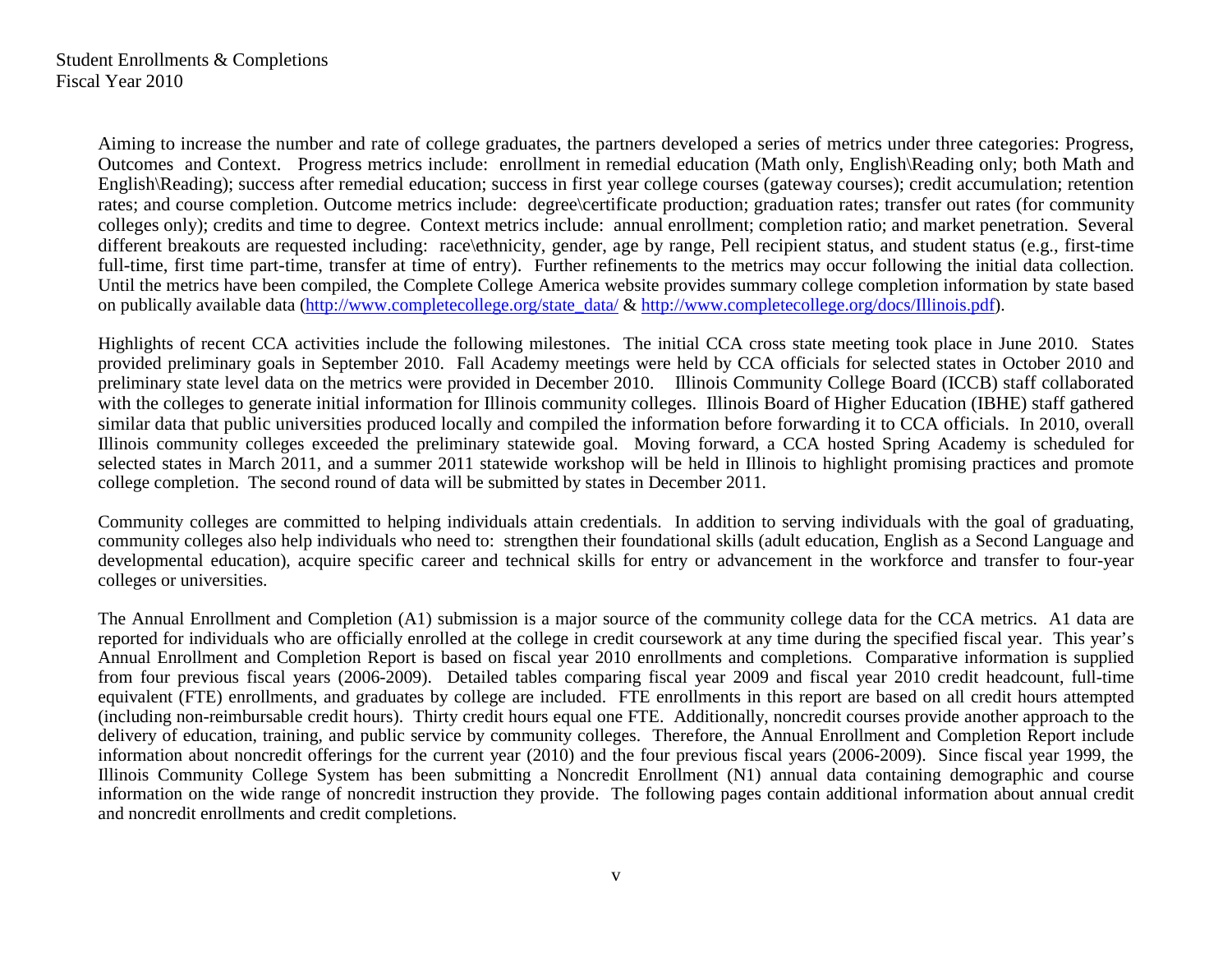Student Enrollments & Completions Fiscal Year 2010

#### **HIGHLIGHTS OF FISCAL YEAR 2010 ANNUAL REPORT** *Student Enrollments*

- <span id="page-6-0"></span> The Illinois Community College System served nearly **one million (985,010) students** in credit and noncredit courses during fiscal year 2010. Overall combined enrollments increased compared to last year  $(+3.2 \text{ percent}, N = +30,614).$
- **Credit-generating** students accounted for **74.1percent** of the overall fiscal year 2010 headcount.
- $\triangleright$  During fiscal year 2010, the 48 public community colleges in Illinois enrolled **730,335** students in instructional credit courses. This is higher than the previous year (700,072). The full-time equivalent (FTE) enrollment was 273,344, an increase of 9.2 percent since fiscal year 2009.
- Statewide, **24,479 noncredit course sections** were conducted during fiscal year 2010.
- $\triangleright$  From fiscal year 2009 to fiscal year 2010, the number of individuals receiving instruction through **noncredit course** offerings increased slightly (0.1 percent) to **254,675 students**.
- $\triangleright$  Statewide, 33,428 of 985,010 total students enrolled in both credit and noncredit courses during fiscal year 2010 (A1 and N1). While there is some overlap, these data suggest that **credit and noncredit courses are meeting largely different student and community needs**.
- $\triangleright$  Females comprised 54.7 percent of the fiscal year 2010 student population enrolled in credit-generating programs.
- **Minority (non-white) students accounted for over one-third** (37.0 percent) of the credit students enrolled. African American student representation increased (11.1 percent) and accounted for 15.6 percent of all credit students. Latino student representation decreased to 16.1 percent. Asian student representation increased slightly from the previous year to 4.5 percent, while foreign/nonresident alien representation decreased to 0.4 percent.
- The median age of credit-generating students was **25.4** during fiscal year 2010, a slight decrease from the previous year. The average age decreased to **30.5** years.
- **Baccalaureate/transfer** remained the largest credit instructional program area **enrolling 40.4 percent** of fiscal year 2010 Illinois Community College System students. Enrollments in baccalaureate/ transfer programs increased 7.3 percent compared to the previous year.
- $\triangleright$  Statewide, career and technical education credit program enrollments accounted for **more than one-quarter** of all credit students (28.2 percent). Enrollments in career and technical programs increased 9.6 percent from last year.
- Although 40.4 percent of the fiscal year 2010 credit student population was enrolled in the baccalaureate/transfer area, only 34.0 percent of all students indicated intent to transfer.
- Students enrolled in **adult education** courses in community colleges comprised **14.5 percent** of the credit-generating students. Enrollment in adult education decreased by 4.0 percent versus fiscal year 2009.
- Of the students in adult education, approximately **53.9 percent** were enrolled in **English as a Second Language** (ESL) courses.
- **Nearly one-half** (47.7 percent) of the fiscal year 2010 credit students enrolled in the colleges indicated that they were not pursuing a degree, but **attending to complete one or several courses**. Participation in college to take courses instead of pursuing a degree or certificate remained similar compared to the previous year.
- **About two out of three credit students attended on a part-time basis** during both the fall (64.7 percent) and spring (67.2 percent) semesters in fiscal year 2010.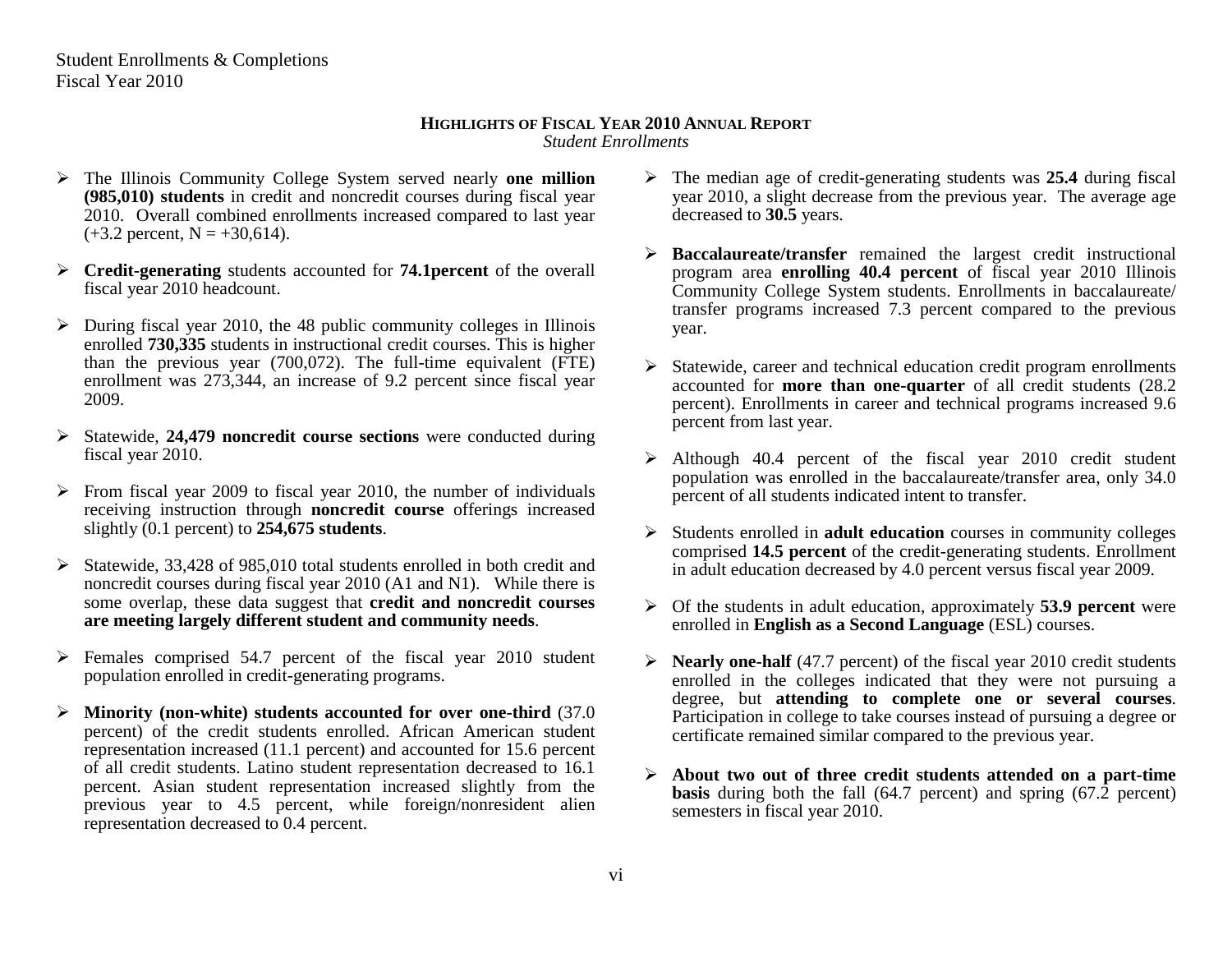#### **HIGHLIGHTS OF FISCAL YEAR 2010 ANNUAL REPORT (Continued)** *Student Enrollments*

- $\triangleright$  Nearly 19 percent of the credit-generating students are known to already have earned some type of college certificate or degree. This includes **36,008 who earned a bachelors degree or higher**.
- Illinois community college students were enrolled in **8,200,327 credit hours throughout fiscal year 2010** and earned 77.4 percent of those hours.
- $\triangleright$  Accumulated credit hours were available for 74.6 percent of the fiscal year 2010 student population. Just over one third of them (34.8 percent) attained **sophomore**-level status by accumulating 30 or more college-level hours.
- $\triangleright$  Cumulative grade point average data was reported for 70.2 percent of the fiscal year 2010 students. **Nearly one-half (46.9 percent) held an A-B average**.
- $\triangleright$  In fiscal year 2010, Illinois community college students earned 65.3 percent of the remedial credits they attempted. This percentage is up from 64.2 percent in fiscal year 2009.
- $\triangleright$  In fiscal year 2010, more than **one-fifth** (21.1 percent) of Illinois community college students (not enrolled in ABE/ASE/ESL, Vocational Skills, and General Studies) were enrolled in at least one developmental course – an increase from fiscal year 2009.
- **Noncredit** course enrollment figures for fiscal year 2010 are from the **Noncredit Course Enrollment Data** submission (N1).
- **Over one-half of the 2010 noncredit courses were held on main college campuses** (57.3 percent).
- $\triangleright$  Fiscal year 2010 unduplicated noncredit headcount increased 0.1 percent over last year. The duplicated headcount or "seatcount" was 7.2 percent lower than the previous year.
- $\geq$  24,479 noncredit course sections were conducted during fiscal year 2010.
- **Female** students accounted for **55.3 percent** of 2010 noncredit enrollments for which gender data were reported.
- **Minority students accounted for almost one-third** (31.2 percent) of the individuals enrolled in noncredit courses who supplied racial/ethnic data.
- The median age of **noncredit** students was **37.9** during fiscal year 2010. The average age was **40.8** years.
- Nearly **one-half** of the noncredit students were **40 years of age or above** among the individuals who supplied this information.
- $\triangleright$  Nearly 60 percent of the noncredit offerings (duplicated) were in the Personal and Social Development category of activity. **Over onequarter** of the noncredit coursework was dedicated to developing **workplace skills**: Professional/vocational (20.7 percent) and Business and Industry Contractual training (5.4 percent).
- $\triangleright$  Across all categories of activity, ten broad course areas (two-digit CIP) had over 6,000 noncredit students enrolled. **These ten areas accounted for more than two-thirds of the students enrolled in noncredit courses** with CIP data (73.7 percent). Approximately four out of ten enrollments in these large CIPs were in work-related courses: Transportation Workers (15.0 percent), Business Management (13.5 percent), Health Professions (6.8 percent), Education (5.8 percent), and Computer Information Systems (2.8 percent).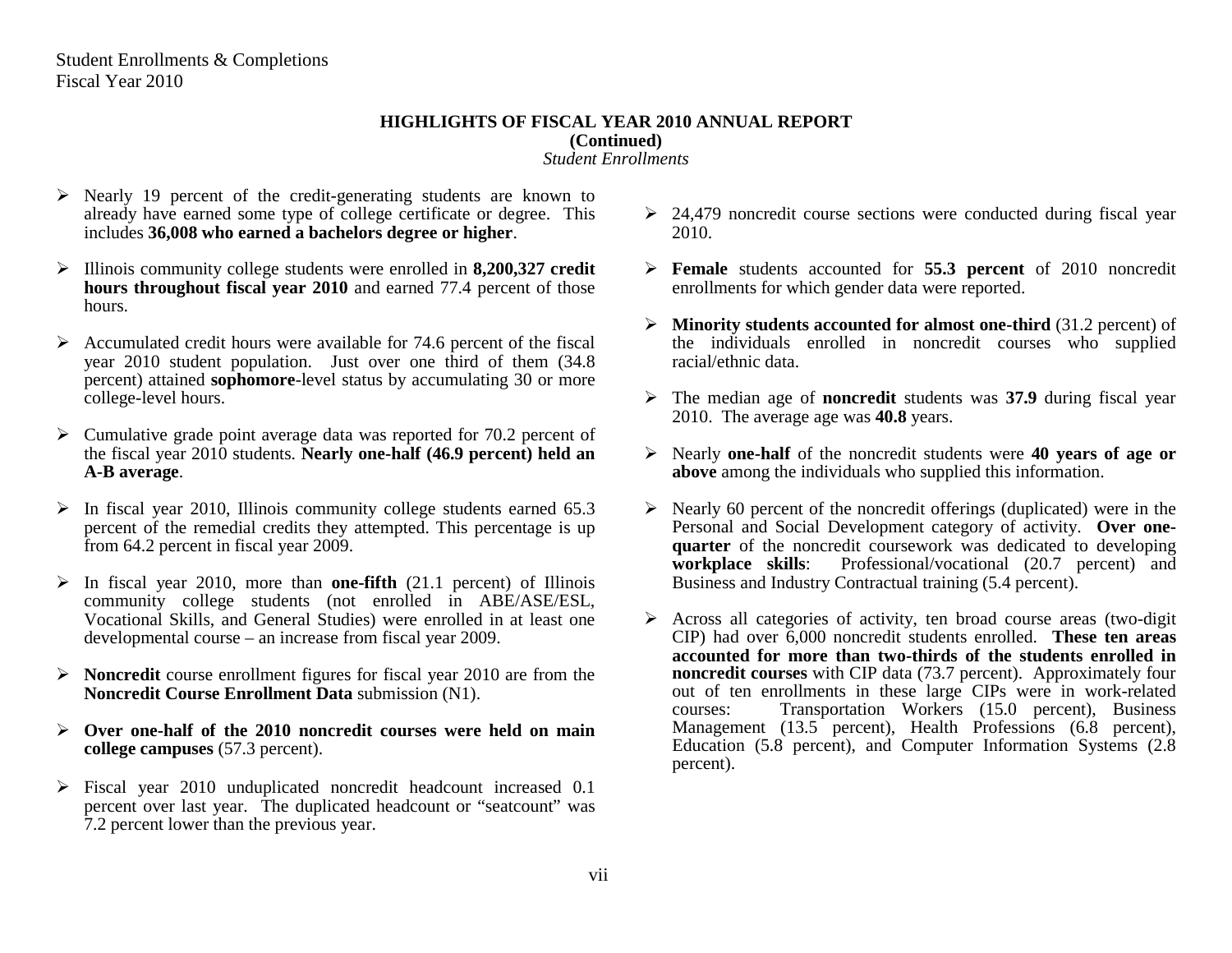Student Enrollments & Completions Fiscal Year 2010

## **HIGHLIGHTS OF FISCAL YEAR 2010 ANNUAL REPORT (Continued)** *Student Completions*

- A total of **56,884** collegiate-level **degrees and certificates** were awarded to Illinois community college students in fiscal year 2010.
- $\triangleright$  The number of community college completions in fiscal year 2010 is the **highest count ever reported**. Community colleges sustained an elevated level of completions during fiscal year 2010.
- The number of degrees and certificates awarded **increased 7.2 percent from fiscal year**  $\bar{2009}$  (+ 3,831 completers). Taking a longer view – compared to fiscal year 2006 – the total number of fiscal year 2010 completions increased 14.6 percent
- **Career and Technical Education** accounted for the **largest number**  of graduates  $(N = 39,581)$  in fiscal year 2010. Two-thirds of the earned degrees and certificates were in Career and Technical Education programs during fiscal year 2010 (69.6 percent). Career completions increased 7.6 percent from last year.
- **Baccalaureate/transfer degrees** accounted for the **second largest**  group of completers in fiscal year 2010 ( $N = 15,994$ ). Nearly three out of every ten graduates earned Baccalaureate/Transfer degrees (28.1 percent). The number of Transfer degrees increased 7.3 percent  $\tilde{(+1,086)}$  from last year.
- $\triangleright$  Approximately 26.7 percent of the career and technical education awards in fiscal year 2010 were AAS degrees.
- **Females** accounted for **56.7 percent** of all 2010 completions.
- **Career and Technical Education Certificates of Less Than One Year accounted for the largest number** of male  $(N = 11,570)$  and female  $(N = 11,679)$  completers of a specific degree or certificate.
- $\triangleright$  Although small in number, the Associate in Engineering Science (N  $= 104$ ) had the highest proportion of male graduates (86.5 percent, N  $= 90$ ).
- **Minority students earned about 30 percent of the collegiate-level degrees and certificates awarded** in the Illinois Community College System during fiscal year 2010. African American students earned 14.8 percent, Latino students earned 9.9 percent, and Asian students earned 5.2 percent of all degrees and certificates.
- $\triangleright$  Minorities accounted for about 23.2 percent of total Transfer degree recipients.
- Nearly four times as many minority graduates completed Career and Technical Education degrees and certificates  $(N = 13,192)$  were awarded compared to baccalaureate/transfer degrees  $(N = 3.717)$ .
- $\triangleright$  Among the largest minority groups, African American students completed 2,794 more collegiate-level awards than Latino students.
- $\triangleright$  Fourteen percent of the students who were awarded degrees and certificates during fiscal year 2010 were less than 21 years of age. **The age groups with the largest percentages of graduates were 21 to 24 (30.9 percent), 25 to 30 (20.2 percent), and 31 to 39 years of age (16.2 percent).**
- $\triangleright$  Almost three-quarters of the Transfer degree completers in 2010 indicated intent to transfer to a four-year institution. Approximately 18.8 percent of fiscal year 2010 Associate in Applied Science degree graduates indicated goals to complete some courses or finish a certificate.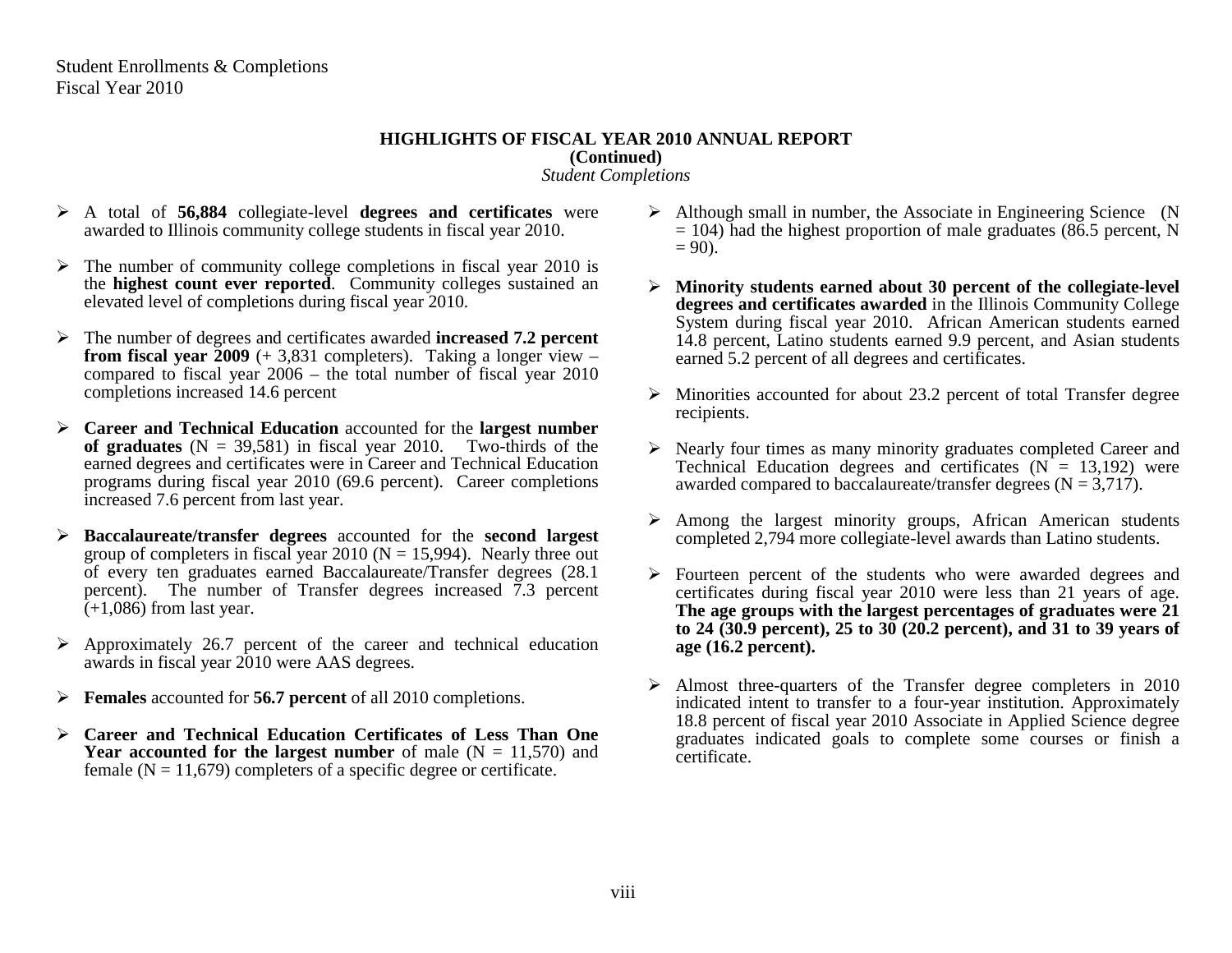## <span id="page-9-0"></span>**OVERALL FISCAL YEAR 2010 STUDENT ENROLLMENTS**

The Illinois Community College System recorded a total approaching **one million (985,010) students** in credit and noncredit courses during fiscal year 2010. Overall combined enrollments increased compared to last year  $(+3.2 \text{ percent}, N = +30,614).$ 

Table 1 provides a summary comparison of fiscal year 2006 through fiscal year 2010 credit and noncredit unduplicated enrollments. Total enrollments reflect those students who may be concurrently enrolled in credit-generating and noncredit courses during the fiscal year.

| Table 1                                                    |             |             |             |             |             |  |  |  |  |
|------------------------------------------------------------|-------------|-------------|-------------|-------------|-------------|--|--|--|--|
| SUMMARY COMPARISON OF ANNUAL ENROLLMENTS IN ILLINOIS       |             |             |             |             |             |  |  |  |  |
| PUBLIC COMMUNITY COLLEGES<br><b>FISCAL YEARS 2006-2010</b> |             |             |             |             |             |  |  |  |  |
|                                                            |             |             |             |             |             |  |  |  |  |
| Unduplicated                                               |             |             |             |             |             |  |  |  |  |
| Headcount                                                  | <b>FY06</b> | <b>FY07</b> | <b>FY08</b> | <b>FY09</b> | <b>FY10</b> |  |  |  |  |
| Credit                                                     | 682,623     | 684,964     | 682,607     | 700,072     | 730,335     |  |  |  |  |
| % Change                                                   | $-2.3\%$    | $0.3\%$     | $-0.3\%$    | $2.6\%$     | 4.3%        |  |  |  |  |
| Noncredit                                                  | 254,280     | 247,424     | 251,033     | 254,324     | 254,675     |  |  |  |  |
| % Change                                                   | $-1.5%$     | $-2.7\%$    | 1.5%        | 1.3%        | 0.1%        |  |  |  |  |
| Total*                                                     | 936,903     | 932,388     | 933,640     | 954,396     | 985,010     |  |  |  |  |
| % Change                                                   | $-2.1\%$    | $-0.5%$     | 0.1%        | 2.2%        | 3.2%        |  |  |  |  |

\*Individuals may be concurrently enrolled in credit and noncredit courses

# SOURCES OF DATA: Annual Enrollment (A1) Records Annual Noncredit Course Enrollment (N1) Records

Detailed comparisons of fiscal year 2006 through fiscal year 2010 unduplicated credit and noncredit headcount enrollments for each community college are provided in Appendix tables A-1 and B-1, respectively.

As depicted in Figure 1, credit-generating students account for 74.1 percent of the overall fiscal year 2010 headcount. Over the past three years, the credit-generating proportion has been increasing, while the noncredit proportion has remained relatively stable. Long-term noncredit enrollments are trending downward, while short-term noncredit enrollments are showing a slight recovery.



**Fig. 1. Overall Annual Enrollments, FY 2006-2010**

Statewide, 33,428 of 985,010 total enrolled in both credit and noncredit courses during fiscal year 2010 (A1 and N1). While there is some minimal overlap (3.4 percent), credit and noncredit courses are meeting largely different student and community needs.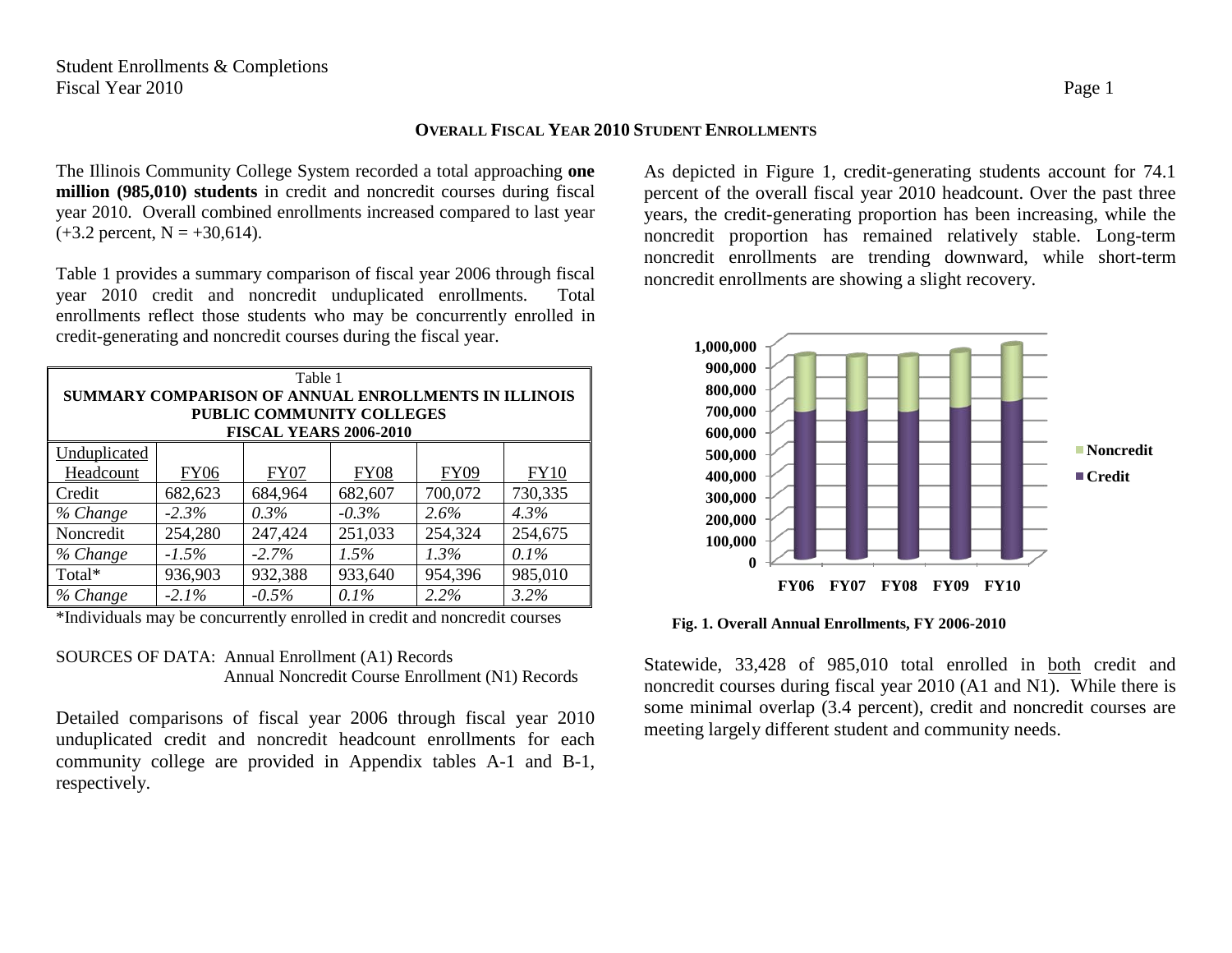# **FISCAL YEAR 2010 STUDENT CREDIT ENROLLMENTS**

# <span id="page-10-1"></span><span id="page-10-0"></span>**Student Credit Enrollment by Community College**

Annual credit enrollment for fiscal year 2010 was 730,335, and fulltime equivalent (FTE) students totaled 273,344. Table 2 contains comparative enrollment data for the last five years. Fiscal year 2010 saw a 4.3 percent increase in credit headcount enrollment from the previous year. Fiscal year 2010 FTE enrollment increased by about 9.2 percent compared to last year. Compared to five years ago, fiscal year 2010 credit headcount enrollments increased by 7.0 percent. FTE enrollments have increased 14.1 percent since 2006. Historically, fiscal year 2010 credit headcount enrollments were at their highest since fiscal year 1992 ( $N = 727,310$ ).

| Table 2<br><b>COMPARISON OF ANNUAL CREDIT ENROLLMENTS IN</b><br><b>ILLINOIS PUBLIC COMMUNITY COLLEGES</b><br><b>FISCAL YEARS 2006-2010</b> |             |             |             |             |             |  |  |  |  |
|--------------------------------------------------------------------------------------------------------------------------------------------|-------------|-------------|-------------|-------------|-------------|--|--|--|--|
|                                                                                                                                            | <b>FY06</b> | <b>FY07</b> | <b>FY08</b> | <b>FY09</b> | <b>FY10</b> |  |  |  |  |
| Headcount                                                                                                                                  | 682,623     | 684,964     | 682,607     | 700,702     | 730,335     |  |  |  |  |
| % Change                                                                                                                                   | $-2.3\%$    | $0.3\%$     | $-0.3\%$    | 2.6%        | $4.3\%$     |  |  |  |  |
| <b>FTE</b>                                                                                                                                 | 239,534     | 238,288     | 239,881     | 250,328     | 273,344     |  |  |  |  |
| % Change                                                                                                                                   | $-2.1\%$    | $-0.5\%$    | $0.7\%$     | 4.4%        | 9.2%        |  |  |  |  |

SOURCE OF DATA: Annual Enrollment (A1) Records

Table A-1 in the Appendix provides a comparison of fiscal year 2006 through fiscal year 2010 headcount enrollments for each community college. Among Illinois' 48 community colleges, 36 colleges reported increases in headcount while 7 exhibited decreases compared to fiscal year 2009. Five colleges experienced little or no change (1.0 percent or less) during fiscal year 2010. Table A-2 contains a comparison of full-time equivalent (FTE) enrollments for fiscal years 2006 through 2010. FTE calculations convert the substantial part-time enrollment into the number of students there would be if everyone attended on a full-time basis. Over the last year, 44 colleges experienced increases in FTE, 3 reported decreases, and 1 college experienced little or no FTE change versus fiscal year 2009.

# **Male/Female Distribution**

<span id="page-10-2"></span>The male/female distribution of credit students typically fluctuates little from year to year with female students consistently constituting a slight majority. Females comprised 54.7 percent of the student population in fiscal year 2010. The percentage of male students has averaged 44.9 percent over the past five years (see Table A-3).

# **Ethnic Origin**

In fiscal year 2010, one-third (37.0 percent) of those participating in credit coursework in community colleges were minority (non-white) students. Minority representation increased by 4.8 percent from fiscal year 2009 to fiscal year 2010. Similarly, during the past five years, students from minority groups comprised an average of just over onethird (35.8 percent) of the student population. Latino students (now numbering 114,437) became the largest minority group in 2000, followed by African American students (now numbering 110,432). Compared to last year, increases were noted in credit headcount enrollments among African Americans and Latinos. In fiscal year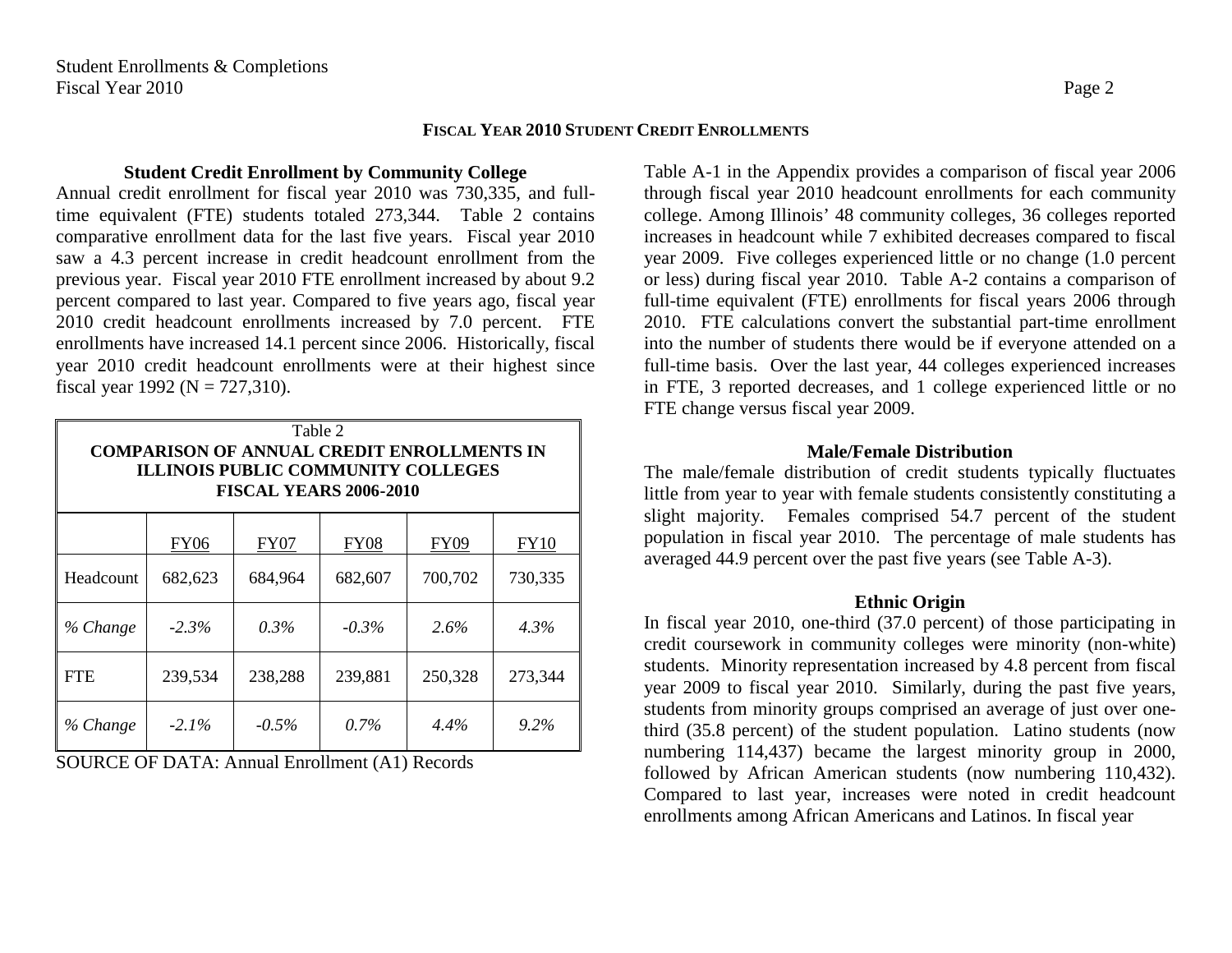2010, the number of Latino credit students enrolled increased by 1.9 percent and the number of African American students enrolled in Illinois community college credit courses increased by 11.1 percent (see Table A-4).

# **Student Age**

<span id="page-11-0"></span>In fiscal year 2010, the average age of Illinois community college students in credit courses was 30.5 years which is lower than fiscal year  $2009$  (N = 30.7 years). The median age was 25.4 years which is just lower than last year (25.5). The largest proportion of students – over one-quarter (26.2 percent) – were between age 17 and 20, an increase of 4.6 percent over fiscal year 2009. The second largest proportion of students – just over one-fifth  $(21.0 \text{ percent})$  – were ages 21 through 24, an increase of 6.5 percent over fiscal year 2009. The third largest proportion of students (16.9 percent) were 40 through 55 years of age, which is the same as fiscal year 2009. During fiscal year 2010, 15.4 percent were age 25 through 30 and 14.0 percent of students were age 31 through 39. Always the smallest in size, the 16 and under age group decreased 3.3 percent, representing only 1.4 percent of the student population in fiscal year 2010. Dual credit and dual enrollment arrangements where high achieving high school students are allowed to enroll in college-level courses is contributing to enrollment among the younger student populations (see Table A-5).

# <span id="page-11-1"></span>**Summary of Enrollments by Instructional Program Area**

Short-term, fiscal year 2010 enrollment increased in one half of the instructional program areas. Increases ranged from 7.3 percent in Baccalaureate/Transfer to 18.6 percent in General Associate. Career and Technical Education increased 9.6 percent. Adult Education and English as a second language (-4.0 percent), Vocational Skills (-6.0 percent), and General Studies Certificate (-53.0 percent) all saw decreases from fiscal year 2009. Longer term, between fiscal years 2006 and 2010 results were mixed as four of the instructional program

areas registered growth – General Associate, Baccalaureate/Transfer, Career and Technical Education, and Vocational Skills – while the other two reported enrollment declines – General Studies Certificate and Adult Education and English as a Second Language (ESL).

**Baccalaureate/transfer** is the largest instructional program offered in the Illinois Community College System accounting for four out every ten credit students. This program is designed to provide individuals with the equivalent of the initial two years of a bachelors degree. Statewide, enrollment in this program area has increased over the past year (7.3 percent) and is up 8.2 percent between fiscal years 2006 to 2010.

**Career and Technical Education** programs are the second largest credit program in the Illinois Community College System accounting for over one-quarter of all credit enrollments. Career and Technical Education enrollments have increased 9.6 percent compared to last year and are up 9.4 percent since 2006. In the past year, enrollment in **Vocational Skills** programs decreased by 6.0 percent and enrollment in **General Studies Certificates** decreased by 53.0 percent. Enrollment in **General Associate Degree** programs increased by 18.6 percent in fiscal year 2010 (see Table A-6a).

Students enrolled in community college **Adult Education** courses comprised 14.5 percent of the credit generating students in fiscal year 2010. Hence, less than one out of six community college students are enrolled in Adult Education skills building coursework. Statewide, there was a 4.0 percent decrease in Adult Education enrollments over the previous year and community college Adult Education enrollments are down 6.2 percent since fiscal year 2006. In fiscal year 2010, 53.9 percent of the students in adult education were enrolled in English as a Second Language (ESL) courses.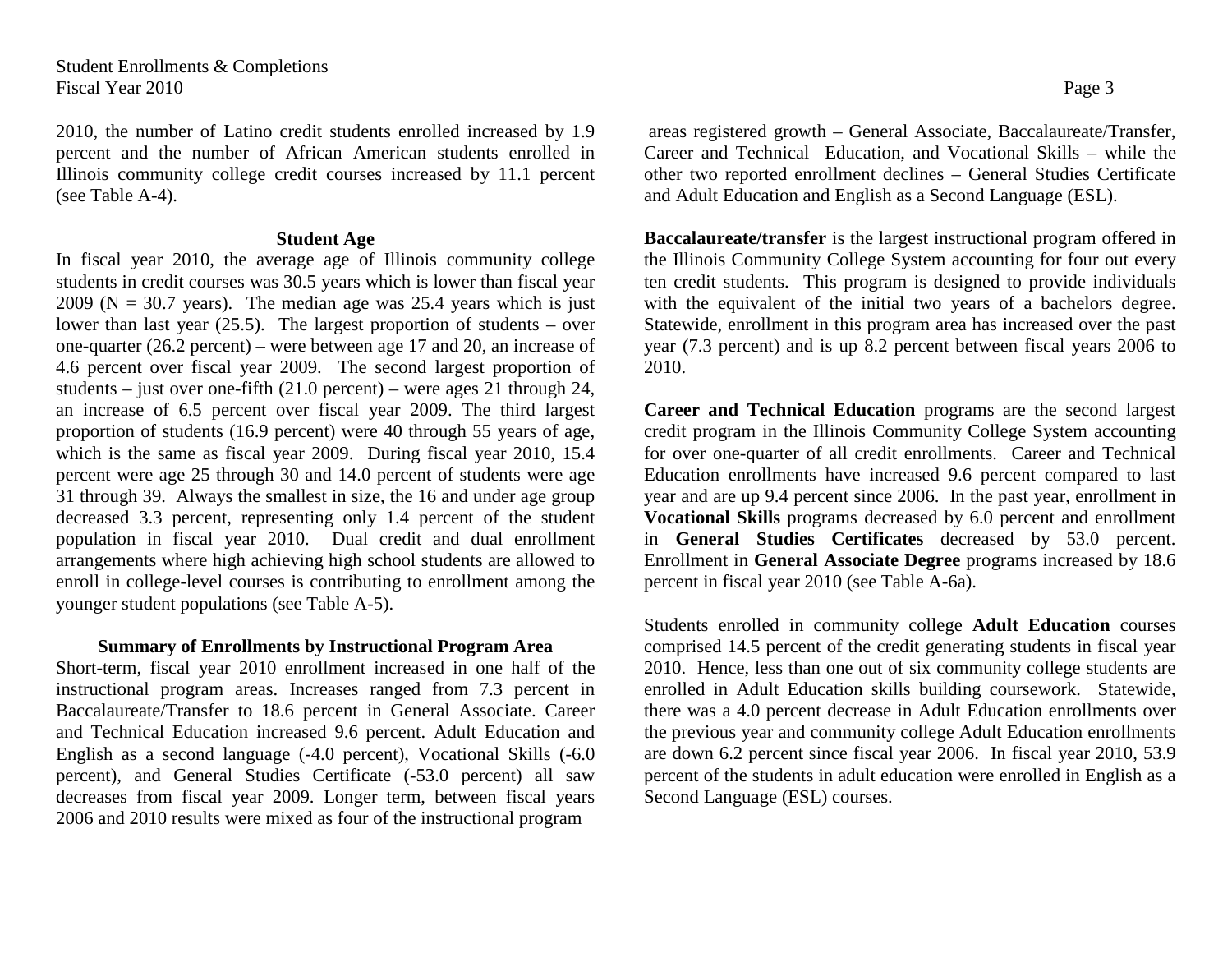Student Enrollments & Completions Fiscal Year 2010 Page 4

The City Colleges of Chicago accounted for over one-third (38.1 percent) of statewide community college Adult Education enrollments in fiscal year 2010. Adult Education enrollment at the City Colleges of Chicago decreased compared to last year (-1.0 percent). This is compared to the short-term increase in overall enrollment (7.4 percent) at the City Colleges of Chicago. Excluding the City Colleges of Chicago, there was a 5.8 percent decrease in Adult Education enrollment in fiscal year 2010 compared to last year. (see Table A-6a and A-6b).

*Longer term, excluding* the City Colleges of Chicago, the rest of the system experienced an overall increase in enrollments (6.5 percent) between 2006 and 2010. Looking back across five years, analysis of instructional program area information and excluding City Colleges of Chicago data shows similar results for the rest of the system. The small General Associate programs recorded 45.4 percent growth excluding the City Colleges of Chicago. An increase was exhibited in Baccalaureate/transfer programs (8.5 percent) between fiscal years 2006 and 2010. There was an increase in Career and Technical Education (10.3 percent) program enrollment and in Vocational Skills (4.9 percent) enrollment. General Studies Certificate enrollments were down long term (-64.6 percent) without the City Colleges. Long-term results in Adult Education were down moderately across the rest of the system (-7.8 percent). (See Table A-6b)

Instructional Program Enrollments by Gender. During fiscal year 2010, females outnumbered males in all instructional areas; the Career and Technical Education programs contained the highest proportion of male students (49.4 percent). The highest proportion of female students were enrolled in the General Studies Certificate program (60.1 percent) followed by the General Associate degree program (60.0 percent) and Baccalaureate/Transfer programs (57.0 percent). The English as a Second Language programs consisted of 56.8 percent female students,

while 54.1 percent of those enrolled in Vocational programs and 50.7 percent of those enrolled in Adult Education programs were female (see Table A-7).



**Bacc/Trans CTE** 

**Fig. 2. FY 2010 Minority Enrollments in Baccalaureate/Transfer and Career and Technical Education Programs**

Instructional Program Enrollments by Racial/Ethnic Origin. Figure 2 illustrates the distribution of minorities in the two largest program areas, Baccalaureate/transfer and Career and Technical Education. An examination of each racial/ethnic group's representation across program areas in fiscal year 2010 indicates that the largest percentage of Asian (43.8 percent), White (44.1 percent), Native American (42.6 percent), Nonresident Alien students (58.3 percent), and African American (39.9 percent) were enrolled in Baccalaureate/transfer programs. The highest percentage of Latino (34.7 percent) students were enrolled in English as a Second Language programs. Overall, minority students were least represented in the vocational skills (11.9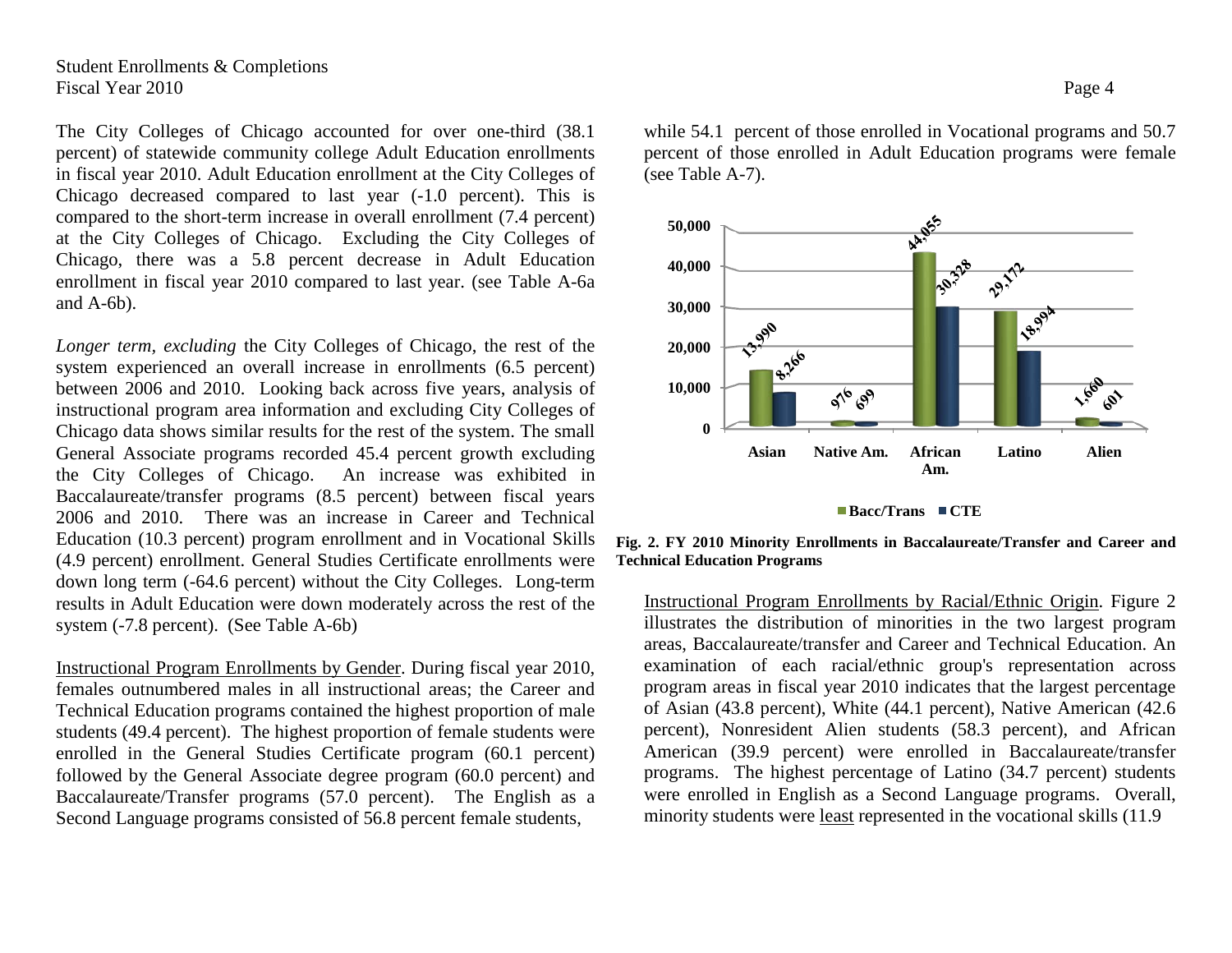percent), career and technical education (28.6 percent), baccalaureate/transfer (30.5 percent), and general studies certificate (38.7 percent) areas (see Table A-8).

Instructional Program Enrollments by Age. During fiscal year 2010, nearly one-half of community college credit students were under 25 years of age (48.3 percent). More than half of the students under 25 were enrolled in Baccalaureate/transfer programs (55.4 percent). Almost three out of every ten (29.2 percent) credit students were between 25-39 years of age. Two program areas account for the largest portion of students between 25 and 39 years of age: Career and Technical Education (32.5 percent) and Baccalaureate/transfer (30.6percent). Overall, over one-fifth of Illinois' community college credit students were at least 40 years of age (22.0 percent). Among students 40 years of age and above, most were primarily enrolled in workforce related courses (57.2 percent) which includes Career and Technical Education (31.0 percent) and short-term intensive Vocational Skills (26.2 percent) courses. About one-fifth of the students 40 and above were pursuing Baccalaureate/transfer programs (20.8 percent) (see Table A-9).

Largest Career and Technical Programs. The largest Career and Technical Education curricula included Associate Degree in Nursing, Child Care Provider, Criminal Justice Technology, Nursing Assistant, and Business Administration and Management in fiscal year 2010. With 17,522 students in fiscal year 2010, Associate Degree Nursing/Registered Nursing remained the largest program. Enrollment increased by 9.4 percent (+1,506 students) over last year. RN program enrollments represent individuals who are pursuing the program but are not limited to individuals who have been formally admitted to the program. Child Care Provider/Assistant remained the second largest program with an increase of 7.8 percent (+481 students). Criminal Justice increased (24.0 percent; +1,265 students) and remained the third

largest program in 2010. Certified Nursing Assistant (CNA) enrollments increased 16.5 percent (+749 students) in 2010 and remained the fourth largest program, while Business Administration and Management increased 6.2 percent (+272 students) and was the fifth largest program in fiscal year 2010. (see Table A-10) .

Instructional Program Enrollments by Intent. Intent data provide the primary goal that the student plans to achieve as a result of her/his studies. Initial intent data are self-reported by students when the student first enrolls at the college. College staff are asked to require students to update goal information each semester and provide a current intent, as well as retaining the student's original entry intent. Nearly three out of ten students reported a workforce goal which includes preparing for a job immediately after community college program completion (17.1 percent) and improving skills for a current position (12.7 percent).Slightly more students report a goal of preparing for transfer to a four-year institution (34.0 percent). GED preparation was the goal for 13.4 percent of the students.

In an examination of student intent by program area. Over one-half of the students in Adult Education, Career and Technical Education, Baccalaureate/transfer and Vocational Skills programs reported the goal that is most often associated with a given major. More than three-quarters of the ABE/ASE and ESL students listed a desire to remedy basic skills deficiencies or to prepare for the GED test as their reason for enrolling in these programs. Fifty-four percent of students in Career and Technical programs enrolled with the intent of preparing for a job after community college or to improve their job skills for their current position. Sixty percent of the students enrolled in Baccalaureate/ transfer programs indicated an intent to transfer to a four-year institution. Sixty-four percent of the Vocational students enrolled with the intent of preparing for a job after community college or to improve job skills for their present position (see Table A-11).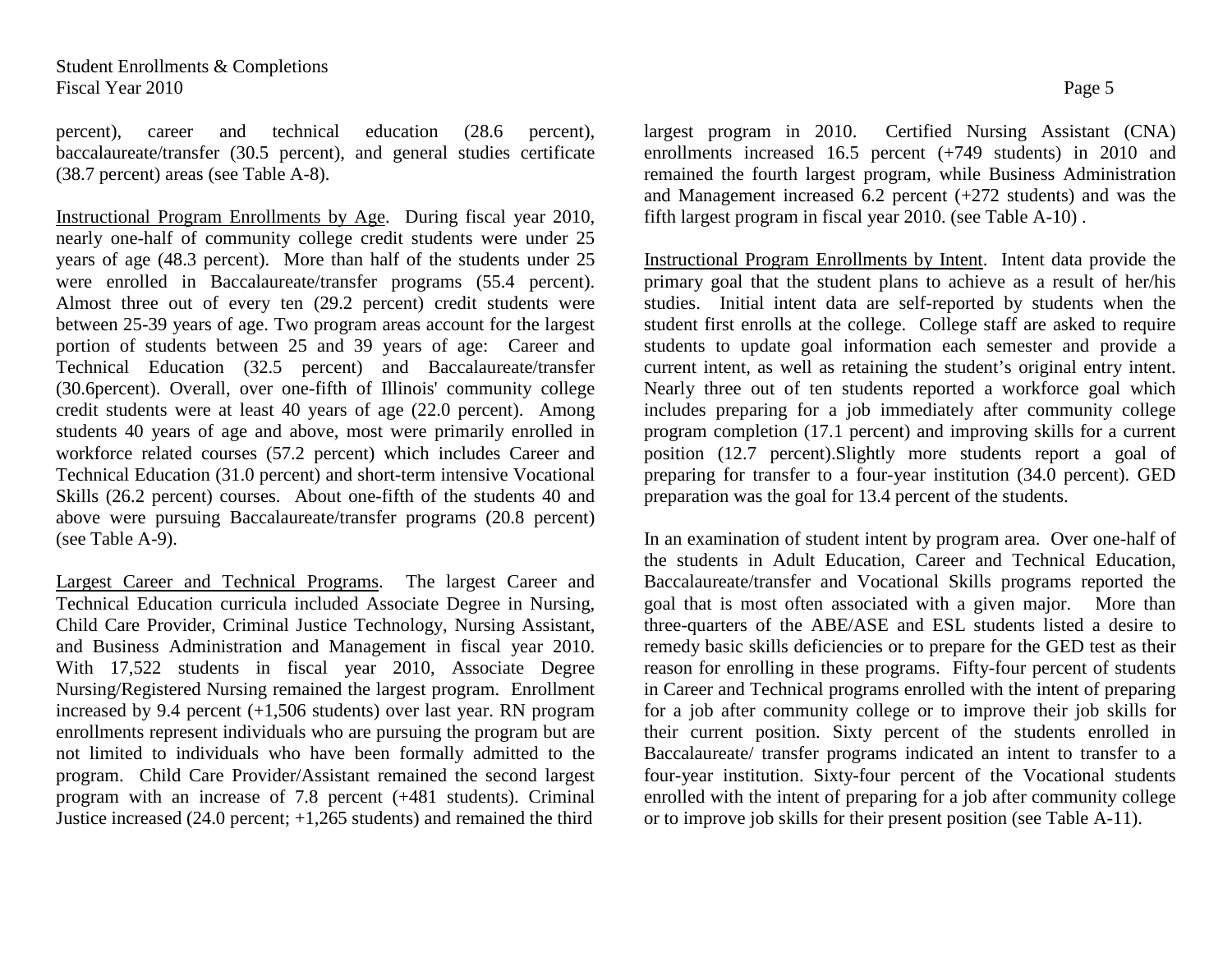Instructional Program Enrollments by Degree Objective. Degree objective data are also self-reported and are designed to assist colleges in classifying students by curriculum or course enrollee category. The objective conveys the student's expected outcome from attending the community college. In fiscal year 2010, nearly one half of community college students indicated that they were attending to complete courses rather than formal awards. Nearly 48 percent of all students indicated that they were enrolling with no intention of pursuing a degree — only to complete one or several courses. Figure 3 contains information on degree objective for the two largest community college programs. Baccalaureate/transfer students were split between degree seekers (61.3 percent) and course takers (36.1 percent). A small contingent of students in Baccalaureate/transfer programs indicated an interest in completing a certificate which would entail changing to a career or general studies major. Less than half (44.9 percent) of the Career and Technical Education students indicated they expected to complete an associate degree, while 31.5 percent expected to complete one or several courses. Nearly one in four plan to complete a certificate. Many Career and Technical students plan to complete an entire program, while others simply want to improve their current skills or obtain new skills to enter a different career. More than nine out of ten students in the following program areas planned to only complete one or several courses: General Studies, ESL, Vocational, and ABE/ASE (95.4; 95.1; 94.4; and 93.5 percent, respectively). (See Table A-12).

# <span id="page-14-0"></span>**Enrollment Hours by Term and Type of Attendance**

Part-time attendance is prevalent among community college students who are often simultaneously engaged with college coursework, careers, and family responsibilities. During the fall semester, nearly two-thirds (64.7 percent) of the students attended on a part-time basis (less than 12 credit hours). The part-time proportion was slightly higher (67.2 percent) in the spring. In a pattern not typical among higher education institutions, Illinois community college enrollment

during the spring semester (450,056) was actually slightly higher than in the fall (431,307). More than nine out of ten students (91.5 percent) attended on a part-time basis during the summer term of fiscal year 2010 (less than nine credit hours). (See Table A-13).



**Fig. 3. Degree Objective for Baccalaureate/Transfer and Career and Technical Education, FY 2010**

# **Highest Degree Earned by Students Prior to Attending Community College**

The prior earned degree data reiterate that community colleges serve diverse populations. Figure 4 illustrates the educational background of fiscal year 2010 students. Prior degree reporting is similar compared to last year with only two-thirds of the students providing this information (adult education students would typically not possess earned degrees). Just about two-thirds of the students entered the community college with a high school diploma/GED. Nearly nineteen percent earned some type of postsecondary certificate or degree. About 14 percent had already earned degrees at or beyond the community college level. Nearly 18 percent of the students had previously taken college coursework. (see Table A-14).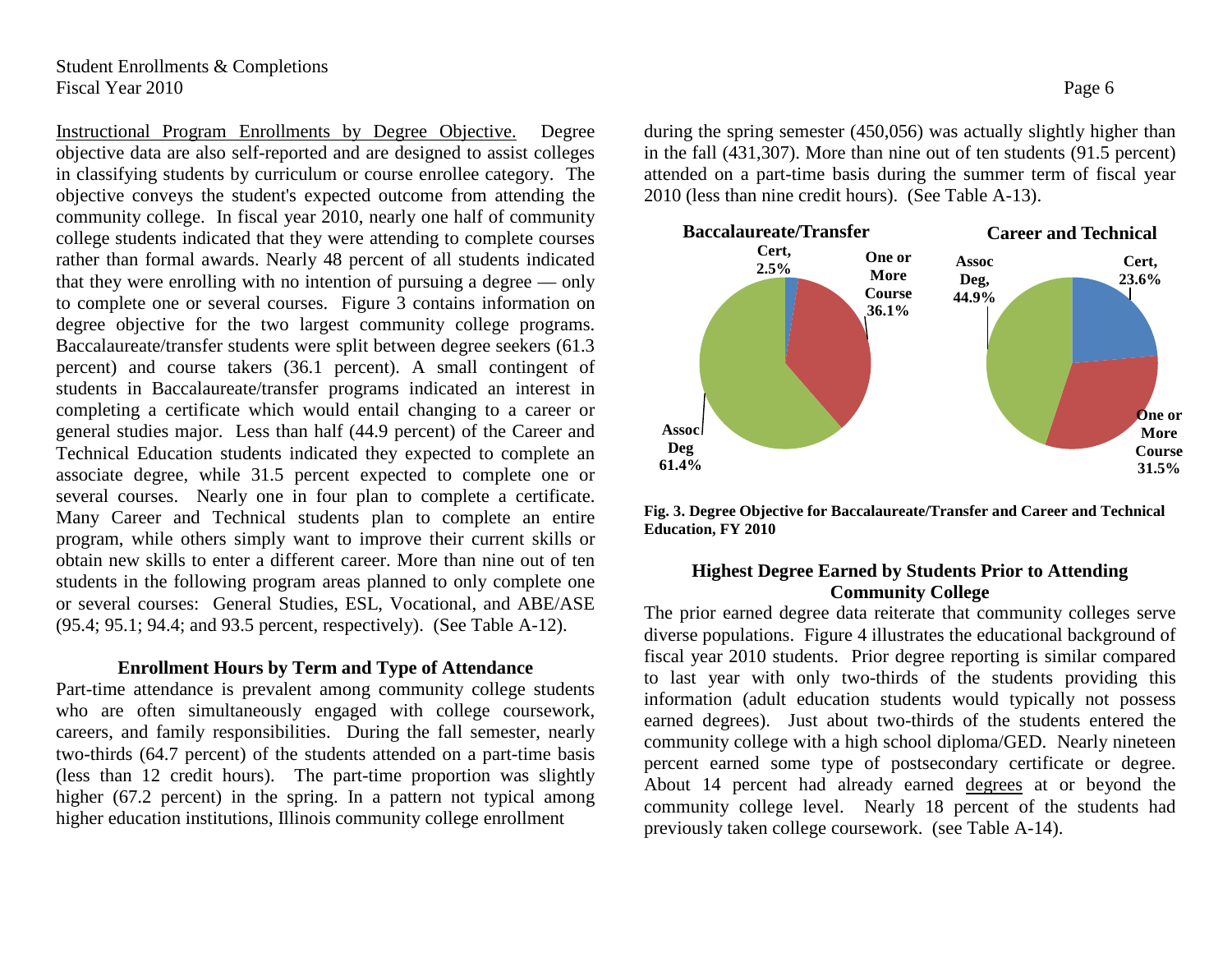

## **Fig. 4. Headcount Enrollment by Prior Highest Degree Earned, FY 2010**

# **Attempted vs. Earned Credit Hours**

<span id="page-15-0"></span>At all colleges and universities, there are students who, for a variety of reasons, are unable or unwilling to complete the requirements for the class(es) in which they enroll. In fiscal year 2010, Illinois community college students completed over 6.3 million credit hours, which was 77.4 percent of the hours they attempted. Full-time and part-time students earned a similar percentage of the hours they attempted (see Table A-15).

## **Accumulated College-Level Credit Hours**

Of the 544,808 students (74.6 percent) for whom data were available, nearly two-thirds (65.2 percent) had accumulated less than 30 collegelevel hours (freshman level). About one-fifth (20.5 percent) had accumulated between 30 to 59 credit hours (sophomore status), and 14.3 percent earned 60 or more credit hours (See Table A-16).

## **Grade Point Averages**

<span id="page-15-1"></span>Cumulative grade point average (GPA) data were available for 70.2 percent of the students enrolled in fiscal year 2010. Pre-college coursework does not generate GPA information. Over four out of five students had grade point averages of 2.01 or higher, which is a "C" average or above (83.1 percent). Nearly one-half of the students (46.9 percent) achieved grade point averages in the "B" to "A" range (3.01 to 4.00). The remaining one-third had achieved grade point averages in the "C" to "B" range (2.01 and 3.00). (See Table A-17).

# **High School Graduation Percentile Rank**

High school class rank was reported for 16.0 percent of the fiscal year 2010 community college students. Of this population, 5.5 percent were in the top 10 percent of their graduating class, while 52.3 percent graduated in the top half of their class (see Table A-18).

# **ACT Scores of Community College Students**

<span id="page-15-2"></span>ACT score data were available for 17.5 percent of the students enrolled in fiscal year 2010. Sixty-two percent of the students received a 19 or higher on the ACT exam. A minimum of 18 on the ACT exam is frequently required for acceptance into many colleges or universities. For those fiscal year 2010 students from whom data were gathered, the average ACT score was 20.1. The median score was 20.0 (see Table A-19).

# **Developmental Enrollment**

During fiscal year 2010, just under one-fifth (21.1 percent) of students enrolled in Illinois community colleges – not enrolled in ABE/ASE/ESL, Vocational Skills or General Studies – took at least one developmental course (115,842). This represents an increase of 17,434 students since last year when there were 98,408 students enrolled in developmental courses. Over the most recent five-year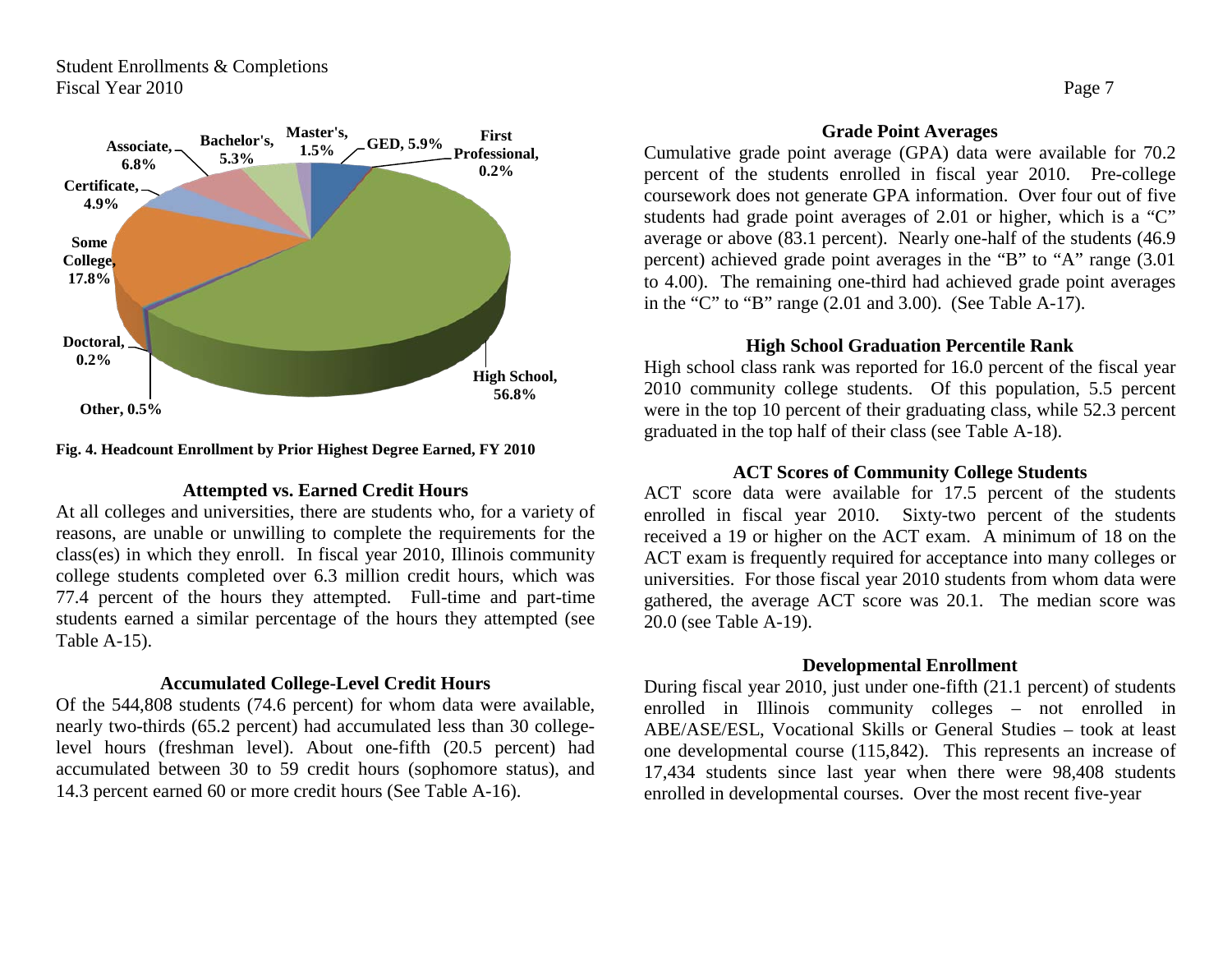Student Enrollments & Completions Fiscal Year 2010 Page 8

period (2006-2010), the percent of students enrolled in at least one developmental course increased 18.5 percent. (See Table A-21).

Nationwide, according to the National Postsecondary Student Aid Study, 23.2 percent of the students enrolled in two-year public institutions took at least one developmental course (fiscal year 2000).

The appendices provide additional information on the academic area(s) in which students enrolled in developmental course work at Illinois community colleges for fiscal years 2006 through 2010. (See Table A-23). Generally, community college students enrolled in developmental courses required assistance in only one academic area. Most of the time the area was Mathematics. In fiscal year 2010, nearly 6 out of every 10 students participating in developmental coursework needed assistance in just Math (56.6 percent). Compared to last year, Math Only developmental enrollments increased 14.9 percent. Since fiscal year 2006, there was an increase of 13.8 percent among students with the need to take developmental Math exclusively. In fiscal year 2010, English Only comprised 8.0 percent of the population requiring developmental assistance. About 5.3 percent of the developmental course enrollments were in Reading Only. Reading difficulties are particularly problematic since they impede an individual's ability to acquire new knowledge through written documents which is a foundational skill in every academic course. Additionally, 4.6 percent of the fiscal year 2010 students who enrolled in developmental coursework took both English and Reading courses. Combinations of Math, English, and Reading developmental needs shows that more than four-fifths (82.2 percent) of community college students who enrolled in developmental courses required assistance with their Math skills – alone or in combination with other areas. From fiscal years 2009 to 2010, the population requiring help in Math – either alone or in combination with other areas – remained the same. Similarly long

term, the proportion of students requiring Math skills enhancement – either alone or combined with other areas - also remained the same.

Close to 9 percent of the students in developmental courses  $(N =$ 10,506) needed assistance in all three areas – Math, English, and Reading. Requiring assistance in all three areas is a particularly serious situation since weaknesses exist across the spectrum of skills required to acquire and process new information.

As depicted in Table A-22, overall during fiscal year 2010, Illinois Community College System students earned almost two-thirds (65.3 percent) of the developmental credits they attempted. This is a slight increase from fiscal year 2009 when students earned 64.2 percent of remedial credits attempted. Over the five-year period of 2006 to 2010, the percent of developmental credits earned has increased each year from 62.0 percent in 2006 to 65.3 percent in 2010. (see Table A-22).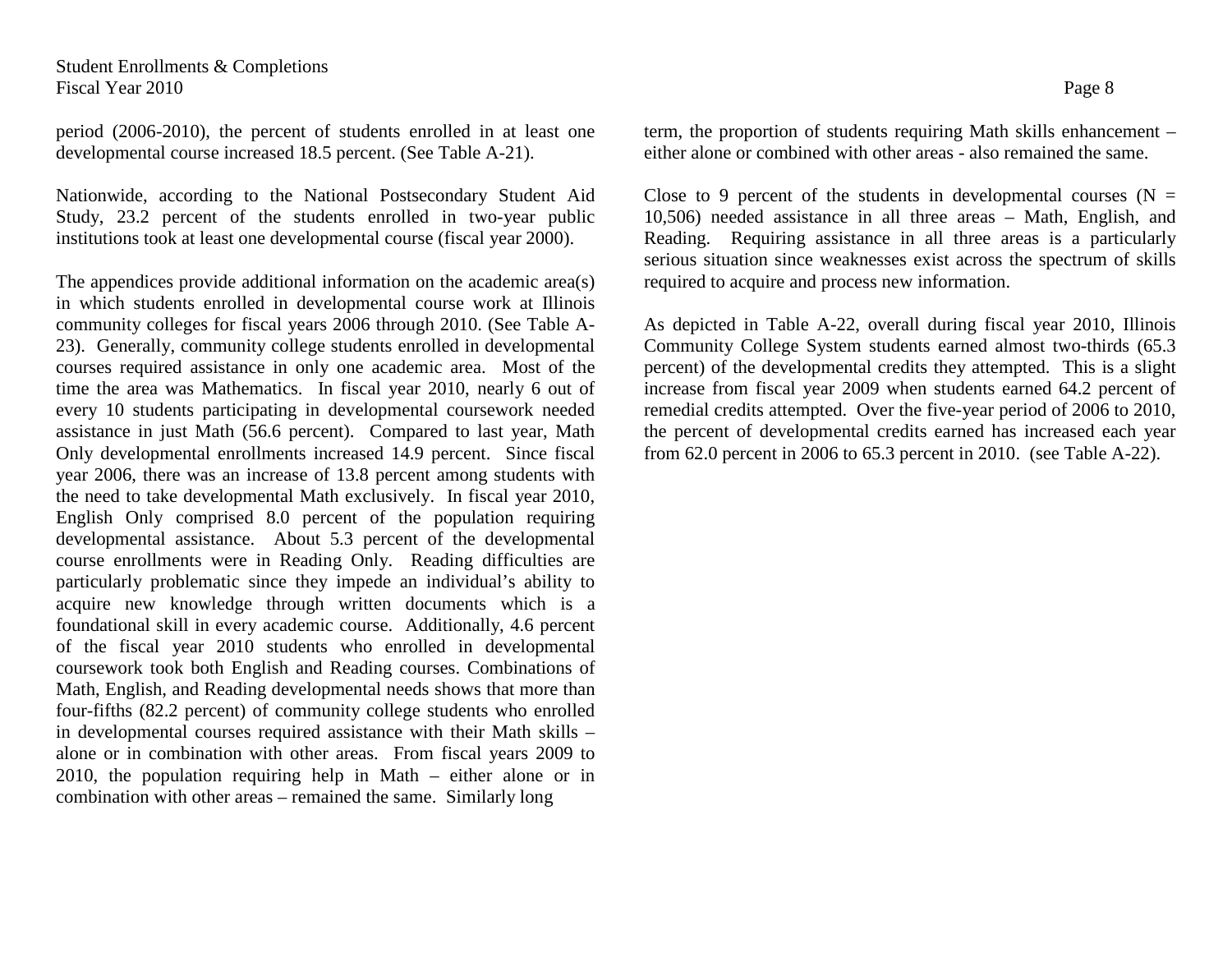# **FISCAL YEAR 2010 STUDENT NONCREDIT COURSE ENROLLMENTS**

<span id="page-17-1"></span><span id="page-17-0"></span>**Student Noncredit Course Enrollment by Community College** Illinois community colleges provide a wide range of noncredit instruction to meet a variety of community needs. Table 3 contains comparative noncredit enrollment data for the last five years. Fiscal year 1994 was the first year in which annual noncredit course enrollment data were collected. Beginning in fiscal year 2002, data are from the Noncredit Course Enrollment database (N1) which includes individual records for each student.

| Table 3                                                                    |             |             |             |         |             |  |  |  |  |  |
|----------------------------------------------------------------------------|-------------|-------------|-------------|---------|-------------|--|--|--|--|--|
| <b>COMPARISON OF ANNUAL NONCREDIT ENROLLMENTS IN</b>                       |             |             |             |         |             |  |  |  |  |  |
| <b>ILLINOIS PUBLIC COMMUNITY COLLEGES</b><br><b>FISCAL YEARS 2006-2010</b> |             |             |             |         |             |  |  |  |  |  |
|                                                                            |             |             |             |         |             |  |  |  |  |  |
|                                                                            | <b>FY06</b> | <b>FY07</b> | <b>FY08</b> | FY09    | <b>FY10</b> |  |  |  |  |  |
| Unduplicated                                                               | 254,280     | 247,424     | 251,033     | 254,324 | 254,675     |  |  |  |  |  |
| Headcount                                                                  |             |             |             |         |             |  |  |  |  |  |
| % Change                                                                   | $-1.5\%$    | $-2.7\%$    | $1.5\%$     | $1.3\%$ | $0.1\%$     |  |  |  |  |  |
| Duplicated<br>Headcount                                                    | 364,449     | 355,656     | 354,120     | 377,147 | 349,821     |  |  |  |  |  |
| % Change                                                                   | $-1.4\%$    | $-2.4\%$    | $-0.4\%$    | $6.5\%$ | $-7.2\%$    |  |  |  |  |  |
| Course<br>Sections                                                         | 26,411      | 25,934      | 25,161      | 25,016  | 24,479      |  |  |  |  |  |
| % Change                                                                   | $-5.1\%$    | $-1.8\%$    | $-3.0\%$    | $-0.6%$ | $-2.1%$     |  |  |  |  |  |

SOURCES OF DATA: FY2006 - FY2010 Noncredit Course Enrollment Data submission (N1)

Fiscal year 2010 is the twelfth year that the Illinois Community College System has undertaken data collection through a noncredit course enrollment database (N1). The transition period from the paper survey to the database is complete.

During fiscal year 2010, Illinois community colleges conducted 24,479 noncredit course sections, about 2.1 percent fewer than the previous year. From fiscal years 2006 to fiscal year 2010, the total number of course sections offered through the colleges decreased 7.3 percent. Despite a decrease in course offerings over the past five years, noncredit offerings continue to be an important part of college efforts to meet community and employer needs. Figure 5 illustrates that unduplicated student enrollments have been increasing since last fiscal year. During fiscal year 2010, the unduplicated noncredit headcount (in which students are counted only once, regardless of the number of noncredit courses in which they enroll) increased 0.1 percent. Over a longer time frame, unduplicated noncredit headcounts have increased 0.2 percent over the last five fiscal years. The duplicated headcount (also known as "seatcount") during fiscal year 2010 was 7.2 percent lower than the previous fiscal year and 4.0 percent lower than five years earlier.

The number of noncredit course offerings and enrollments at the community colleges often varies from year to year, depending on the needs of the surrounding communities. Comparisons of fiscal years 2006 through fiscal year 2010 noncredit headcount enrollments and course sections conducted for each community college are provided in Appendix Tables B-1, B-2, and B-3. Reasons for the recent declines in noncredit activity and participation vary by locality. Local community college budgets continue to be tight and, generally, noncredit courses are only offered if they break even or are profitable. Additionally, there has been some resurgent resistance to reporting individual participant data. Records are not added to the noncredit database unless the category of activity information is supplied – business/industry contract; professional/vocational development; personal/social development; and youth programs.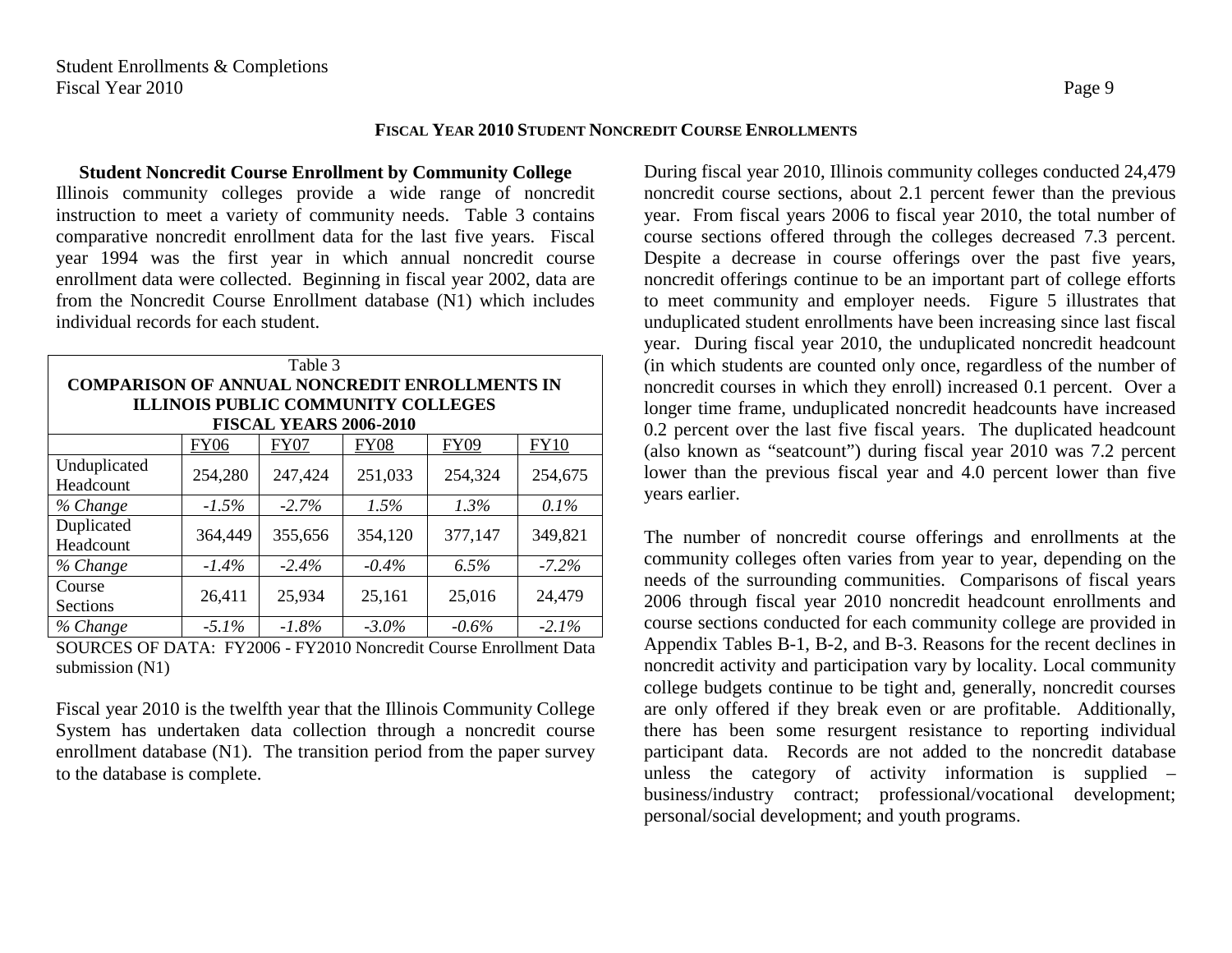

#### **Fig. 5. Noncredit Course Enrollments, FY2006-2010**

## **Characteristics of Noncredit Students**

Information is available to provide additional detail about the characteristics of the students enrolled in noncredit coursework at community colleges in fiscal year 2010. Still, there tends to be more unknown/unreported information in the noncredit data than in the credit submission. Cited percentages among noncredit enrollments are based on the reported data. Student characteristic information is based on unduplicated counts. Information pertaining to course offerings is based on duplicated counts, since course attributes change and individuals can and do enroll in multiple courses.

Noncredit Student Gender. Similar to the distribution for credit programs, female students accounted for 55.3 percent of 2010 noncredit enrollments for which gender data were reported. Approximately 11.7 percent of students did not provide gender data. Gender data by category of activity show that most missing gender information was among individuals enrolled in personal and social development courses (see Table B-4).

Noncredit Student Ethnic Origin. Racial/ethnic reporting among noncredit students was less complete than among credit students, as more than one-third (37.1 percent) of noncredit records were missing racial/ethnic data. Minority students accounted for nearly one-third (31.2 percent) of the individuals enrolled in noncredit programs who supplied racial/ethnic information. In credit programs during the past five years, minorities accounted for an average of about one-third of the student population. Available noncredit data indicated the following racial/ethnic distribution: White (68.8 percent), African American (15.0 percent), Latino (8.6 percent), Asian (3.6 percent), Alien (3.7 percent), and Native American (0.3 percent) (see Table B-5).



**Fig. 6. Age Distribution of Noncredit Students, FY 2020**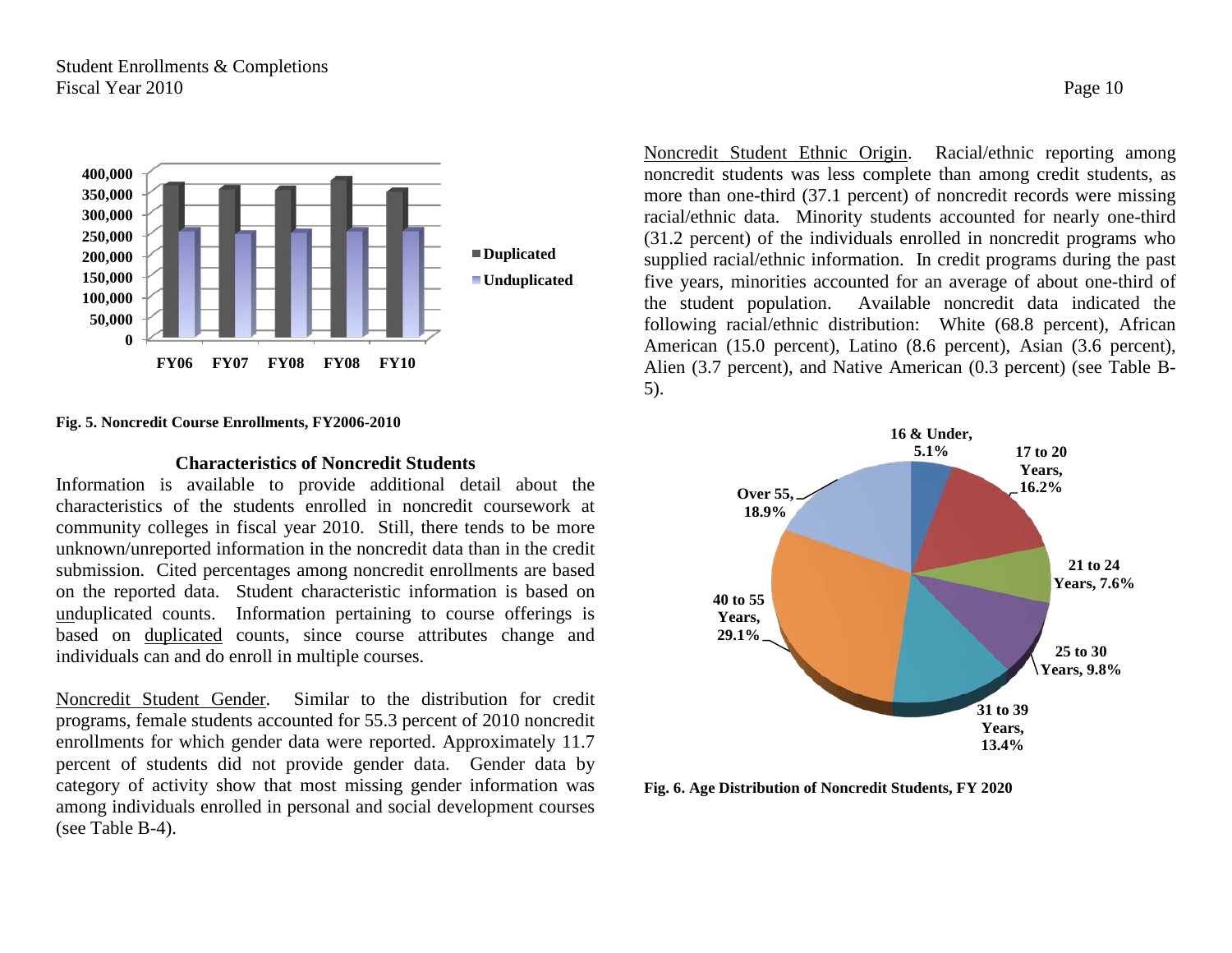Noncredit Student Age. Based on available data, the average age of students enrolled in noncredit coursework during fiscal year 2010 was 40.8 years and the median age was 37.9 years. Age information was missing for just under one-quarter (23.5 percent) of noncredit students during 2010. Noncredit programming served a more mature clientele than credit courses. Available age data are depicted in Figure 6. One-half (48.0 percent) of noncredit students were 40 years of age or older. Nearly one-third (29.1 percent) of noncredit students were ages 40 to 55 and another quarter (23.2 percent) were between 25 and 39 years of age. Just over one-fourth (28.9 percent) of noncredit students were under 25 years of age (see Table B-6).



**Fig. 7. Category of Activity for Noncredit Course Enrollments (Dup), FY 2010**

# <span id="page-19-0"></span>**Noncredit Category of Activity (Duplicated)**

For state reporting purposes, noncredit coursework is grouped into four broad categories: Business and Industry Contract, Professional/ Vocational Development, Personal and Social Development, and Youth Programs. Records were not added to the database unless the category of activity information was supplied. Duplicated noncredit enrollment counts are used in the category of activity information depicted in Figure 7 (also see Table B-12).

Based on a duplicated count, 59.9 percent of the noncredit offerings were in the Personal and Social Development category. Personal and Social Development programming is an important community service provided by the colleges. Typically, these courses are offered as long as demand is sufficient to at least cover the cost of course delivery. They can also serve as a gateway to other credit or workforce-oriented courses offered by the college. Just over one-quarter (26.1 percent) of the noncredit coursework was dedicated to developing workplace skills: Professional/vocational (20.7 percent) and Business and Industry Contractual Training (5.4 percent). These courses meet the needs of area residents who are interested in acquiring specific skills without earning academic credit. Providing customized training is an important economic development activity in which colleges collaborate with local employers to tailor content and instructional delivery to their specific requirements. Illinois community colleges are extensively relied upon to develop and deliver coursework addressing the unique training requirements of area businesses, industries, and governmental organizations. The remaining 14.0 percent helped serve the needs of youth in the community (i.e., academic enrichment activities, athletic skills building, study skills, etc.).

# **Largest Noncredit Offerings (Duplicated)**

Two-digit classifications of instructional program (CIP) codes provide additional information about the areas where noncredit instruction were provided. Percentages cited are based on known CIP codes.

Across all categories of activity, ten programs (two-digit CIP) had over 6,000 noncredit students enrolled. These ten program areas accounted for over two-thirds (73.7 percent) of the students enrolled in noncredit courses where CIP data were reported. Four out of ten enrollments accounted for in Figure 8 are in work-related programs: Business Management (13.5 percent), Transportation Workers (15.0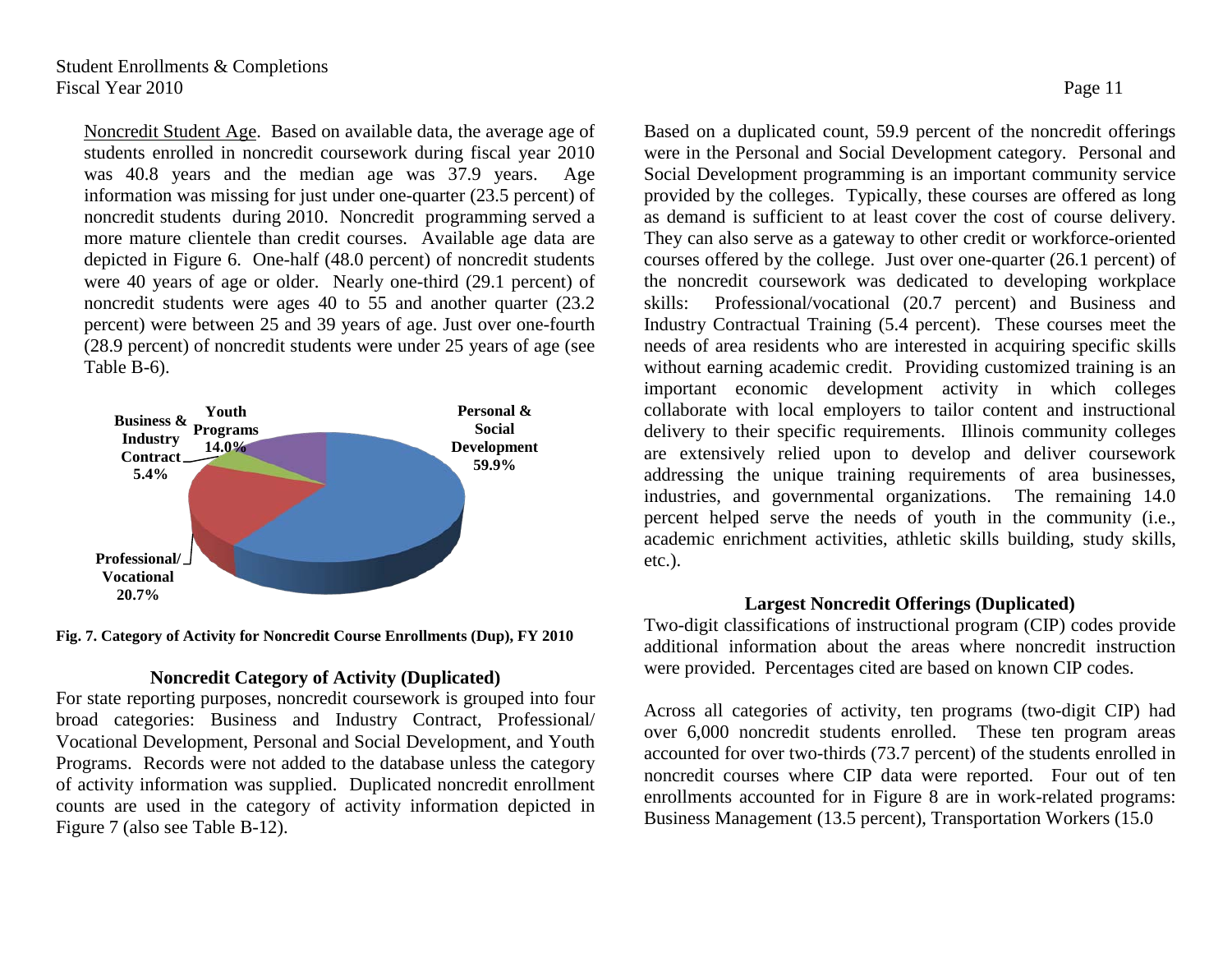# Student Enrollments & Completions Fiscal Year 2010 Page 12

percent), Health Professions (6.8 percent), Education (5.8 percent), and Computer Information Systems (2.8 percent). The two largest programs, each enrolling around 60,000 students, were in the following areas: Leisure and Recreation (23.5 percent) and Self Improvement (23.2 percent). Liberal Arts and Sciences, General Studies, and Humanities accounted for 3.8 percent, Basic Skills accounted for 3.0 percent, and Visual and Performing Arts accounted for 2.6 percent of those enrolled in these ten programs (see Table B-7).



# <span id="page-20-0"></span>**Noncredit Term of Attendance (Duplicated)**

Term of enrollment was provided for all noncredit coursework for fiscal year 2010 (see Table B-9). The distribution of enrollments by term was as follows: Spring (40.1 percent), Fall (34.9 percent), and Summer (25.0 percent). Overall, the distribution is similar to fiscal year 2010 credit offerings with somewhat higher summer noncredit activity and lower spring and fall noncredit enrollments. Noncredit winter offerings are very low  $(N = 20$  students).

<span id="page-20-1"></span>**Noncredit Enrollment Distribution by Site/Location (Duplicated)** For state reporting purposes, five instructional site locations have been identified: Main Campus, Off-campus College Owned, Off-campus College Leased, Community Based, and Business Based. Acquiring more complete information about community college facility utilization and needs was one of the underlying reasons for collecting more detailed noncredit data. Complete data were available on the instructional site and Figure 9 shows that half of the enrollment occurred on main college campuses (See Table B-8).

Further information about the differences between the categories follows. Community-based sites are rented or leased, with site maintenance and upkeep the responsibility of the organization furnishing the space. Off-campus college-leased sites are controlled by the college with site maintenance and upkeep the responsibility of the college. Off-campus college-owned facilities are college-controlled branch or extension center sites located away from the main campus. Business-based sites are provided by businesses that contract for training services.



**Fig. 9. Noncredit Distribution by Site/Location, FY 2010**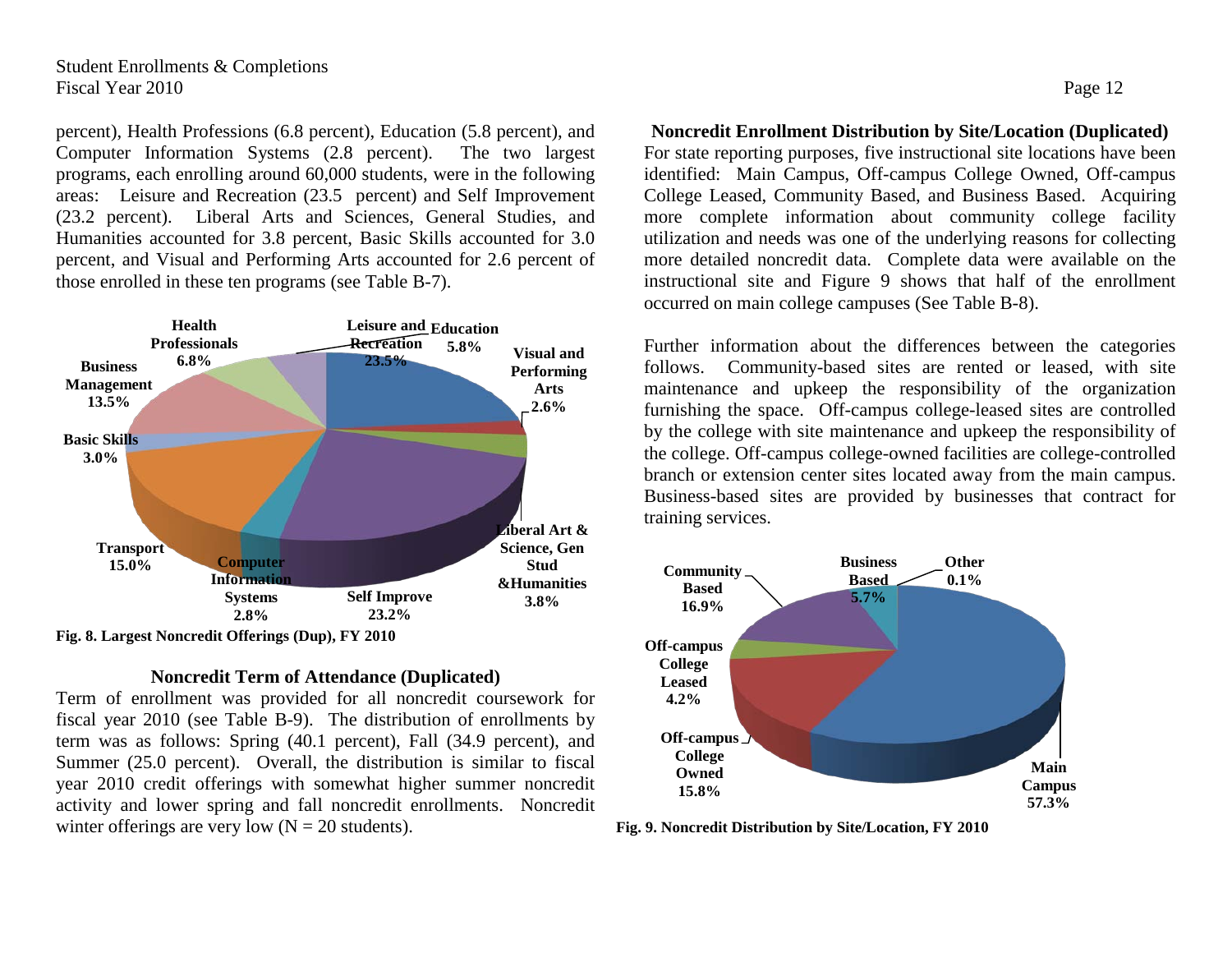# **FISCAL YEAR 2010 COMPLETIONS**

## <span id="page-21-1"></span><span id="page-21-0"></span>**Degrees and Certificates Awarded by Community College**

The number of collegiate-level degrees and certificates awarded to Illinois community college students in fiscal year 2010 totaled 56,884. The number of community college completions in fiscal year 2010 is the highest level ever reported. Table 4 contains comparative completion data for the last five years. The number of degrees and certificates awarded increased 7.2 percent from the previous year. Compared to fiscal year 2006, the total number of fiscal year 2010 completions increased 14.6 percent.

Table C-1 in the appendix provides a comparison of fiscal year 2006 through fiscal year 2010 duplicated completions for each community college. Compared to last year among the 48 colleges, 32 experienced increases in degree and certificate awards, while 15 exhibited decreases in the past year. One college experienced little or no change.

| SUMMARY COMPARISON OF ANNUAL COMPLETIONS IN |              | Table 4<br><b>ILLINOIS PUBLIC COMMUNITY COLLEGES</b><br><b>FISCAL YEARS 2006-2010</b> |              |         |              |  |  |  |  |  |  |
|---------------------------------------------|--------------|---------------------------------------------------------------------------------------|--------------|---------|--------------|--|--|--|--|--|--|
|                                             | <b>FY 06</b> | <b>FY 07</b>                                                                          | <b>FY 08</b> | FY 09   | <b>FY 10</b> |  |  |  |  |  |  |
| Trans/Gen Assoc/<br><b>Gen Studies</b>      | 15,811       | 15,827                                                                                | 15,754       | 16,268  | 17,303       |  |  |  |  |  |  |
| % Change                                    | 2.5%         | $0.1\%$                                                                               | $-0.5\%$     | 3.3%    | 6.4%         |  |  |  |  |  |  |
| Career and Tech                             | 33,817       | 35,495                                                                                | 35,561       | 36,785  | 39,581       |  |  |  |  |  |  |
| % Change                                    | $-6.1\%$     | 5.0%                                                                                  | $0.2\%$      | $3.4\%$ | $7.6\%$      |  |  |  |  |  |  |
| <b>TOTALS</b>                               | 49,628       | 51,322                                                                                | 51,315       | 53,053  | 56,884       |  |  |  |  |  |  |
| % Change                                    | $-3.5\%$     | 3.4%                                                                                  | $-0.0\%$     | 3.4%    | 7.2%         |  |  |  |  |  |  |

SOURCE OF DATA: Annual Enrollment and Completion (A1) Records

# <span id="page-21-2"></span>**Degrees and Certificates Awarded by Program Categories**

Over two-thirds of the 56,884 completers during fiscal year 2010 received Career and Technical Education degrees or certificates (69.6 percent). Baccalaureate/transfer degrees were the second most frequently awarded and accounted for 28.1 percent of all the collegiate-level completions (see Table C-2).

Looking at the trends over time, overall **Career and Technical Education** completions increased (7.6 percent) compared to last year. Historically, the fiscal year 2010 career completion counts are the highest level that has been recorded. Accordingly, a comparison of overall fiscal year 2010 Career and Technical Education completions to those granted five years earlier reveals that the total number of awards grew by 17.0 percent. Career and Technical awards recorded nearly across the board long-term increases. Since 2006, there has been an increase in short-term career certificates (5,139 graduates, or 28.4 percent). The number of longer term career certificates awarded also grew (157 graduates or 2.8 percent). Likewise, between fiscal years 2006 and 2010, there was an overall increase in Associate in Applied Science degrees (639 graduates or 6.4 percent). Vocational Skills was the exception as 171 fewer certificates were awarded in fiscal year 2010 compared to 2006 (-91.4 percent).

A closer examination of the categories of formal awards issued within Career and Technical Education in fiscal year 2010 shows that more than one-half (58.7 percent) of the completions were Career Certificates of Less than One Year. More than one-fourth were Associate in Applied Science degrees (26.7 percent). Longer term Career Certificates accounted for 14.5 percent of the career program completions. The number of Vocational Skills Certificates awarded was less than 1 percent of career completions in fiscal year 2010. (See Table C-2).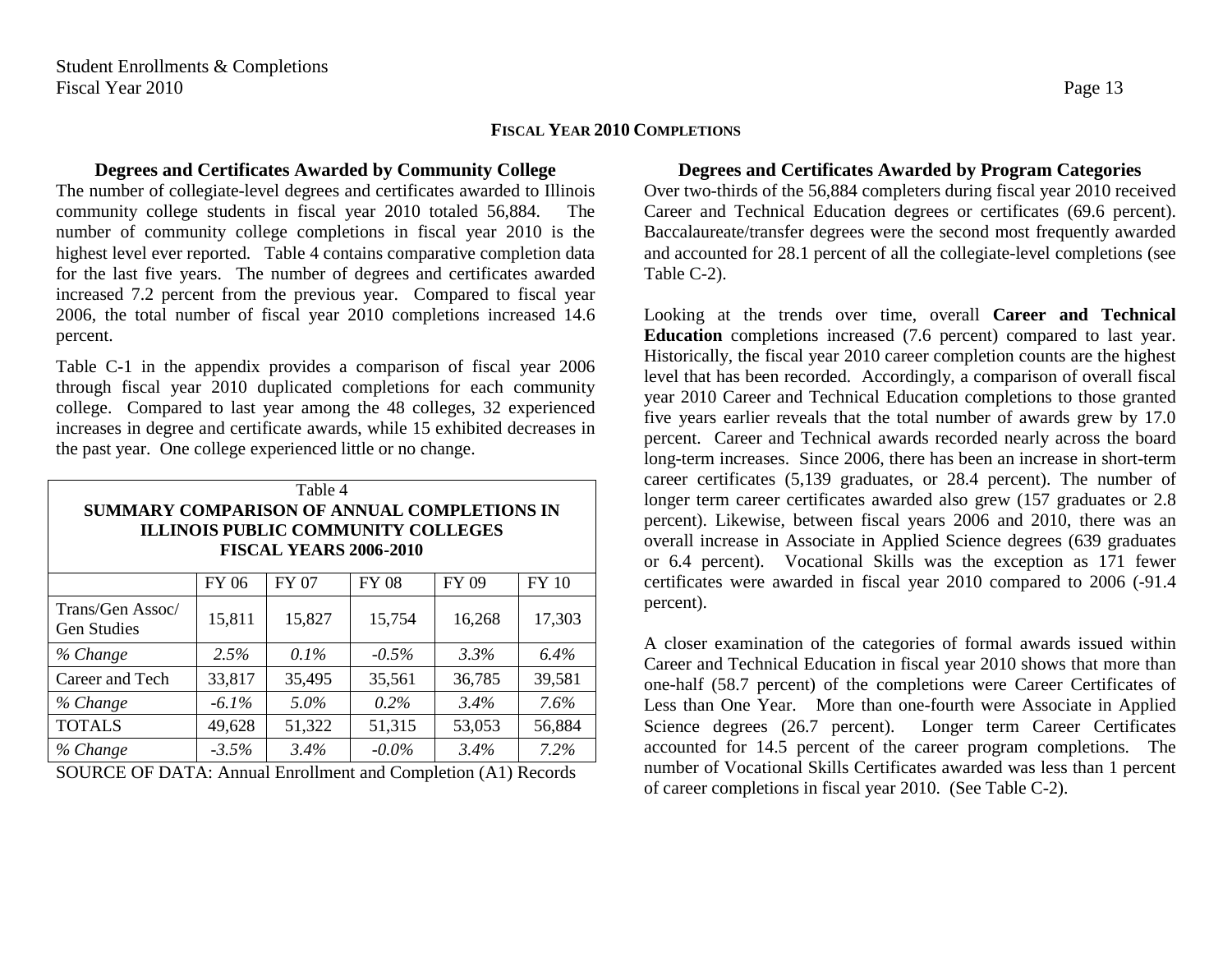# Student Enrollments & Completions Fiscal Year 2010 Page 14

The total number of **Baccalaureate/transfer** degrees awarded increased 7.3 percent compared to the last fiscal year. The overall number of Baccalaureate/transfer degrees awarded in fiscal year 2010 increased from fiscal year 2006 (8.5 percent,  $N = 1,257$ ).

Among Baccalaureate/transfer degrees granted, the Associate in Arts (AA) degree was most commonly awarded (60.2 percent). The proportion of AA degrees granted has been remarkably stable over the past five years, with an increase of 8.4 percent in fiscal year 2010. Almost one-third (31.6 percent) of the Baccalaureate/ transfer degrees earned were Associate in Science degrees. (See Table C-2).

# **Summary of Graduates by Degree Categories**

Gender of Graduates by Degree Category. As indicated in Table C-3, during fiscal year 2010, nearly six out of ten degrees and certificates were earned by females (56.7 percent). The three degrees and certificates attained by the highest proportion of females were the General Studies Certificate (86.5 percent), the Associate in Teaching (77.8 percent), and the Associate in Applied Science (62.8 percent). Although small in overall number, the Associate in Engineering Science ( $N = 104$ ) — one of the newest degree programs in the Illinois Community College System — had the highest proportion of male graduates (86.5 percent,  $N = 90$ ). Shortterm Certificates of Less Than One Year were the specific award category with the largest number of male graduates ( $N = 11,570$ ). The male/female distribution within the Baccalaureate/transfer degree and Career and Technical Education degree and certificate areas drive the overall gender proportion.

Racial/Ethnic Origin of Graduates by Degree Category. Nearly one-third (30.6 percent) of all degrees and certificates in fiscal year 2010 were awarded to **minority students** (nonwhite). According to Table C-4, more than three and one-half times as many minority graduates completed Career and Technical Education degrees and certificates  $(N = 13,192)$ than Baccalaureate/transfer degrees  $(N = 3,717)$ .

Nearly one out of every five (23.2 percent) fiscal year 2010 Baccalaureate/transfer degrees were earned by minority students. The majority of the transfer degrees earned by minorities were Associate in Arts degrees (70.5 percent), while 25.6 percent were Associate in Science degrees. The overall proportion of minority Baccalaureate/transfer completers was similar to last year.

One-and-a-half times as many African American students  $(N = 8,427)$ completed collegiate-level programs than did Latino students  $(N = 5,633)$ in fiscal year 2010. Figure 10 illustrates the distribution of minority students who successfully completed degree and certificate programs in the Illinois Community College System during fiscal year 2010. (See Table C-4).



**Fig. 10. Associate Degrees Earned by Minority Student, Fiscal Year 2010**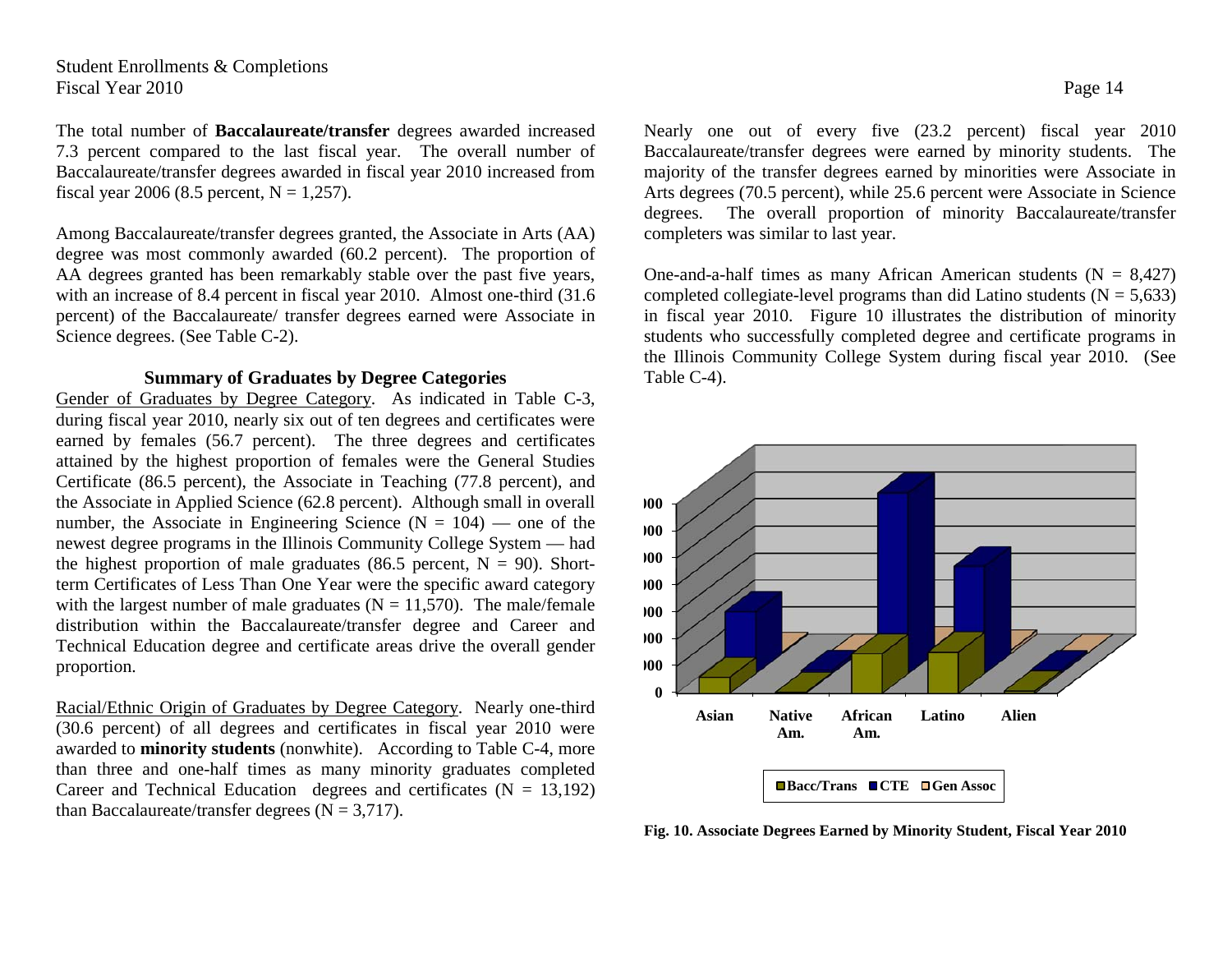Age of Graduates by Degree Category. Fourteen percent of all completers were in the under 21 year old age group (13.9 percent). The youngest graduates were in Career and Technical Education (56.9 percent) and Transfer (42.3 percent) programs. The 21-24 age group accounted for nearly one-third (30.9 percent) of all graduates. Graduates between 25 and 30 accounted for one-fifth (20.2 percent) of the total, and the 31-39 age group accounted for 16.2 percent.

Over one-third (37.5 percent) of students 30 and under completed Baccalaureate/transfer degrees, while only 10.8 percent of graduates over the age of 30 completed Baccalaureate/transfer programs. Nine out of ten (86.1 percent) graduates over 30 earned Career and Technical Education degrees and certificates. In general, the proportion of Career and Technical Education graduates increased as student age advanced (see Table C-5).

Intent of Graduates by Degree Category. Self-reported intent data disclose the primary goal a student wants to achieve as a result of his/her studies. The community colleges examine current intent versus student intent at the time of initial enrollment at the college. In these analyses, available **current intent** was examined to reflect the changing needs and desires of the community college student. Seven out of every ten students who attained a Baccalaureate/transfer degree in fiscal year 2010 indicated that they intended to prepare for transfer to a four-year institution. Just over one-tenth (10.9 percent) of these successful students indicated a desire to either prepare for a job immediately after community college or to improve present job skills — intent that would most often be associated with seeking a Career and Technical Education degree or certificate.

Similarly, 57.5 percent of those students who attained a Career and Technical Education degree or certificate indicated they were preparing for a job immediately after completing community college or improving present job skills. More than one-fifth (21.9 percent) of the Career and Technical Education graduates indicated that they were preparing for

transfer to a four-year institution. Pursuing a Career and Technical Education degree does not preclude a student from transferring to a fouryear institution (see Table C-6).

Degree Objective of Graduates by Degree Category. The self-reported degree objective provides an indication of the student's expected outcome from attending the community college. One might anticipate that they would mirror student completion patterns. Four out of five (79.6 percent) students who earned Baccalaureate/transfer degrees in fiscal year 2010 indicated that they enrolled with a desire to complete an associate degree. However, nearly one in five (16.8 percent) indicated that they wanted to complete only one or several courses and were not pursuing a degree.

A review of Career and Technical Education graduates reveals a similar pattern: 80.9 percent of the Career and Technical Education students who earned an Associate in Applied Science degree had listed completing an associate degree as their objective. Nearly one-fifth (18.8 percent) of the students who had planned to only complete one or several courses or a certificate ended up surpassing their goal by earning an Associate in Applied Science degree (see Table C-7).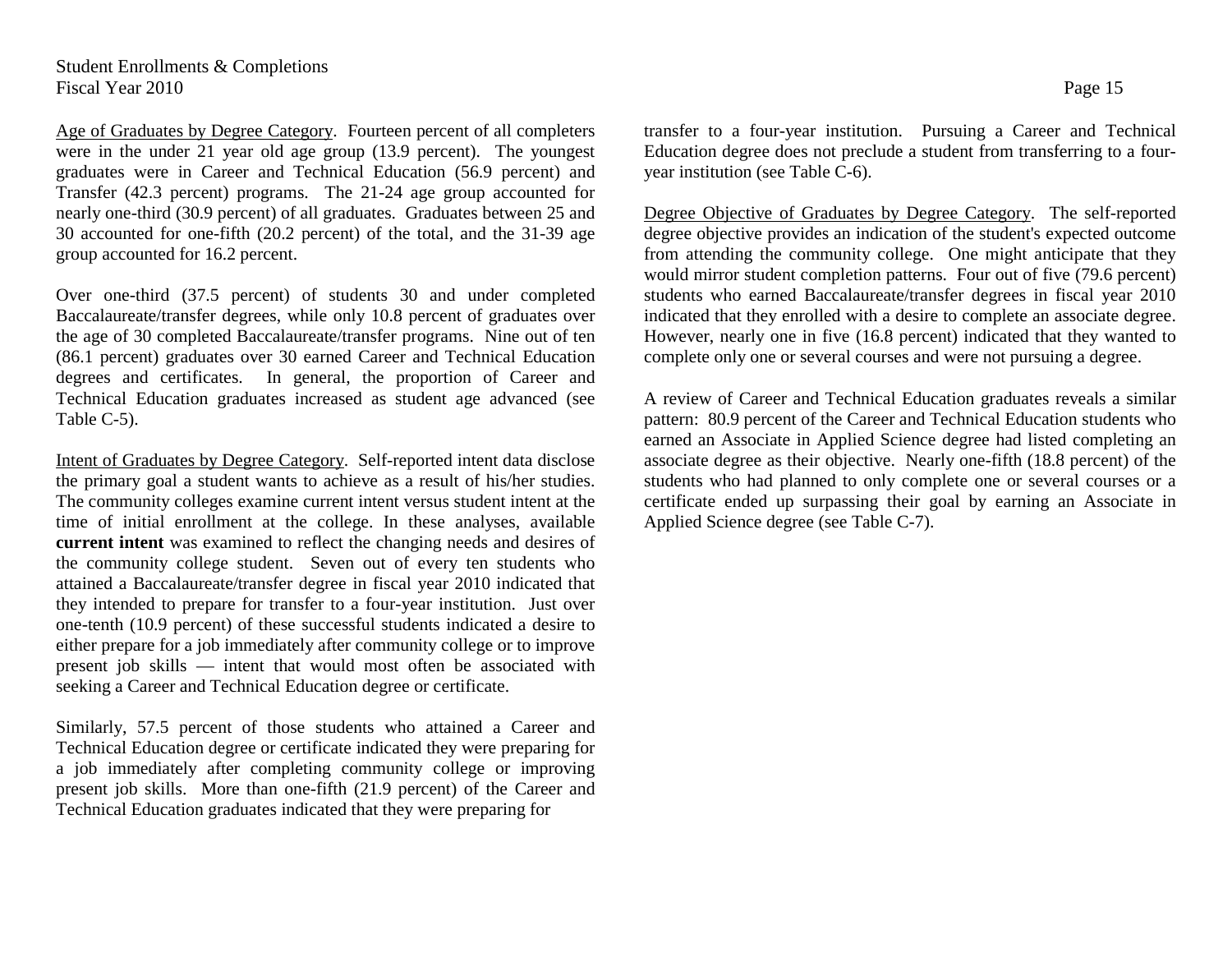- Bill & Melinda Gates Foundation. (2009). *National Consortium on College Completion*. Seattle, WA: Bill & Melinda Gates Foundation <http://www.gatesfoundation.org/Grants-2009/Pages/National-Consortium-on-College-Completion-OPP53392.aspx>
- Bill & Melinda Gates Foundation. (2009). *Postsecondary Success Focusing on Completion*. Seattle, WA: Bill & Melinda Gates Foundation. <http://www.gatesfoundation.org/learning/Documents/postsecondary-education-success-plan-executive-summary.pdf>
- Bossier Parish Community College. (2009). Certificate of General Studies. 2009 2010 General Catalog. Bossier City, LA: Bossier Parish Community College. <http://www.bpcc.edu/catalog/current/liberalarts/c-generalstudies.htm>
- Brandon, Katherine. (July 14, 2009). *Investing in Education: The American Graduation Initiative*. The White House Blog. Washington, DC: The White House. <http://www.whitehouse.gov/blog/Investing-in-Education-The-American-Graduation-Initiative/>
- Brookdale Community College. (2009). Liberal Studies Transfer Academic Credit Certificate. Lincroft, NJ: Brookdale, The County College of Monmouth. <http://www.brookdale.cc.nj.us/PDFFiles/Liberal%20Studies%20Transfer%20Academic%20Credit%20Certificate.pdf>
- The California State University. (2009). Certification of General Education Requirements. *CSU Mentor.* Culver City, CA: XAP Corporation. [http://www.csumentor.edu/planning/transfer/planning\\_ge\\_certification.asp](http://www.csumentor.edu/planning/transfer/planning_ge_certification.asp)
- Complete College America. (July 13, 2010). *Metrics that Inform and Drive Improvement in College Completion Draft Technical Guide*. Washington, DC: Author.
- Eastern Shore Community College. (2009). *General Education Certificate*. Melfa, VA: Eastern Shore Community College. [http://www.es.vccs.edu/mimik/mimik\\_live\\_data/view.php?id=169&record\\_id=283](http://www.es.vccs.edu/mimik/mimik_live_data/view.php?id=169&record_id=283)
- Eastern Shore Community College. (2009). General Education. *ESCC Catalog and Student Handbook*. Page 76. Melfa, VA: Eastern Shore Community College. <http://www.es.vccs.edu/pdf/Certificates.pdf>
- GateWay Community College. (2009). Arizona General Education Curriculum (AGEC) *A, B, S. College Catalog*. Page 51. Phoenix, AZ: The Maricopa County Community College District.<http://www.gatewaycc.edu/Catalog/GateWayCatalog.pdf>
- Glendale Community College. (2009). Arizona General Education Curriculum Certificate (AGEC). Programs. Glendale, AZ: Glendale Community College <http://www.gccaz.edu/FutureStudents/Programs/Programs.cfm?define=AGEC>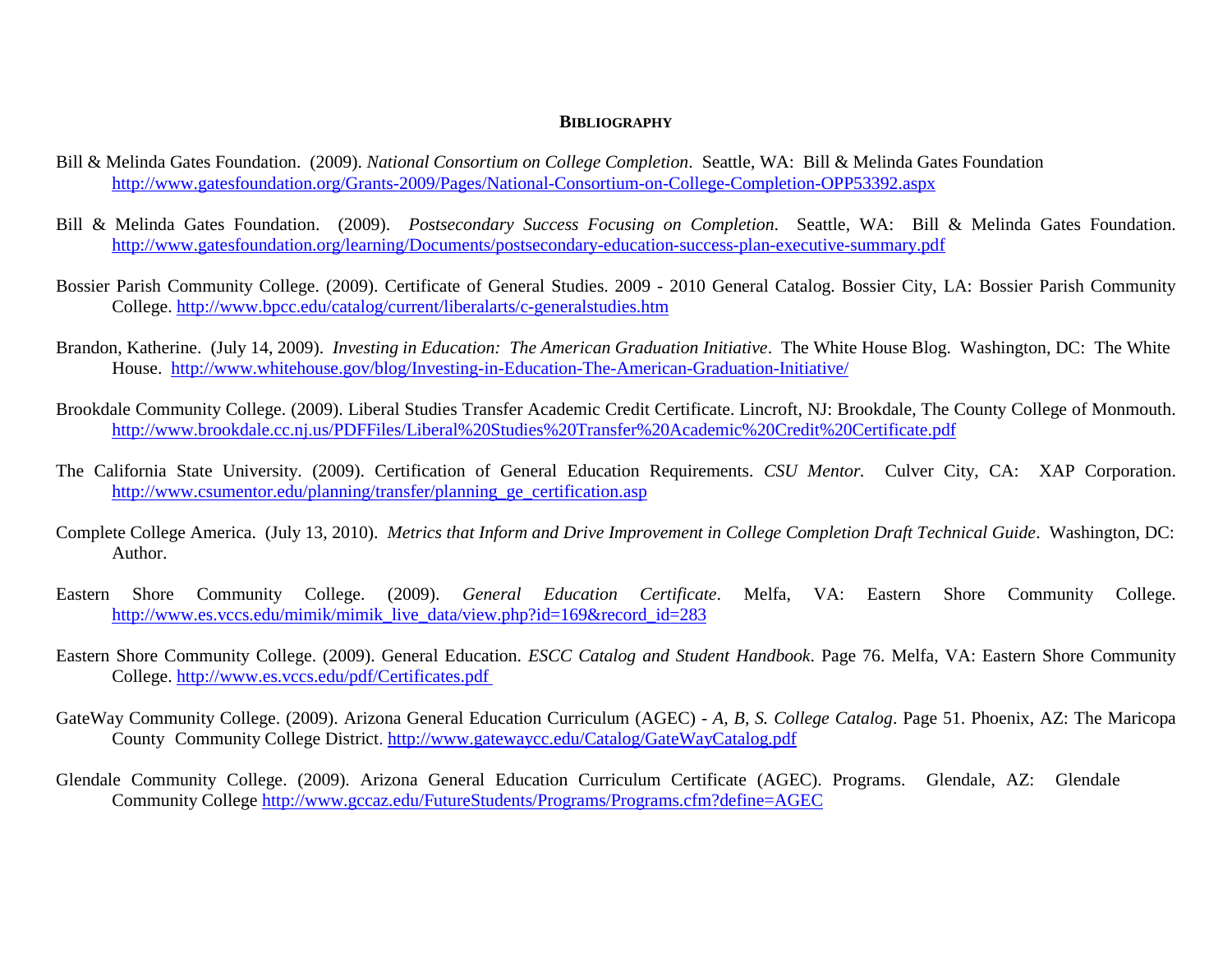Continued

- Hudson Valley Community College. (2009). Academic Programs School of Liberal Arts and Sciences. *Hudson Valley Community College Catalog*. Troy, NY: Hudson Valley Community College. <https://www.hvcc.edu/catalog/programs/las/ged.html>
- Jackson Community College. (2009). General Education Certificate. Jackson, MI: Jackson Community College. [http://www.jccmi.edu/StudentServices/Catalog/guidesheets2008\\_2009/ PDFS/certificates/Guidesheet\\_Gen EducationCertificate.pdf](http://www.jccmi.edu/StudentServices/Catalog/guidesheets2008_2009/)
- Lansing Community College. (2009). *Transfer Studies Certificate of Achievement. Curriculum Guide*. Lansing, MI: Lansing Community College. [http://192.203.222.14/catalog/degree\\_certificateprograms/current/Applied/1482.pdf](http://192.203.222.14/catalog/degree_certificateprograms/current/Applied/1482.pdf)
- Lassen Community College. (2009). General Education Transfer Certificates. Degrees & Certificates 2009-2010. Susanville, CA: Lassen Community College. [http://www.lassencollege.edu/cp\\_degrees.html](http://www.lassencollege.edu/cp_degrees.html)
- Lee, Jr. John Michael & Rawls, Anita. (2010). *The College Completion Agenda 2010 Progress Report*. Washington, DC: College Board Advocacy & Policy Center. http://completionagenda.collegeboard.org/sites/default/files/reports\_pdf/Progress\_Report\_2010.pdf
- Luna Community College. (2009). Core Curriculum Certificate. General Education. Las Vegas, NV: Luna Community College. [http://www.luna.edu/gen\\_ed/](http://www.luna.edu/gen_ed/)
- Moltz, David. (April 21, 2010). What the Pledge Means. *Inside Higher Ed*. Washington, DC: Inside Higher Ed http://www.insidehighered.com/news/2010/04/21/aacc
- National Center for Policy Analysis. (May 18, 2000). *U.S. Gives Up Lead In College Graduation Rates.* Washington, DC: Author. [http://www.ncpa.org/sub/dpd/index.php?Article\\_ID=10045.](http://www.ncpa.org/sub/dpd/index.php?Article_ID=10045)
- Nauffts, Mitch. (January 14, 2009). *Memo to the President: Higher Education Is US*. Philantopic. New York, NY: Philanthropy News Digest. [http://pndblog.typepad.com/pndblog/2009/01/lumina-foundation-for-education-believes-our-country-faces-social-and-economic](http://pndblog.typepad.com/pndblog/2009/01/lumina-foundation-for-education-believes-our-country-faces-social-and-economic-chall)[challenges-that-can-be-addressed-only-by-educa.html](http://pndblog.typepad.com/pndblog/2009/01/lumina-foundation-for-education-believes-our-country-faces-social-and-economic-chall)
- Oregon Coast Community College. (2009). The Oregon Transfer Module (OTM). Degree and Certificate Programs. Newport, OR: Oregon Coast Community College.<http://www.occc.cc.or.us/programs/index.html>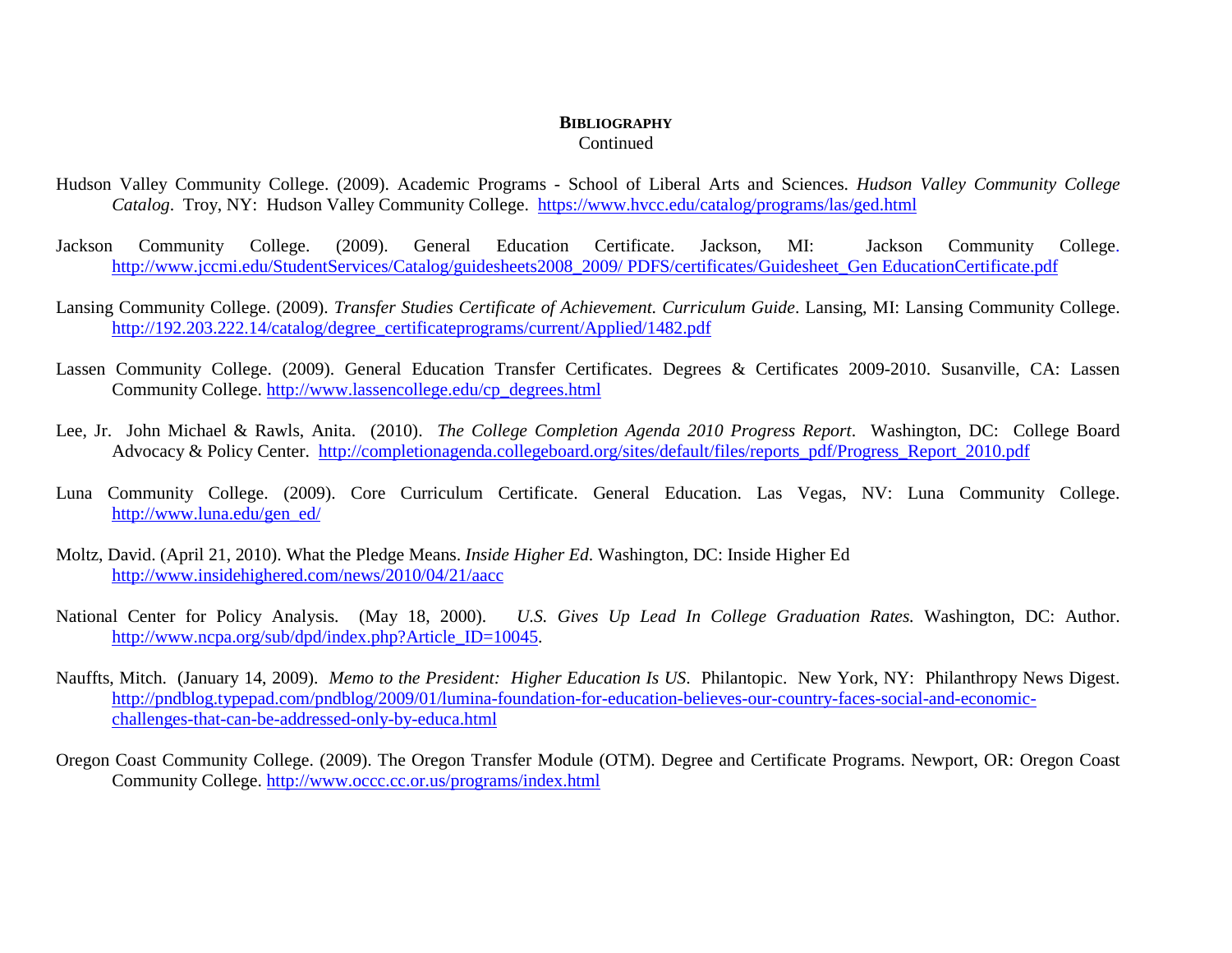## Continued

- Organization for Economic Co-Operation and Development (OECD). (2008). *Education at a Glance 2008: OECD Indicators*. Paris, France: Author. http://www.oecd.org/document/9/0,3343.en\_2649\_39263238\_41266761\_1\_1\_1\_1,00.html
- Organization for Economic Cooperation and Development (OECD). (2010). *Education at a Glance 2010: OECD Indicators*. Paris, France: Author. http://www.oecd.org/document/52/0,3343,en\_2649\_ 39263238\_45897844\_1\_1\_1\_1,00.html
- Ozarks Technical Community College. (2009). General Education. Springfield, MO: Ozarks Technical Community College. <http://www2.otc.edu/students/courses/degrees/transferblock/index.php>
- Pima Community College. (2009). Arizona General Education Curriculum (AGEC) Certificate. Tucson, AZ: Pima Community College. [http://www.pima.edu/program/transfer-options/arizona\\_gen\\_ed\\_curriculum\\_cert.shtml](http://www.pima.edu/program/transfer-options/arizona_gen_ed_curriculum_cert.shtml)
- Powell, M. (October 20, 2009). General education certificate planned at Patrick Henry Community College. *Martinsville Bulletin*. Martinsville, VA: Martinsville Bulletin, Inc.<http://www.martinsvillebulletin.com/article.cfm?ID=20980>
- redLantern. (2008). U.select software (formerly known as the Course Applicability System.) Oxford, OH: Miami University. <http://www.itransfer.org/cas/>
- Riverside Community College District. (2009). Intersegmental General Education Transfer Curriculum (IGETC) Certificate for Transfer to CSU and UC 2008-2009. Riverside, CA: Riverside Community College District. [http://www.rcc.edu/administration/board/2007-](http://www.rcc.edu/administration/board/2007-2008/april2008/V-A-7-c_backup1.pdf) [2008/april2008/V-A-7-c\\_backup1.pdf](http://www.rcc.edu/administration/board/2007-2008/april2008/V-A-7-c_backup1.pdf)
- Reyna, Ryan. (June 2010). *Complete to Compete: Common College Completion Metrics*. Washington, DC: National Governors Association Center for Best Practices Education Division. http://www.nga.org/Files/pdf/ 1007COMMONCOLLEGEMETRICS.PDF.
- Southside Virginia Community College. (July, 2006). General Education Certificate Proposal. Alberta, VA: Southside Virginia Community College[.http://inside.southside.edu/sacs/documents/submittal\\_docs/gen\\_ed\\_cert.pdf](http://inside.southside.edu/sacs/documents/submittal_docs/gen_ed_cert.pdf)
- Southwestern College (2009). General education certification. Evaluations. Chula Vista, CA: Southwestern College. <http://www.swccd.edu/3rdLevel/index.asp?L2=96#c>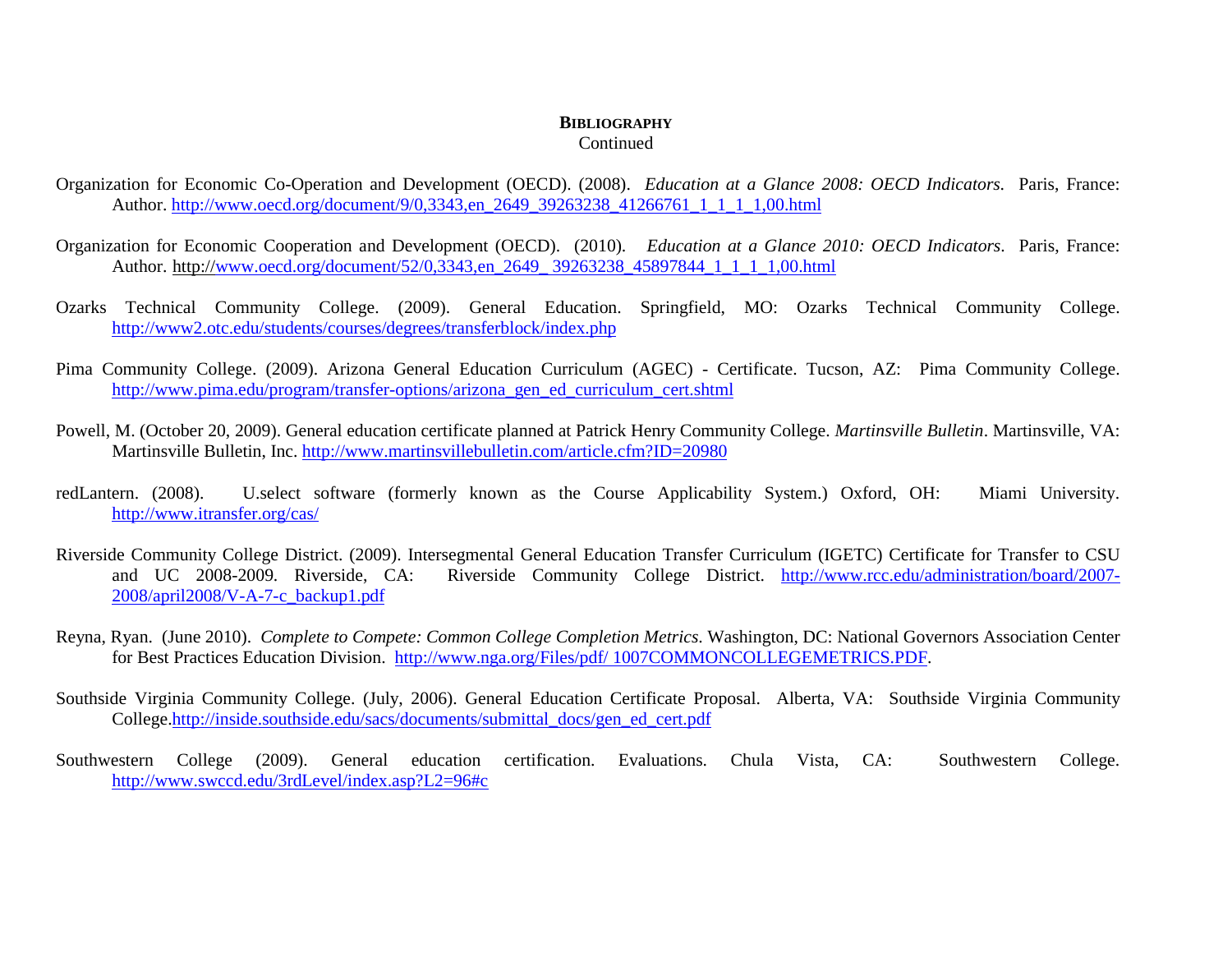Continued

- SUNY Ulster. (2009). 33-35 Credit Certificate Program. General Education. Stone Ridge, NY: SUNY Ulster. [http://www.sunyulster.edu/programs\\_courses/credit\\_programs/complete\\_list/general\\_education\\_certificate.jsp](http://www.sunyulster.edu/programs_courses/credit_programs/complete_list/general_education_certificate.jsp)
- U.S. Bureau of Labor Statistics. (2004). *More education: Lower unemployment, higher pay.* Washington D.C.: U.S. Bureau of Labor Statistics. <http://www.bls.gov/opub/ooq/2004/fall/oochart.pdf>
- Western Nebraska Community College. (2009). General Education Core. General Education. Scottsbluf, NE: Western Nebraska Community College. [http://www.wncc.net/about/general\\_education/](http://www.wncc.net/about/general_education/)
- White House. (July 14, 2009). *Excerpts of the President's remarks in Warren, Michigan today and a fact sheet on the American Graduation Initiative*. Briefing Room, Statements & Releases. Washington, DC: The White House Office of the Press Secretary. http://www.whitehouse.gov/the press\_office/ Excerpts-of-the-Presidents-remarks-in-Warren-Michigan-and-fact-sheet-on-the-American-Graduation-Initiative/
- White House. (October 5, 2010). *White House Summit on Community Colleges. Transcript of Remarks by President Obama and Dr. Jill Biden*. Washington DC: White House Office of the Press Secretary. [http://m.whitehouse.gov/the-press-office/2010/10/05/remarks-president-and](http://m.whitehouse.gov/the-press-office/2010/10/05/remarks-president-and-dr-jill-biden-white-house-summit-community-college)[dr-jill-biden-white-house-summit-community-college](http://m.whitehouse.gov/the-press-office/2010/10/05/remarks-president-and-dr-jill-biden-white-house-summit-community-college)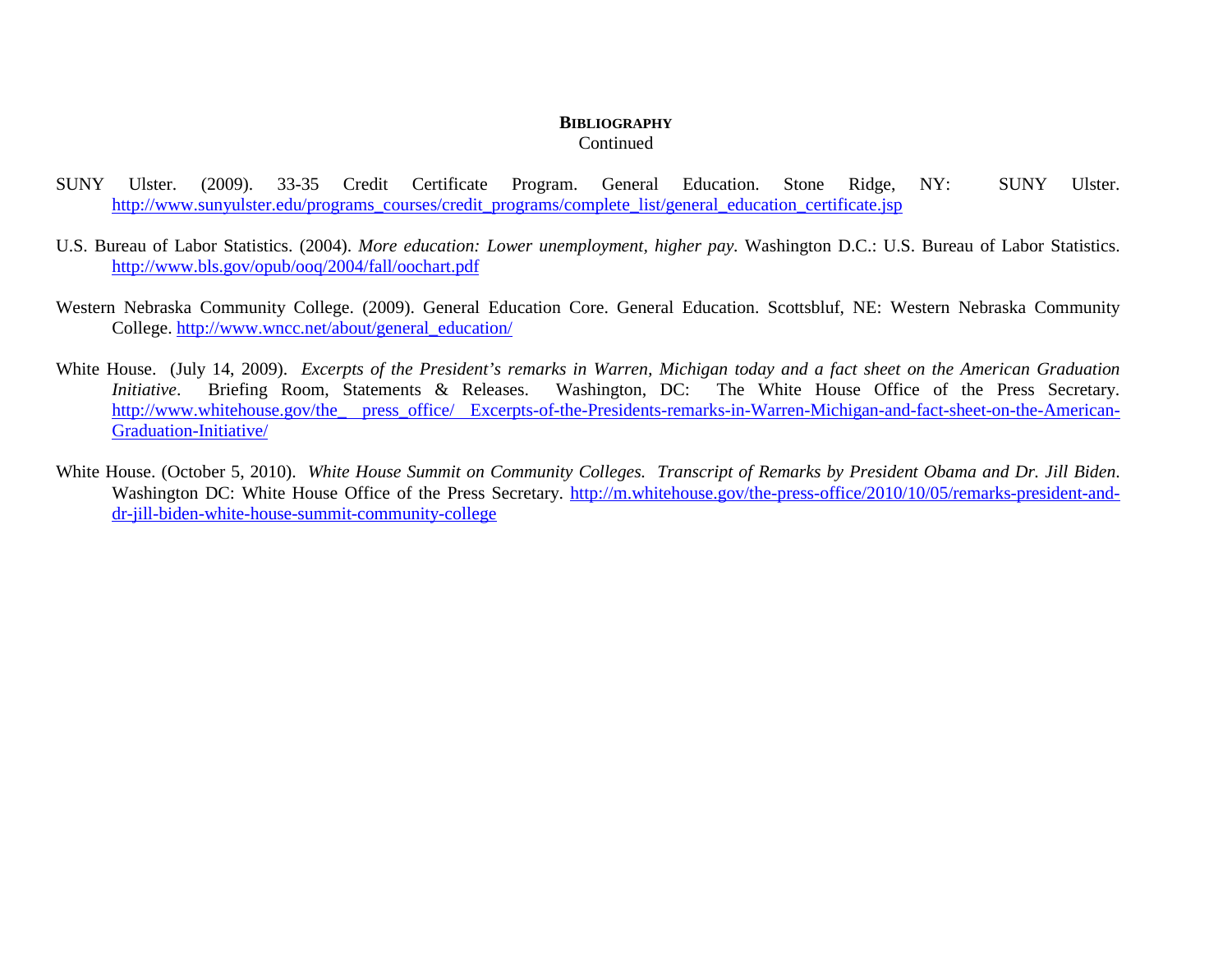Student Enrollments & Completions Fiscal Year 2010 Page 20

**Appendix A: Credit Enrollment Data Tables**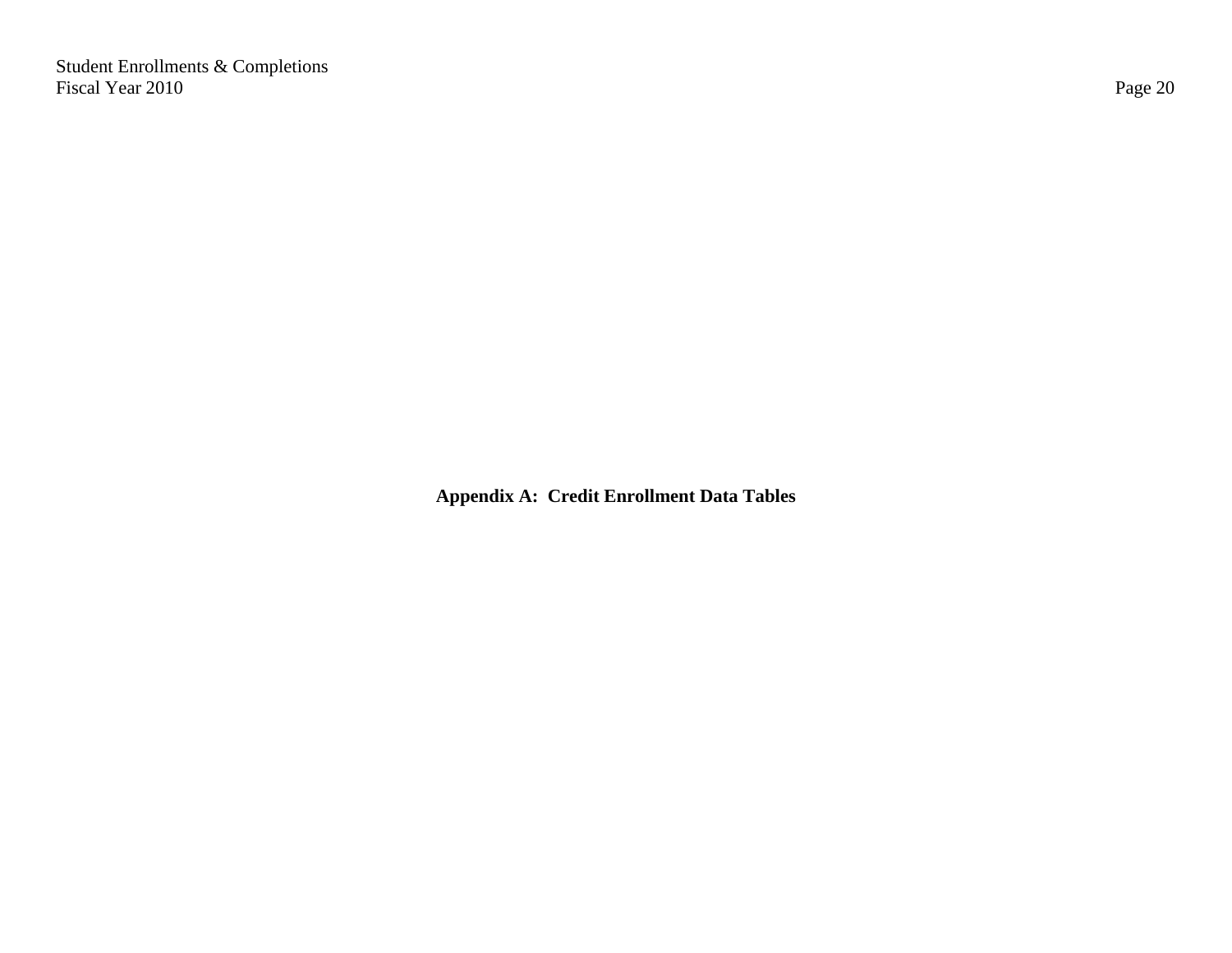#### Illinois Community College Board Table A-1 SUMMARY COMPARISON OF ANNUAL CREDIT HEADCOUNT ENROLLMENTS BY COLLEGE, FISCAL YEARS 2006 - 2010

|    | District College Name | FY 2006<br>Headcount | FY 2007<br>Headcount | FY 2008<br>Headcount | FY 2009<br>Headcount | FY 2010<br>Headcount | % Change<br>2006-2010 | % Change<br>2009-2010 |
|----|-----------------------|----------------------|----------------------|----------------------|----------------------|----------------------|-----------------------|-----------------------|
|    | 503 Black Hawk        | 12,344               | 11,938               | 12,326               | 12,474               | 13,397               | 8.5 %                 | 7.4%                  |
|    | 508 Chicago           | (98, 637)            | (95, 224)            | (95, 307)            | (100, 702)           | (108, 178)           | (9.7)                 | (7.4)                 |
| 06 | Daley                 | 15,956               | 15,181               | 14,496               | 14,850               | 15,773               | $-1.1$                | 6.2                   |
| 01 | Kennedy-King          | 9,127                | 8,371                | 10,343               | 11,477               | 12,224               | 33.9                  | 6.5                   |
| 03 | Malcolm X             | 12,037               | 11,017               | 11,141               | 13,206               | 14,653               | 21.7                  | 11.0                  |
| 05 | Olive-Harvey          | 7,379                | 7,544                | 6,812                | 7,039                | 8,360                | 13.3                  | 18.8                  |
| 04 | Truman                | 21,789               | 20,321               | 19,422               | 20,429               | 21,558               | $-1.1$                | 5.5                   |
| 02 | Washington            | 15,314               | 16,412               | 16,641               | 15,651               | 15,672               | 2.3                   | 0.1                   |
| 07 | Wilbur-Wright         | 17,035               | 16,378               | 16,452               | 18,050               | 19,938               | 17.0                  | 10.5                  |
|    | 507 Danville          | 8,179                | 8,364                | 9,067                | 7,934                | 9,231                | 12.9                  | 16.3                  |
|    | 502 DuPage            | 45,621               | 44,052               | 42,899               | 47,858               | 50,336               | 10.3                  | 5.2                   |
|    | 509 Elgin             | 18,119               | 16,847               | 15,980               | 16,929               | 19,162               | 5.8                   | 13.2                  |
|    | 512 Harper            | 25,815               | 25,314               | 25,817               | 26,154               | 27,613               | 7.0                   | 5.6                   |
|    | 540 Heartland         | 7,499                | 8,648                | 8,857                | 9,623                | 10,168               | 35.6                  | 5.7                   |
|    | 519 Highland          | 5,922                | 5,765                | 5,333                | 5,068                | 5,348                | $-9.7$                | 5.5                   |
|    | 514 Illinois Central  | 20,182               | 20,023               | 19,252               | 18,872               | 19,787               | $-2.0$                | 4.8                   |
|    | 529 Illinois Eastern  | (31, 354)            | (31, 295)            | (32, 249)            | (31, 463)            | (31, 770)            | (1.3)                 | (1.0)                 |
| 04 | Frontier              | 8,184                | 8,535                | 8,460                | 7,751                | 8,931                | 9.1                   | 15.2                  |
| 01 | Lincoln Trail         | 2,783                | 2,824                | 2,882                | 2,729                | 2,250                | $-19.2$               | $-17.6$               |
| 02 | <b>Olney Central</b>  | 3,113                | 3,024                | 2,915                | 2,858                | 2,885                | $-7.3$                | 0.9                   |
| 03 | Wabash Valley         | 17,274               | 16,912               | 17,992               | 18,125               | 17,704               | 2.5                   | $-2.3$                |
|    | 513 Illinois Valley   | 7,829                | 7,451                | 7,755                | 8,131                | 8,361                | 6.8                   | 2.8                   |
|    | 525 Joliet            | 21,578               | 24,237               | 25,279               | 27,066               | 29,197               | 35.3                  | 7.9                   |
|    | 520 Kankakee          | 8,753                | 8,800                | 9,040                | 9,386                | 10,188               | 16.4                  | 8.5                   |
|    | 501 Kaskaskia         | 9,148                | 9,157                | 9,475                | 9,556                | 10,060               | 10.0                  | 5.3                   |
|    | 523 Kishwaukee        | 7,946                | 8,141                | 7,780                | 7,140                | 7,717                | $-2.9$                | 8.1                   |
|    | 532 Lake County       | 27,293               | 27,032               | 27,842               | 28,742               | 31,262               | 14.5                  | 8.8                   |
|    | 517 Lake Land         | 16,032               | 16,728               | 16,859               | 16,184               | 20,003               | 24.8                  | 23.6                  |
|    | 536 Lewis & Clark     | 12,438               | 12,783               | 12,739               | 12,894               | 12,160               | $-2.2%$               | $-5.7%$               |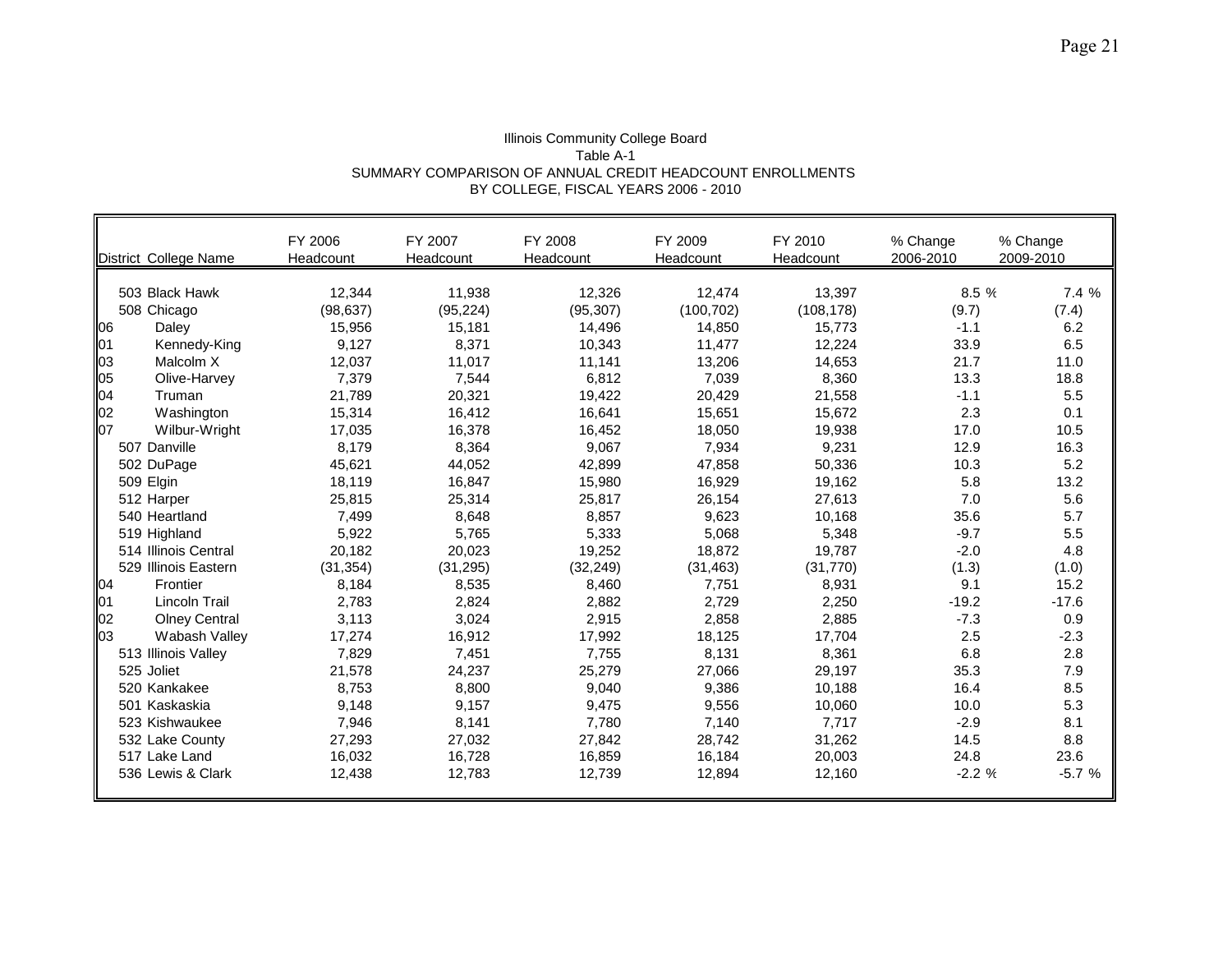## Illinois Community College Board Table A-1 (Continued) SUMMARY COMPARISON OF ANNUAL CREDIT HEADCOUNT ENROLLMENTS BY COLLEGE, FISCAL YEARS 2006 - 2010

| District College Name       | FY 2006<br>Headcount | FY 2007<br>Headcount | FY 2008<br>Headcount | FY 2009<br><b>Headcount</b> | FY 2010<br>Headcount | % Change<br>2006-2010 | % Change<br>2009-2010 |
|-----------------------------|----------------------|----------------------|----------------------|-----------------------------|----------------------|-----------------------|-----------------------|
| 526 Lincoln Land            | 14,584               | 14,462               | 14,215               | 14,454                      | 15,112               | 3.6 %                 | 4.6 %                 |
| 530 Logan                   | 14,732               | 19,804               | 20,598               | 20,749                      | 19.402               | 31.7                  | $-6.5$                |
| 528 McHenry                 | 11,115               | 10,785               | 10,499               | 10,408                      | 11,412               | 2.7                   | 9.6                   |
| 524 Moraine Valley          | 30,326               | 30,925               | 30,512               | 30,174                      | 31,444               | 3.7                   | 4.2                   |
| 527 Morton                  | 7.152                | 7,605                | 7,410                | 7,354                       | 7,931                | 10.9                  | 7.8                   |
| 535 Oakton                  | 31,649               | 33.777               | 33,753               | 34,838                      | 31.085               | $-1.8$                | $-10.8$               |
| 505 Parkland                | 16,952               | 16,413               | 16,724               | 16,684                      | 17,837               | 5.2                   | 6.9                   |
| 515 Prairie State           | 10.762               | 11,945               | 11,192               | 11,271                      | 11.063               | 2.8                   | $-1.8$                |
| 521 Rend Lake               | 12,266               | 13,555               | 13,187               | 13,431                      | 13,882               | 13.2                  | 3.4                   |
| 537 Richland                | 7,309                | 7,123                | 7,269                | 7,659                       | 7,834                | 7.2                   | 2.3                   |
|                             |                      |                      |                      |                             |                      | 10.7                  | 5.9                   |
| 511 Rock Valley             | 15,549               | 15,592               | 15,154               | 16,261                      | 17,220               |                       |                       |
| 518 Sandburg                | 5,991                | 5,153                | 4,556                | 4,570                       | 4,757                | $-20.6$               | 4.1                   |
| 506 Sauk Valley             | 5,649                | 6,000                | 6,020                | 5,926                       | 5,023                | $-11.1$               | $-15.2$               |
| 531 Shawnee                 | 7,242                | 8,250                | 7,905                | 8,770                       | 9,182                | 26.8                  | 4.7                   |
| 510 South Suburban          | 17.371               | 16,064               | 15,843               | 16,174                      | 17.020               | $-2.0$                | 5.2                   |
| 533 Southeastern*           | 11,418               | 8,926                | 7,059                | 6,947                       | 7,119                | $-37.7$               | 2.5                   |
| 522 Southwestern/Belleville | 25,856               | 25,460               | 25,638               | 25,529                      | 26.077               | 0.9                   | 2.1                   |
| 534 Spoon River             | 4,831                | 4,299                | 4,685                | 4,620                       | 4,600                | $-4.8$                | $-0.4$                |
| 504 Triton                  | 24,290               | 24,099               | 23,391               | 24,165                      | 24,146               | $-0.6$                | $-0.1$                |
| 516 Waubonsee               | 18,398               | 18,592               | 18,811               | 19,694                      | 19,735               | 7.3                   | 0.2                   |
| 539 Wood                    | 4,492                | 4,336                | 4,330                | 4,218                       | 4,516                | 0.5                   | 7.1                   |
| TOTALS/AVERAGES             | 682,623              | 684,964              | 682,607              | 700,072                     | 730,335              | 7.0 %                 | 4.3 %                 |

\*Changes were made in student enrollment policies at correctional centers in FY 2005 that carried forward to FY 2006.

SOURCE OF DATA: Annual Enrollment (A1) Data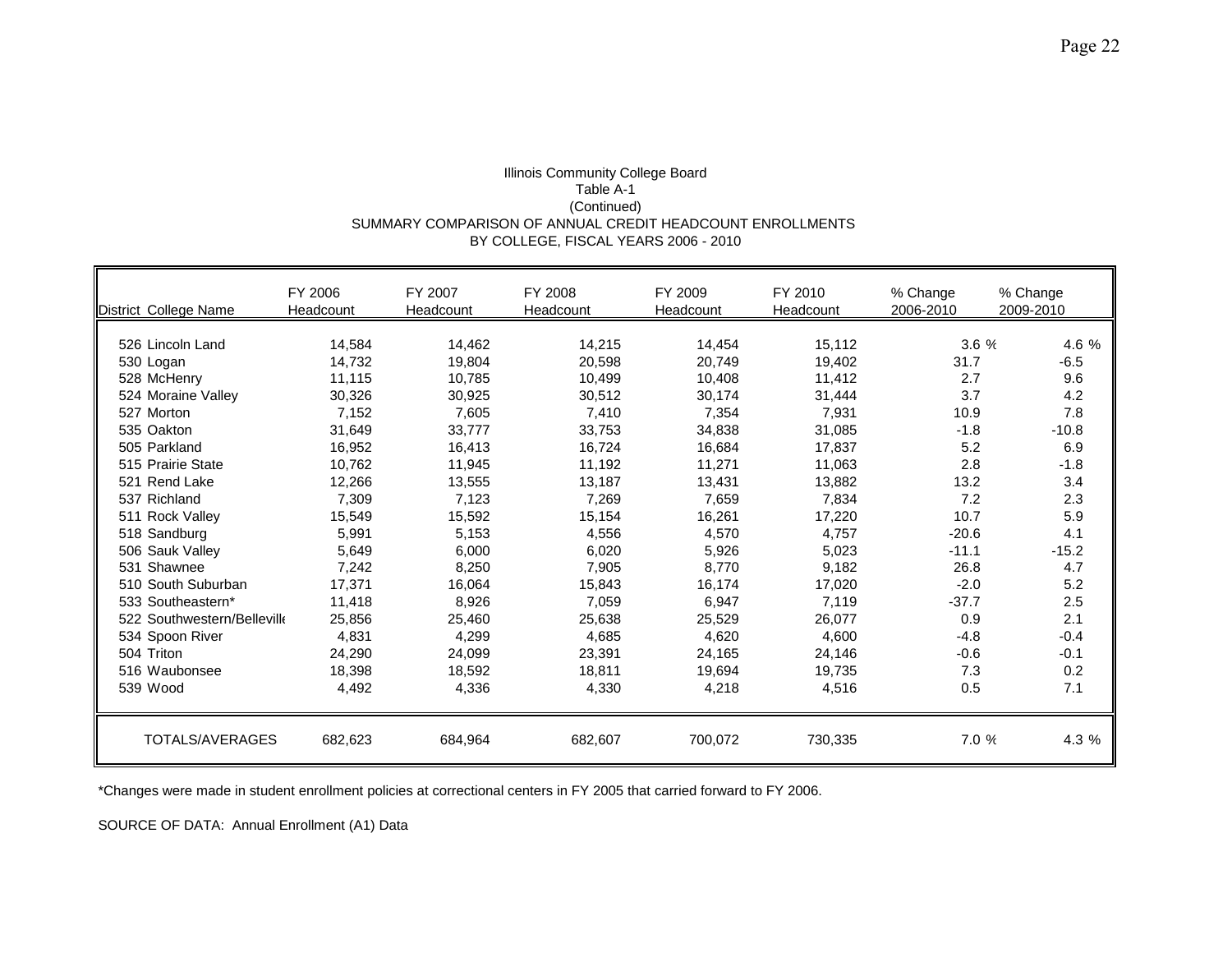#### Illinois Community College Board Table A-2 SUMMARY COMPARISON OF ANNUAL FTE\* ENROLLMENTS BY COLLEGE, FISCAL YEARS 2006 - 2010

|    | District College Name     | FY 2006<br><b>FTE</b> | FY 2007<br><b>FTE</b> | FY 2008<br><b>FTE</b> | FY 2009<br><b>FTE</b> | FY 2010<br><b>FTE</b> | % Change<br>2006-2010 | % Change<br>2009-2010 |
|----|---------------------------|-----------------------|-----------------------|-----------------------|-----------------------|-----------------------|-----------------------|-----------------------|
|    | 503 Black Hawk            | 5,068                 | 4,935                 | 4,861                 | 4,803                 | 5,244                 | 3.5%                  | 9.2%                  |
|    | 508 Chicago               | (41, 413)             | (39, 931)             | (39, 788)             | (43,588)              | (48, 112)             | (16.2)                | (10.4)                |
| 06 | Daley                     | 7,752                 | 7,434                 | 7,181                 | 7,402                 | 7,888                 | 1.8                   | 6.6                   |
| 01 |                           | 3,811                 | 3,535                 | 4,095                 | 4,823                 | 5,220                 | 37.0                  | 8.2                   |
| 03 | Kennedy-King<br>Malcolm X | 5,330                 | 5,025                 | 4,896                 | 5,833                 |                       | 22.3                  | 11.8                  |
| 05 |                           |                       |                       |                       |                       | 6,520                 |                       |                       |
|    | Olive-Harvey              | 3,209                 | 3,020                 | 2,732                 | 3,056                 | 3,701                 | 15.4                  | 21.1                  |
| 04 | Truman                    | 8,848                 | 8,443                 | 8,149                 | 8,727                 | 9,523                 | 7.6                   | 9.1                   |
| 02 | Washington                | 5,506                 | 5,888                 | 5,934                 | 6,084                 | 6,577                 | 19.5                  | 8.1                   |
| 07 | Wilbur-Wright             | 6,958                 | 6,587                 | 6,800                 | 7,663                 | 8,683                 | 24.8                  | 13.3                  |
|    | 507 Danville              | 2,106                 | 2,154                 | 2,099                 | 2,037                 | 2,604                 | 23.7                  | 27.8                  |
|    | 502 DuPage                | 17,426                | 16,934                | 17,125                | 18,491                | 19,746                | 13.3                  | 6.8                   |
|    | 509 Elgin                 | 6,696                 | 6,462                 | 6,457                 | 7,069                 | 8,214                 | 22.7                  | 16.2                  |
|    | 512 Harper                | 10,417                | 10,459                | 10,672                | 10,962                | 11,743                | 12.7                  | 7.1                   |
|    | 540 Heartland             | 2,999                 | 3,264                 | 3,387                 | 3,654                 | 3,986                 | 32.9                  | 9.1                   |
|    | 519 Highland              | 1,900                 | 1,807                 | 1,768                 | 1,808                 | 2,051                 | 7.9                   | 13.5                  |
|    | 514 Illinois Central      | 8,059                 | 8,113                 | 7,752                 | 7,917                 | 8,766                 | 8.8                   | 10.7                  |
|    | 529 Illinois Eastern      | (6,094)               | (6, 100)              | (6, 170)              | (6, 264)              | (6,090)               | $(-0.1)$              | $(-2.8)$              |
| 04 | Frontier                  | 969                   | 954                   | 1,070                 | 1,016                 | 1,020                 | 5.2                   | 0.3                   |
| 01 | <b>Lincoln Trail</b>      | 1,269                 | 1,228                 | 1,292                 | 1,295                 | 939                   | $-26.1$               | $-27.5$               |
| 02 | <b>Olney Central</b>      | 1,567                 | 1,593                 | 1,457                 | 1,448                 | 1,703                 | 8.7                   | 17.6                  |
| 03 | Wabash Valley             | 2,289                 | 2,325                 | 2,351                 | 2,505                 | 2,429                 | 6.1                   | $-3.0$                |
|    | 513 Illinois Valley       | 3,030                 | 2,894                 | 2,952                 | 2,997                 | 3,440                 | 13.6                  | 14.8                  |
|    | 525 Joliet                | 8,063                 | 8,708                 | 9,111                 | 10,153                | 11,237                | 39.4                  | 10.7                  |
|    | 520 Kankakee              | 2,671                 | 2,774                 | 2,834                 | 3,042                 | 3,489                 | 30.7                  | 14.7                  |
|    | 501 Kaskaskia             | 3,454                 | 3,567                 | 3,676                 | 3,665                 | 4,092                 | 18.5                  | 11.7                  |
|    | 523 Kishwaukee            | 2,980                 | 3,104                 | 3,055                 | 3,010                 | 3,424                 | 14.9                  | 13.8                  |
|    | 532 Lake County           | 9,192                 | 9,351                 | 9,647                 | 10,193                | 11,377                | 23.8                  | 11.6                  |
|    | 517 Lake Land             | 5,971                 | 6,120                 | 6,074                 | 6,036                 | 6,893                 | 15.5                  | 14.2                  |
|    | 536 Lewis & Clark         | 4,224                 | 4,393                 | 4,570                 | 4,766                 | 4,309                 | 2.0 %                 | $-9.6%$               |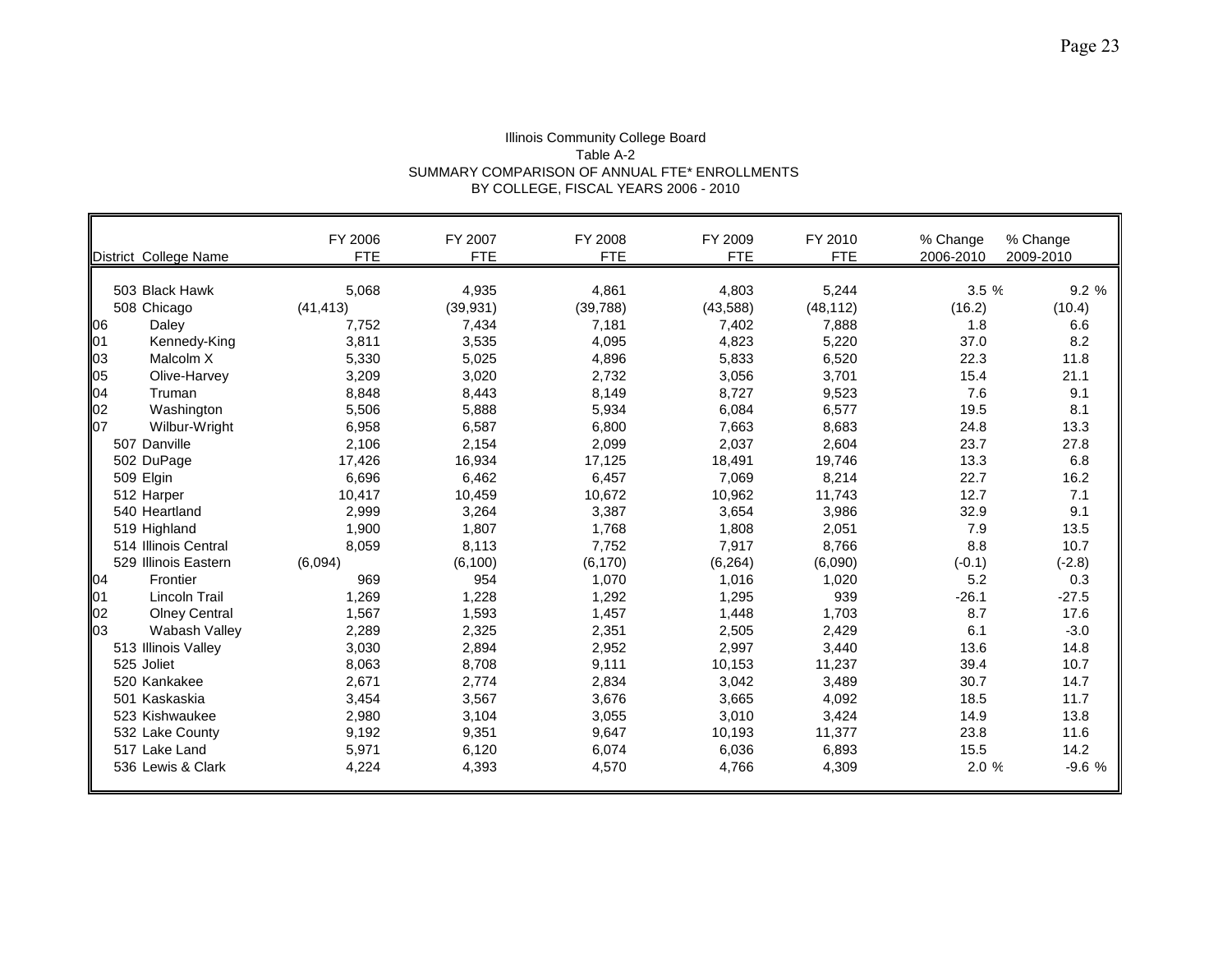## Illinois Community College Board Table A-2 (Continued) SUMMARY COMPARISON OF ANNUAL FTE\* ENROLLMENTS BY COLLEGE, FISCAL YEARS 2006 - 2010

| District College Name  | FY 2006<br><b>FTE</b> | FY 2007<br><b>FTE</b> | FY 2008<br><b>FTE</b> | FY 2009<br><b>FTE</b> | FY 2010<br><b>FTE</b> | % Change<br>2006-2010 | % Change<br>2009-2010 |
|------------------------|-----------------------|-----------------------|-----------------------|-----------------------|-----------------------|-----------------------|-----------------------|
| 526 Lincoln Land       | 4,886                 | 4.771                 | 4,931                 | 5,066                 | 5.717                 | 17.0 %                | 12.8 %                |
| 530 Logan              | 4,110                 | 4,388                 | 4,650                 | 4,592                 | 4,673                 | 13.7                  | 1.8                   |
| 528 McHenry            | 4,051                 | 4,136                 | 4,052                 | 4,140                 | 5,154                 | 27.2                  | 24.5                  |
| 524 Moraine Valley     | 11,545                | 11,394                | 11,599                | 11,950                | 12,673                | 9.8                   | 6.1                   |
| 527 Morton             | 2,498                 | 2,614                 | 2,577                 | 2,628                 | 2,989                 | 19.7                  | 13.7                  |
| 535 Oakton             | 7,854                 | 7,594                 | 7,693                 | 7,595                 | 8,058                 | 2.6                   | 6.1                   |
| 505 Parkland           | 6,924                 | 6,734                 | 6,846                 | 6,975                 | 7,521                 | 8.6                   | 7.8                   |
| 515 Prairie State      | 3,643                 | 4,046                 | 4,081                 | 4,026                 | 4,299                 | 18.0                  | 6.8                   |
| 521 Rend Lake          | 2,838                 | 3,022                 | 3,311                 | 3,163                 | 3,392                 | 19.5                  | 7.2                   |
| 537 Richland           | 2,424                 | 2,461                 | 2,465                 | 2,500                 | 2,833                 | 16.8                  | 13.3                  |
| 511 Rock Valley        | 5,648                 | 5,579                 | 5,560                 | 5,965                 | 6,634                 | 17.5                  | 11.2                  |
| 518 Sandburg           | 2,455                 | 2,215                 | 1,809                 | 1,768                 | 1,953                 | $-20.5$               | 10.5                  |
| 506 Sauk Valley        | 1,824                 | 1,828                 | 1,832                 | 1,829                 | 2,023                 | 10.9                  | 10.6                  |
| 531 Shawnee            | 1,775                 | 1,815                 | 1,902                 | 2,025                 | 2,350                 | 32.4                  | 16.1                  |
| 510 South Suburban     | 5.674                 | 5,257                 | 5,112                 | 5,095                 | 5,865                 | 3.4                   | 15.1                  |
| 533 Southeastern       | 2,130                 | 2,052                 | 1,897                 | 1,923                 | 1,998                 | $-6.2$                | 3.9                   |
| 522 Southwestern       | 9,352                 | 9,266                 | 9,316                 | 9,511                 | 10,042                | 7.4                   | 5.6                   |
| 534 Spoon River        | 1,508                 | 1,231                 | 1,379                 | 1,328                 | 1,352                 | $-10.3$               | 1.8                   |
| 504 Triton             | 8,843                 | 8,809                 | 8,655                 | 9,028                 | 9,503                 | 7.5                   | 5.3                   |
| 516 Waubonsee          | 5,924                 | 6,131                 | 6,368                 | 6,918                 | 7,393                 | 24.8                  | 6.9                   |
| 539 Wood               | 1,866                 | 1,872                 | 1,849                 | 1,851                 | 2,104                 | 12.7 %                | 13.6 %                |
| <b>TOTALS/AVERAGES</b> | 239,534               | 238,288               | 239,881               | 250,328               | 273,344               | 14.1 %                | 9.2 %                 |

 *\*Full-time equivalent enrollments are based on all credit hours attempted (including nonreimburseable credit hours).*

SOURCE OF DATA: Annual Enrollment (A1) Data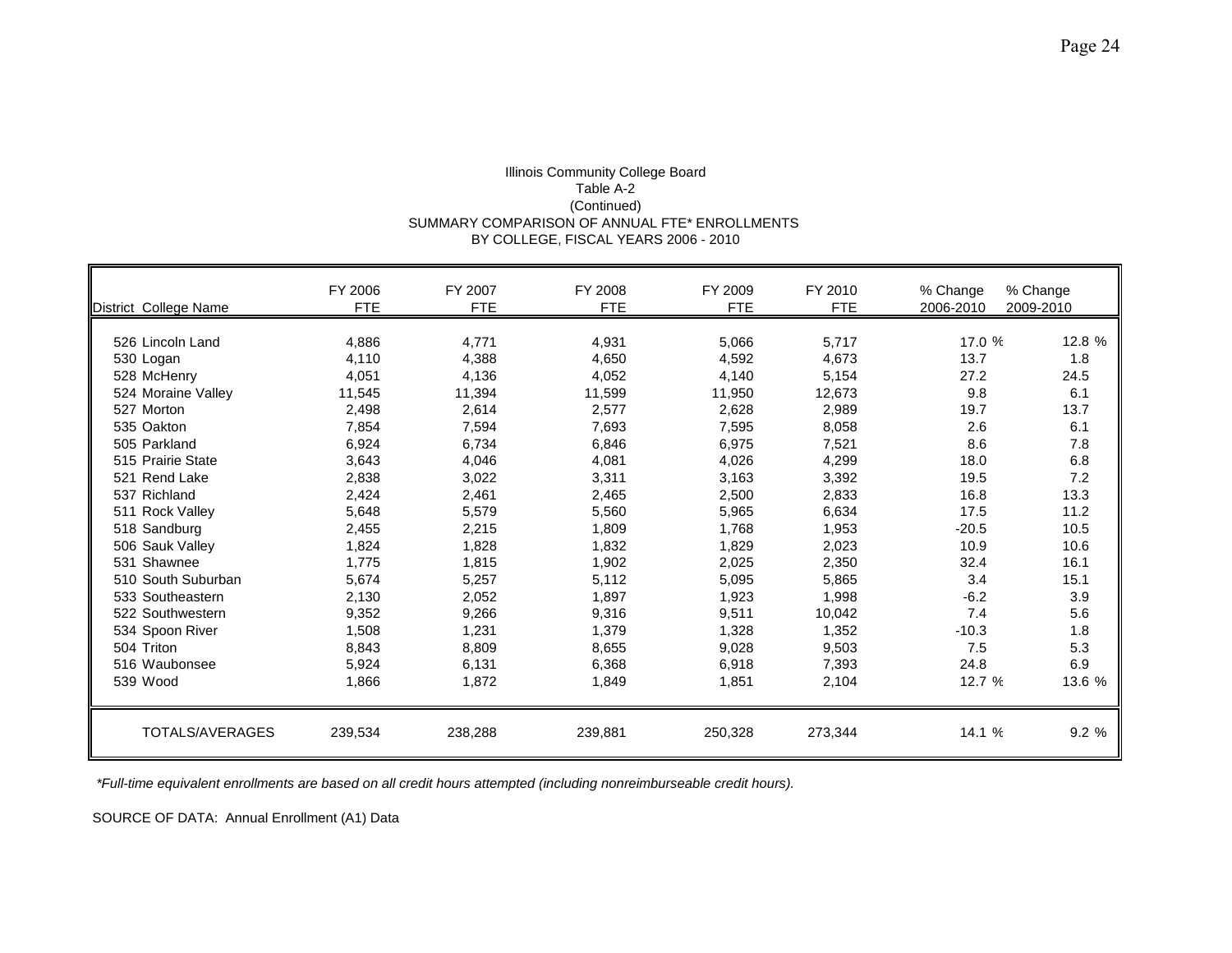#### Table A-3

#### COMPARISON OF MALE AND FEMALE ANNUAL HEADCOUNT ENROLLMENTS FISCAL YEARS 2006 - 2010

|                                 | 2006                |        | 2007            |        | 2008                |        | 2009            |        | 2010            |        |
|---------------------------------|---------------------|--------|-----------------|--------|---------------------|--------|-----------------|--------|-----------------|--------|
| Male<br><b>Percent Change</b>   | 304.199<br>$-2.1%$  | 44.6%  | 305.042<br>0.3% | 44.5%  | 306,709<br>0.5%     | 44.9%  | 315.887<br>3.0% | 45.1%  | 330,715<br>4.7% | 45.3%  |
| Female<br><b>Percent Change</b> | 378.424<br>$-2.6%$  | 55.4%  | 379,922<br>0.4% | 55.5%  | 375,898<br>$-1.1\%$ | 55.1%  | 384.185<br>2.2% | 54.9%  | 399,620<br>4.0% | 54.7%  |
| Total<br><b>Percent Change</b>  | 682.623<br>$-2.3\%$ | 100.0% | 684,964<br>0.3% | 100.0% | 682,607<br>$-0.3\%$ | 100.0% | 700.072<br>2.6% | 100.0% | 730,335<br>4.3% | 100.0% |

*SOURCE OF DATA: Annual Enrollment (A1) Records*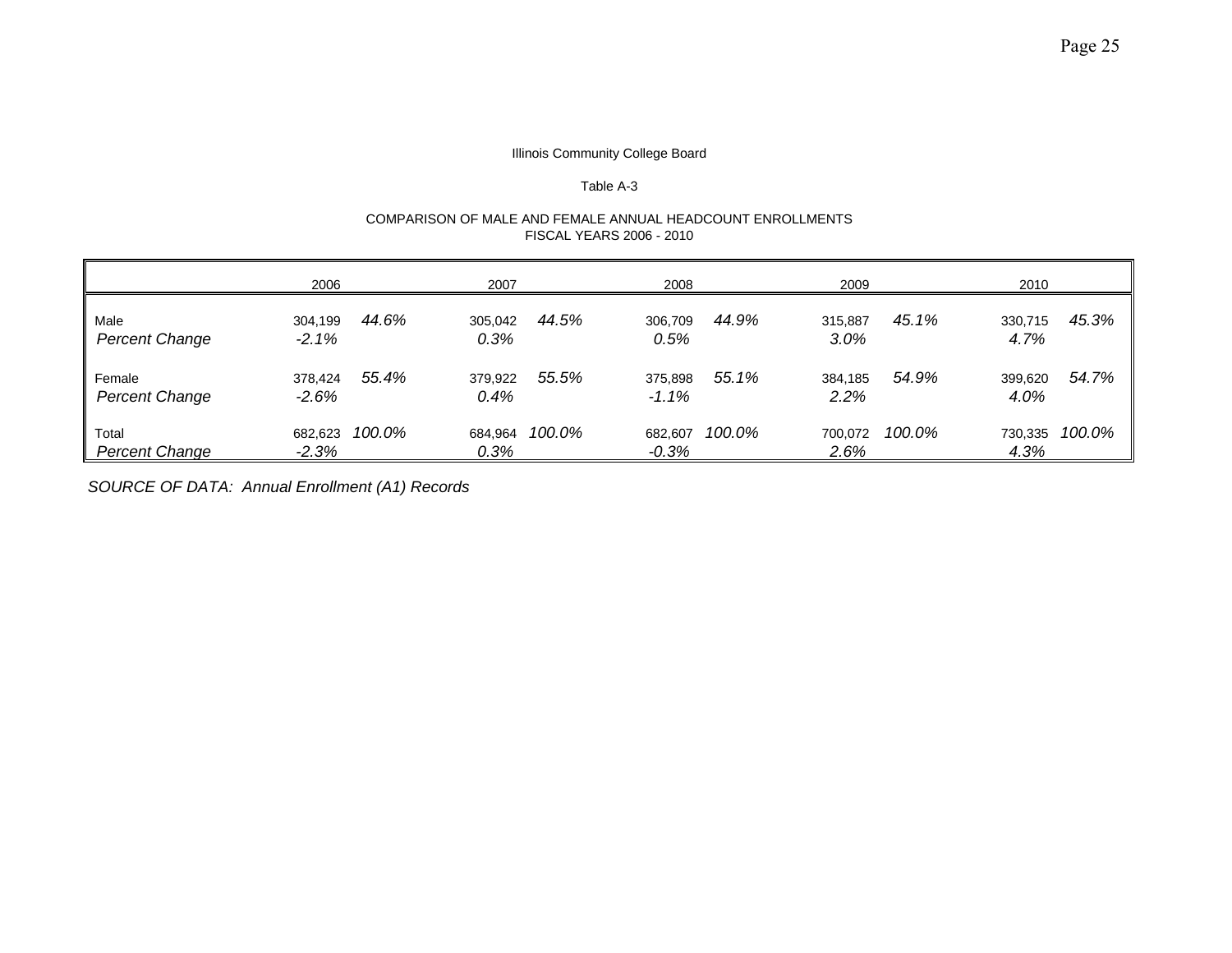## Table A-4

## COMPARISON OF ANNUAL HEADCOUNT ENROLLMENTS BY ETHNIC ORIGIN FISCAL YEARS 2006 - 2010

|                                                  | 2006               |                | 2007               |                | 2008               |                | 2009             |                | 2010              |        |
|--------------------------------------------------|--------------------|----------------|--------------------|----------------|--------------------|----------------|------------------|----------------|-------------------|--------|
| Asian/Pacific Islander<br><b>Percent Change</b>  | 29,383<br>$-3.5%$  | 4.3%           | 29,223<br>$-0.5%$  | 4.4%           | 29,827<br>2.1%     | 4.4%           | 30,440<br>2.1%   | 4.4%           | 31,931<br>4.9%    | 4.5%   |
| Native American/Alaskan<br><b>Percent Change</b> | 2,289<br>$-3.9%$   | 0.3%           | 2,155<br>$-5.9%$   | 0.3%           | 2,128<br>$-1.3%$   | 0.3%           | 2,085<br>$-2.0%$ | 0.3%           | 2,291<br>9.9%     | 0.3%   |
| African American<br><b>Percent Change</b>        | 99,481<br>$-3.5%$  | 14.7%          | 97,254<br>$-2.2%$  | 14.5%          | 97,195<br>$-0.1%$  | 14.4%          | 99,425<br>2.3%   | 14.4%          | 110,432<br>11.1%  | 15.6%  |
| Latino<br><b>Percent Change</b>                  | 104,833<br>$-3.3%$ | 15.5%          | 106.147<br>1.3%    | 15.8%          | 105.787<br>$-0.3%$ | 15.6%          | 112,298<br>6.2%  | 16.3%          | 114.437<br>1.9%   | 16.1%  |
| White<br><b>Percent Change</b>                   | 439,118<br>$-2.0%$ | 64.7%          | 433,234<br>$-1.3%$ | 64.6%          | 438,892<br>1.3%    | 64.9%          | 441,097<br>0.5%  | 63.8%          | 446,658<br>1.3%   | 63.0%  |
| Non-Resident Alien<br><b>Percent Change</b>      | 3,419<br>18.5%     | 0.5%           | 2,883<br>$-15.7%$  | 0.4%           | 2,912<br>1.0%      | 0.4%           | 5,625<br>93.2%   | 0.8%           | 2,849<br>$-49.4%$ | 0.4%   |
| <b>Total Known</b>                               |                    | 678,523 100.0% |                    | 670,896 100.0% |                    | 676,741 100.0% |                  | 690,970 100.0% | 708,598           | 100.0% |
| All Other Unknown                                | 4,100              | 0.6%           | 14,068             | 2.1%           | 5,866              | 0.9%           | 9,102            | 1.3%           | 21,737            | 3.1%   |
| <b>TOTALS</b>                                    | 682,623            |                | 684,964            |                | 682,607            |                | 700,072          |                | 730,335           |        |

*SOURCE OF DATA: Annual Enrollment (A1) Records*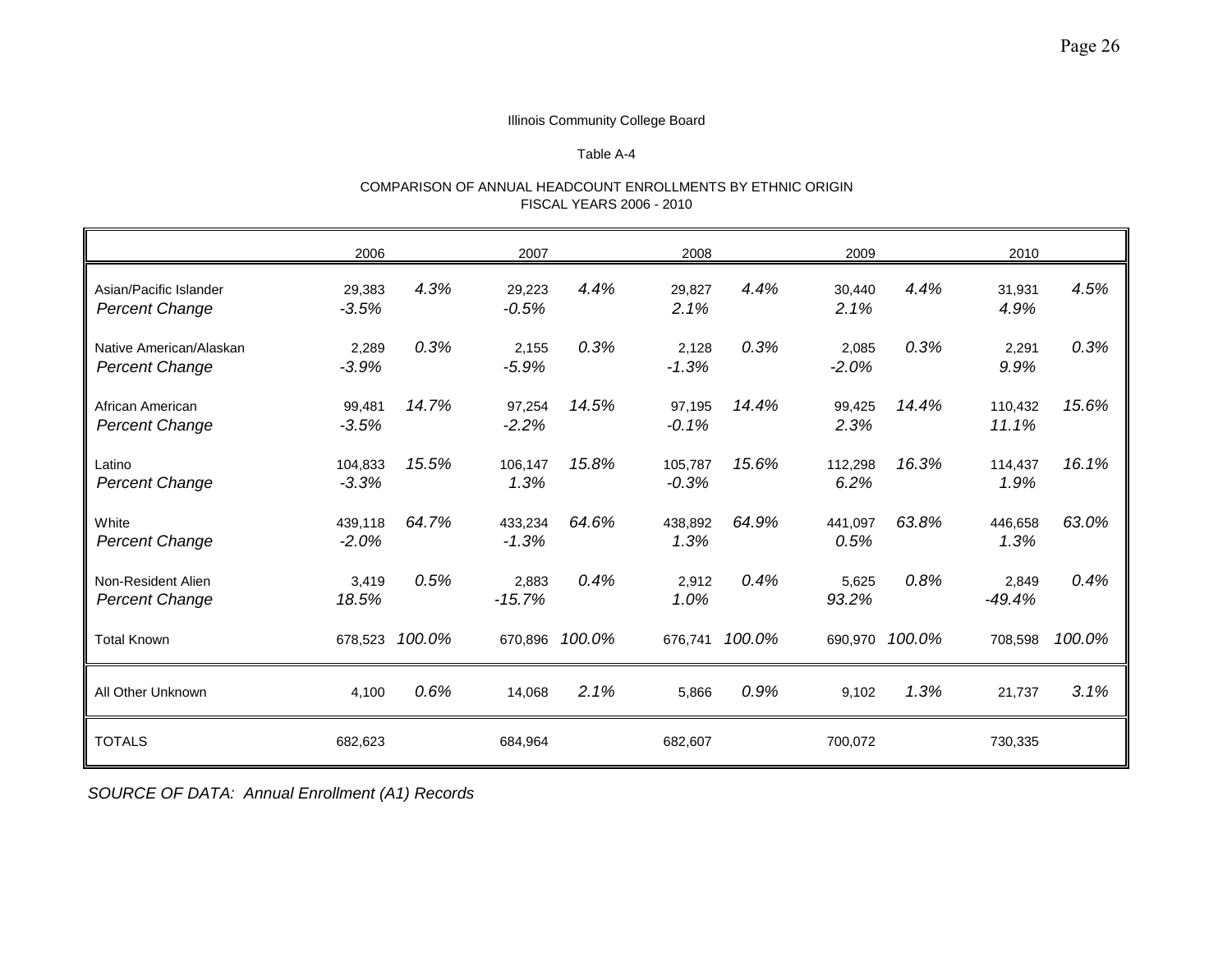## Table A-5

#### COMPARISON OF ANNUAL HEADCOUNT ENROLLMENTS BY AGE CATEGORY FISCAL YEARS 2006-2010

|                                       | 2006               |        | 2007               |        | 2008               |        | 2009              |        | 2010              |        |
|---------------------------------------|--------------------|--------|--------------------|--------|--------------------|--------|-------------------|--------|-------------------|--------|
| 16 and Under<br><b>Percent Change</b> | 9,563<br>14.4%     | 1.4%   | 10,495<br>9.7%     | 1.6%   | 10,935<br>4.2%     | 1.6%   | 10,494<br>$-4.0%$ | 1.5%   | 10,148<br>$-3.3%$ | 1.4%   |
| $17 - 20$<br><b>Percent Change</b>    | 163,714<br>0.0%    | 24.2%  | 167,096<br>2.1%    | 24.9%  | 173,643<br>3.9%    | 25.6%  | 181,750<br>4.7%   | 26.1%  | 190,048<br>4.6%   | 26.2%  |
| $21 - 24$<br><b>Percent Change</b>    | 143,919<br>$-2.8%$ | 21.3%  | 141,326<br>$-1.8%$ | 21.1%  | 139,511<br>$-1.3%$ | 20.6%  | 143,412<br>2.8%   | 20.6%  | 152,676<br>6.5%   | 21.0%  |
| 25-30<br><b>Percent Change</b>        | 105,705<br>$-2.6%$ | 15.6%  | 105,297<br>$-0.4%$ | 15.7%  | 103,884<br>$-1.3%$ | 15.3%  | 104,883<br>1.0%   | 15.1%  | 111,579<br>6.4%   | 15.4%  |
| 31-39<br><b>Percent Change</b>        | 99,457<br>$-4.3%$  | 14.7%  | 98,503<br>$-1.0%$  | 14.7%  | 95,749<br>$-2.8%$  | 14.1%  | 96,450<br>0.7%    | 13.9%  | 101,692<br>5.4%   | 14.0%  |
| 40-55<br><b>Percent Change</b>        | 123,291<br>$-3.9%$ | 18.2%  | 114.688<br>$-7.0%$ | 17.1%  | 119,819<br>4.5%    | 17.7%  | 123,158<br>2.8%   | 17.7%  | 123,143<br>0.0%   | 16.9%  |
| Over 55<br><b>Percent Change</b>      | 31,325<br>$-0.8%$  | 4.6%   | 32,709<br>4.4%     | 4.9%   | 34,310<br>4.9%     | 5.1%   | 35,443<br>3.3%    | 5.1%   | 37,285<br>5.2%    | 5.1%   |
| <b>TOTAL REPORTED</b>                 | 676,974            | 100.0% | 670,114            | 100.0% | 677,851            | 100.0% | 695,590           | 100.0% | 726,571           | 100.0% |
| Unreported Age                        | 5,649              |        | 14,850             |        | 4,756              |        | 4,482             |        | 3,764             |        |
| <b>TOTALS</b>                         | 682,623            |        | 684,964            |        | 682,607            |        | 700,072           |        | 730,335           |        |
| Mean Age                              | 30.7               |        | 30.6               |        | 30.7               |        | 30.7              |        | 30.5              |        |
| Median Age                            | 25.9               |        | 25.7               |        | 25.7               |        | 25.5              |        | 25.4              |        |

*SOURCE OF DATA: Annual Enrollment (A1) Records*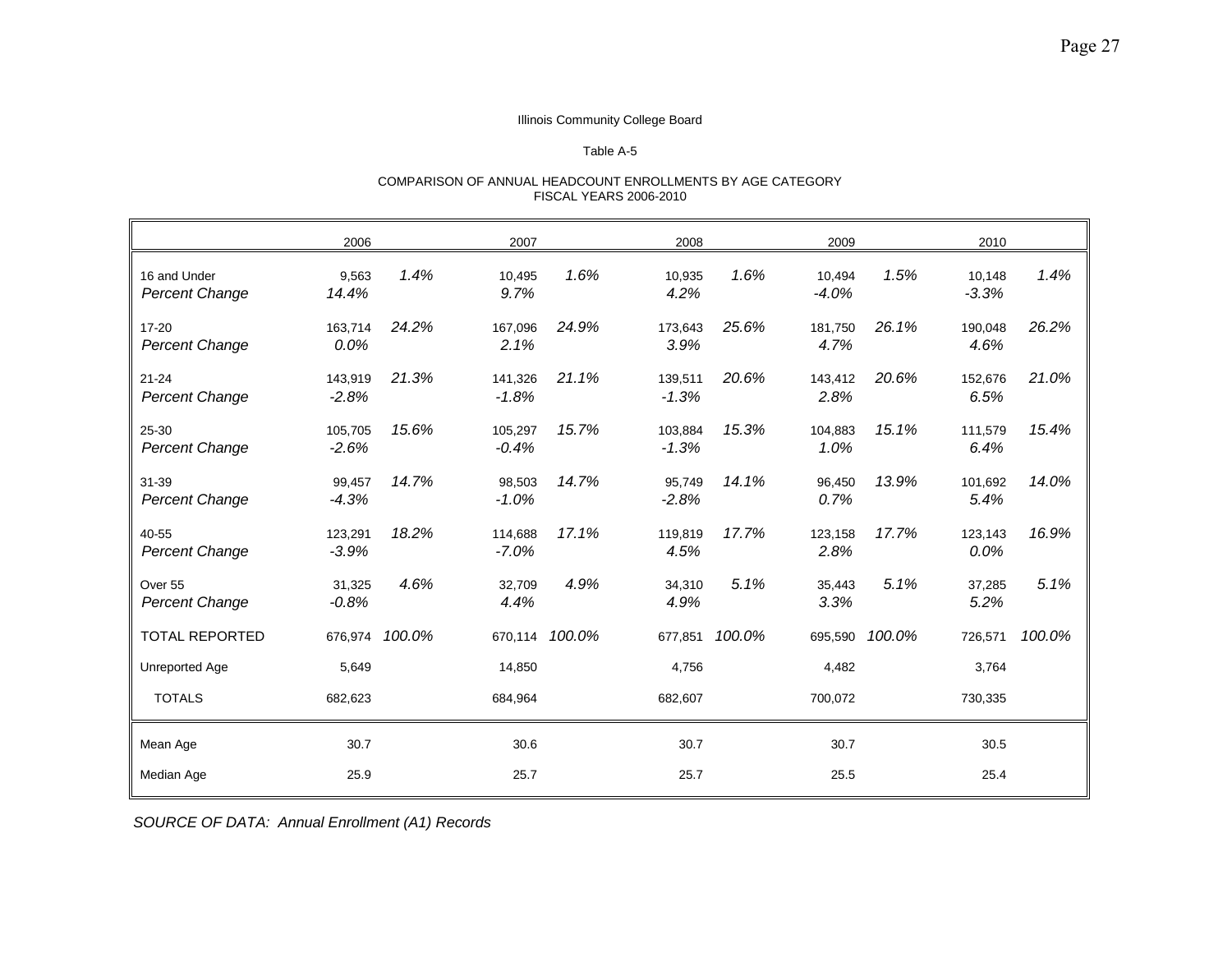#### Table A-6a

#### COMPARISON OF ANNUAL HEADCOUNT ENROLLMENTS IN INSTRUCTIONAL PROGRAM AREAS FISCAL YEARS 2006-2010

|                                                                        | 2006                             |        | 2007                            |        | 2008                            |        | 2009                         |                | 2010                         |                |
|------------------------------------------------------------------------|----------------------------------|--------|---------------------------------|--------|---------------------------------|--------|------------------------------|----------------|------------------------------|----------------|
| General Associate<br><b>Percent Change</b>                             | 30,323<br>$-7.1%$                | 4.4%   | 33,342<br>10.0%                 | 4.9%   | 36,005<br>8.0%                  | 5.3%   | 41,012<br>13.9%              | 5.9%           | 48,645<br>18.6%              | 6.7%           |
| Baccalaureate/Transfer<br>*(Course Enrollees)<br><b>Percent Change</b> | 272,484<br>(76, 975)<br>$0.2\%$  | 39.9%  | 275,277<br>(81,070)<br>1.0%     | 40.2%  | 270,168<br>(77, 731)<br>$-1.9%$ | 39.6%  | 274,665<br>(77, 510)<br>1.7% | 39.2%          | 294,807<br>(76, 646)<br>7.3% | 40.4%          |
| Career & Technical Ed.<br>*(Course Enrollees)<br><b>Percent Change</b> | 188,073<br>(54, 871)<br>$-1.6\%$ | 27.6%  | 183,401<br>(50, 670)<br>$-2.5%$ | 26.8%  | 186,880<br>(51, 580)<br>1.9%    | 27.4%  | 187,762<br>(50,001)<br>0.5%  | 26.8%          | 205,718<br>(51, 294)<br>9.6% | 28.2%          |
| <b>Vocational Skills</b><br><b>Percent Change</b>                      | 66,760<br>$-2.9%$                | 9.8%   | 71,381<br>6.9%                  | 10.4%  | 72,759<br>1.9%                  | 10.7%  | 74,206<br>2.0%               | 10.6%          | 69,744<br>$-6.0\%$           | 9.5%           |
| ABE/ASE/ESL<br><b>Percent Change</b>                                   | 112,559<br>-6.9%                 | 16.5%  | 110,626<br>$-1.7%$              | 16.2%  | 106,741<br>$-3.5%$              | 15.6%  | 110,025<br>3.1%              | 15.7%          | 105,598<br>$-4.0%$           | 14.5%          |
| <b>General Studies Cert</b><br><b>Percent Change</b>                   | 12,424<br>-8.7%                  | 1.8%   | 10,937<br>$-12.0%$              | 1.6%   | 10,054<br>$-8.1%$               | 1.5%   | 12,402<br>23.4%              | 1.8%           | 5,823<br>-53.0%              | 0.8%           |
| <b>TOTALS</b>                                                          | 682,623                          | 100.0% | 684,964                         | 100.0% | 682,607                         | 100.0% |                              | 700,072 100.0% |                              | 730,335 100.0% |

*\*Those students taking courses but not enrolled in a curriculum are identified as course enrollees and are included in the total program counts.*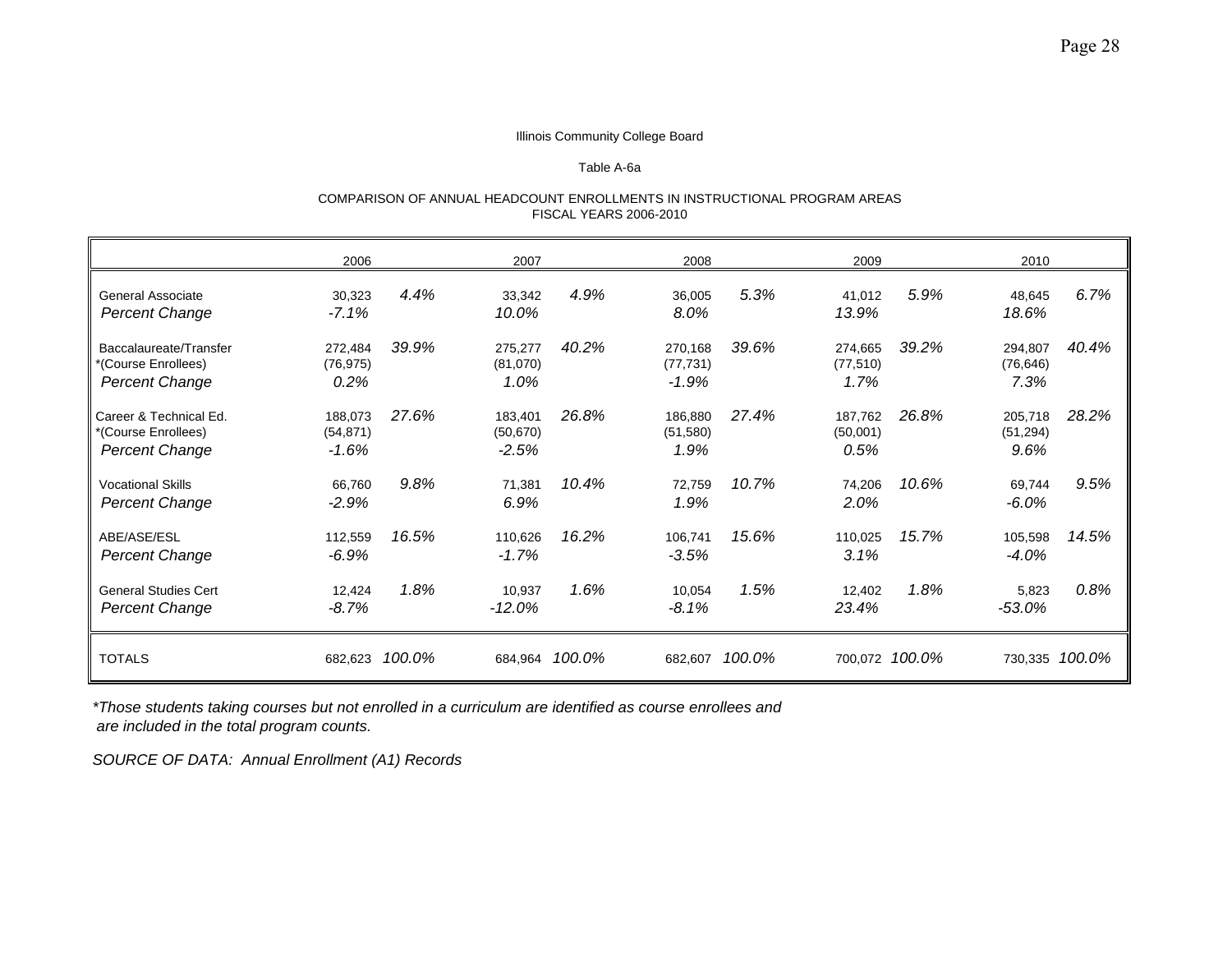#### Table A-6b

#### COMPARISON OF ANNUAL HEADCOUNT ENROLLMENTS IN INSTRUCTIONAL PROGRAM AREAS FISCAL YEARS 2006-2010 EXCLUDING CITY COLLEGES OF CHICAGO

|                                                      | 2006                |         | 2007                |                | 2008               |                | 2009              |        | 2010             |        |
|------------------------------------------------------|---------------------|---------|---------------------|----------------|--------------------|----------------|-------------------|--------|------------------|--------|
| General Associate<br><b>Percent Change</b>           | 20,102<br>3.6%      | $3.4\%$ | 20,639<br>2.7%      | 3.5%           | 22,453<br>8.8%     | 3.8%           | 24,510<br>9.2%    | 4.1%   | 29,232<br>19.3%  | 4.7%   |
| Baccalaureate/Transfer<br>Percent Change             | 241,220<br>$-0.1\%$ | 41.3%   | 245,913<br>1.9%     | 41.7%          | 241,660<br>$-1.7%$ | 41.1%          | 245,638<br>1.6%   | 41.0%  | 261,806<br>6.6%  | 42.1%  |
| Career & Technical Ed.<br><b>Percent Change</b>      | 175,037<br>-1.0%    | 30.0%   | 170,414<br>$-2.6\%$ | 28.9%          | 172.172<br>1.0%    | 29.3%          | 174,438<br>1.3%   | 29.1%  | 193,049<br>10.7% | 31.0%  |
| <b>Vocational Skills</b><br>Percent Change           | 65,523<br>$-0.8\%$  | 11.2%   | 69,972<br>6.8%      | 11.9%          | 71,796<br>2.6%     | 12.2%          | 73,386<br>2.2%    | 12.2%  | 68,735<br>-6.3%  | 11.0%  |
| ABE/ASE/ESL<br><b>Percent Change</b>                 | 70,874<br>$-3.0%$   | 12.1%   | 71,916<br>1.5%      | 12.2%          | 69,232<br>$-3.7\%$ | 11.8%          | 69,371<br>$0.2\%$ | 11.6%  | 65,354<br>-5.8%  | 10.5%  |
| <b>General Studies Cert</b><br><b>Percent Change</b> | 11,230<br>-16.9%    | 1.9%    | 10,886<br>$-3.1%$   | 1.8%           | 9,987<br>-8.3%     | 1.7%           | 12,027<br>20.4%   | 2.0%   | 3,981<br>-66.9%  | 0.6%   |
| <b>TOTALS</b>                                        | 583,986             | 100.0%  |                     | 589,740 100.0% |                    | 587,300 100.0% | 599,370           | 100.0% | 622,157          | 100.0% |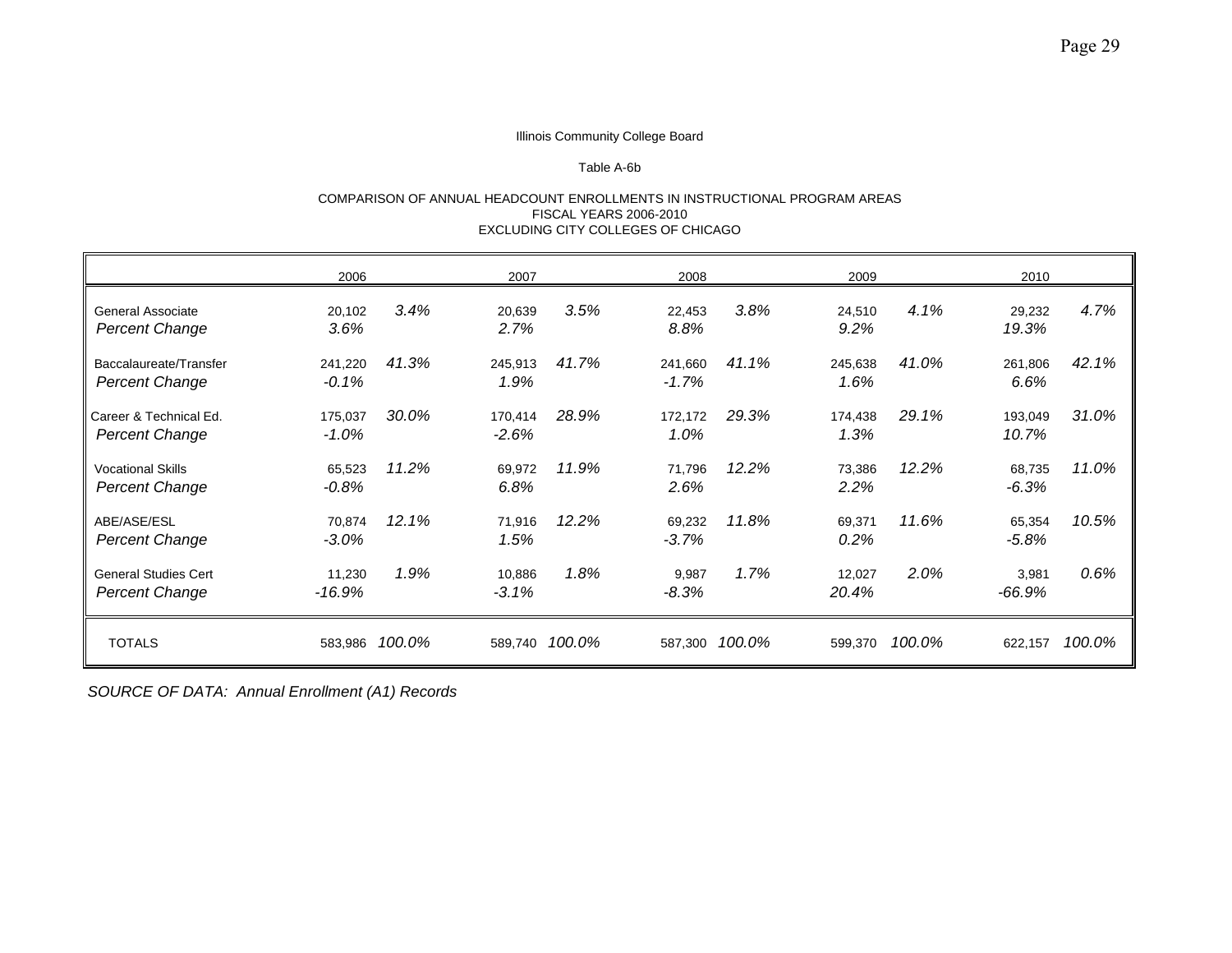Table A-7

#### FISCAL YEAR 2010 HEADCOUNT ENROLLMENTS IN INSTRUCTIONAL PROGRAM AREAS BY GENDER

|                                               | Male                                |              | Female                              |              | Total                         |        |
|-----------------------------------------------|-------------------------------------|--------------|-------------------------------------|--------------|-------------------------------|--------|
| <b>General Associate</b>                      | 5.9%                                | 19,465 40.0% | 7.3%                                | 29,180 60.0% | 48,645<br>6.7%                | 100.0% |
| Bacc/Transfer<br>*(Course Enrollees)          | 126,694 43.0%<br>(32, 941)<br>38.3% |              | 168,113 57.0%<br>(43, 705)<br>42.1% |              | 294,807<br>(76, 646)<br>40.4% | 100.0% |
| Career & Technical Ed.<br>*(Course Enrollees) | 101,685<br>(28, 267)<br>30.7%       | 49.4%        | 104,033 50.6%<br>(23, 027)<br>26.0% |              | 205,718<br>(51, 294)<br>28.2% | 100.0% |
| <b>Vocational Skills</b>                      | 9.7%                                | 31,980 45.9% | 9.4%                                | 37,764 54.1% | 69.744<br>9.5%                | 100.0% |
| ABE/ASE                                       | 7.3%                                | 24,006 49.3% | 6.2%                                | 24,711 50.7% | 48,717<br>6.7%                | 100.0% |
| <b>ESL</b>                                    | 7.4%                                | 24,562 43.2% | 8.1%                                | 32,319 56.8% | 56,881<br>7.8%                | 100.0% |
| <b>General Studies Certificate</b>            | 0.7%                                | 2,323 39.9%  | 0.9%                                | 3,500 60.1%  | 5,823<br>0.8%                 | 100.0% |
| <b>TOTALS</b>                                 | 330,715 45.3%<br>100.0%             |              | 399,620 54.7%<br>100.0%             |              | 730,335<br>100.0%             | 100.0% |

*\*Those students taking courses but not enrolled in a curriculum are identified as course enrollees and are included in the total program counts.*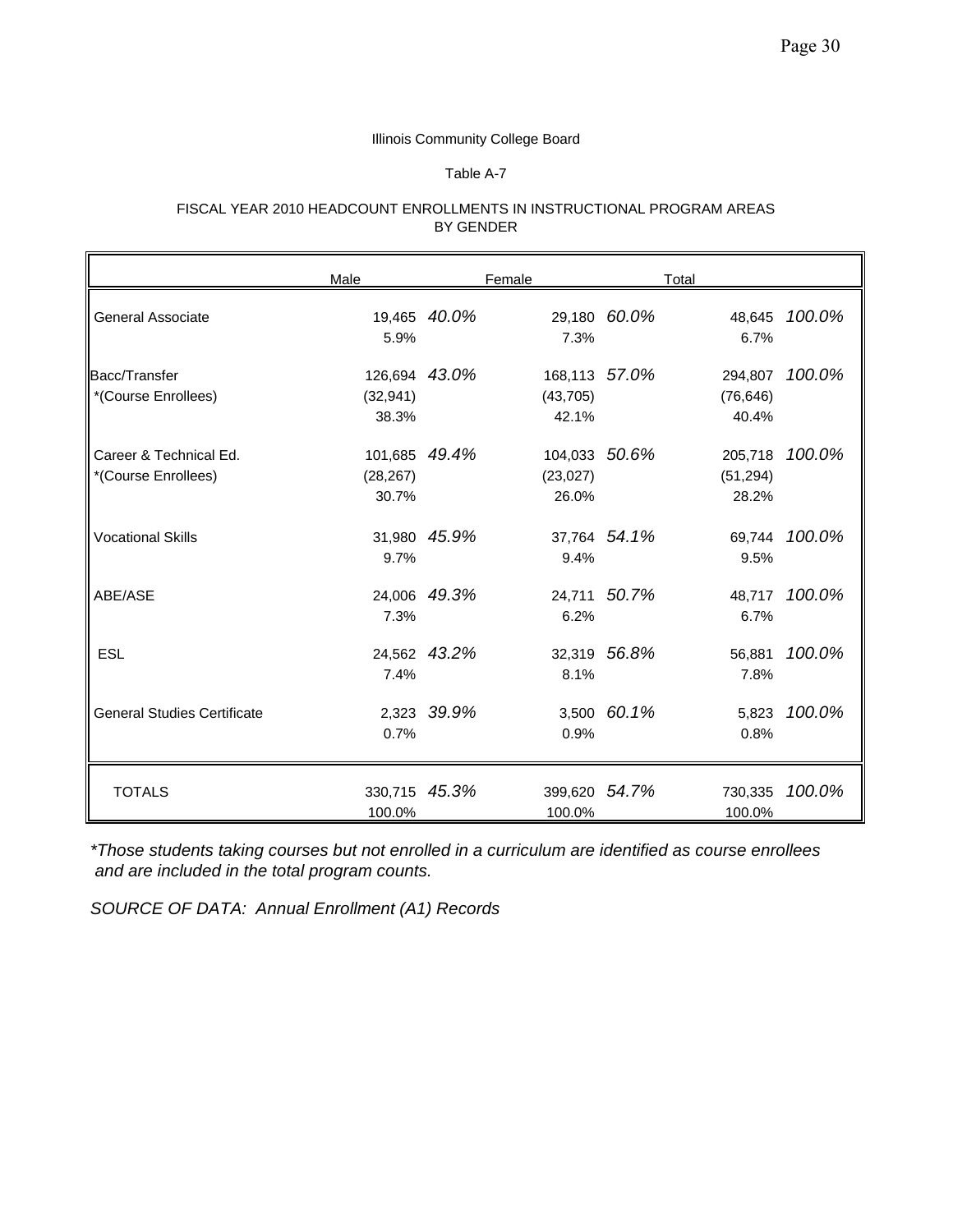#### Table A-8

#### FISCAL YEAR 2010 HEADCOUNT ENROLLMENTS IN INSTRUCTIONAL PROGRAM AREAS BY RACIAL/ETHNIC ORIGIN

|                                                        |                            |      | <b>Native</b>        |          | African                     |             |                            |       |                                     |             |                              |          |                                |          |                                      |               |
|--------------------------------------------------------|----------------------------|------|----------------------|----------|-----------------------------|-------------|----------------------------|-------|-------------------------------------|-------------|------------------------------|----------|--------------------------------|----------|--------------------------------------|---------------|
|                                                        | Asian                      |      | American             |          | American                    |             | Latino                     |       | White                               |             | Alien                        |          | Unknown                        | Total    |                                      |               |
| <b>General Associate</b><br>(1.0)                      | 2,667<br>8.4%              | 5.5% | 8.9%                 | 205 0.4% | 11,272 23.2%<br>10.2%       |             | 8,191<br>7.2%              | 16.8% | 24,495 50.4%<br>5.5%                |             | 99<br>3.5%                   | $0.2\%$  | 1,716 3.5%<br>7.9%             |          | 6.7%                                 | 48,645 100.0% |
| Bacc/Transfer<br>*(Course Enrollees)<br>(1.1)          | 13,990<br>(3,035)<br>43.8% | 4.7% | (243)<br>42.6%       | 976 0.3% | 44,055<br>(5, 464)<br>39.9% | 14.9%       | 29,172<br>(4,951)<br>25.5% | 9.9%  | 196,805 66.8%<br>(59, 285)<br>44.1% |             | 1,660 0.6%<br>(658)<br>58.3% |          | 8,149 2.8%<br>(3,010)<br>37.5% |          | 294,807 100.0%<br>(76, 646)<br>40.4% |               |
| Career & Technical Ed.<br>*(Course Enrollees)<br>(1.2) | 8,266<br>(910)<br>25.9%    | 4.0% | (145)<br>30.5%       | 699 0.3% | 30,328<br>(6, 125)<br>27.5% | 14.7%       | 18,994<br>(3,730)<br>16.6% | 9.2%  | 139,841 68.0%<br>(37, 565)<br>31.3% |             | (188)<br>21.1%               | 601 0.3% | 6,989 3.4%<br>(2,631)<br>32.2% |          | 205,718 100.0%<br>(51, 294)<br>28.2% |               |
| <b>Vocational Skills</b><br>(1.6)                      | 953<br>3.0%                | 1.4% | 165<br>7.2%          | 0.2%     | 4,997<br>4.5%               | 7.2%        | 2.117<br>1.8%              | 3.0%  | 58,467 83.8%<br>13.1%               |             | 2.5%                         | 70 0.1%  | 2,975 4.3%<br>13.7%            |          | 9.5%                                 | 69,744 100.0% |
| ABE/ASE<br>(1.7/1.8)                                   | 887<br>2.8%                | 1.8% | 181<br>7.9%          | 0.4%     | 16,672 34.2%<br>15.1%       |             | 15,614 32.1%<br>13.6%      |       | 14,362 29.5%<br>3.2%                |             | 2.2%                         | 62 0.1%  | 939<br>4.3%                    | 1.9%     | 6.7%                                 | 48,717 100.0% |
| <b>ESL</b><br>(1.9)                                    | 5,069<br>15.9%             | 8.9% | 2.0%                 | 46 0.1%  | 1.647<br>1.5%               | 2.9%        | 39.678 69.8%<br>34.7%      |       | 2.1%                                | 9.263 16.3% | 12.3%                        | 351 0.6% | 827<br>3.8%                    | 1.5%     | 7.8%                                 | 56.881 100.0% |
| Gen Studies Cert<br>(1.5)                              | 99<br>0.3%                 | 1.7% | 0.8%                 | 19 0.3%  | 1.3%                        | 1,461 25.1% | 671<br>0.6%                | 11.5% | 0.8%                                | 3,425 58.8% | 0.2%                         | 6 0.1%   | 0.7%                           | 142 2.4% | 0.8%                                 | 5,823 100.0%  |
| <b>TOTALS</b>                                          | 31,931<br>100.0%           | 4.4% | 2,291 0.3%<br>100.0% |          | 110,432 15.1%<br>100.0%     |             | 114,437 15.7%<br>100.0%    |       | 446,658 61.2%<br>100.0%             |             | 2,849 0.4%<br>100.0%         |          | 21,737 3.0%<br>100.0%          |          | 730,335 100.0%<br>100.0%             |               |

*\*Those students taking courses but not enrolled in a curriculum are identified as course enrollees and are included in the total program counts.*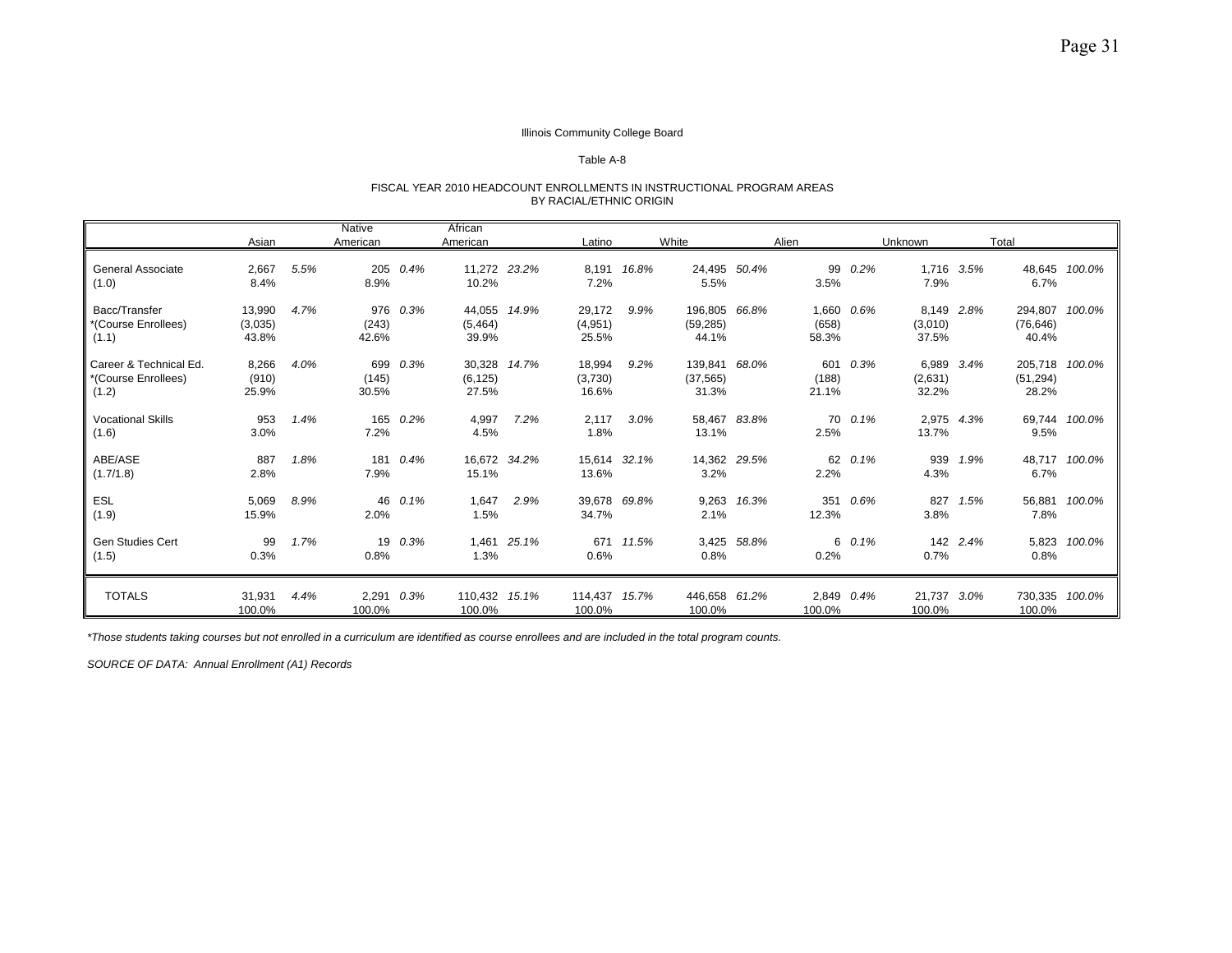|                             | 16 & Under |      | 17-20     |       | $21 - 24$ |       | 25-30   |       |
|-----------------------------|------------|------|-----------|-------|-----------|-------|---------|-------|
| General Associate           | 352        | 0.7% | 14,654    | 30.1% | 11,594    | 23.8% | 9,909   | 20.4% |
| (1.0)                       | 3.5%       |      | 7.7%      |       | 7.6%      |       | 8.9%    |       |
| Bacc/Transfer               | 3,025      | 1.0% | 109,601   | 37.2% | 82,833    | 28.1% | 39,476  | 13.4% |
| *(Course Enrollees)         | (2, 484)   |      | (33, 823) |       | (17, 437) |       | (6,896) |       |
| (1.1)                       | 29.8%      |      | 57.7%     |       | 54.3%     |       | 35.4%   |       |
| Career & Technical Ed.      | 3,786      | 1.8% | 42,929    | 20.9% | 39,383    | 19.1% | 35,697  | 17.4% |
| *(Course Enrollees)         | (3,626)    |      | (11,548)  |       | (4,678)   |       | (5,791) |       |
| (1.2)                       | 37.3%      |      | 22.6%     |       | 25.8%     |       | 32.0%   |       |
| <b>Vocational Skills</b>    | 2,306      | 3.3% | 4,230     | 6.1%  | 2,858     | 4.1%  | 5,562   | 8.0%  |
| (1.6)                       | 22.7%      |      | 2.2%      |       | 1.9%      |       | 5.0%    |       |
| ABE/ASE                     | 522        | 1.1% | 14,904    | 30.6% | 8,791     | 18.0% | 7,948   | 16.3% |
| (1.7/1.8)                   | 5.1%       |      | 7.8%      |       | 5.8%      |       | 7.1%    |       |
| <b>ESL</b>                  | 28         | 0.0% | 2,362     | 4.2%  | 6,438     | 11.3% | 12,317  | 21.7% |
| (1.9)                       | 0.3%       |      | 1.2%      |       | 4.2%      |       | 11.0%   |       |
| <b>General Studies Cert</b> | 129        | 2.2% | 1,368     | 23.5% | 779       | 13.4% | 670     | 11.5% |
| (1.5)                       | 1.3%       |      | 0.7%      |       | 0.5%      |       | 0.6%    |       |
| <b>TOTALS</b>               | 10,148     | 1.4% | 190,048   | 26.0% | 152,676   | 20.9% | 111,579 | 15.3% |
|                             | 100.0%     |      | 100.0%    |       | 100.0%    |       | 100.0%  |       |

#### Illinois Community College Board Table A-9 FISCAL YEAR 2010 HEADCOUNT ENROLLMENTS IN INSTRUCTIONAL PROGRAM AREAS BY AGE GROUP

*\*Those students taking courses but not enrolled in a curriculum are identified as course enrollees and are included in the total program counts.*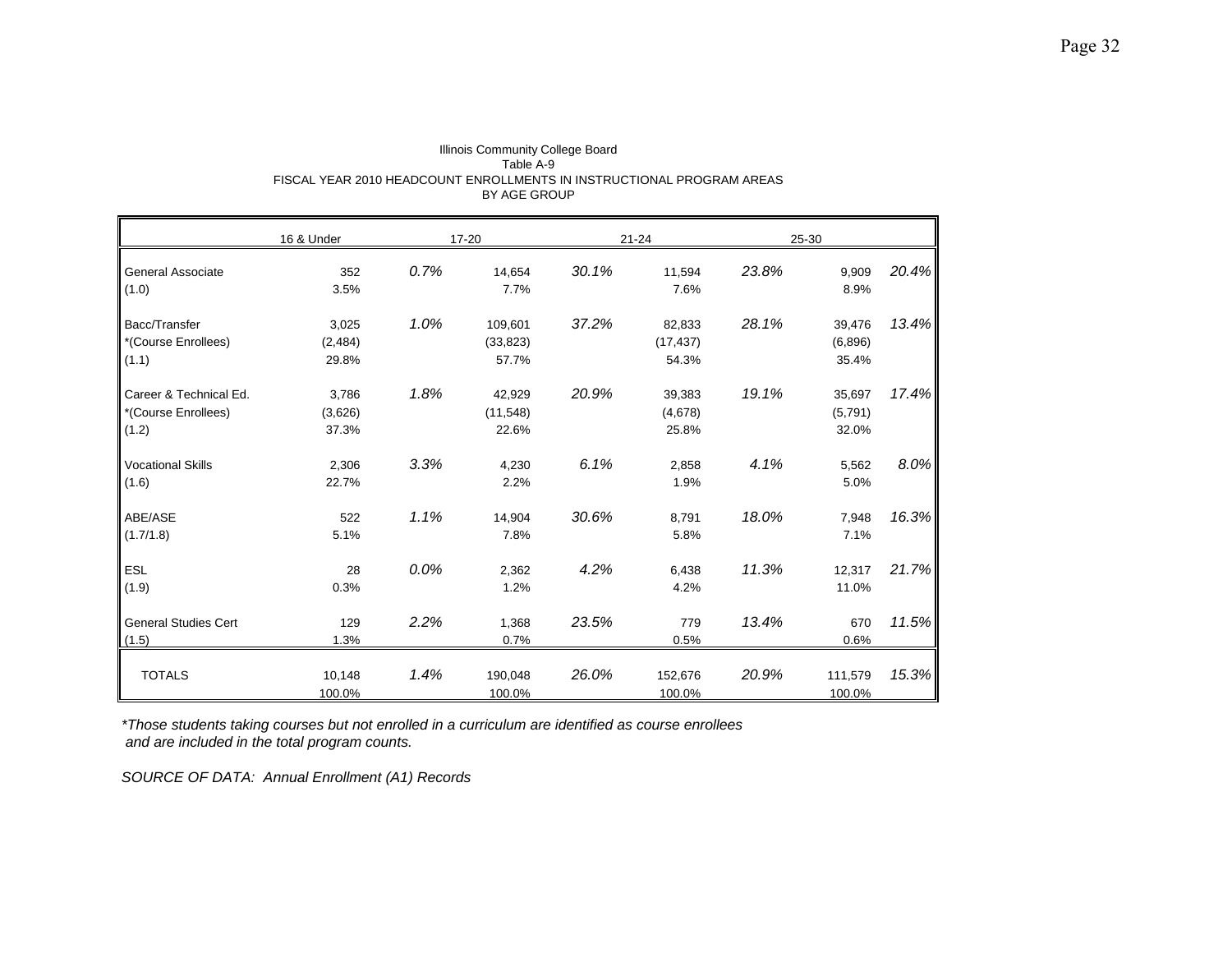#### Illinois Community College Board Table A-9 (Continued) FISCAL YEAR 2010 HEADCOUNT ENROLLMENTS IN INSTRUCTIONAL PROGRAM AREAS BY AGE GROUP

|                                                        | $31 - 39$                   |       | 40-55                       |       | Over 55                   |       | Unknown               |      | Total                         |        |
|--------------------------------------------------------|-----------------------------|-------|-----------------------------|-------|---------------------------|-------|-----------------------|------|-------------------------------|--------|
| <b>General Associate</b><br>(1.0)                      | 6,464<br>6.4%               | 13.3% | 4,728<br>3.8%               | 9.7%  | 799<br>2.1%               | 1.6%  | 145<br>3.9%           | 0.3% | 48,645<br>6.7%                | 100.0% |
| Bacc/Transfer<br>*(Course Enrollees)<br>(1.1)          | 25,885<br>(5, 101)<br>25.5% | 8.8%  | 23,896<br>(6,866)<br>19.4%  | 8.1%  | 9,474<br>(3,807)<br>25.4% | 3.2%  | 617<br>(232)<br>16.4% | 0.2% | 294,807<br>(76, 646)<br>40.4% | 100.0% |
| Career & Technical Ed.<br>*(Course Enrollees)<br>(1.2) | 33,682<br>(7, 565)<br>33.1% | 16.4% | 40,104<br>(13,069)<br>32.6% | 19.5% | 9,700<br>(4,770)<br>26.0% | 4.7%  | 437<br>(247)<br>11.6% | 0.2% | 205,718<br>(51, 294)<br>28.2% | 100.0% |
| <b>Vocational Skills</b><br>(1.6)                      | 10,478<br>10.3%             | 15.0% | 30,664<br>24.9%             | 44.0% | 11,301<br>30.3%           | 16.2% | 2,345<br>62.3%        | 3.4% | 69,744<br>9.5%                | 100.0% |
| ABE/ASE<br>(1.7/1.8)                                   | 7,725<br>7.6%               | 15.9% | 7,282<br>5.9%               | 14.9% | 1,466<br>3.9%             | 3.0%  | 79<br>2.1%            | 0.2% | 48,717<br>6.7%                | 100.0% |
| ESL<br>(1.9)                                           | 16,708<br>16.4%             | 29.4% | 15,249<br>12.4%             | 26.8% | 3,664<br>9.8%             | 6.4%  | 115<br>3.1%           | 0.2% | 56,881<br>7.8%                | 100.0% |
| <b>General Studies Cert</b><br>(1.5)                   | 750<br>0.7%                 | 12.9% | 1,220<br>1.0%               | 21.0% | 881<br>2.4%               | 15.1% | 26<br>0.7%            | 0.4% | 5,823<br>0.8%                 | 100.0% |
| <b>TOTALS</b>                                          | 101,692<br>100.0%           | 13.9% | 123,143<br>100.0%           | 16.9% | 37,285<br>100.0%          | 5.1%  | 3,764<br>100.0%       | 0.5% | 730,335<br>100.0%             | 100.0% |

*\*Those students taking courses but not enrolled in a curriculum are identified as course enrollees and are included in the total program counts.*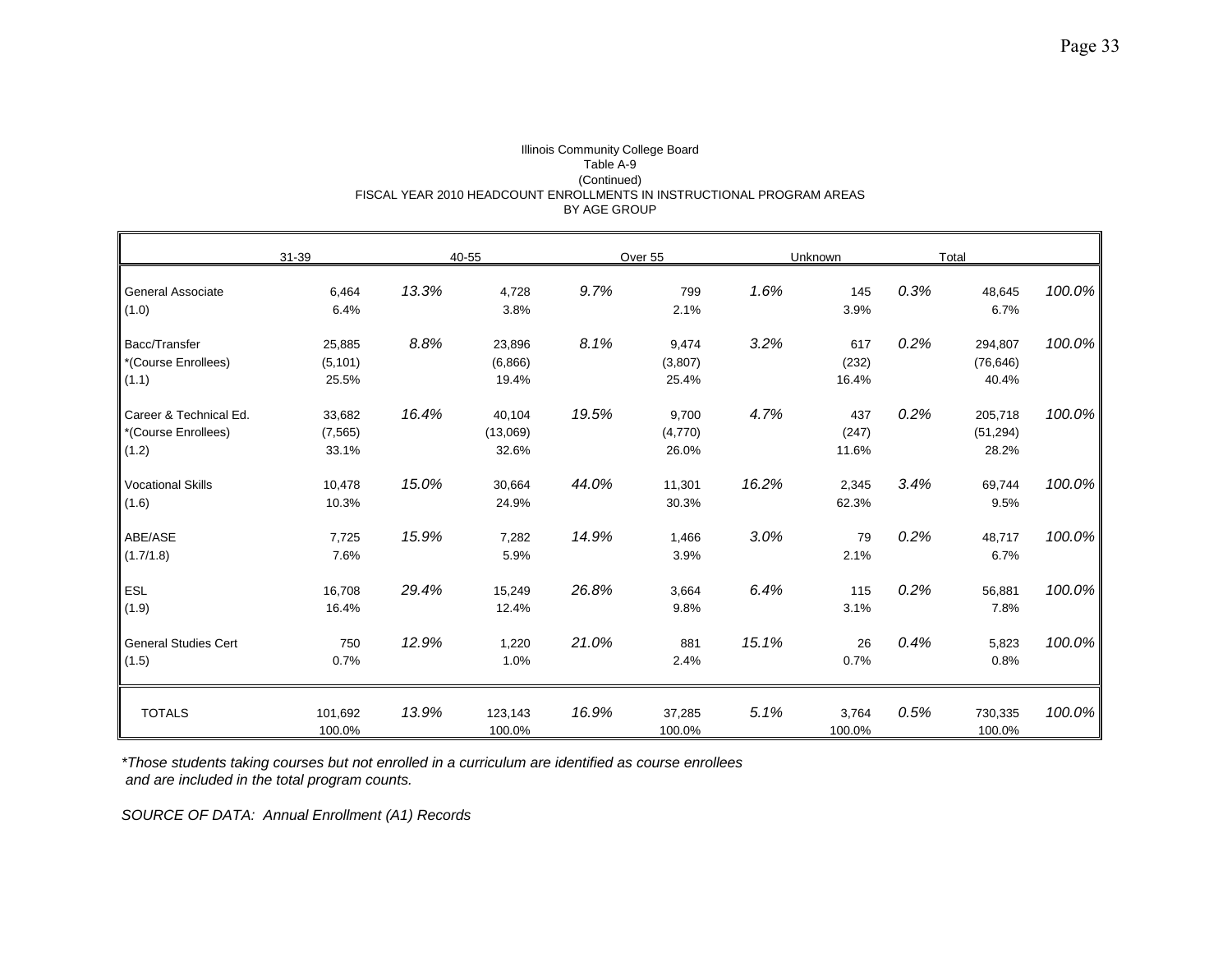## Illinois Community College Board Table A-10 COMPARATIVE SUMMARY OF CAREER AND TECHNICAL EDUCATION CURRICULA ENROLLMENTS OVER 4,500 FISCAL YEARS 2009 OR 2010

| <b>CURRICULA &amp; CIP</b>                              | <b>FY</b><br>2009 | <b>FY</b><br>2010 | Number Percent<br>Change Change |       |  |
|---------------------------------------------------------|-------------------|-------------------|---------------------------------|-------|--|
| Associate Degree Nursing (ADN/RN)<br>511601             | 16,016            | 17,522            | 1,506                           | 9.4%  |  |
| <b>Child Care Provider/Assistant</b><br>190709          | 6,174             | 6,655             | 481                             | 7.8%  |  |
| <b>Criminal Justice Technology</b><br>430107            | 5,276             | 6,541             | 1,265                           | 24.0% |  |
| Nurse Assistant/Aide (CNA)<br>511614                    | 4,536             | 5,285             | 749                             | 16.5% |  |
| <b>Business Administration and Management</b><br>520201 | 4,381             | 4,653             | 272                             | 6.2%  |  |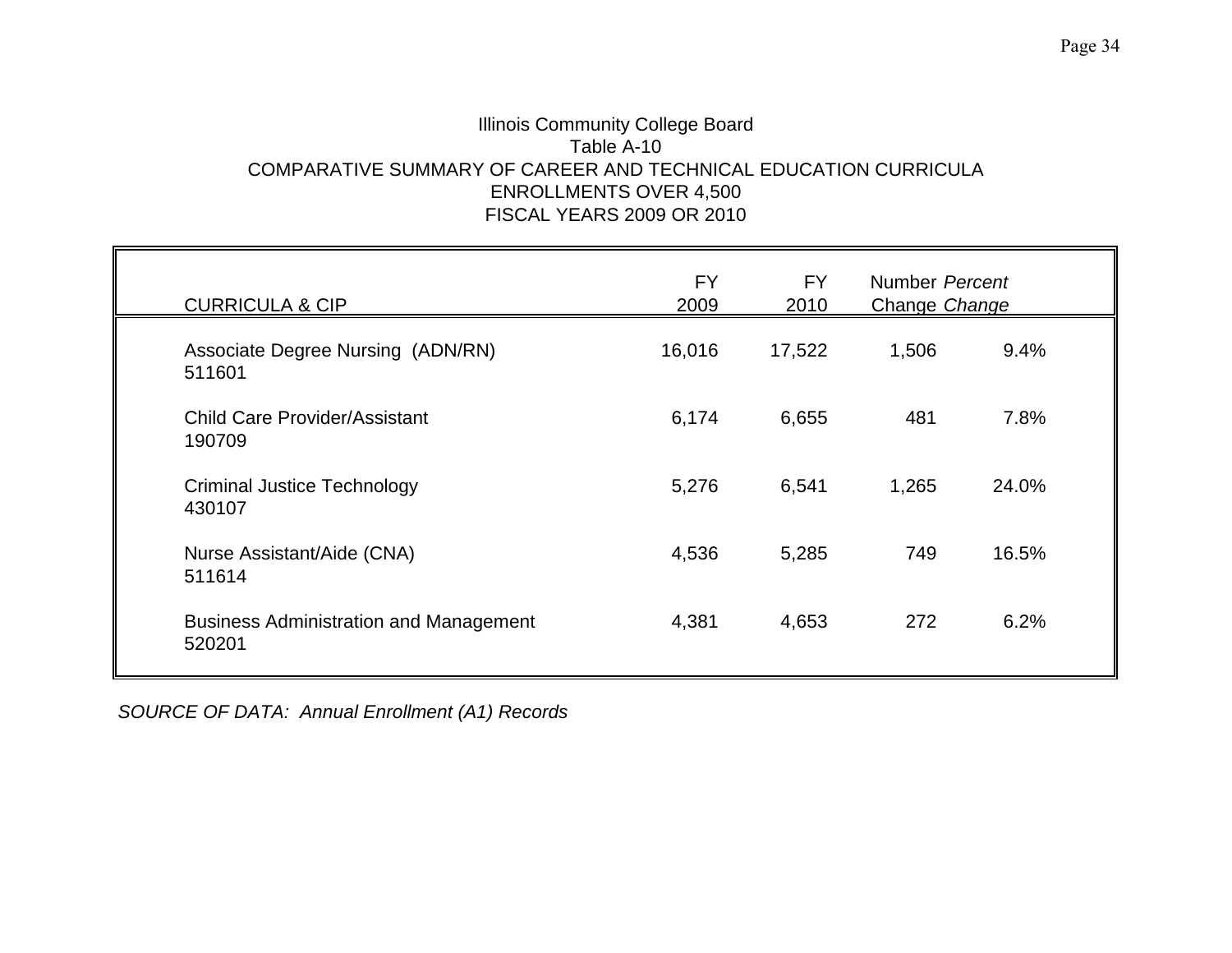| Illinois Community College Board                                             |
|------------------------------------------------------------------------------|
| Table A-11                                                                   |
| FISCAL YEAR 2010 ANNUAL HEADCOUNT ENROLLMENTS IN INSTRUCTIONAL PROGRAM AREAS |
| BY STUDENT INTENT*                                                           |

|                                                         | Prepare for<br>Transfer to<br>Four-Year<br>Institution |       | Improve<br>Present<br>Job<br><b>Skills</b> |       | Prepare for<br>Job After<br>Community<br>College |       | Improve<br><b>Basic Skills</b><br>Or Prepare<br>for GED |       | Personal<br>Interest/<br>Self<br>Development |       | Other<br>or No<br>Indication |             | Total                         |        |
|---------------------------------------------------------|--------------------------------------------------------|-------|--------------------------------------------|-------|--------------------------------------------------|-------|---------------------------------------------------------|-------|----------------------------------------------|-------|------------------------------|-------------|-------------------------------|--------|
| Gen Assoc<br>(1.0)                                      | 23,411<br>9.4%                                         | 48.1% | 1,364<br>1.5%                              | 2.8%  | 10,535<br>8.4%                                   | 21.7% | 814<br>0.8%                                             | 1.7%  | 4,726<br>7.1%                                | 9.7%  | 7,795<br>7.7%                | 16.0%       | 48,645<br>6.7%                | 100.0% |
| Bacc/Transf<br>**(Course Enrollees)<br>(1.1)            | 177,241<br>(37, 3961)<br>71.5%                         | 60.1% | 10,855<br>(4, 407)<br>11.7%                | 3.7%  | 33,854<br>(6, 585)<br>27.1%                      | 11.5% | 3,160<br>(1, 103)<br>3.2%                               | 1.1%  | 23,702<br>(12, 369)<br>35.5%                 | 8.0%  | 45,995<br>(14, 791)<br>45.6% | 15.6%       | 294,807<br>(76, 646)<br>40.4% | 100.0% |
| Career & Technical Ed.<br>**(Course Enrollees)<br>(1.2) | 43,314<br>(7, 595)<br>17.5%                            | 21.1% | 37,774<br>(19,635)<br>40.8%                | 18.4% | 73,107<br>(6, 550)<br>58.6%                      | 35.5% | 6,470<br>(3,885)<br>6.6%                                | 3.1%  | 12,768<br>(2, 877)<br>19.1%                  | 6.2%  | 32,285<br>(10, 752)<br>32.0% | 15.7%       | 205,718<br>(51, 294)<br>28.2% | 100.0% |
| Vocational<br>(1.6)                                     | 2,421<br>1.0%                                          | 3.5%  | 40,744<br>44.0%                            | 58.4% | 3,542<br>2.8%                                    | 5.1%  | 1,272<br>1.3%                                           | 1.8%  | 13,650<br>20.4%                              | 19.6% | 8.1%                         | 8,115 11.6% | 69,744<br>9.5%                | 100.0% |
| ABE/ASE<br>(1.7/1.8)                                    | 712<br>0.3%                                            | 1.5%  | 798<br>0.9%                                | 1.6%  | 1,894<br>1.5%                                    | 3.9%  | 39,914<br>40.9%                                         | 81.9% | 2,005<br>3.0%                                | 4.1%  | 3,394<br>3.4%                | 7.0%        | 48,717<br>6.7%                | 100.0% |
| <b>ESL</b><br>(1.9)                                     | 476<br>0.2%                                            | 0.8%  | 728<br>0.8%                                | 1.3%  | 1,340<br>1.1%                                    | 2.4%  | 44,038<br>45.1%                                         | 77.4% | 7,428<br>11.1%                               | 13.1% | 2,871<br>2.8%                | 5.0%        | 56,881<br>7.8%                | 100.0% |
| Gen Std Cert<br>(1.5)                                   | 403<br>0.2%                                            | 6.9%  | 295<br>0.3%                                | 5.1%  | 452<br>0.4%                                      | 7.8%  | 1,880<br>1.9%                                           | 32.3% | 2,489<br>3.7%                                | 42.7% | 304<br>0.3%                  | 5.2%        | 5,823<br>0.8%                 | 100.0% |
| <b>TOTALS</b>                                           | 247,978<br>100.0%                                      | 34.0% | 92,558<br>100.0%                           | 12.7% | 124,724<br>100.0%                                | 17.1% | 97,548<br>100.0%                                        | 13.4% | 66,768<br>100.0%                             | 9.1%  | 100,759<br>100.0%            | 13.8%       | 730,335<br>100.0%             | 100.0% |

 *\*Current student intent is examined. When not available, student intent at time of college entrance is used.*

*\*\*Those students taking courses but not enrolled in a curriculum are identified as course enrollees and are included in the total program counts.*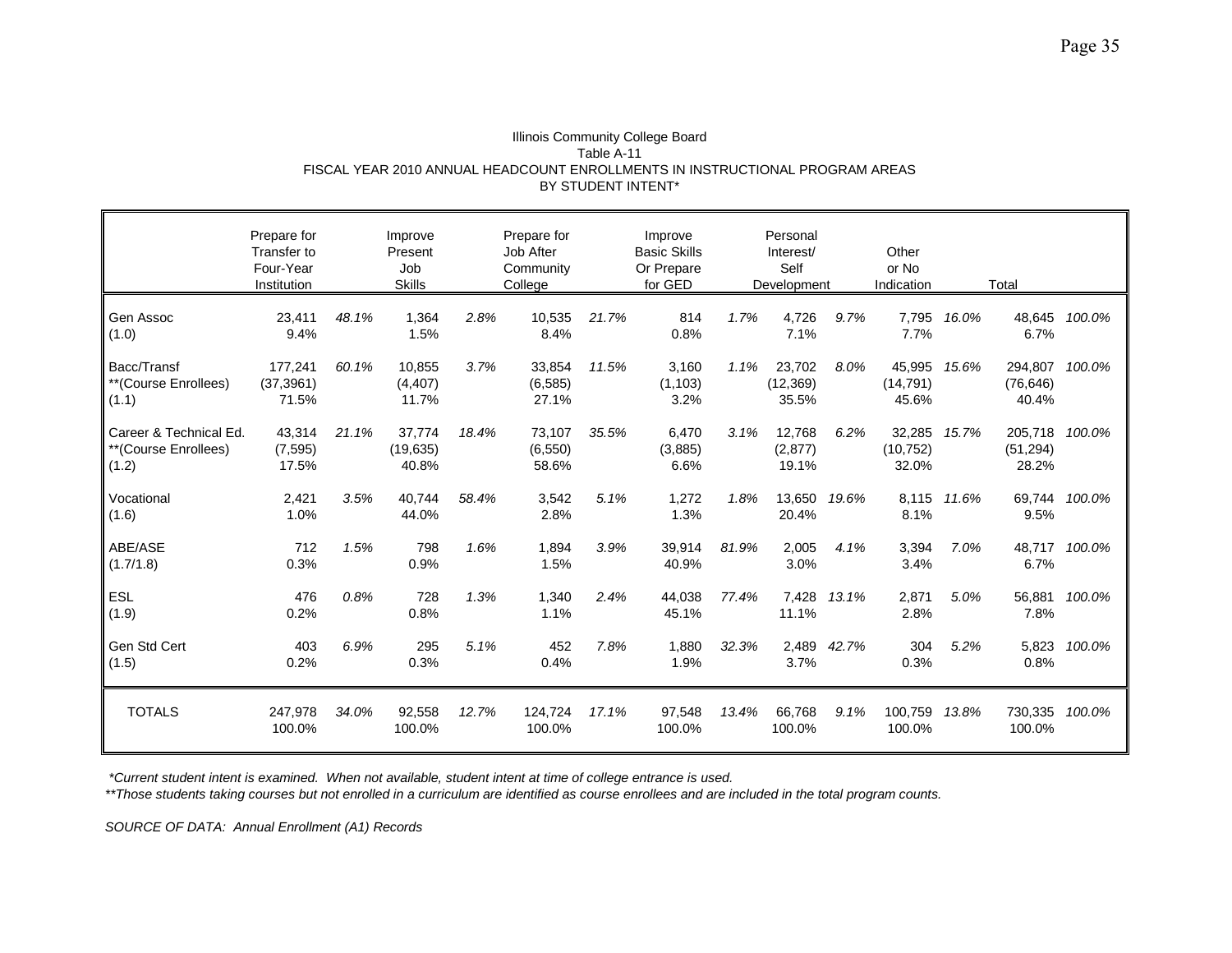#### Illinois Community College Board Table A-12 FISCAL YEAR 2010 HEADCOUNT ENROLLMENTS IN INSTRUCTIONAL PROGRAM AREAS BY DEGREE OBJECTIVE

|                                                        | <b>Complete One</b>                     |       |                              |       |                             |       |                               |        |  |
|--------------------------------------------------------|-----------------------------------------|-------|------------------------------|-------|-----------------------------|-------|-------------------------------|--------|--|
|                                                        | or Several                              |       |                              |       | <b>To Complete</b>          |       |                               |        |  |
|                                                        | Courses - Not<br><b>Pursuing Degree</b> |       | To Complete<br>a Certificate |       | an Associate<br>Degree      |       | Total                         |        |  |
|                                                        |                                         |       |                              |       |                             |       |                               |        |  |
| General Associate<br>(1.0)                             | 5,956<br>1.7%                           | 12.2% | 1,553<br>2.5%                | 3.2%  | 41,137<br>12.9%             | 84.6% | 48,645<br>6.7%                | 100.0% |  |
| Bacc/Transfer<br>*(Course Enrollees)<br>(1.1)          | 106,569<br>(68, 309)<br>30.6%           | 36.1% | 7,423<br>(1,272)<br>11.9%    | 2.5%  | 180,815<br>(7,065)<br>56.6% | 61.3% | 294,807<br>(76, 646)<br>40.4% | 100.0% |  |
| Career & Technical Ed.<br>*(Course Enrollees)<br>(1.2) | 64,775<br>(43, 171)<br>18.6%            | 31.5% | 48,477<br>(3,800)<br>77.6%   | 23.6% | 92,466<br>(4, 323)<br>28.9% | 44.9% | 205,718<br>(51, 294)<br>28.2% | 100.0% |  |
| <b>Vocational Skills</b><br>(1.6)                      | 65,815<br>18.9%                         | 94.4% | 2,055<br>3.3%                | 2.9%  | 1,874<br>0.6%               | 2.7%  | 69,744<br>9.5%                | 100.0% |  |
| ABE/ASE<br>(1.7/1.8)                                   | 45,529<br>13.1%                         | 93.5% | 1,881<br>3.0%                | 3.9%  | 1,306<br>0.4%               | 2.7%  | 48,717<br>6.7%                | 100.0% |  |
| <b>ESL</b><br>(1.9)                                    | 54,076<br>15.5%                         | 95.1% | 929<br>1.5%                  | 1.6%  | 1,876<br>0.6%               | 3.3%  | 56,881<br>7.8%                | 100.0% |  |
| <b>Gen Studies Cert</b><br>(1.5)                       | 5,557<br>1.6%                           | 95.4% | 151<br>0.2%                  | 2.6%  | 115<br>0.0%                 | 2.0%  | 5,823<br>0.8%                 | 100.0% |  |
| <b>TOTALS</b>                                          | 348,277<br>100.0%                       | 47.7% | 62,468<br>100.0%             | 8.6%  | 319,589<br>100.0%           | 43.8% | 730,335<br>100.0%             | 100.0% |  |

*\*Those students taking courses but not enrolled in a curriculum are identified as course enrollees and are included in the total program counts.*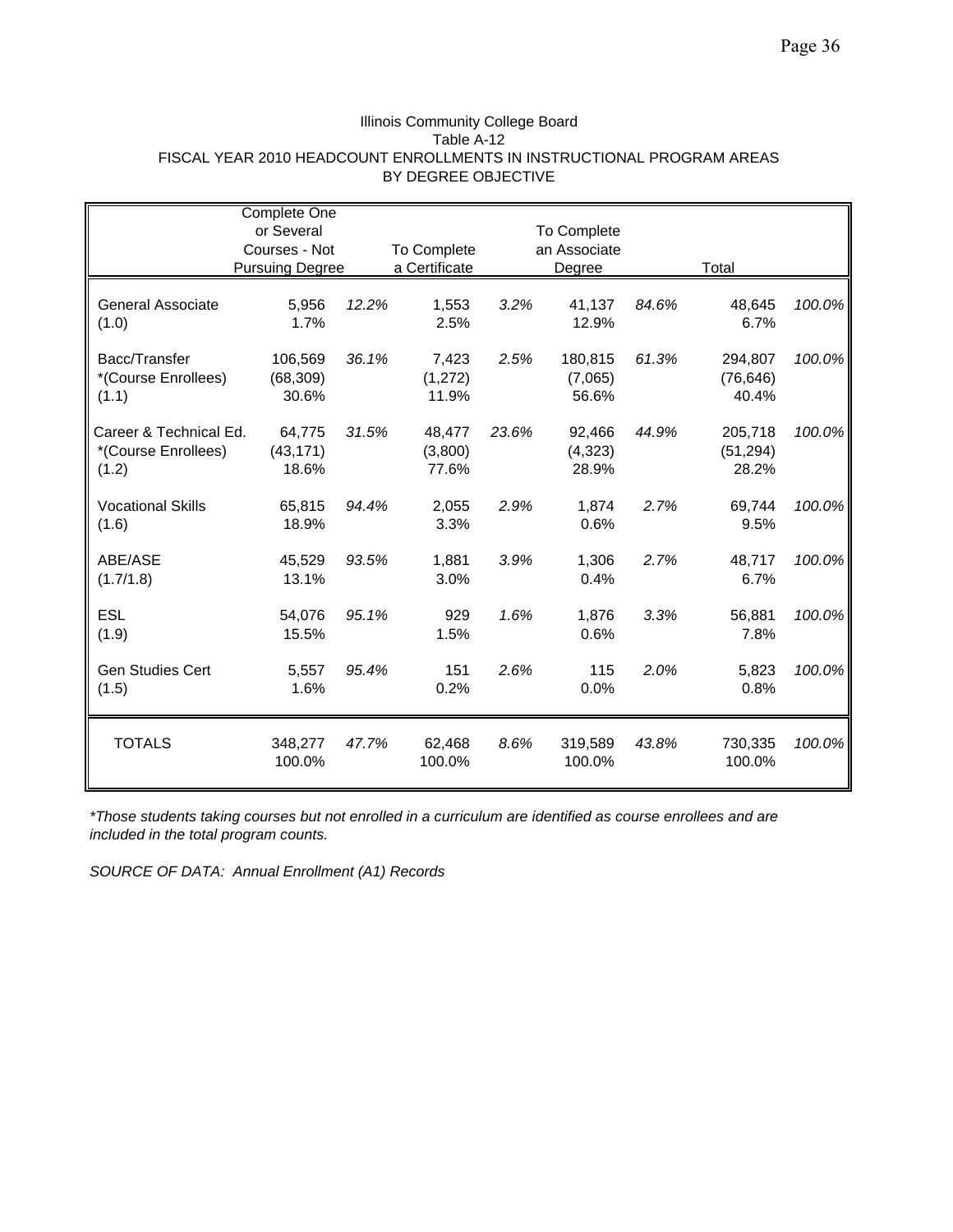### Illinois Community College Board Table A-13 FISCAL YEAR 2010 DUPLICATED HEADCOUNT ENROLLMENTS BY TERM AND TYPE OF ATTENDANCE

|        | Part-time        |       | Full-time |       | Total   |                |  |
|--------|------------------|-------|-----------|-------|---------|----------------|--|
| Summer | 197,757 91.5%    |       | 18,298    | 8.5%  | 216,055 | 100.0%         |  |
| Fall   | 279,034 64.7%    |       | 152,273   | 35.3% | 431,307 | 100.0%         |  |
| Winter | 13 <sup>13</sup> | 35.1% | 24        | 64.9% | 37      | 100.0%         |  |
| Spring | 302,214 67.2%    |       | 147,842   | 32.8% |         | 450,056 100.0% |  |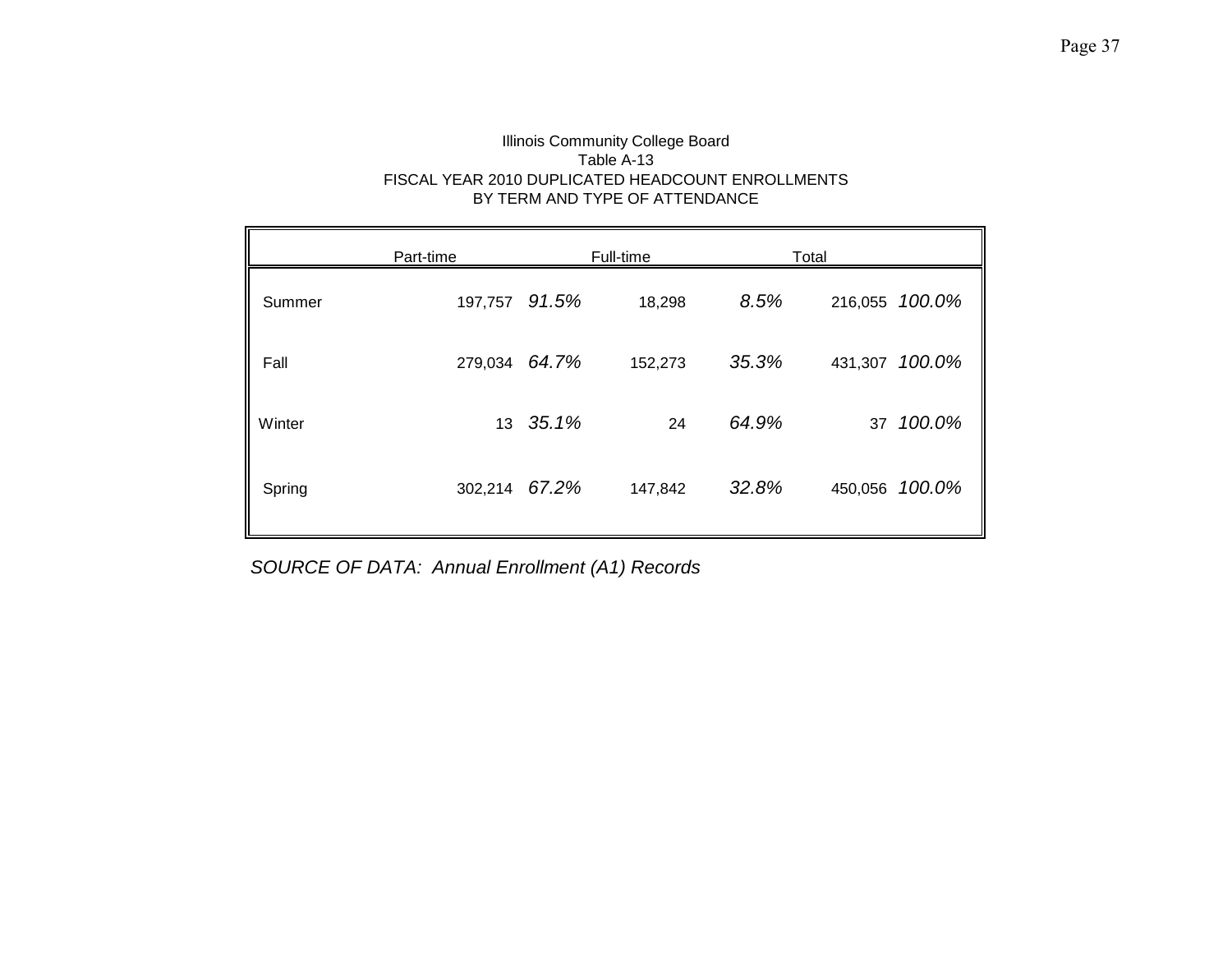Ŧ.

### Illinois Community College Board Table A-14 FISCAL YEAR 2010 HEADCOUNT ENROLLMENTS (EXCLUDING ADULT EDUCATION) BY HIGHEST DEGREE EARNED PRIOR TO ENROLLMENT

| <b>DEGREE</b>                    | Enrollment | % of Known |
|----------------------------------|------------|------------|
| <b>GED</b>                       | 29,489     | 5.9%       |
| <b>High School</b>               | 283,626    | 56.8%      |
| Some College Courses             | 89,143     | 17.8%      |
| Certificate                      | 24,551     | 4.9%       |
| Associate Degree                 | 34,079     | 6.8%       |
| <b>Bachelor's Degree</b>         | 26,574     | 5.3%       |
| Master's Degree                  | 7,629      | 1.5%       |
| <b>First Professional Degree</b> | 879        | 0.2%       |
| Doctoral Degree                  | 926        | 0.2%       |
| Other                            | 2,519      | 0.5%       |
| <b>Total Known</b>               | 499,415    | 100.0%     |
| None/Unknown                     | 230,920    |            |
| Total                            | 730,335    |            |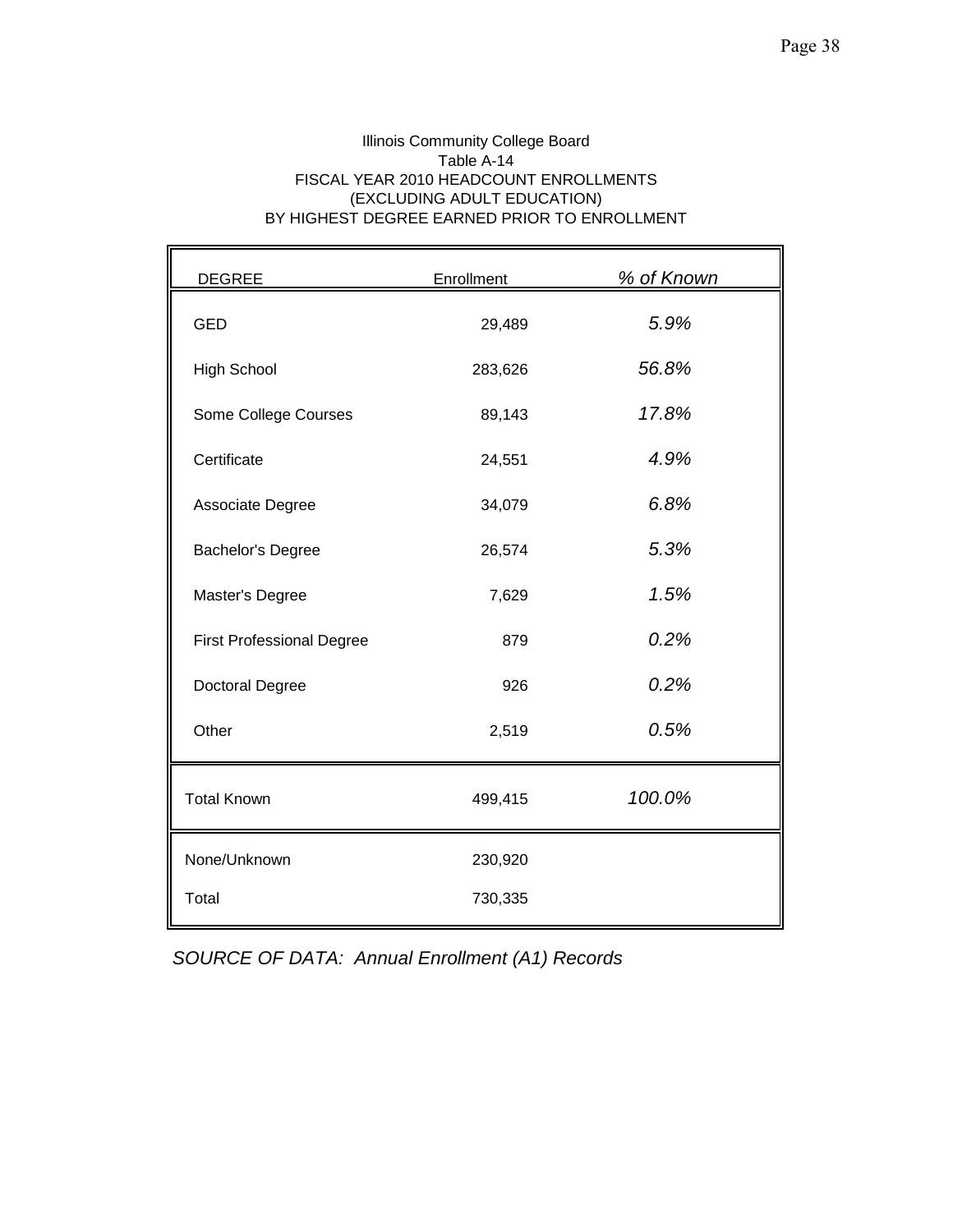## Illinois Community College Board Table A-15 FISCAL YEAR 2010 HOURS ATTEMPTED VS HOURS EARNED BY TERM AND ENROLLMENT STATUS

|             | <b>PART-TIME</b> |           | %      | <b>FULL-TIME</b>    |           | %      | <b>TOTAL</b>                    |               | %         |
|-------------|------------------|-----------|--------|---------------------|-----------|--------|---------------------------------|---------------|-----------|
| <b>TERM</b> | Attempted        | Earned    | Earned | Attempted           | Earned    | Earned | Attempted                       | Earned        | Earned    |
| Summer      | 838,879          | 683,739   | 81.5%  | 204,411             | 160,122   | 78.3%  | 1,043,290                       | 843,861 80.9% |           |
| Fall        | 1,428,449        | 1,091,291 | 76.4%  | 2,116,537           | 1,636,906 | 77.3%  | 3,544,987 2,728,197 77.0%       |               |           |
| Winter      | 84               | 72        | 85.7%  | 288                 | 282       | 97.9%  | 372                             |               | 354 95.2% |
| Spring      | 1,545,523        | 1,181,024 | 76.4%  | 2,066,156           | 1,590,641 | 77.0%  | 3,611,679 2,771,665 76.7%       |               |           |
| Total       | 3,812,935        | 2,956,127 | 77.5%  | 4,387,392 3,387,951 |           |        | 77.2% 8,200,327 6,344,077 77.4% |               |           |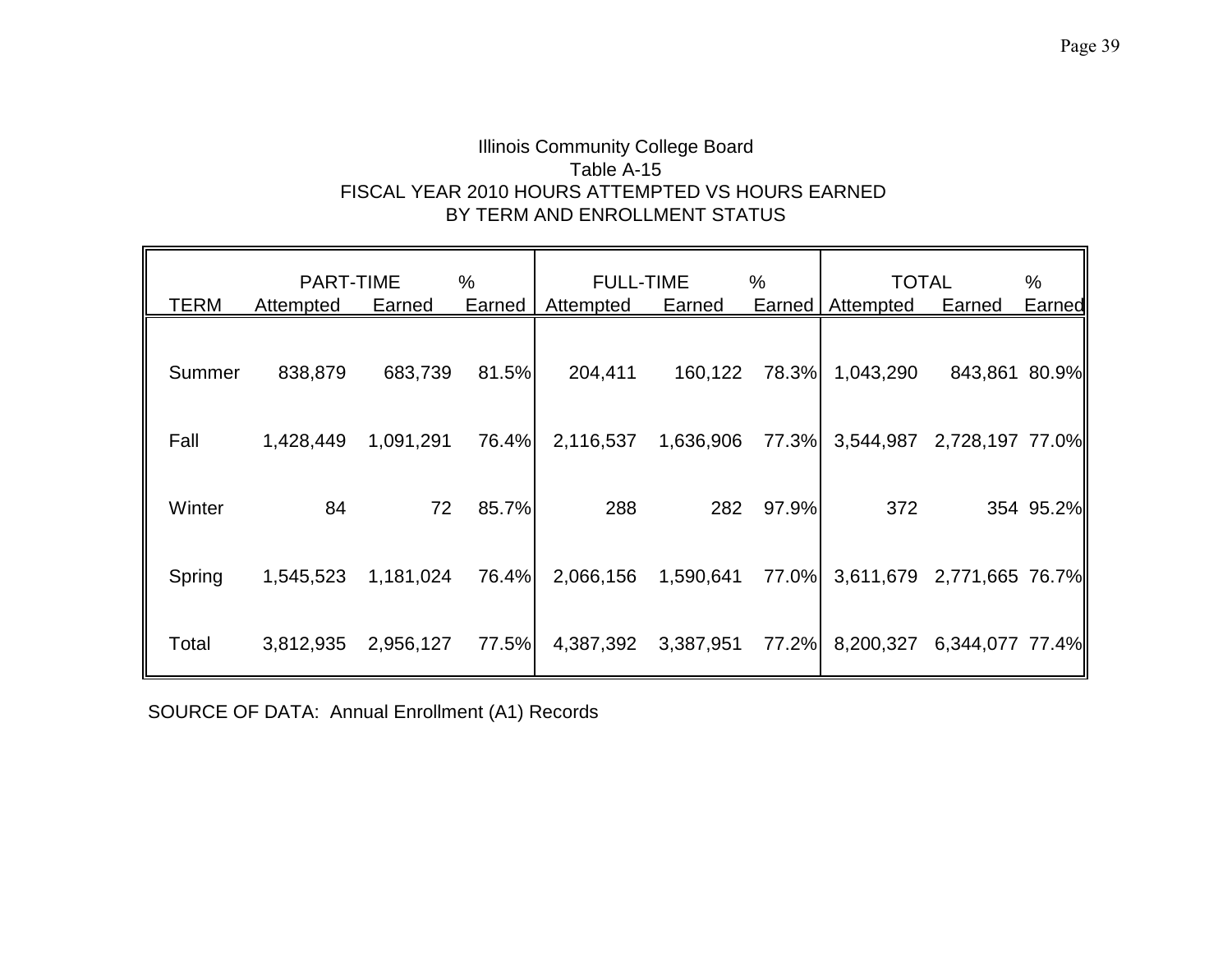Table A-16 Table A-17

# BY COLLEGE LEVEL HOURS ACCUMULATED

| Hours              |         | Enrollment % of Known |
|--------------------|---------|-----------------------|
| $1 - 29$           | 355,157 | 65.2%                 |
| 30-59              | 111,933 | 20.5%                 |
| 60-89              | 60,835  | 11.2%                 |
| 90-119             | 13,295  | 2.4%                  |
| 120-159            | 3,117   | 0.6%                  |
| $160+$             | 471     | 0.1%                  |
| <b>Total Known</b> | 544,808 | 100.0%                |
| None/Unknown       | 185,527 |                       |
| Total              | 730,335 |                       |

*SOURCE OF DATA: Annual Enrollment (A1) Records*

### Illinois Community College Board **Illinois Community College Board Illinois Community College Board**

# FISCAL YEAR 2010 HEADCOUNT ENROLLMENTS FISCAL YEAR 2010 HEADCOUNT ENROLLMENTS<br>BY COLLEGE LEVEL EVEL HOURS ACCUMULATED FOR THE RESERVENT OF A SERVEL CUMULATIVE GPA

| Hours              | Enrollment % of Known                               |        | Gradepoint         | Students | % of Known |
|--------------------|-----------------------------------------------------|--------|--------------------|----------|------------|
| $1 - 29$           | 355,157                                             | 65.2%  | $0.01 - 0.50$      | 5,242    | 1.0%       |
| 30-59              | 111,933                                             | 20.5%  | $0.51 - 1.00$      | 15,619   | 3.0%       |
| 60-89              | 60,835                                              | 11.2%  | $1.01 - 1.50$      | 17,963   | 3.5%       |
| 90-119             | 13,295                                              | 2.4%   | $1.51 - 2.00$      | 47,976   | 9.4%       |
| 120-159            | 3,117                                               | 0.6%   | $2.01 - 2.50$      | 63,473   | 12.4%      |
| $160+$             | 471                                                 | 0.1%   | $2.51 - 3.00$      | 122,116  | 23.8%      |
| <b>Total Known</b> | 544,808                                             | 100.0% | $3.01 - 3.50$      | 96,325   | 18.8%      |
|                    |                                                     |        | $3.51 - 4.00$      | 143,897  | 28.1%      |
| None/Unknown       | 185,527                                             |        | <b>Total Known</b> | 512,611  | 100.0%     |
| Total              | 730,335                                             |        |                    |          |            |
|                    | <b>IRCE OF DATA: Annual Enrollment (A1) Records</b> |        | Not Reported       | 217,724  |            |
|                    |                                                     |        | Total              | 730,335  |            |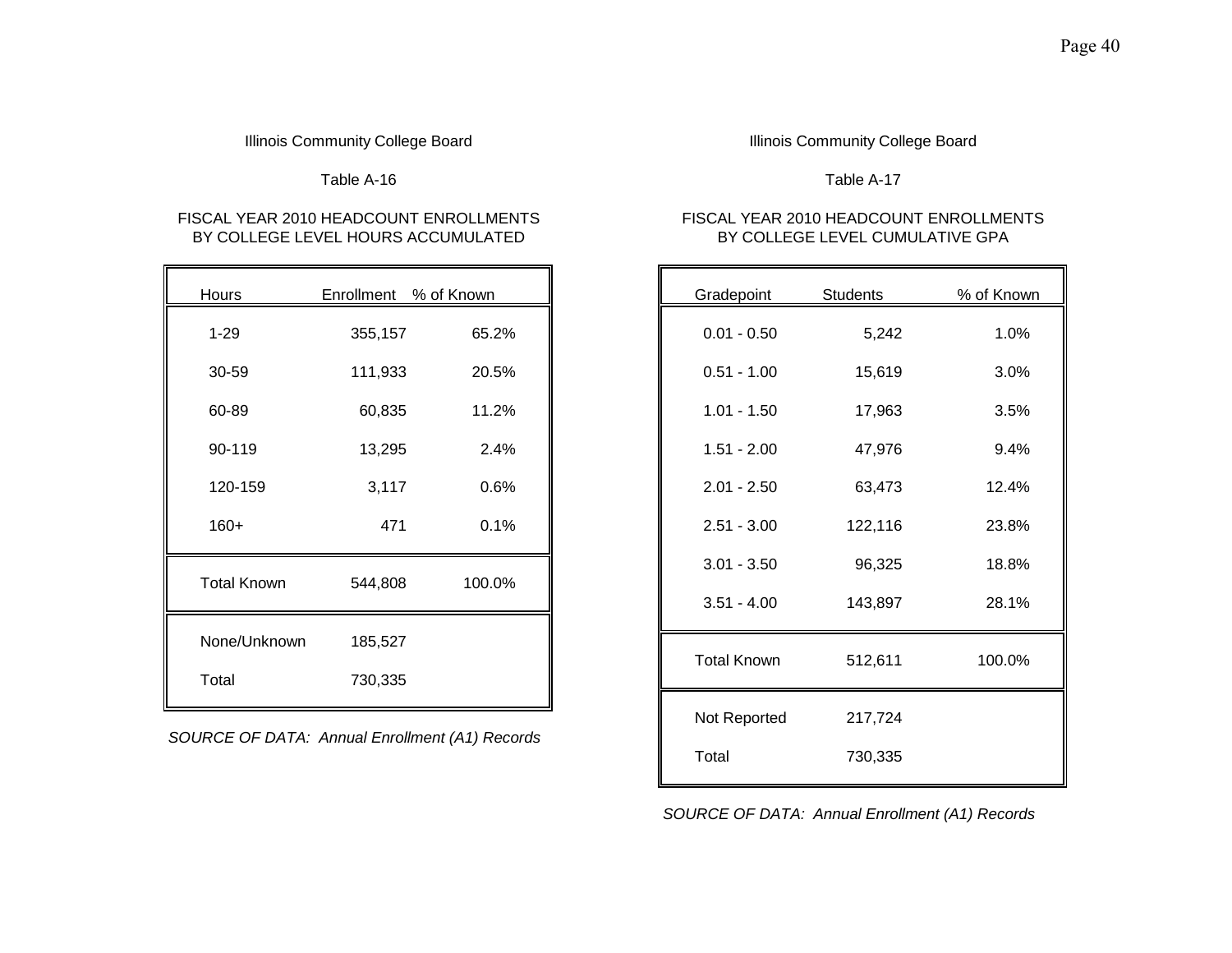## BY HIGH SCHOOL PERCENTILE RANK BY ACT SCORES

| Percentile         | Number of<br><b>Students</b> | % of Known |
|--------------------|------------------------------|------------|
| $91 - 100$         | 6,461                        | 5.5%       |
| $81 - 90$          | 11,673                       | 10.0%      |
| $71 - 80$          | 13,747                       | 11.8%      |
| $61 - 70$          | 14,598                       | 12.5%      |
| $51 - 60$          | 14,542                       | 12.5%      |
| $41 - 50$          | 14,044                       | 12.0%      |
| $31 - 40$          | 13,177                       | 11.3%      |
| $21 - 30$          | 11,842                       | 10.2%      |
| $11 - 20$          | 9,623                        | 8.3%       |
| $1 - 10$           | 6,910                        | 5.9%       |
| <b>Total Known</b> | 116,617                      | 100.0%     |
| Not Reported       | 613,718                      |            |
| Total              | 730,335                      |            |

### Illinois Community College Board **Illinois Community College Board Illinois Community College Board**

Table A-18 Table A-19

## FISCAL YEAR 2010 HEADCOUNT ENROLLMENTS FISCAL YEAR 2010 HEADCOUNT ENROLLMENTS

| Percentile         | Number of<br>Students | % of Known | Score Range        | Number of<br>Students | % of Known |
|--------------------|-----------------------|------------|--------------------|-----------------------|------------|
| $91 - 100$         | 6,461                 | 5.5%       | $27 - 36$          | 10,338                | 8.1%       |
| 81 - 90            | 11,673                | 10.0%      | $22 - 26$          | 35,070                | 27.4%      |
| $71 - 80$          | 13,747                | 11.8%      | $19 - 21$          | 33,455                | 26.2%      |
| $61 - 70$          | 14,598                | 12.5%      | $1 - 18$           | 48,899                | 38.3%      |
| $51 - 60$          | 14,542                | 12.5%      |                    |                       |            |
| $41 - 50$          | 14,044                | 12.0%      | <b>Total Known</b> | 127,762               | 100.0%     |
| $31 - 40$          | 13,177                | 11.3%      | Not Reported       | 602,573               |            |
| $21 - 30$          | 11,842                | 10.2%      | Total              | 730,335               |            |
| $11 - 20$          | 9,623                 | 8.3%       |                    |                       |            |
| 1 - 10             | 6,910                 | 5.9%       | Mean Score         | 20.1                  |            |
| <b>Total Known</b> | 116,617               | 100.0%     | Median Score       | 20.0                  |            |

*SOURCE OF DATA: Annual Enrollment (A1) Records*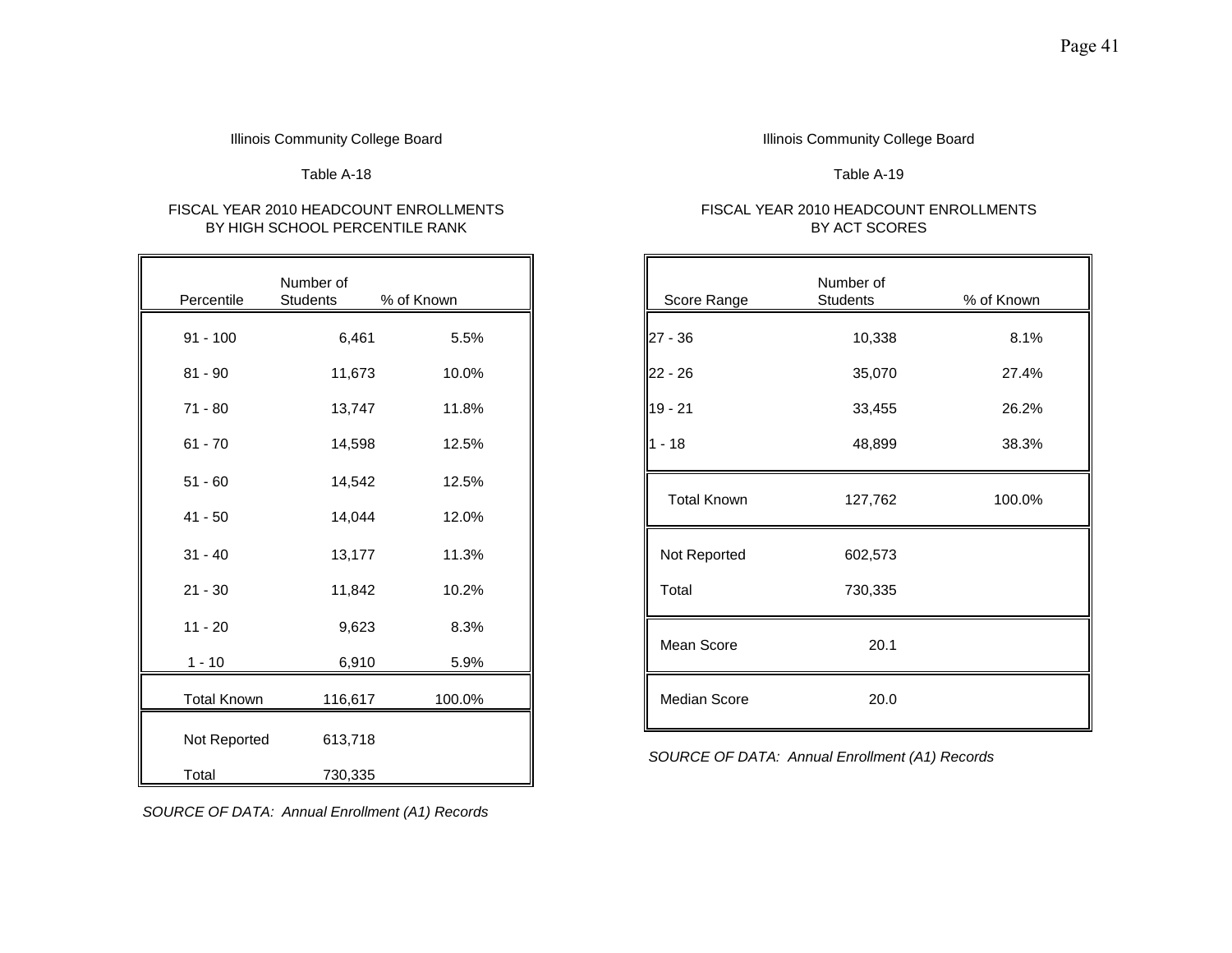## Illinois Community College Board Table A-20 COVERAGE OF ANNUAL VERSUS FALL ENROLLMENTS WITHIN THE SAME FISCAL YEARS (2006-2010)

|                                                      | FY 2006 | FY 2007 | FY 2008 | FY 2009 | FY 2010 |
|------------------------------------------------------|---------|---------|---------|---------|---------|
| <b>Annual Enrollment</b>                             | 682,623 | 684,964 | 682,607 | 700,072 | 730,335 |
| <b>Enrollment During Fall</b><br>of Same Fiscal Year | 352,824 | 350,508 | 347,277 | 357,157 | 383,415 |
| Percent of Annual<br>Enrollment                      | 51.7%   | 51.2%   | 50.9%   | 51.0%   | 52.5%   |

SOURCE OF DATA: Annual Enrollment (A1) Data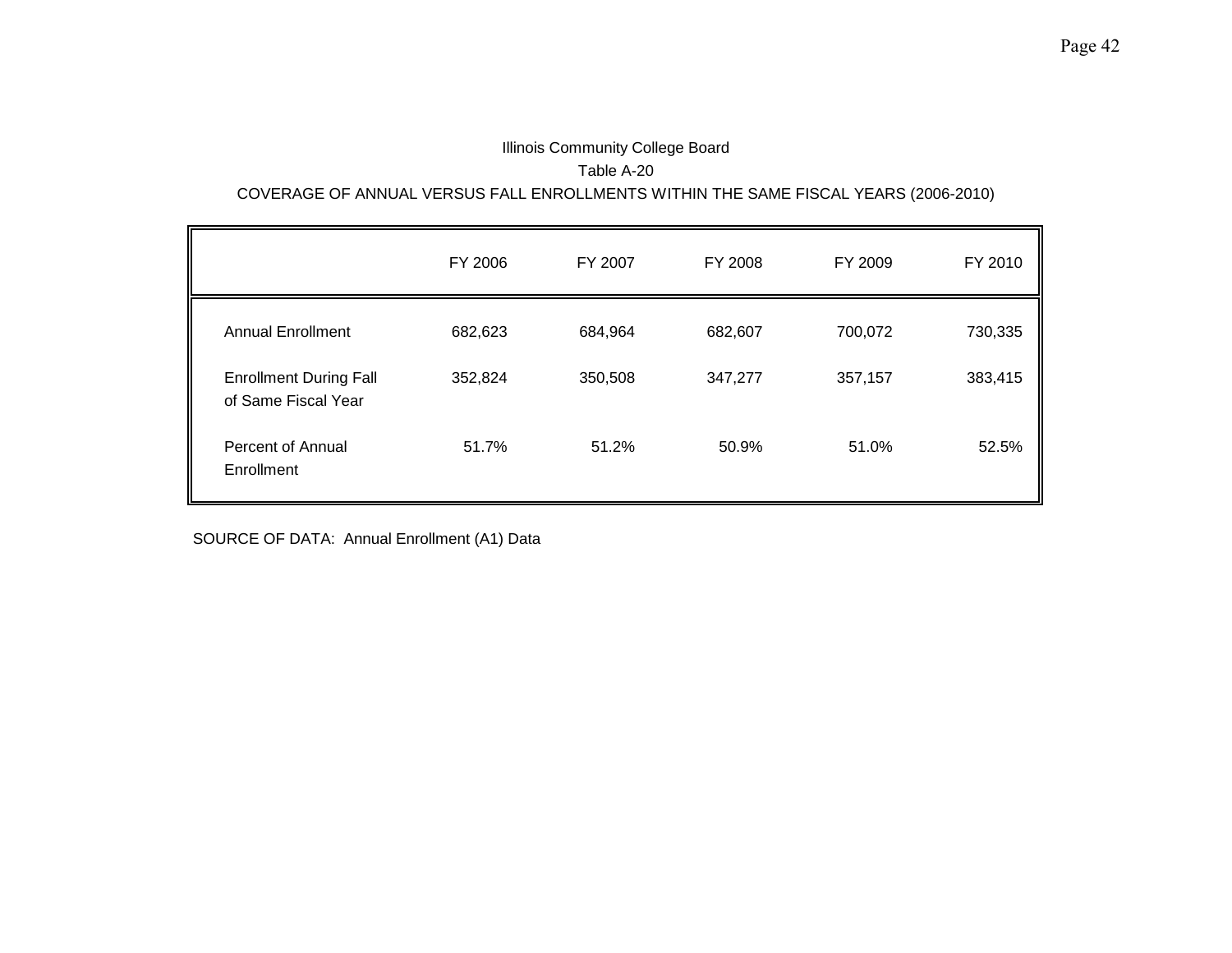## Illinois Community College Board Table A-21 PERCENT AND NUMBER OF STUDENTS ENROLLED IN ILLINOIS COMMUNITY COLLEGES WHO TOOK AT LEAST ONE DEVELOPMENTAL COURSE - NOT ENROLLED IN ABE/ASE/ESL, VOCATIONAL SKILLS OR GENERAL STUDIES - FISCAL YEARS 2006-2010

|                     | FY 2006 | FY 2007 | FY 2008 | FY 2009 | FY 2010 |
|---------------------|---------|---------|---------|---------|---------|
| Percent in Remedial | 19.9 %  | 19.7 %  | 19.7 %  | 19.5 %  | 21.1 %  |
| Number in Remedial  | 97,728  | 96,724  | 97,354  | 98,408  | 115,842 |

SOURCE OF DATA: Annual Enrollment and Completion (A1) Records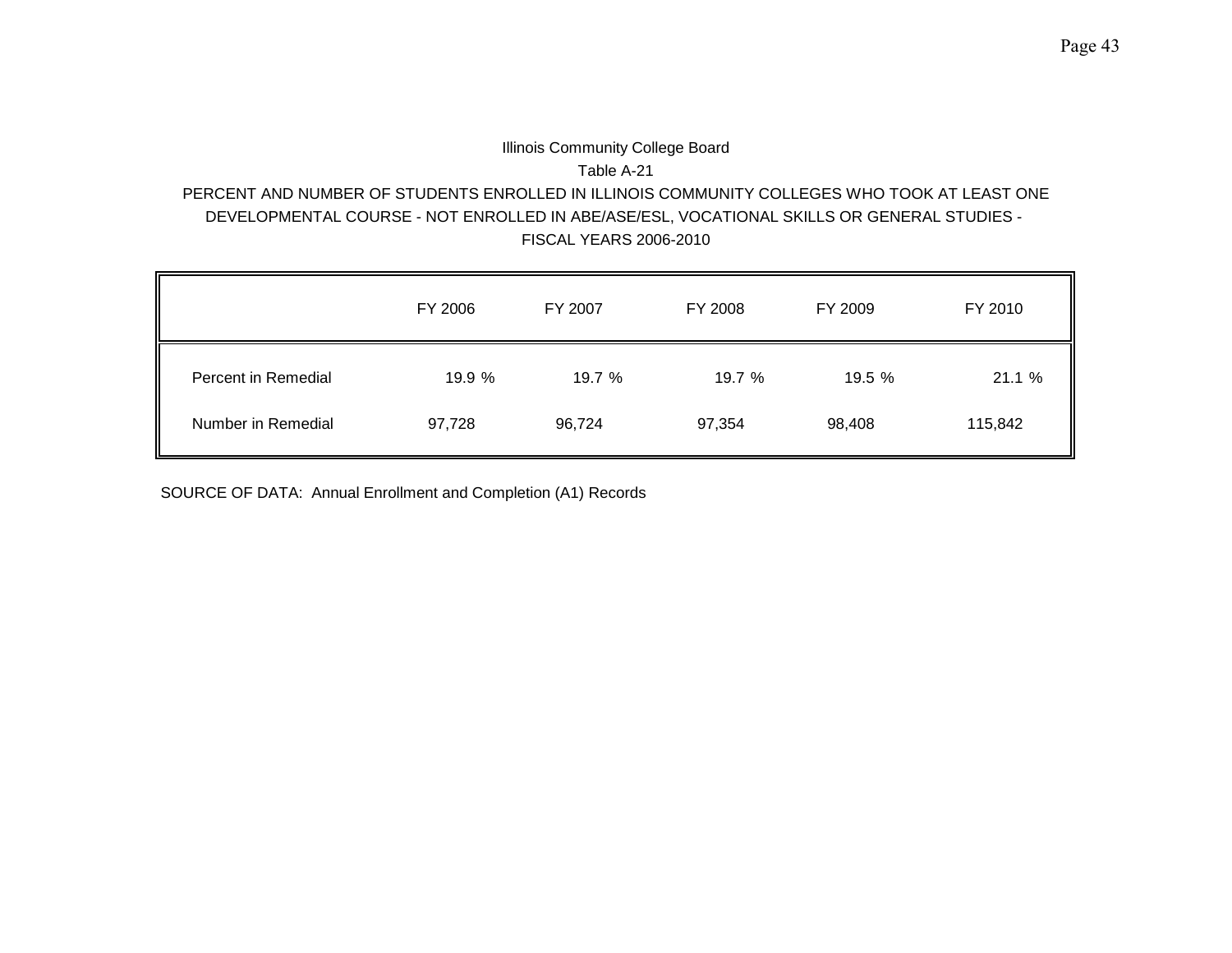## Illinois Community College Board Table A-22 PERCENT OF REMEDIAL CREDITS EARNED VERSUS REMEDIAL CREDITS ATTEMPTED FOR ILLINOIS COMMUNITY COLLEGE STUDENTS, FISCAL YEARS 2006-2010

|                                   | FY 2006 | FY 2007 | FY 2008 | FY 2009 | FY 2010 |
|-----------------------------------|---------|---------|---------|---------|---------|
| Percent of Remedial Credits Earne | 62.0%   | 62.2%   | 63.4%   | 64.2%   | 65.3%   |
| <b>Hours Earned</b>               | 380,150 | 380,774 | 391,059 | 411,386 | 488,106 |
| <b>Hours Attempted</b>            | 612,747 | 612,457 | 617,299 | 640,763 | 747,698 |

SOURCE OF DATA: Annual Enrollment (A1) Data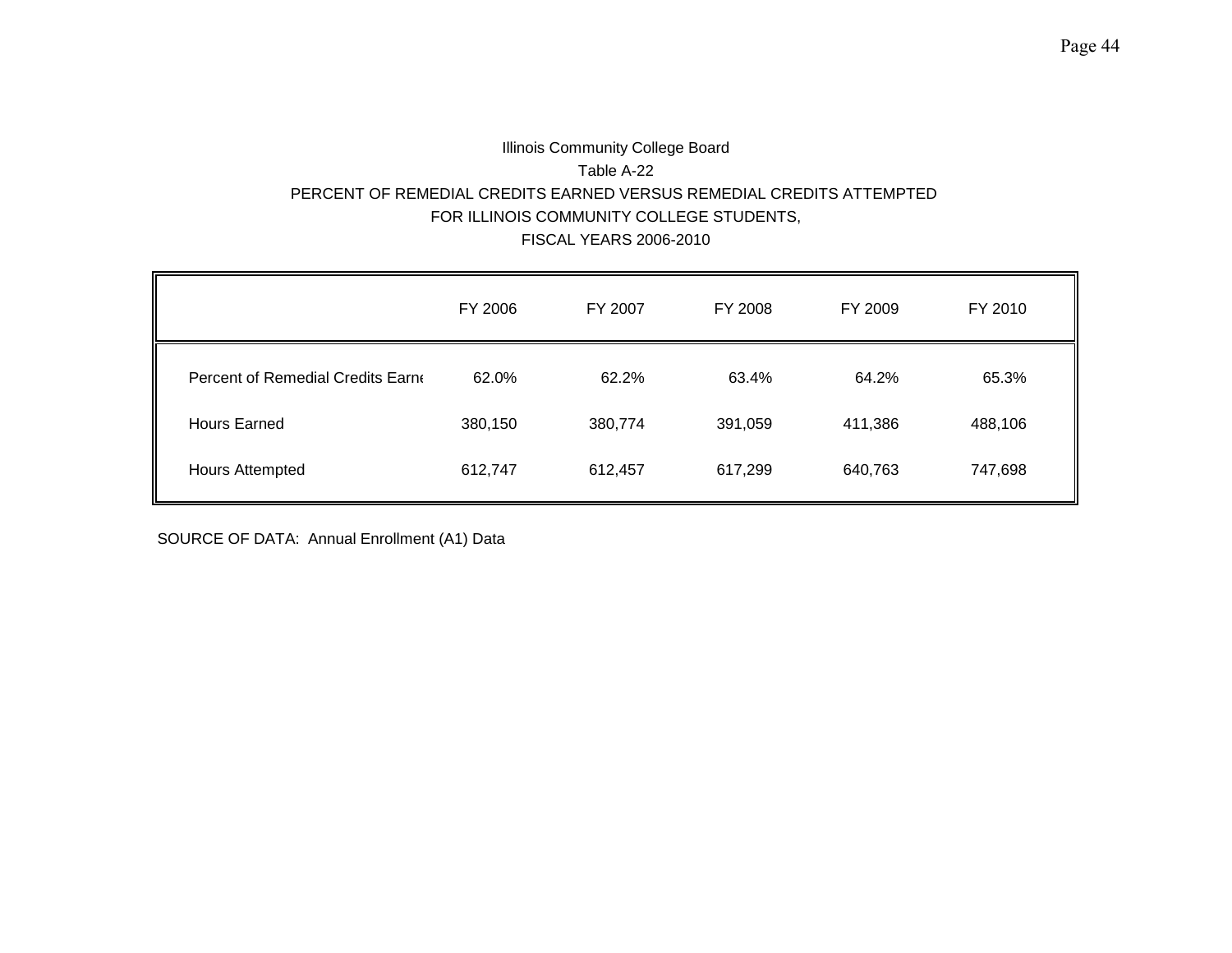### Table A-23

#### STUDENTS ENROLLED IN DEVELOPMENTAL COURSEWORK AT ILLINOIS COMMUNITY COLLEGES BY ACDEMIC AREA FISCAL YEARS 2006 - 2010

|                         | FY2006           |         | FY2007           |         | FY2008           |         | FY2009           |              | FY2010            |       |
|-------------------------|------------------|---------|------------------|---------|------------------|---------|------------------|--------------|-------------------|-------|
| Math Only               | 57,601<br>58.9%  | $-1.6%$ | 56,910<br>58.8%  | $-1.2%$ | 57,045<br>58.6%  | 0.2%    | 57,056<br>58.0%  | 0.0%         | 65,548<br>56.6%   | 14.9% |
| English Only            | 7,794<br>8.0%    | $-4.9%$ | 7,876<br>8.1%    | 1.1%    | 7,680<br>7.9%    | $-2.5%$ | 8,046<br>8.2%    | 4.8%         | 9,231<br>8.0%     | 14.7% |
| <b>Reading Only</b>     | 5,063<br>5.2%    | 3.6%    | 4,839<br>5.0%    | $-4.4%$ | 4,882<br>5.0%    | 0.9%    | 4,557<br>4.6%    | $-6.7%$      | 6,125<br>5.3%     | 34.4% |
| Math & English          | 9,267<br>9.5%    | 1.8%    | 8,981<br>9.3%    | $-3.1%$ | 9,296<br>9.5%    | 3.5%    | 10.6%            | 10,467 12.6% | 12,942<br>11.2%   | 23.6% |
| Math & Reading          | 5,005<br>5.1%    | $-3.9%$ | 4,946<br>5.1%    | $-1.2%$ | 5,009<br>5.1%    | 1.3%    | 4,966<br>5.0%    | $-0.9%$      | 6,211<br>5.4%     | 25.1% |
| English & Reading       | 4,494<br>4.6%    | 0.4%    | 4,682<br>4.8%    | 4.2%    | 4,845<br>5.0%    | 3.5%    | 4,479<br>4.6%    | $-7.6%$      | 5,279<br>4.6%     | 17.9% |
| Math, English & Reading | 8,504<br>8.7%    | $-9.3%$ | 8,490<br>8.8%    | $-0.2%$ | 8,597<br>8.8%    | 1.3%    | 8,837<br>9.0%    | 2.8%         | 10,506<br>9.1%    | 18.9% |
| <b>TOTAL</b>            | 97,728<br>100.0% | $-2.1%$ | 96,724<br>100.0% | $-1.0%$ | 97,354<br>100.0% | 0.7%    | 98,408<br>100.0% | 1.1%         | 115,842<br>100.0% | 17.7% |

SOURCE OF DATA: Annual Enrollment and Completion Records (A1)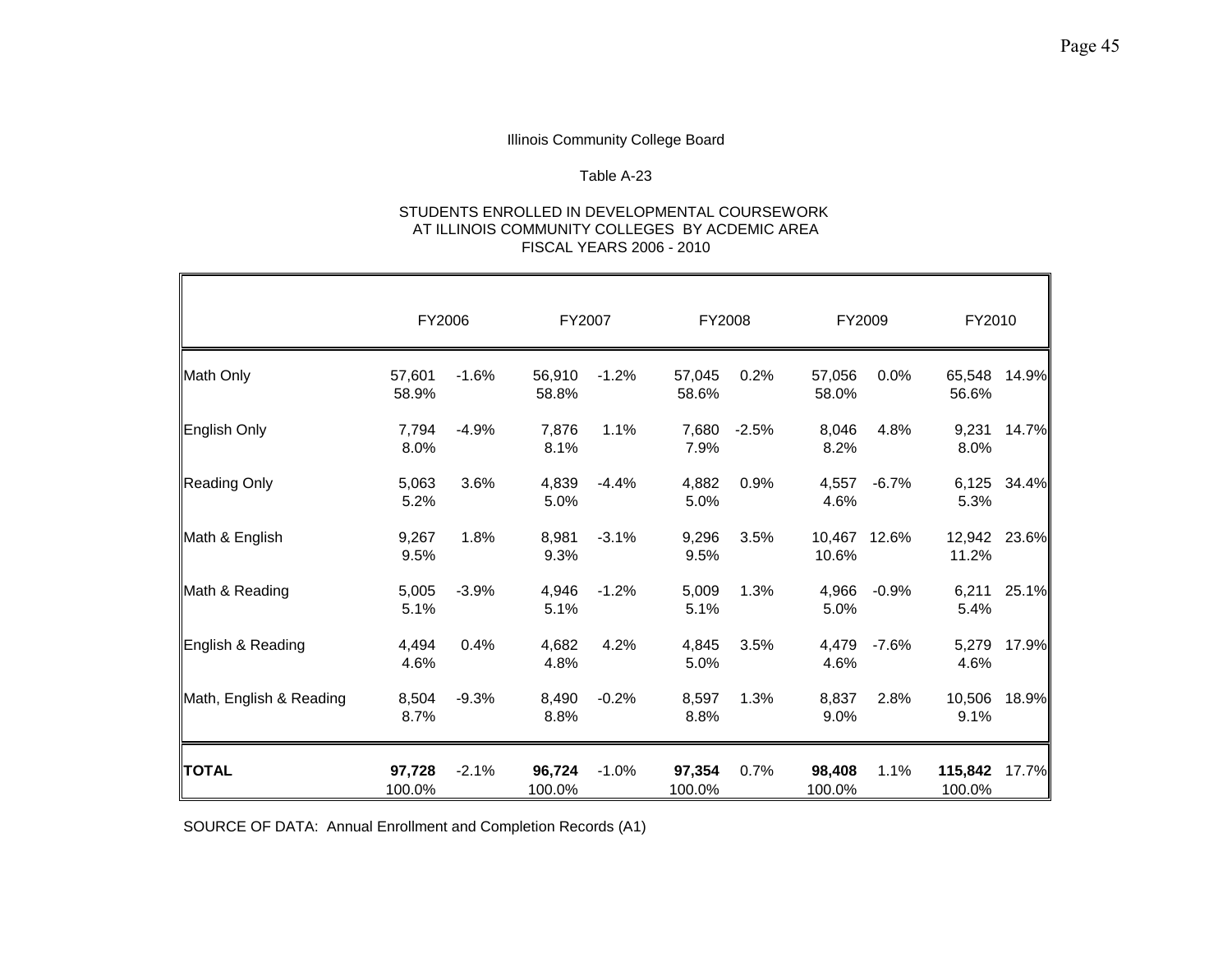Student Enrollments & Completions Fiscal Year 2010 Page 46

**Appendix B: Noncredit Enrollment Data Tables**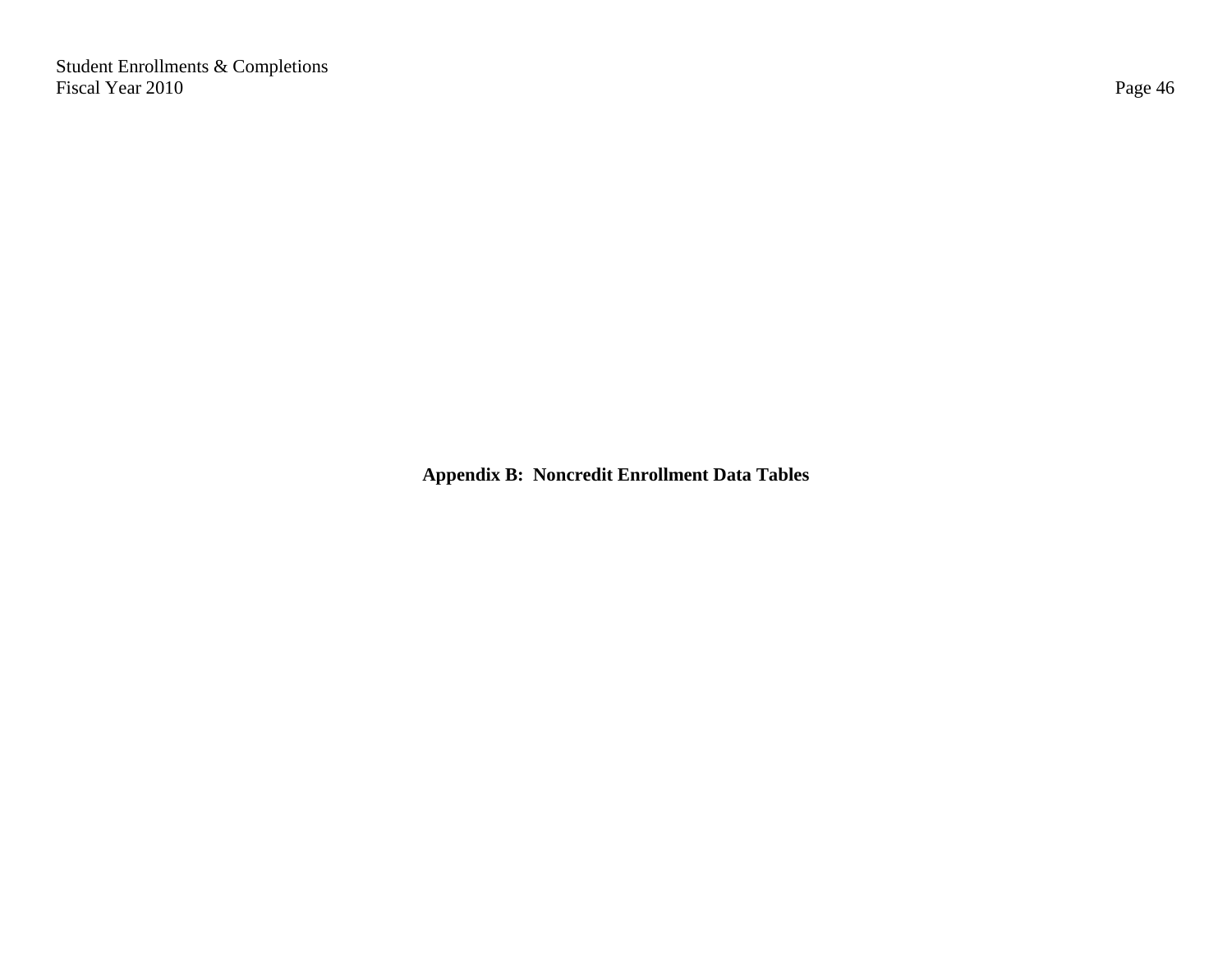|    |                              | FY 2006      | FY 2007      | FY 2008      | FY 2009      | FY 2010      | % Change  | % Change  |
|----|------------------------------|--------------|--------------|--------------|--------------|--------------|-----------|-----------|
|    | <b>District College Name</b> | Unduplicated | Unduplicated | Unduplicated | Unduplicated | Unduplicated | 2006-2010 | 2009-2010 |
|    |                              |              |              |              |              |              |           |           |
|    | 503 Black Hawk               | 4,093        | 3,590        | 4,584        | 3,793        | 3,525        | $-13.9%$  | $-7.1%$   |
|    | 508 Chicago                  | (20,062)     | (19, 256)    | (22, 289)    | (25, 171)    | (27, 468)    | (36.9)    | (9.1)     |
| 06 | Daley                        | 5,053        | 3,671        | 3,970        | 4,543        | 4,343        | $-14.1$   | $-4.4$    |
| 01 | Kennedy-King                 | 1,329        | 1,569        | 1.710        | 1.615        | 2,578        | 94.0      | 59.6      |
| 03 | Malcolm X                    | 950          | 1,733        | 2.772        | 4.080        | 4,075        | 328.9     | $-0.1$    |
| 05 | Olive-Harvey                 | 1,642        | 1,400        | 915          | 946          | 3,787        | 130.6     | 300.3     |
| 04 | Truman                       | 2,204        | 2,663        | 4,078        | 3,598        | 2,832        | 28.5      | $-21.3$   |
| 02 | Washington                   | 4,141        | 3,759        | 3,926        | 4,986        | 4,629        | 11.8      | $-7.2$    |
| 07 | Wilbur-Wright                | 4,743        | 4,461        | 4,918        | 5,403        | 5,224        | 10.1      | $-3.3$    |
|    | 507 Danville                 | 615          | 616          | 735          | 524          | 777          | 26.3      | 48.3      |
|    | 502 DuPage                   | 17,195       | 17,664       | 17,925       | 16,120       | 7,045        | $-59.0$   | $-56.3$   |
|    | 509 Elgin                    | 5,156        | 5,699        | 6,134        | 4,786        | 4,985        | $-3.3$    | 4.2       |
|    | 512 Harper                   | 11,155       | 9,965        | 8,754        | 7,543        | 6,475        | $-42.0$   | $-14.2$   |
|    | 540 Heartland                | 4,441        | 3,601        | 3,822        | 4,642        | 16,854       | 279.5     | 263.1     |
|    | 519 Highland                 | 1,329        | 685          | 780          | 722          | 577          | $-56.6$   | $-20.1$   |
|    | 514 Illinois Central         | 8,731        | 10,320       | 10,727       | 12,136       | 10,389       | 19.0      | $-14.4$   |
|    | 529 Illinois Eastern         | (1,283)      | (1,012)      | (1, 137)     | (1, 158)     | (1, 294)     | (0.9)     | (11.7)    |
| 04 | Frontier                     | 363          | 279          | 293          | 245          | 359          | $-1.1$    | 46.5      |
| 01 | <b>Lincoln Trail</b>         | 454          | 248          | 356          | 417          | 383          | $-15.6$   | $-8.2$    |
| 02 | <b>Olney Central</b>         | 442          | 412          | 382          | 400          | 445          | 0.7       | 11.3      |
| 03 | Wabash Valley                | 24           | 73           | 106          | 96           | 107          | 345.8     | 11.5      |
|    | 513 Illinois Valley          | 4,648        | 3,678        | 4,293        | 4,156        | 3,813        | $-18.0$   | $-8.3$    |
|    | 525 Joliet                   | 16,278       | 14,810       | 16,013       | 18,075       | 17,634       | 8.3       | $-2.4$    |
|    | 520 Kankakee                 | 3,324        | 3,901        | 3,981        | 3,216        | 3,237        | $-2.6$    | 0.7       |
|    | 501 Kaskaskia                | 1,900        | 1,671        | 1,898        | 1,946        | 2,013        | 5.9       | 3.4       |
|    | 523 Kishwaukee               | 2,542        | 2,324        | 2,254        | 2,134        | 2,252        | $-11.4$   | 5.5       |
|    | 532 Lake County              | 38,527       | 36,541       | 37,424       | 36,250       | 32,886       | $-14.6$   | $-9.3$    |
|    | 517 Lake Land                | 5,254        | 7,245        | 4,000        | 4,854        | 5,013        | $-4.6$    | 3.3       |
|    | 536 Lewis & Clark            | 7,860        | 6,664        | 5,650        | 6,028        | 6,811        | $-13.3%$  | 13.0 %    |

#### Illinois Community College Board Table B-1 SUMMARY COMPARISON OF ANNUAL UNDUPLICATED NONCREDIT COURSE ENROLLMENTS BY COLLEGE, FISCAL YEARS 2006 - 2010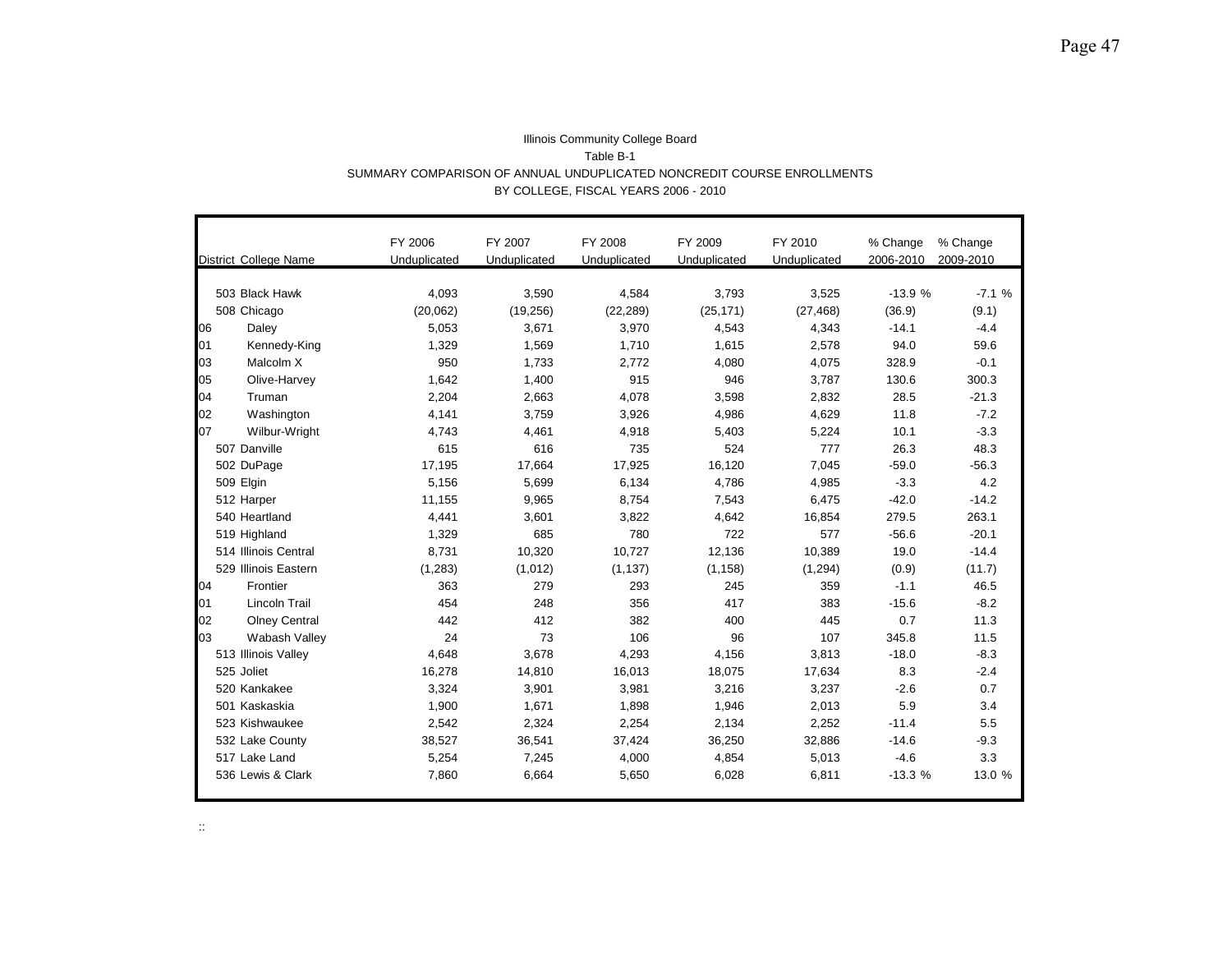#### Illinois Community College Board Table B-1 (Continued) SUMMARY COMPARISON OF ANNUAL UNDUPLICATED NONCREDIT COURSE ENROLLMENTS BY COLLEGE, FISCAL YEARS 2006 - 2010

|                              | FY 2006      | FY 2007      | FY 2008      | FY 2009      | FY 2010      | % Change  | % Change  |
|------------------------------|--------------|--------------|--------------|--------------|--------------|-----------|-----------|
| <b>District College Name</b> | Unduplicated | Unduplicated | Unduplicated | Unduplicated | Unduplicated | 2006-2010 | 2009-2010 |
|                              |              |              |              |              |              |           |           |
| 526 Lincoln Land             | 3.137        | 2,787        | 2,850        | 2,165        | 2,237        | $-28.7%$  | 3.3%      |
| 530 Logan                    | 3,272        | 3,275        | 2,976        | 2,383        | 3,996        | 22.1      | 67.7      |
| 528 McHenry                  | 23,526       | 25,217       | 26,555       | 27.174       | 23,746       | 0.9       | $-12.6$   |
| 524 Moraine Valley           | 5,602        | 5,811        | 5,119        | 4.806        | 5,514        | $-1.6$    | 14.7      |
| 527 Morton                   | 502          | 367          | 353          | 330          | 288          | $-42.6$   | $-12.7$   |
| 535 Oakton                   | 8.063        | 8.176        | 9.557        | 11.130       | 12.181       | 51.1      | 9.4       |
| 505 Parkland                 | 3,860        | 3,582        | 3,125        | 3,283        | 3,970        | 2.8       | 20.9      |
| 515 Prairie State            | 1.250        | 1.368        | 1.098        | 1.210        | 1.130        | $-9.6$    | $-6.6$    |
| 521 Rend Lake                | 5,568        | 4,984        | 2,584        | 2,322        | 1,849        | $-66.8$   | $-20.4$   |
| 537 Richland                 | 2,250        | 2,504        | 3,895        | 4,686        | 5,545        | 146.4     | 18.3      |
| 511 Rock Valley              | 18,444       | 17,443       | 17,653       | 17,327       | 19,235       | 4.3       | 11.0      |
| 518 Sandburg                 | 1,958        | 2.580        | 2.574        | 2.561        | 2,270        | 15.9      | $-11.4$   |
| 506 Sauk Valley              | 1.582        | 1.412        | 1.312        | 1,095        | 818          | $-48.3$   | $-25.3$   |
| 531 Shawnee                  | 218          | 119          | 87           | 111          | 178          | $-18.3$   | 60.4      |
| 510 South Suburban           | 1.833        | 1,358        | 1.321        | 1,145        | 1.165        | $-36.4$   | 1.7       |
| 533 Southeastern             | 1.209        | 837          | 969          | 1,211        | 653          | $-46.0$   | $-46.1$   |
| 522 Southwestern/Belleville  | 4,479        | 4,954        | 5.139        | 6.911        | 6,416        | 43.2      | $-7.2$    |
| 534 Spoon River              | 1,273        | 1,221        | 1,080        | 1,029        | 1,025        | $-19.5$   | $-0.4$    |
| 504 Triton                   | 6,052        | 4,914        | 4.797        | 4,988        | 4,128        | $-31.8$   | $-17.2$   |
| 516 Waubonsee                | 3,188        | 2,718        | 2,798        | 2,297        | 2,465        | $-22.7$   | 7.3       |
| 539 Wood                     | 2,621        | 2,555        | 2,791        | 2,906        | 2,818        | 7.5 %     | $-3.0%$   |
|                              |              |              |              |              |              |           |           |
| TOTALS/AVERAGES              | 254,280      | 247,424      | 251,033      | 254,324      | 254,675      | 0.2%      | 0.1%      |

SOURCE OF DATA: FY 2006 - 2010 Noncredit Course Enrollment Data Submission (N1)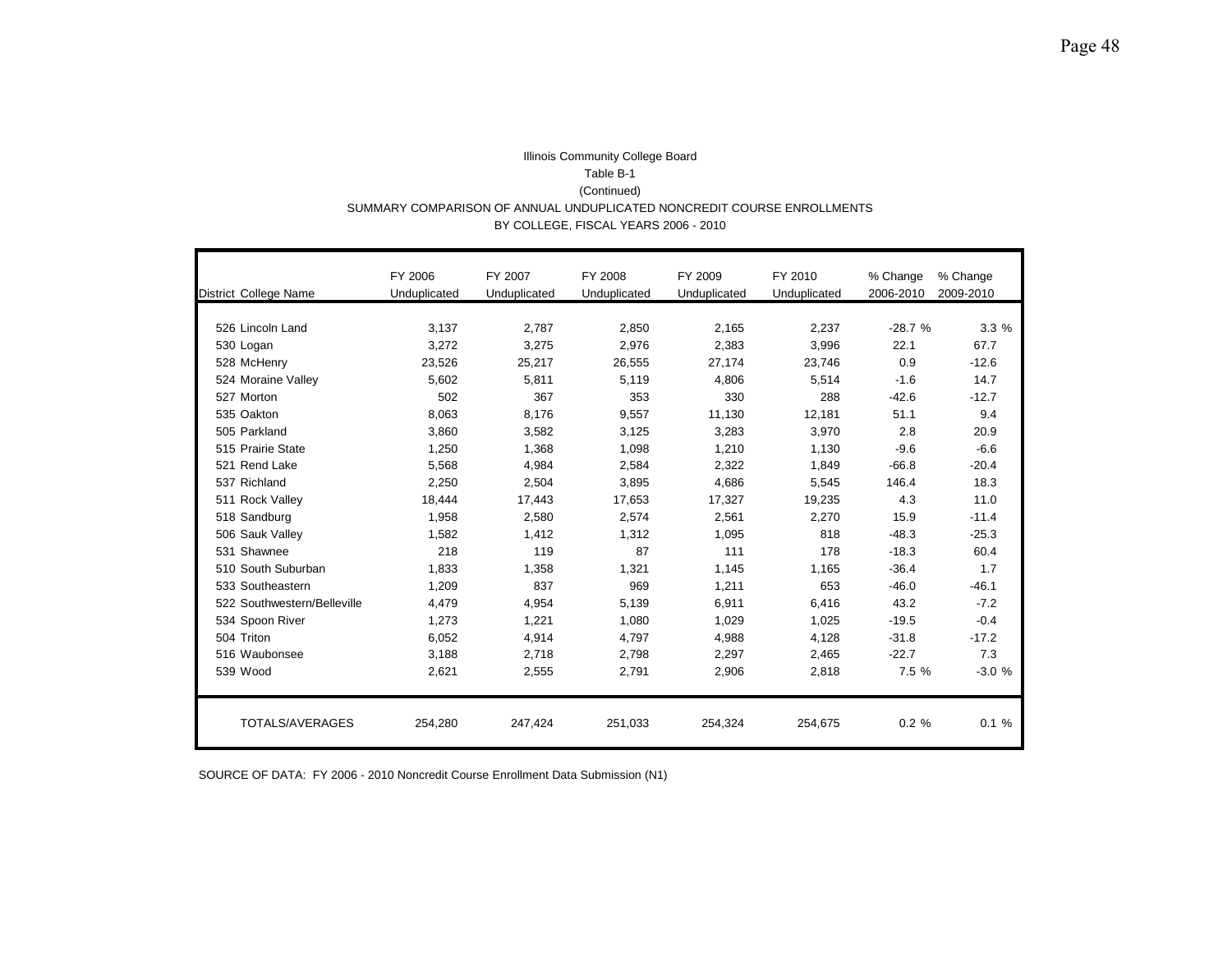| Illinois Community College Board                                     |
|----------------------------------------------------------------------|
| Table B-2                                                            |
| SUMMARY COMPARISON OF ANNUAL DUPLICATED NONCREDIT COURSE ENROLLMENTS |
| BY COLLEGE, FISCAL YEARS 2006 - 2010                                 |

|    | <b>District College Name</b> | FY 2006<br>Duplicated | FY 2007<br>Duplicated | FY 2008<br>Duplicated | FY 2009<br>Duplicated | FY 2010<br>Duplicated | % Change<br>2006-2010 | % Change<br>2009-2010 |
|----|------------------------------|-----------------------|-----------------------|-----------------------|-----------------------|-----------------------|-----------------------|-----------------------|
|    |                              |                       |                       |                       |                       |                       |                       |                       |
|    | 503 Black Hawk               | 7,632                 | 6,841                 | 8,028                 | 7,301                 | 6,753                 | $-11.5%$              | $-7.5%$               |
|    | 508 Chicago                  | (32, 830)             | (31, 362)             | (34, 313)             | (38, 658)             | (42, 422)             | (29.2)                | (9.7)                 |
| 06 | Daley                        | 7,670                 | 6,111                 | 6,086                 | 6,966                 | 7,188                 | $-6.3$                | 3.2                   |
| 01 | Kennedy-King                 | 1,925                 | 1,968                 | 2,351                 | 2,566                 | 3,759                 | 95.3                  | 46.5                  |
| 03 | Malcolm X                    | 1,271                 | 2,207                 | 3,487                 | 5,203                 | 5,267                 | 314.4                 | 1.2                   |
| 05 | Olive-Harvey                 | 3,180                 | 2,493                 | 1,266                 | 1,522                 | 4,680                 | 47.2                  | 207.5                 |
| 04 | Truman                       | 3,607                 | 3,780                 | 5,946                 | 5,423                 | 4,686                 | 29.9                  | $-13.6$               |
| 02 | Washington                   | 6,260                 | 5,728                 | 5,818                 | 6,660                 | 6,815                 | 8.9                   | 2.3                   |
| 07 | Wilbur-Wright                | 8,917                 | 9,075                 | 9,359                 | 10,318                | 10,027                | 12.4                  | $-2.8$                |
|    | 507 Danville                 | 721                   | 786                   | 990                   | 657                   | 1,001                 | 38.8                  | 52.4                  |
|    | 502 DuPage                   | 25,542                | 26,050                | 26,581                | 23,502                | 10,228                | $-60.0$               | $-56.5$               |
|    | 509 Elgin                    | 7,768                 | 9,082                 | 10,320                | 7,651                 | 8,039                 | 3.5                   | 5.1                   |
|    | 512 Harper                   | 23,183                | 20,368                | 18,185                | 16,871                | 14,565                | $-37.2$               | $-13.7$               |
|    | 540 Heartland                | 9,339                 | 8,682                 | 8,944                 | 11,381                | 20,592                | 120.5                 | 80.9                  |
|    | 519 Highland                 | 1,816                 | 1,055                 | 987                   | 841                   | 671                   | $-63.1$               | $-20.2$               |
|    | 514 Illinois Central         | 12,161                | 13,459                | 15,796                | 16,798                | 13,922                | 14.5                  | $-17.1$               |
|    | 529 Illinois Eastern         | (1,665)               | (1,350)               | (1, 485)              | (1,521)               | (1,627)               | $(-2.3)$              | (7.0)                 |
| 04 | Frontier                     | 548                   | 417                   | 401                   | 327                   | 461                   | $-15.9$               | 41.0                  |
| 01 | <b>Lincoln Trail</b>         | 565                   | 334                   | 493                   | 577                   | 523                   | $-7.4$                | $-9.4$                |
| 02 | <b>Olney Central</b>         | 502                   | 493                   | 423                   | 471                   | 450                   | $-10.4$               | $-4.5$                |
| 03 | Wabash Valley                | 50                    | 106                   | 168                   | 146                   | 193                   | 286.0                 | 32.2                  |
|    | 513 Illinois Valley          | 6.184                 | 5.016                 | 6.748                 | 6,071                 | 5,306                 | $-14.2$               | $-12.6$               |
|    | 525 Joliet                   | 17,164                | 15.706                | 16,555                | 18,776                | 18,309                | 6.7                   | $-2.5$                |
|    | 520 Kankakee                 | 3,524                 | 4,618                 | 4,452                 | 3,551                 | 3,514                 | $-0.3$                | $-1.0$                |
|    | 501 Kaskaskia                | 2,984                 | 2,854                 | 2,663                 | 2,956                 | 2,804                 | $-6.0$                | $-5.1$                |
|    | 523 Kishwaukee               | 4,148                 | 3,756                 | 3,867                 | 3,392                 | 3,671                 | $-11.5$               | 8.2                   |
|    | 532 Lake County              | 42,846                | 40,054                | 40,522                | 40,642                | 37,463                | $-12.6$               | $-7.8$                |
|    | 517 Lake Land                | 7,139                 | 11,455                | 4,604                 | 5,850                 | 5,781                 | $-19.0$               | $-1.2$                |
|    | 536 Lewis & Clark            | 13,078                | 10,482                | 9,170                 | 10,208                | 10,029                | $-23.3%$              | $-1.8%$               |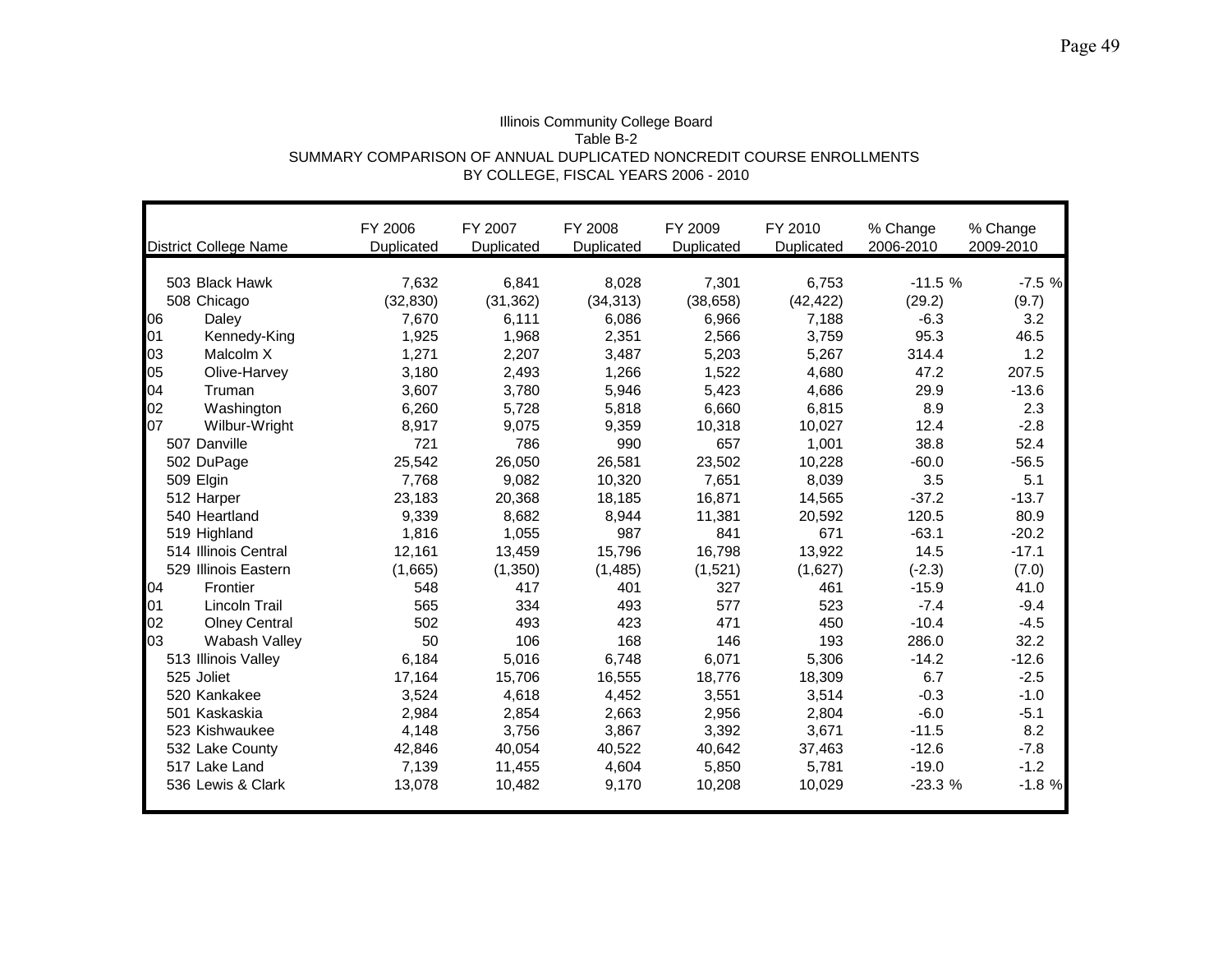#### Illinois Community College Board Table B-2 (Continued) SUMMARY COMPARISON OF ANNUAL DUPLICATED NONCREDIT COURSE ENROLLMENTS BY COLLEGE, FISCAL YEARS 2006 - 2010

| District College Name       | FY 2006<br>Duplicated | FY 2007<br>Duplicated | FY 2008<br>Duplicated | FY 2009<br>Duplicated | FY 2010<br>Duplicated | % Change<br>2006-2010 | % Change<br>2009-2010 |
|-----------------------------|-----------------------|-----------------------|-----------------------|-----------------------|-----------------------|-----------------------|-----------------------|
|                             |                       |                       |                       |                       |                       |                       |                       |
| 526 Lincoln Land            | 6,082                 | 5,172                 | 5,170                 | 5,159                 | 5,360                 | $-11.9%$              | 3.9 %                 |
| 530 Logan                   | 3,272                 | 3,774                 | 3,364                 | 2,660                 | 4,510                 | 37.8                  | 69.5                  |
| 528 McHenry                 | 27,700                | 30,111                | 32,449                | 50,360                | 28,215                | 1.9                   | $-44.0$               |
| 524 Moraine Valley          | 8,115                 | 8,400                 | 7,676                 | 7,046                 | 7,942                 | $-2.1$                | 12.7                  |
| 527 Morton                  | 742                   | 571                   | 529                   | 492                   | 434                   | $-41.5$               | $-11.8$               |
| 535 Oakton                  | 13,421                | 13,994                | 15,374                | 16,647                | 17,732                | 32.1                  | 6.5                   |
| 505 Parkland                | 6,197                 | 5,578                 | 4,804                 | 5,104                 | 5,895                 | $-4.9$                | 15.5                  |
| 515 Prairie State           | 1.882                 | 1,995                 | 1,599                 | 1,642                 | 1,501                 | $-20.2$               | $-8.6$                |
| 521 Rend Lake               | 9.550                 | 7.942                 | 3.976                 | 3,133                 | 2,585                 | $-72.9$               | $-17.5$               |
| 537 Richland                | 3,064                 | 3,282                 | 5,045                 | 6,420                 | 7,386                 | 141.1                 | 15.0                  |
| 511 Rock Valley             | 26,269                | 25,361                | 25,735                | 26,006                | 28,648                | 9.1                   | 10.2                  |
| 518 Sandburg                | 3,434                 | 4,432                 | 4,715                 | 4,645                 | 4,353                 | 26.8                  | $-6.3$                |
| 506 Sauk Valley             | 2,079                 | 1.985                 | 1,699                 | 1,321                 | 1,008                 | $-51.5$               | $-23.7$               |
| 531 Shawnee                 | 266                   | 166                   | 113                   | 150                   | 204                   | $-23.3$               | 36.0                  |
| 510 South Suburban          | 2,439                 | 1,748                 | 1,633                 | 1,458                 | 1,447                 | $-40.7$               | $-0.8$                |
| 533 Southeastern            | 1,836                 | 1,200                 | 1,329                 | 1,549                 | 945                   | $-48.5$               | $-39.0$               |
| 522 Southwestern/Belleville | 7,068                 | 7,254                 | 6,193                 | 8,911                 | 8,896                 | 25.9                  | $-0.2$                |
| 534 Spoon River             | 2,109                 | 1,938                 | 2,075                 | 1,486                 | 1,538                 | $-27.1$               | 3.5                   |
| 504 Triton                  | 9,080                 | 8.496                 | 7,460                 | 7,490                 | 6,195                 | $-31.8$               | $-17.3$               |
| 516 Waubonsee               | 4,260                 | 3,879                 | 3,814                 | 3,336                 | 3,544                 | $-16.8$               | 6.2                   |
| 539 Wood                    | 5,860                 | 5,402                 | 5,158                 | 5,505                 | 4,786                 | $-18.3%$              | $-13.1%$              |
|                             | 364,449               | 355,656               | 354,120               | 377,147               | 349,821               | $-4.0%$               | $-7.2%$               |

SOURCE OF DATA: FY 2006-2010 Noncredit Course Enrollment Data Submission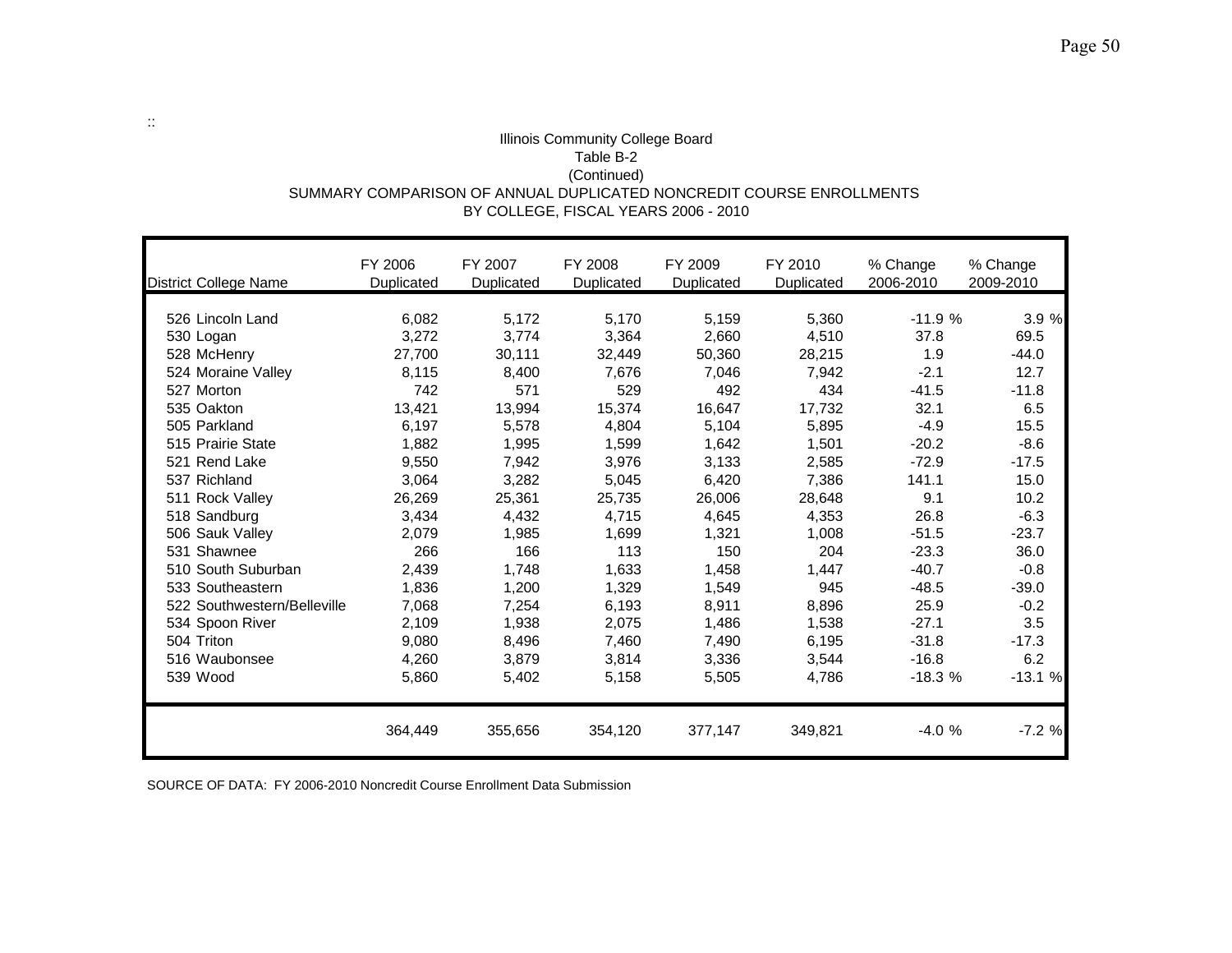|    |                              | FY 2006  | FY 2007  | FY 2008  | FY 2009  | FY 2010  | % Change  | % Change  |
|----|------------------------------|----------|----------|----------|----------|----------|-----------|-----------|
|    | <b>District College Name</b> | Sections | Sections | Sections | Sections | Sections | 2006-2010 | 2009-2010 |
|    |                              |          |          |          |          |          |           |           |
|    | 503 Black Hawk               | 741      | 628      | 697      | 722      | 670      | $-9.6%$   | $-7.2%$   |
|    | 508 Chicago                  | (2, 423) | (2, 463) | (2, 469) | (3,339)  | (3, 462) | (42.9)    | (3.7)     |
| 06 | Daley                        | 461      | 411      | 378      | 617      | 698      | 51.4      | 13.1      |
| 01 | Kennedy-King                 | 143      | 126      | 182      | 276      | 336      | 135.0     | 21.7      |
| 03 | Malcolm X                    | 101      | 154      | 195      | 269      | 241      | 138.6     | $-10.4$   |
| 05 | Olive-Harvey                 | 183      | 166      | 93       | 124      | 235      | 28.4      | 89.5      |
| 04 | Truman                       | 204      | 291      | 394      | 516      | 470      | 130.4     | $-8.9$    |
| 02 | Washington                   | 462      | 393      | 354      | 568      | 540      | 16.9      | $-4.9$    |
| 07 | Wilbur-Wright                | 869      | 922      | 873      | 969      | 942      | 8.4       | $-2.8$    |
|    | 507 Danville                 | 90       | 121      | 143      | 93       | 115      | 27.8      | 23.7      |
|    | 502 DuPage                   | 2,561    | 2,166    | 2,042    | 1,786    | 731      | $-71.5$   | $-59.1$   |
|    | 509 Elgin                    | 1,202    | 1,420    | 1,546    | 1,353    | 1,424    | 18.5      | 5.2       |
|    | 512 Harper                   | 1,745    | 1,474    | 1,359    | 1,381    | 1,202    | $-31.1$   | $-13.0$   |
|    | 540 Heartland                | 962      | 922      | 1,024    | 1,038    | 1,518    | 57.8      | 46.2      |
|    | 519 Highland                 | 132      | 71       | 65       | 69       | 62       | $-53.0$   | $-10.1$   |
|    | 514 Illinois Central         | 513      | 588      | 687      | 830      | 725      | 41.3      | $-12.7$   |
|    | 529 Illinois Eastern         | (124)    | (126)    | (137)    | (138)    | (136)    | (9.7)     | $(-1.4)$  |
| 04 | Frontier                     | 35       | 29       | 28       | 27       | 32       | $-8.6$    | 18.5      |
| 01 | <b>Lincoln Trail</b>         | 36       | 31       | 43       | 48       | 43       | 19.4      | $-10.4$   |
| 02 | <b>Olney Central</b>         | 34       | 40       | 35       | 26       | 13       | $-61.8$   | $-50.0$   |
| 03 | Wabash Valley                | 19       | 26       | 31       | 37       | 48       | 152.6     | 29.7      |
|    | 513 Illinois Valley          | 446      | 406      | 444      | 380      | 372      | $-16.6$   | $-2.1$    |
|    | 525 Joliet                   | 1.217    | 1,202    | 1,123    | 959      | 1,016    | $-16.5$   | 5.9       |
|    | 520 Kankakee                 | 438      | 493      | 511      | 425      | 416      | $-5.0$    | $-2.1$    |
|    | 501 Kaskaskia                | 403      | 284      | 135      | 180      | 201      | $-50.1$   | 11.7      |
|    | 523 Kishwaukee               | 381      | 385      | 462      | 503      | 499      | 31.0      | $-0.8$    |
|    | 532 Lake County              | 2,184    | 2,003    | 1,801    | 1,832    | 1,914    | $-12.4$   | 4.5       |
|    | 517 Lake Land                | 476      | 373      | 264      | 340      | 275      | $-42.2$   | $-19.1$   |
|    | 536 Lewis & Clark            | 873      | 1,219    | 883      | 713      | 707      | $-19.0%$  | $-0.8%$   |

#### Illinois Community College Board Table B-3 SUMMARY COMPARISON OF NONREIMBURSABLE COURSE SECTIONS CONDUCTED BY COLLEGE, FISCAL YEARS 2006 - 2010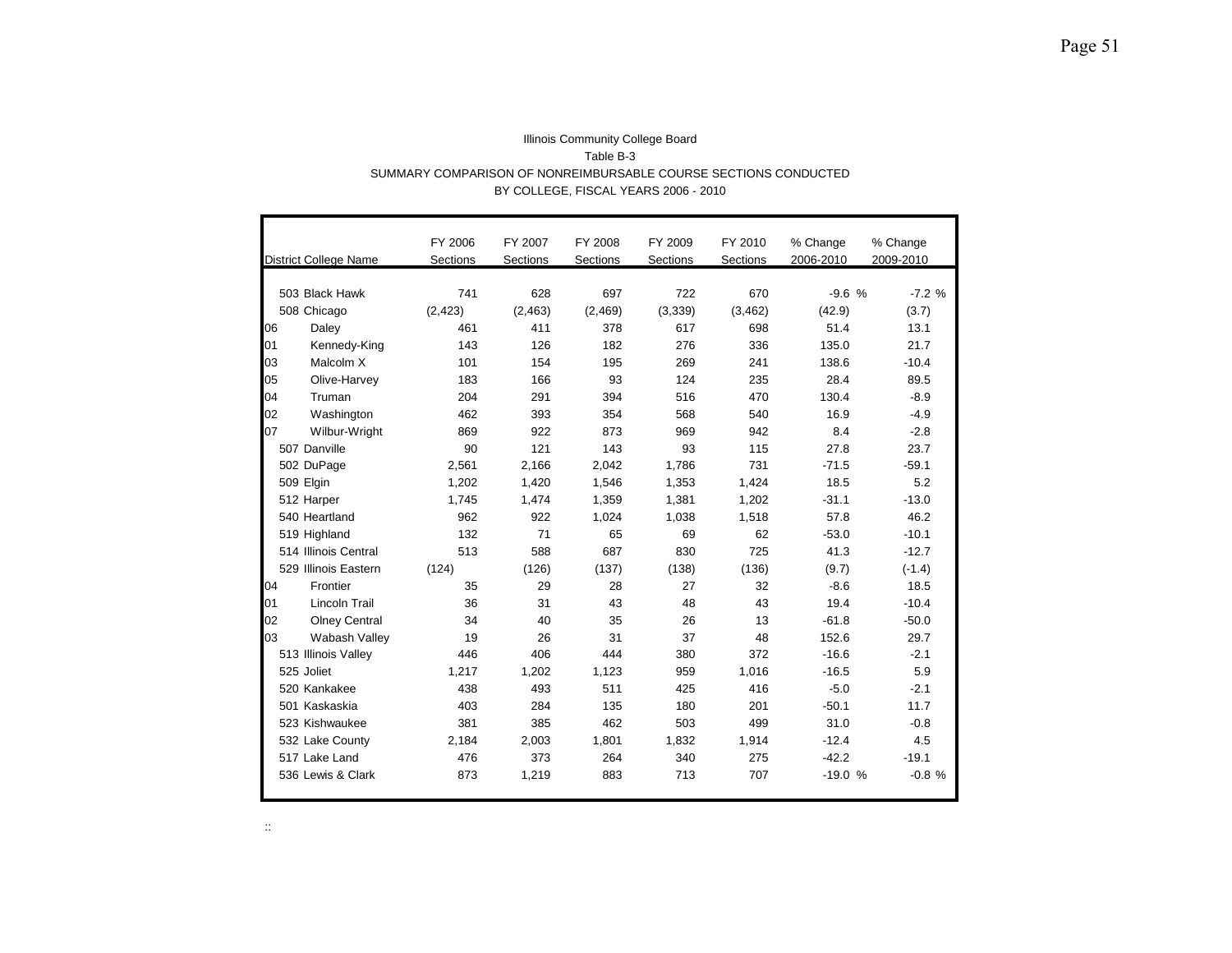#### Illinois Community College Board Table B-3 (Continued) SUMMARY COMPARISON OF NONREIMBURSABLE COURSE SECTIONS CONDUCTED BY COLLEGE, FISCAL YEARS 2006 - 2010

|                              | FY 2006         | FY 2007  | FY 2008  | FY 2009  | FY 2010  | % Change  | % Change  |
|------------------------------|-----------------|----------|----------|----------|----------|-----------|-----------|
| <b>District College Name</b> | <b>Sections</b> | Sections | Sections | Sections | Sections | 2006-2010 | 2009-2010 |
|                              |                 |          |          |          |          |           |           |
| 526 Lincoln Land             | 253             | 239      | 274      | 208      | 280      | 10.7%     | 34.6 %    |
| 530 Logan                    | 203             | 118      | 161      | 113      | 168      | $-17.2$   | 48.7      |
| 528 McHenry                  | 1.627           | 1,708    | 1.802    | 1.624    | 1.534    | $-5.7$    | $-5.5$    |
| 524 Moraine Valley           | 627             | 683      | 625      | 535      | 578      | $-7.8$    | 8.0       |
| 527 Morton                   | 52              | 48       | 54       | 34       | 37       | $-28.8$   | 8.8       |
| 535 Oakton                   | 828             | 956      | 1,026    | 1.042    | 1.028    | 24.2      | $-1.3$    |
| 505 Parkland                 | 385             | 379      | 338      | 360      | 408      | 6.0       | 13.3      |
| 515 Prairie State            | 165             | 160      | 112      | 132      | 143      | $-13.3$   | 8.3       |
| 521 Rend Lake                | 584             | 448      | 202      | 158      | 159      | $-72.8$   | 0.6       |
| 537 Richland                 | 208             | 258      | 341      | 470      | 504      | 142.3     | 7.2       |
| 511 Rock Valley              | 1,582           | 1,549    | 1.621    | 1.616    | 1.552    | $-1.9$    | $-4.0$    |
| 518 Sandburg                 | 308             | 376      | 375      | 312      | 300      | $-2.6$    | $-3.8$    |
| 506 Sauk Valley              | 139             | 116      | 130      | 91       | 100      | $-28.1$   | 9.9       |
| 531 Shawnee                  | 35              | 21       | 16       | 19       | 17       | $-51.4$   | $-10.5$   |
| 510 South Suburban           | 285             | 259      | 251      | 223      | 228      | $-20.0$   | 2.2       |
| 533 Southeastern             | 67              | 63       | 84       | 56       | 62       | $-7.5$    | 10.7      |
| 522 Southwestern/Belleville  | 590             | 679      | 559      | 631      | 703      | 19.2      | 11.4      |
| 534 Spoon River              | 174             | 179      | 205      | 135      | 169      | $-2.9$    | 25.2      |
| 504 Triton                   | 457             | 474      | 365      | 364      | 331      | $-27.6$   | $-9.1$    |
| 516 Waubonsee                | 502             | 407      | 387      | 312      | 294      | $-41.4$   | $-5.8$    |
| 539 Wood                     | 429             | 470      | 441      | 500      | 439      | 2.3%      | $-12.2%$  |
| TOTALS/AVERAGES              | 26,411          | 25,934   | 25,161   | 25,016   | 24,479   | $-7.3%$   | $-2.1%$   |
|                              |                 |          |          |          |          |           |           |

SOURCE OF DATA: FY2006 - 2010 Noncredit Course Enrollment Data Submission (N1)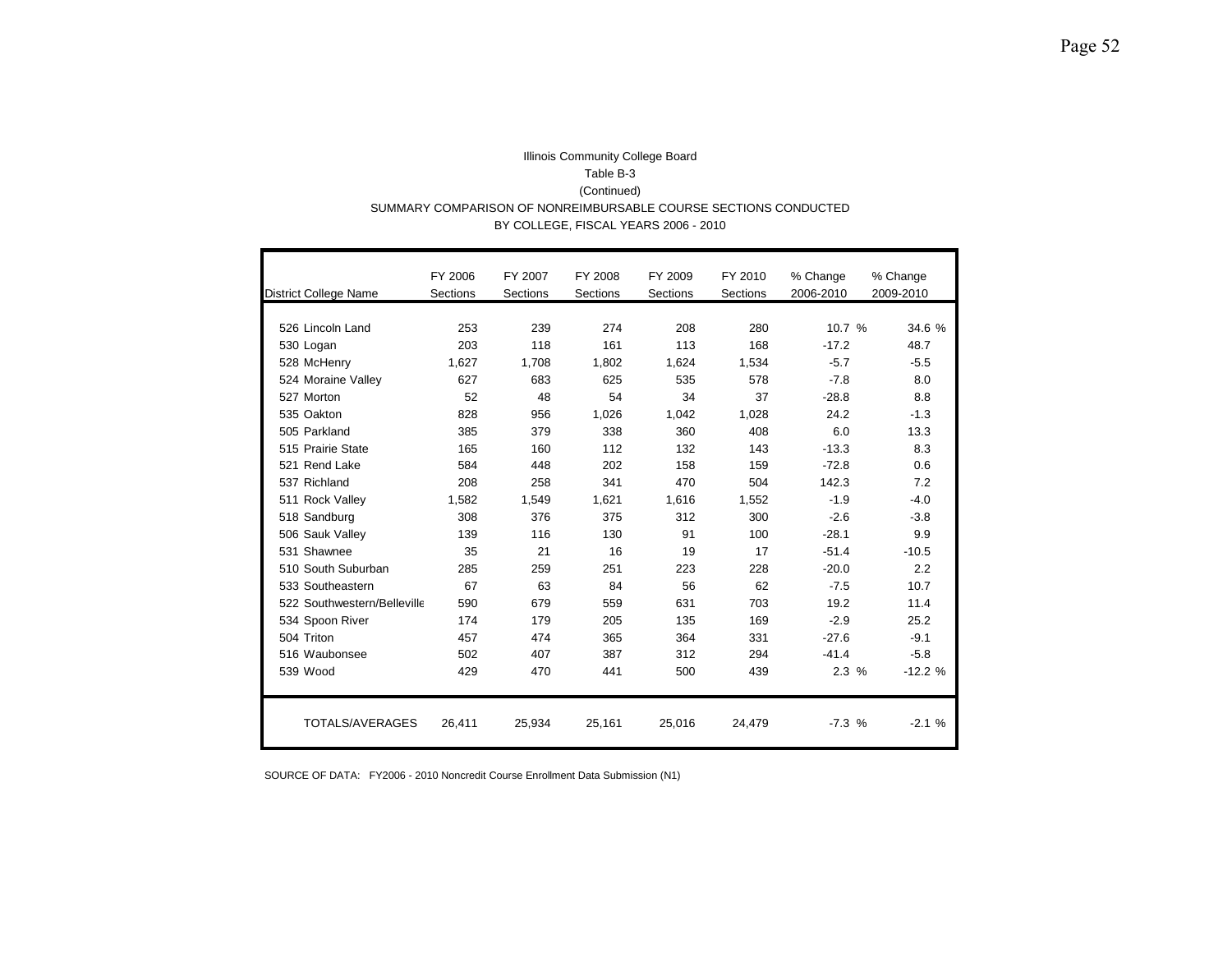## Table B-4

## FISCAL YEAR 2010 ANNUAL UNDUPLICATED NONCREDIT HEADCOUNT ENROLLMENTS BY GENDER AND CATEGORY OF ACTIVITY

| Category of Activity                            | Male                    | Female                  | Total<br>Known           | Unknown | Grand<br>Total |
|-------------------------------------------------|-------------------------|-------------------------|--------------------------|---------|----------------|
| <b>Business and Industry</b><br><b>Contract</b> | 7,279 57.4%<br>7.2%     | 5,401 42.6%<br>4.3%     | 12,680 100.0%<br>5.6%    | 907     | 13,587         |
| <b>IProfessional/Vocational</b><br>Development  | 22,232 41.2%<br>22.1%   | 31,698 58.8%<br>25.5%   | 53,930 100.0%<br>24.0%   | 2,124   | 56,054         |
| Personal and Social<br>Development              | 57,285 43.8%<br>56.9%   | 73,498 56.2%<br>59.1%   | 130,783 100.0%<br>58.1%  |         | 25,512 156,295 |
| Youth Programs                                  | 13,872 50.3%<br>13.8%   | 13,712 49.7%<br>11.0%   | 27,584 100.0%<br>12.3%   | 1,155   | 28,739         |
| <b>TOTALS</b>                                   | 100,668 44.7%<br>100.0% | 124,309 55.3%<br>100.0% | 224,977 100.0%<br>100.0% |         | 29,698 254,675 |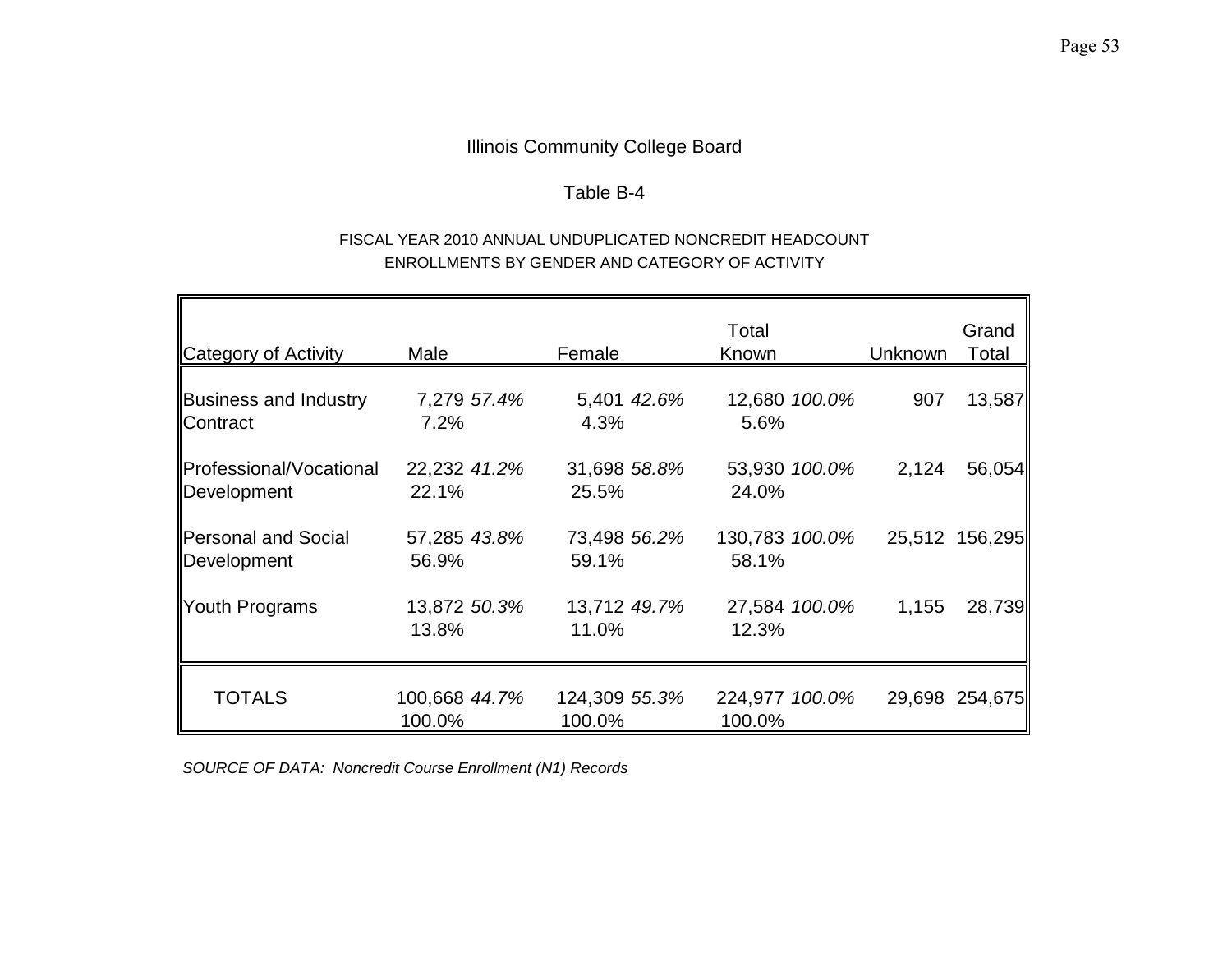#### Table B-5

#### FISCAL YEAR 2010 ANNUAL UNDUPLICATED NONCREDIT HEADCOUNT ENROLLMENTS BY RACIAL\ETHNIC ORIGIN AND CATEGORY OF ACTIVITY

|                              |            | Native   | African      |             |               |            | Total          |         | Grand          |
|------------------------------|------------|----------|--------------|-------------|---------------|------------|----------------|---------|----------------|
| Category of Activity         | Asian      | American | American     | Latino      | White         | Alien      | Known          | Unknown | Total          |
|                              |            |          |              |             |               |            |                |         |                |
| <b>Business and Industry</b> | 211 2.0%   | 34 0.3%  | 567 5.3%     | 954 8.9%    | 8,280 77.2%   | 686 6.4%   | 10,732 100.0%  | 2,855   | 13,587         |
| Contract                     | 3.7%       | 7.7%     | 2.4%         | 6.9%        | 7.5%          | 11.4%      | 6.7%           |         |                |
| Professional/Vocational      | 1,845 4.1% | 126 0.3% | 6,687 15.0%  | 4,204 9.4%  | 31,733 71.0%  | 90 0.2%    | 44,685 100.0%  | 11,369  | 56,054         |
| Development                  | 32.2%      | 28.6%    | 27.8%        | 30.4%       | 28.8%         | 1.5%       | 27.9%          |         |                |
| Personal and Social          | 2,518 2.8% | 249 0.3% | 15,097 16.8% | 6,504 7.2%  | 60,324 67.1%  | 5,181 5.8% | 89,873 100.0%  |         | 66,422 156,295 |
| Development                  | 44.0%      | 56.6%    | 62.8%        | 47.0%       | 54.8%         | 86.4%      | 56.1%          |         |                |
| Youth Program                | 1,150 7.7% | 31 0.2%  | 1,679 11.3%  | 2,176 14.6% | 9,842 66.0%   | 37 0.2%    | 14,915 100.0%  | 13,824  | 28,739         |
|                              | 20.1%      | 7.0%     | 7.0%         | 15.7%       | 8.9%          | 0.6%       | 9.3%           |         |                |
|                              |            |          |              |             |               |            |                |         |                |
| <b>TOTALS</b>                | 5,724 3.6% | 440 0.3% | 24,030 15.0% | 13,838 8.6% | 110,179 68.8% | 5,994 3.7% | 160,205 100.0% |         | 94,470 254,675 |
|                              | 100.0%     | 100.0%   | 100.0%       | 100.0%      | 100.0%        | 100.0%     | 100.0%         |         |                |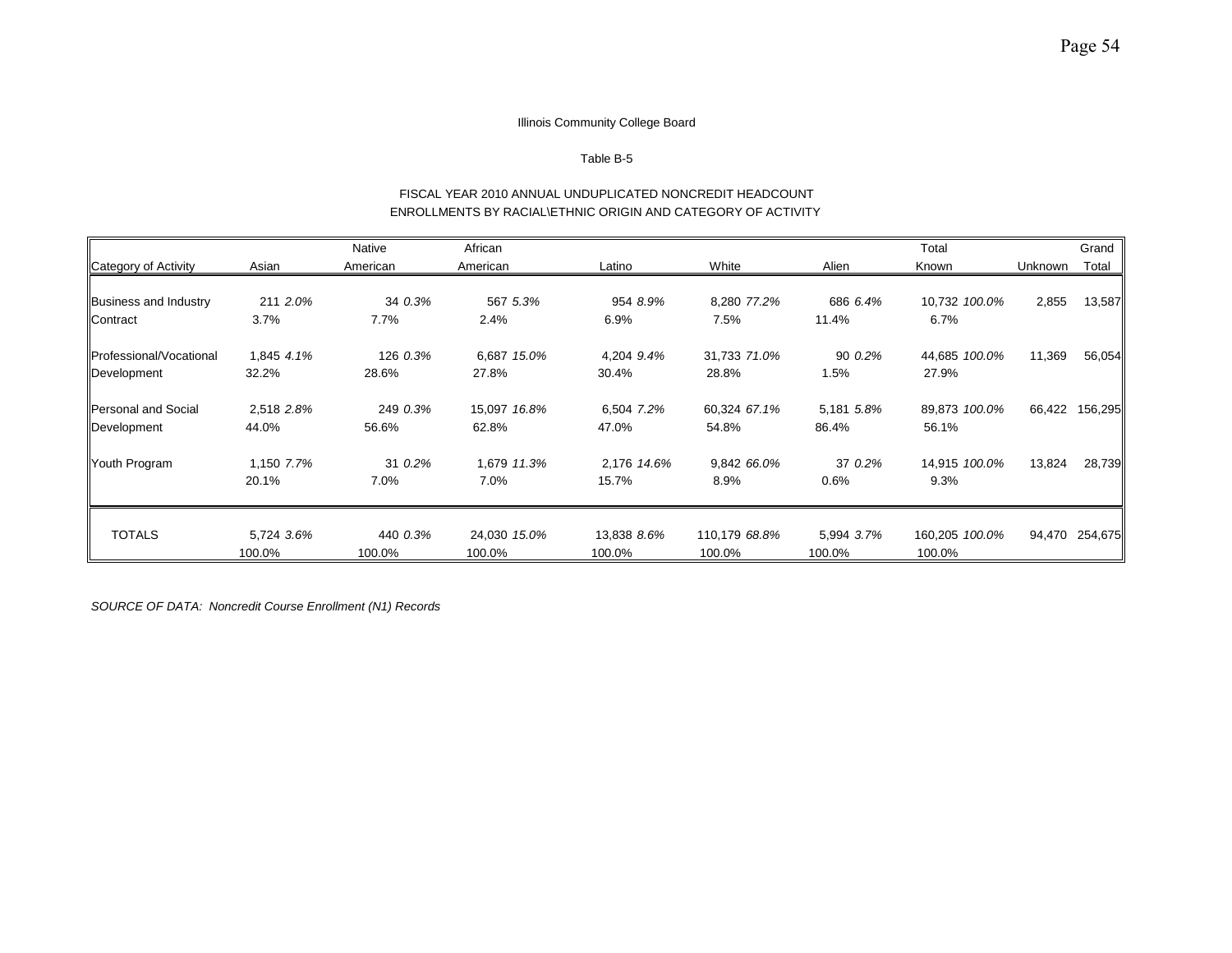#### Table B-6

#### FISCAL YEAR 2010 ANNUAL UNDUPLICATED NONCREDIT HEADCOUNT ENROLLMENTS BY AGE GROUP AND CATEGORY OF ACTIVITY

|                                 |            |              |             |             |              |              |              | Total          |         | Grand          |
|---------------------------------|------------|--------------|-------------|-------------|--------------|--------------|--------------|----------------|---------|----------------|
|                                 | 16 & Under | 17-20        | 21-24       | 25-30       | $31 - 39$    | 40-55        | Over 55      | Known          | Unknown | Total          |
|                                 |            |              |             |             |              |              |              |                |         |                |
| Business and Industry           | 41 0.3%    | 295 2.5%     | 573 4.9%    | 1262 10.7%  | 2368 20.1%   | 5242 44.6%   | 1983 16.9%   | 11,764 100.0%  | 1823    | 13,587         |
| Contract                        | 0.4%       | 0.9%         | 3.9%        | 6.6%        | 9.1%         | 9.2%         | 5.4%         | 6.0%           |         |                |
| <b>IProfessional/Vocational</b> | 884 1.7%   | 7162 13.6%   | 3742 7.1%   | 5607 10.7%  | 7456 14.2%   | 20501 39.1%  | 7134 13.6%   | 52,486 100.0%  | 3568    | 56,054         |
| Development                     | $9.0\%$    | 22.7%        | 25.2%       | 29.5%       | 28.6%        | 36.2%        | 19.4%        | 26.9%          |         |                |
| Personal and Social             | 4706 3.8%  | 22714 18.3%  | 10466 8.4%  | 12091 9.7%  | 16181 13.0%  | 30731 24.7%  | 27570 22.2%  | 124,459 100.0% |         | 31836 156,295  |
| Development                     | 47.7%      | 71.9%        | 70.6%       | 63.5%       | 62.0%        | 54.2%        | 74.9%        | 63.8%          |         |                |
| Youth Program                   | 4243 68.1% | 1419 22.8%   | 48 0.8%     | 74 1.2%     | 108 1.7%     | 225 3.6%     | 113 1.8%     | 6,230 100.0%   | 22509   | 28,739         |
|                                 | 43.0%      | 4.5%         | 0.3%        | 0.4%        | $0.4\%$      | 0.4%         | 0.3%         | 3.2%           |         |                |
| <b>TOTALS</b>                   | 9,874 5.1% | 31,590 16.2% | 14,829 7.6% | 19,034 9.8% | 26,113 13.4% | 56,699 29.1% | 36,800 18.9% | 194,939 100.0% |         | 59,736 254,675 |
|                                 |            |              |             |             |              |              |              |                |         |                |
|                                 | 100.0%     | 100.0%       | 100.0%      | 100.0%      | 100.0%       | 100.0%       | 100.0%       | 100.0%         |         |                |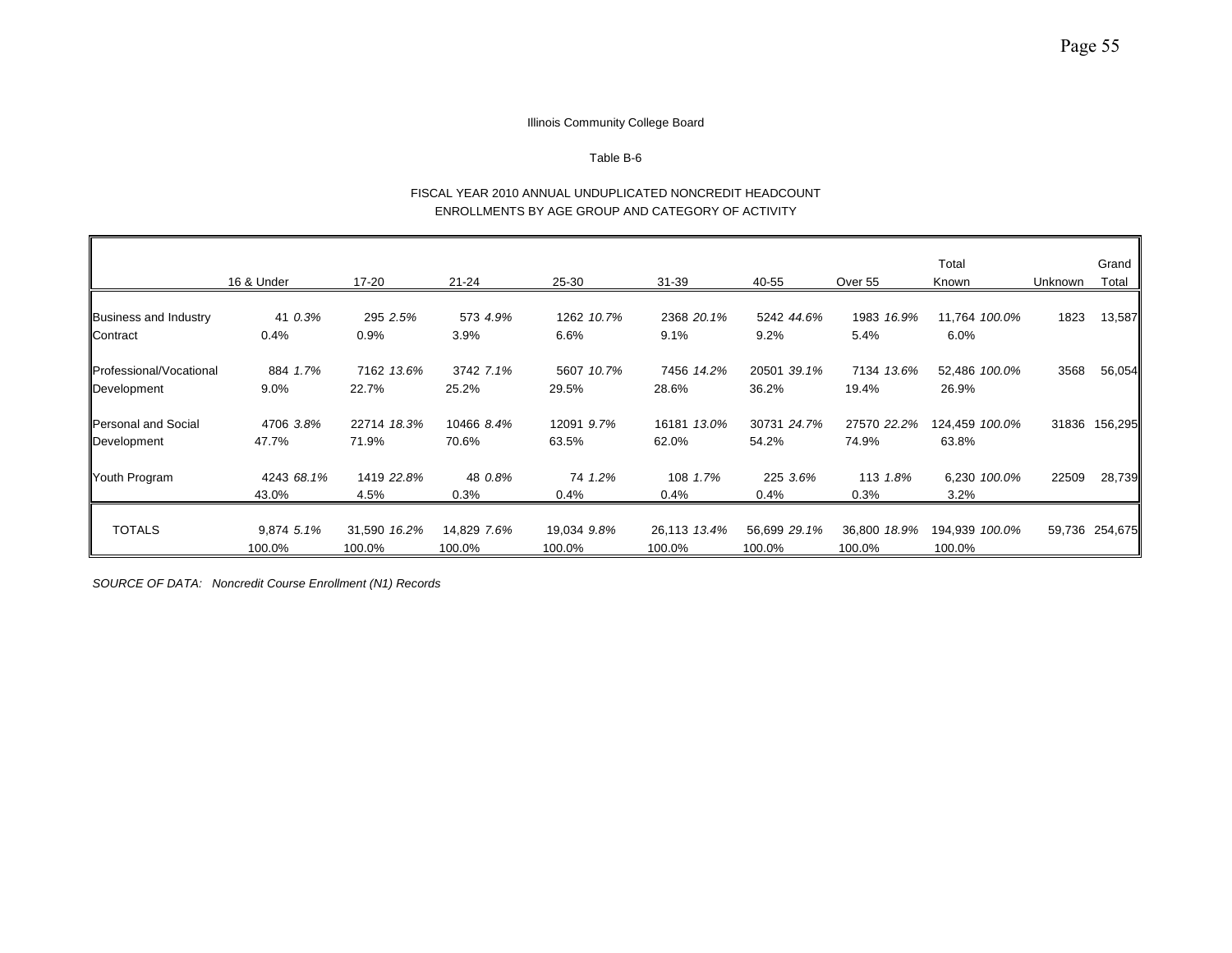## Table B-7

## FISCAL YEAR 2010 LARGEST NONCREDIT COURSEWORK BASED ON DUPLICATED ENROLLMENTS BY TWO DIGIT CLASSIFICATION OF INSTRUCTIONAL PROGRAM (CIP) CATEGORIES

| Course Area (2 Digit CIP)                                           | Enrollment |
|---------------------------------------------------------------------|------------|
| Leisure and Recreation                                              | 60,527     |
| Self Improvement                                                    | 59,911     |
| Transportation                                                      | 38,810     |
| <b>Business Management</b>                                          | 34,824     |
| <b>Health Professionals</b>                                         | 17,542     |
| Education                                                           | 14,906     |
| Liberal Arts and Sciences,<br><b>General Studies and Humanities</b> | 9,862      |
| <b>Basic Skills</b>                                                 | 7,649      |
| <b>Computer Information Systems</b>                                 | 7,192      |
| Visual and Performing Arts                                          | 6,717      |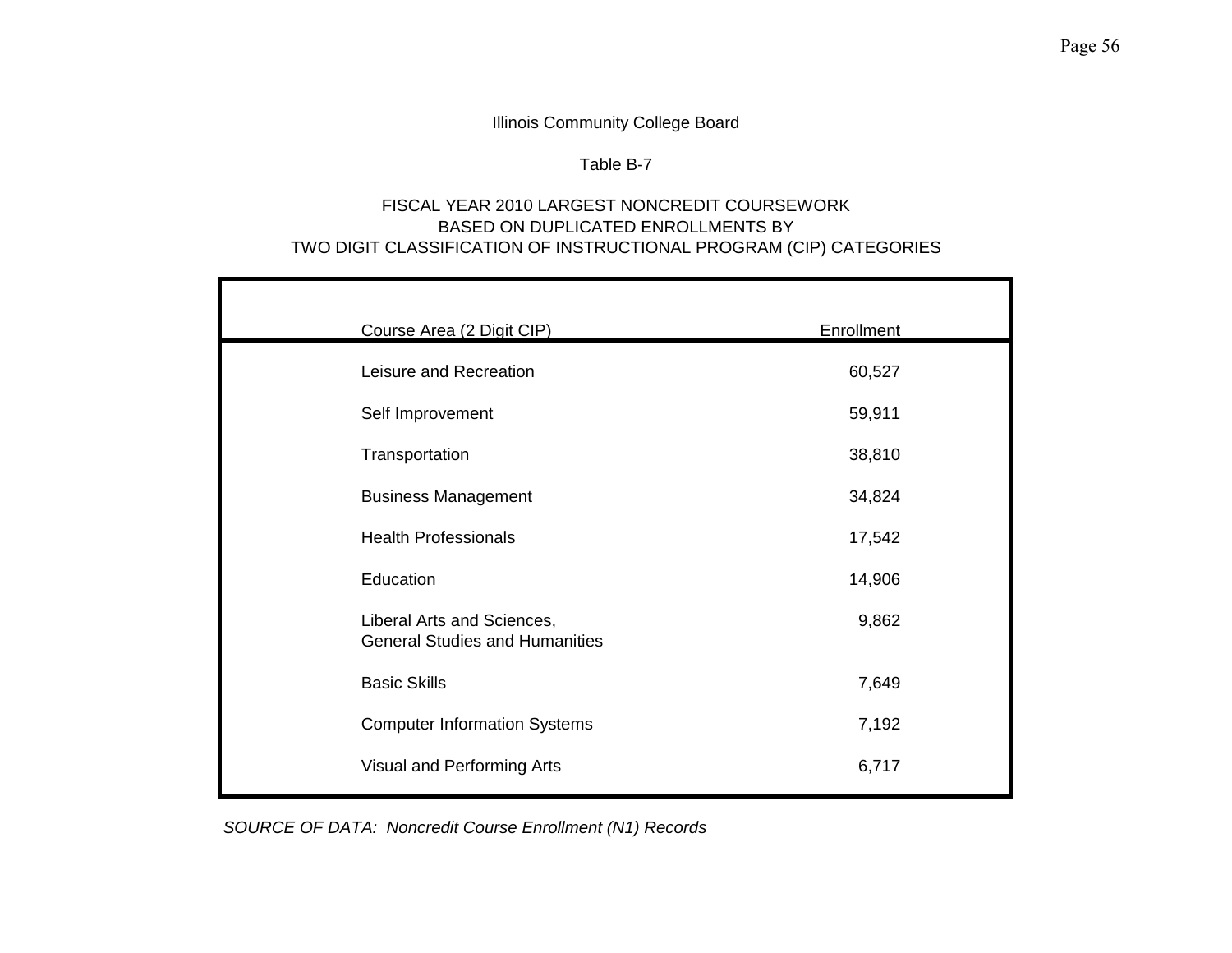## Table B-8

## FISCAL YEAR 2010 DUPLICATED NONCREDIT HEADCOUNT ENROLLMENTS BY INSTRUCTIONAL SITE

| <b>Instructional Site</b> | Enrollment | Percent<br>of Total |
|---------------------------|------------|---------------------|
| <b>Main Campus</b>        | 200,522    | 57.3 %              |
| Off-campus College Owned  | 55,148     | 15.8 %              |
| Off-campus College Leased | 14,839     | 4.2 %               |
| <b>Community Based</b>    | 59,238     | 16.9 %              |
| <b>Business Based</b>     | 19,874     | 5.7 %               |
| Other                     | 200        | 0.1%                |
| Total                     | 349,821    | 100.0 %             |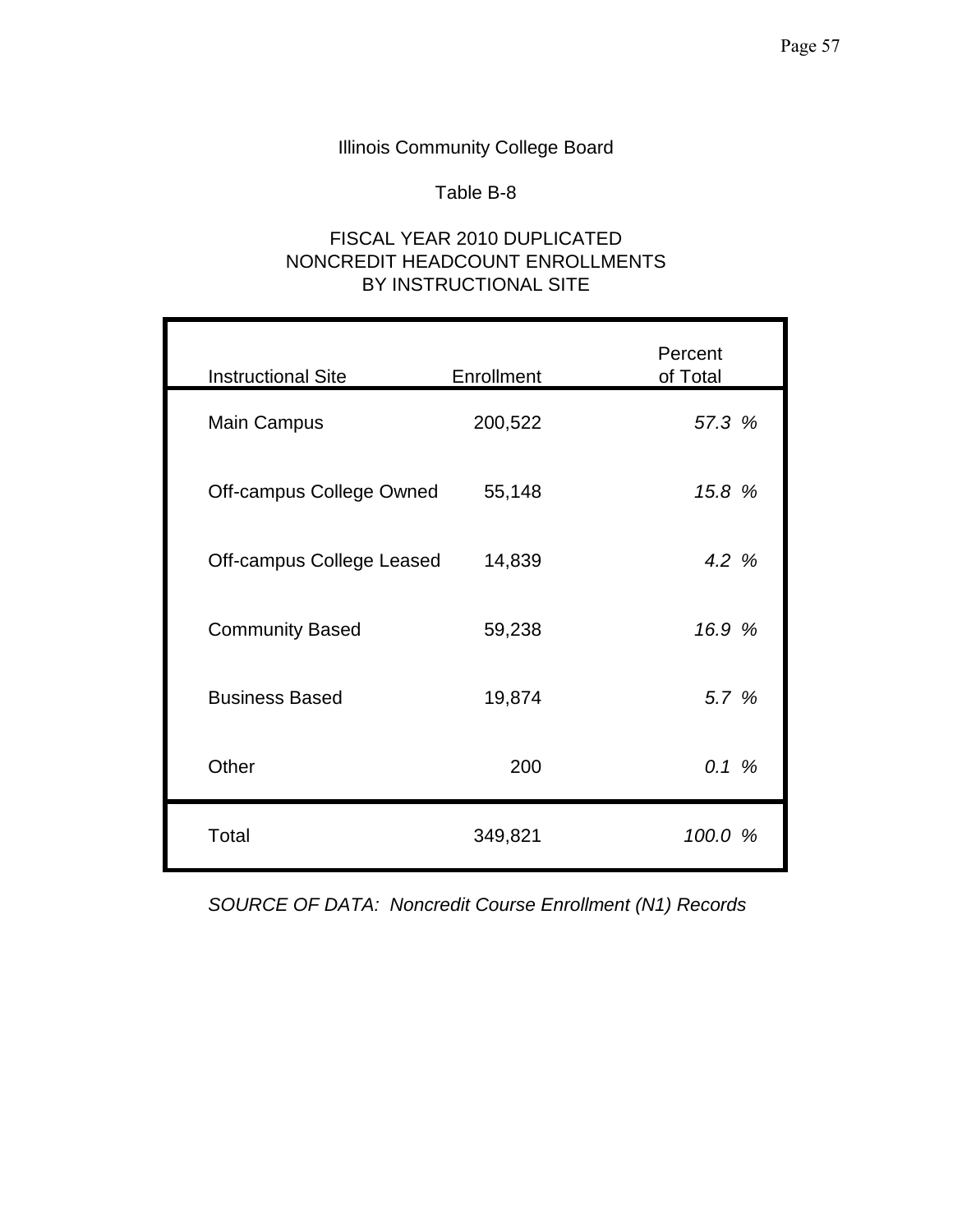## Table B-9

## FISCAL YEAR 2010 DUPLICATED NONCREDIT HEADCOUNT ENROLLMENTS BY TERM

|        | Total   | % of Total |  |
|--------|---------|------------|--|
| Summer | 87,549  | 25.0 %     |  |
| Fall   | 122,019 | 34.9 %     |  |
| Winter | 20      | 0.0%       |  |
| Spring | 140,233 | 40.1 %     |  |
| Total  | 349,821 | 100.0 %    |  |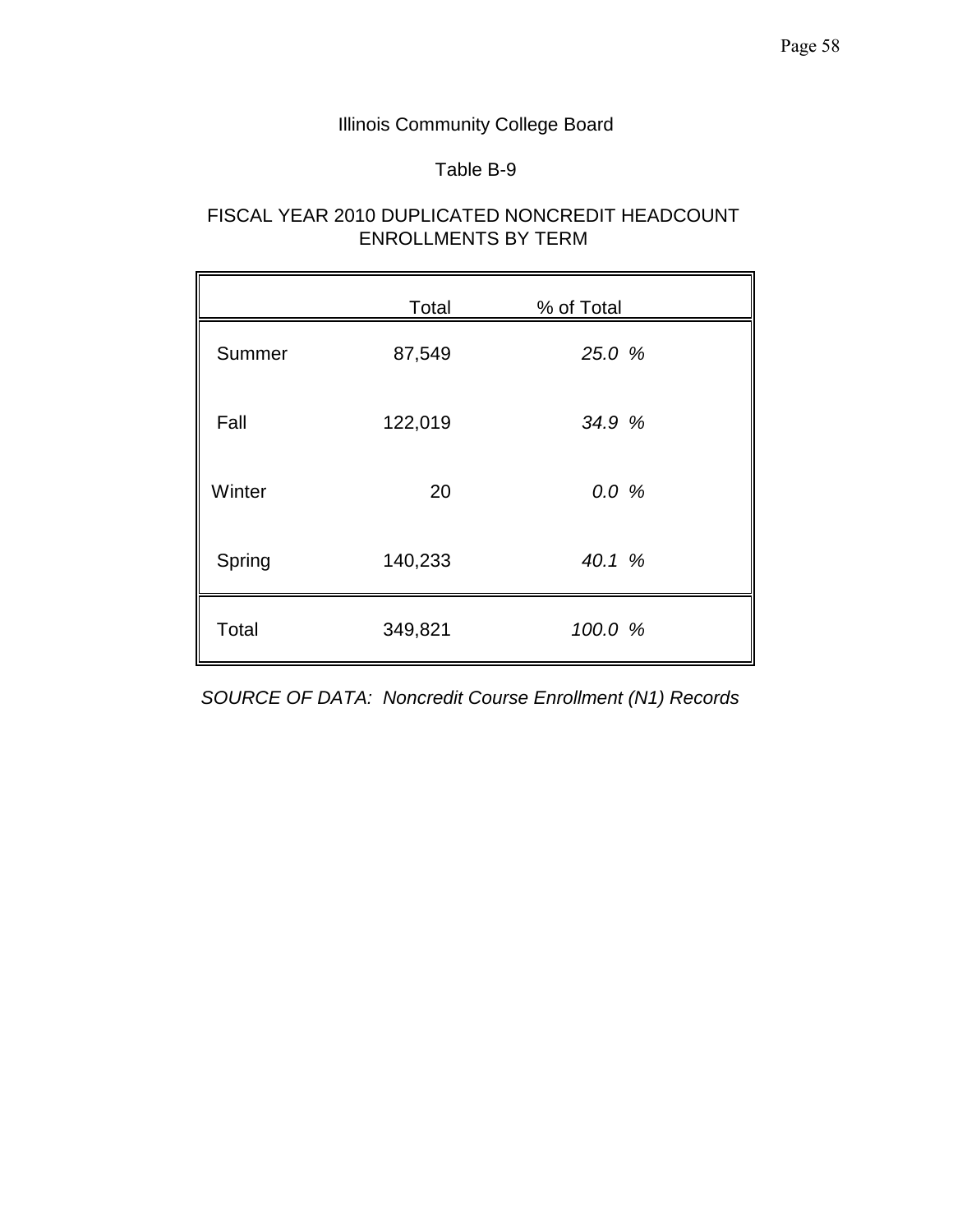## Table B-10

## FISCAL YEAR 2010 UNDUPLICATED NONCREDIT HEADCOUNT ENROLLMENTS BY HIGHEST DEGREE EARNED PRIOR TO ENROLLMENT

| Degree                           | Enrollment | Percent<br>of Known |
|----------------------------------|------------|---------------------|
| <b>GED</b>                       | 2,708      | 3.5%                |
| <b>High School</b>               | 32,374     | 42.3 %              |
| <b>Some College Courses</b>      | 9,758      | 12.8 %              |
| Certificate                      | 2,520      | 3.3%                |
| <b>Associate Degree</b>          | 9,136      | 11.9 %              |
| <b>Bachelor's Degree</b>         | 9,651      | 12.6 %              |
| Master's Degree                  | 4,660      | 6.1 %               |
| <b>First Professional Degree</b> | 1,804      | 2.4%                |
| <b>Doctoral Degree</b>           | 2,116      | 2.8 %               |
| Other                            | 1,726      | 2.3%                |
| <b>Total Known</b>               | 76,453     | 100.0 %             |
| None/Unknown                     | 178,222    |                     |
| <b>Grand Total</b>               | 254,675    |                     |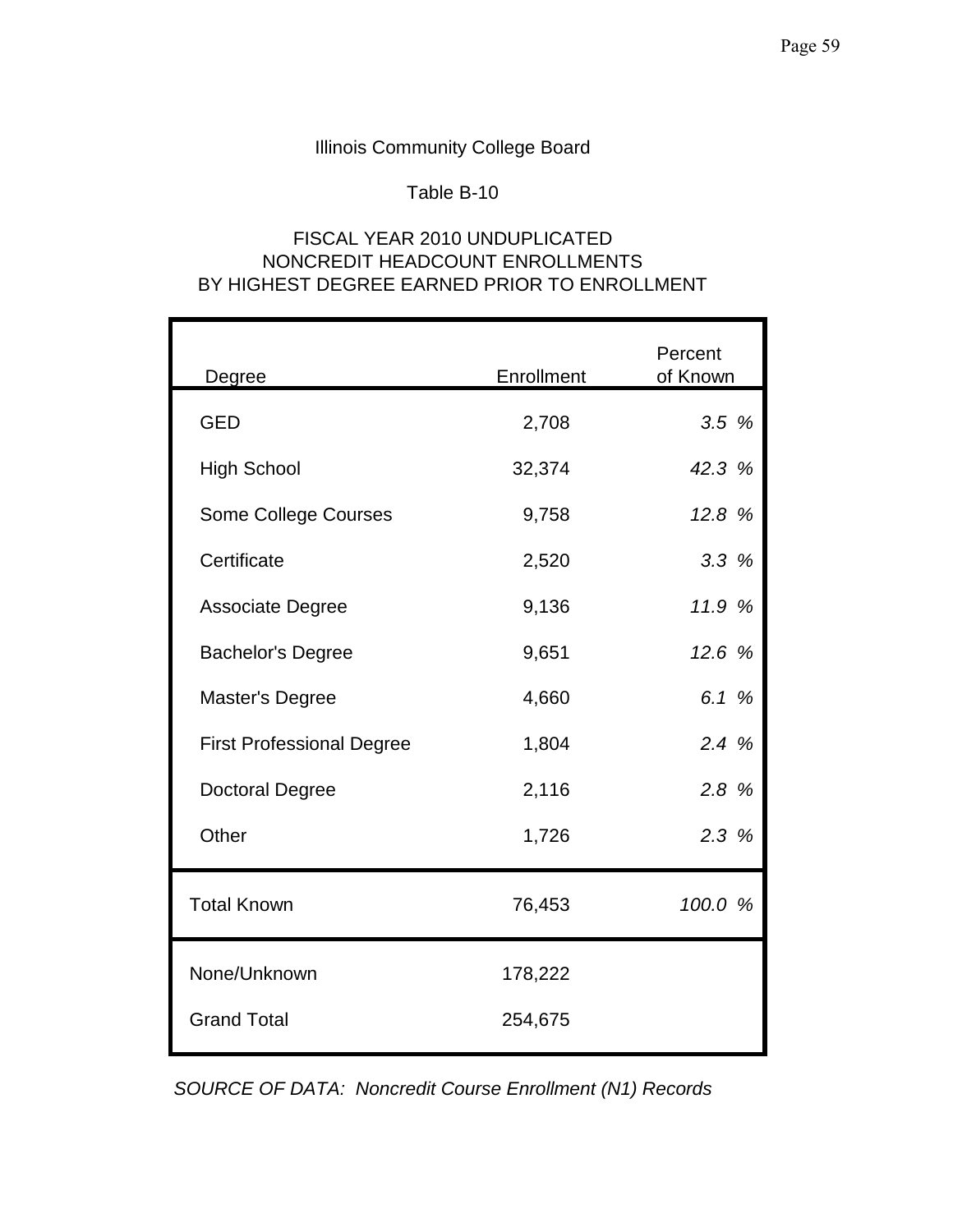### Table B-11

## FISCAL YEAR 2010 ANNUAL UNDUPLICATED NONCREDIT HEADCOUNT ENROLLMENTS BY NUMBER OF HOURS

|                     |                     | Percent |  |
|---------------------|---------------------|---------|--|
| <b>Hours</b>        | Enrollment of Known |         |  |
| $1 - 4$             | 159,328             | 62.6 %  |  |
| $5-9$               | 40,312              | 15.8 %  |  |
| $10 - 14$           | 18,176              | 7.1 %   |  |
| $15 - 19$           | 10,388              | 4.1 %   |  |
| 20-24               | 8,496               | 3.3%    |  |
| 25-29               | 1,532               | 0.6%    |  |
| 30-59               | 8,875               | 3.5%    |  |
| 60-89               | 3,708               | 1.5 %   |  |
| 90-119              | 813                 | 0.3%    |  |
| 120-159             | 240                 | 0.1%    |  |
| $160+$              | 2,471               | 1.0%    |  |
| Total Known 254,339 |                     | 100.0 % |  |
| None/Unknown        | 336                 |         |  |
| <b>Grand Total</b>  | 254,675             |         |  |

*SOURCE OF DATA: Noncredit Course Enrollment (N1) Record*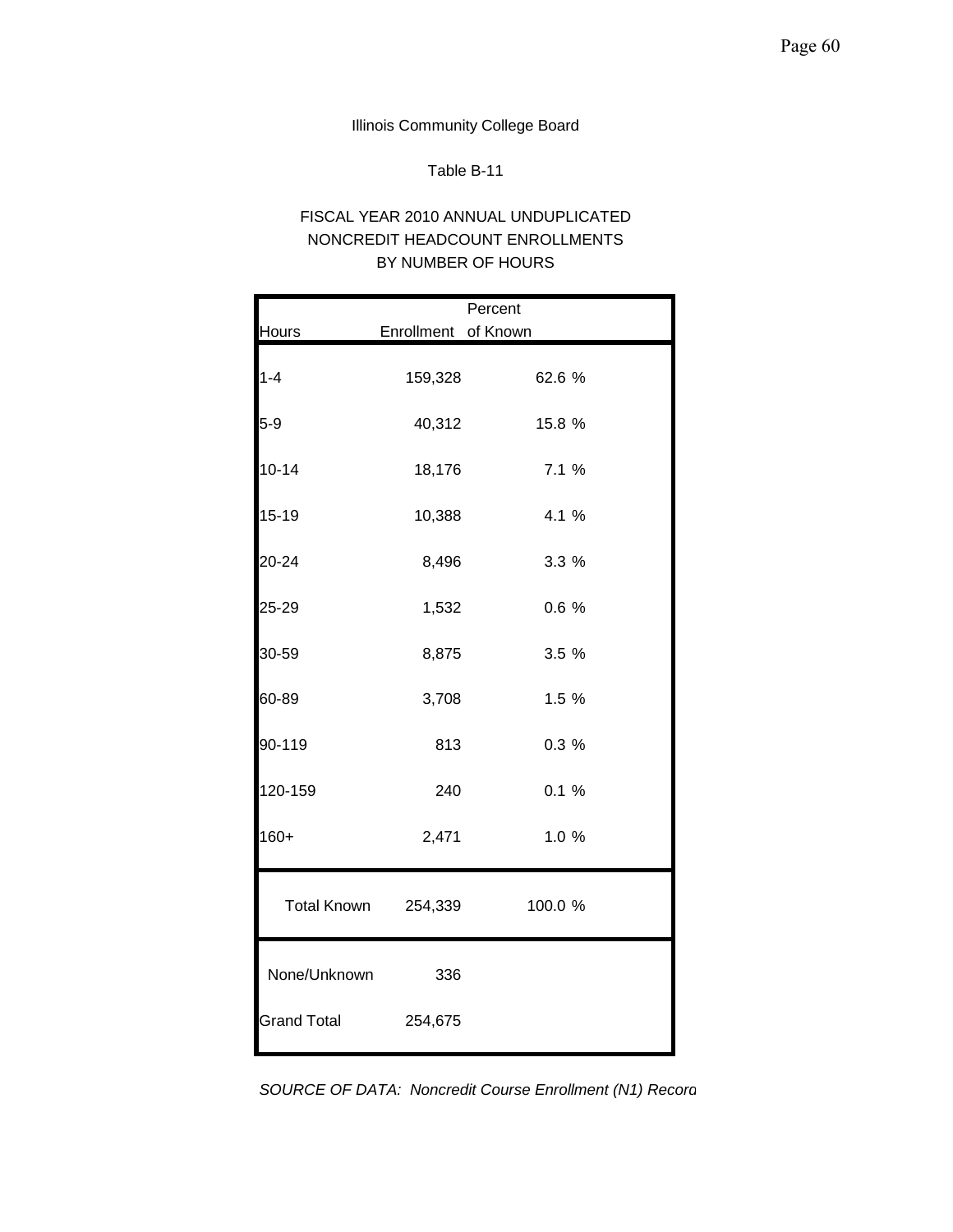## Table B-12

## FISCAL YEAR 2010 ANNUAL DUPLICATED NONCREDIT HEADCOUNT ENROLLMENTS BY CATEGORY OF ACTIVITY

| <b>Category of Activity</b>            | Duplicated<br>Enrollment | Percent |  |
|----------------------------------------|--------------------------|---------|--|
| <b>Business and Industry Contract</b>  | 18,931                   | 5.4%    |  |
| Professional/Vocational Development    | 72,500                   | 20.7 %  |  |
| <b>Personal and Social Development</b> | 209,382                  | 59.9 %  |  |
| Youth Program                          | 49,008                   | 14.0 %  |  |
| TOTAL                                  | 349,821                  | 100.0 % |  |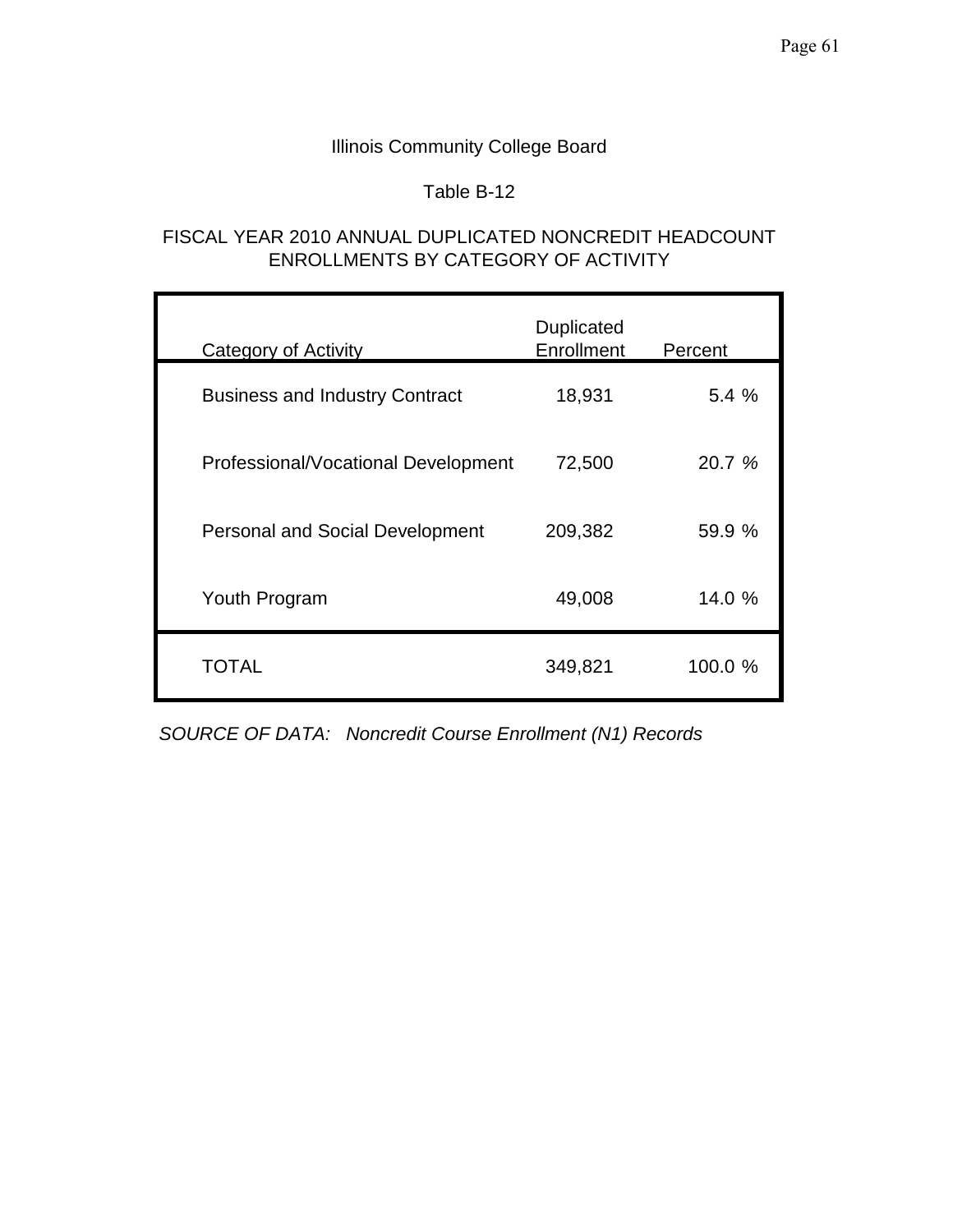Student Enrollments & Completions Fiscal Year 2010 Page 62

**Appendix C: Completion Data Tables**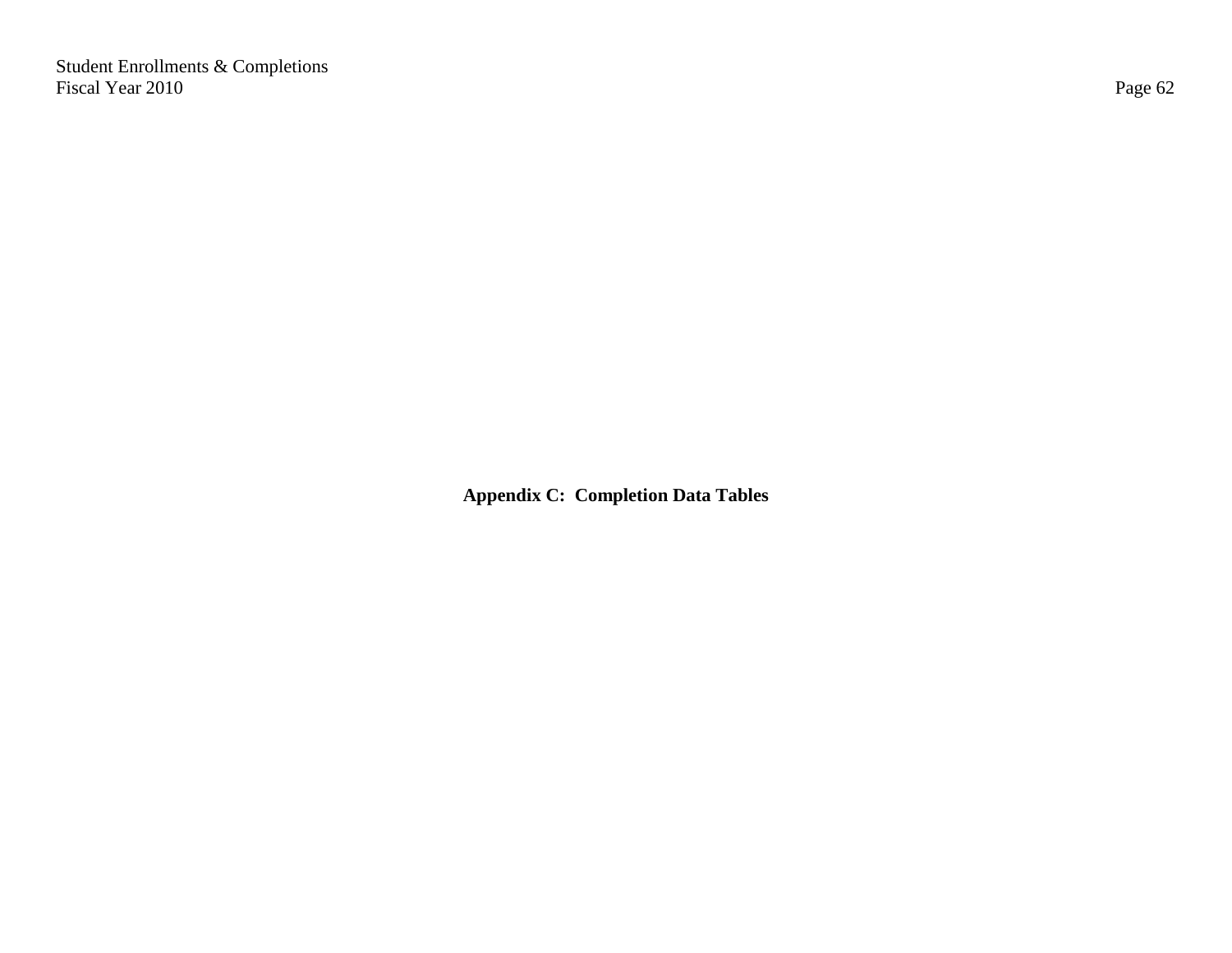### Illinois Community College Board Table C-1 SUMMARY COMPARISON OF ANNUAL DUPLICATED COMPLETIONS\* BY COLLEGE, FISCAL YEARS 2006-2010

- IF

|            | <b>District District/College</b> | <b>FY 2006</b> | FY 2007 | <b>FY 2008</b> | FY 2009<br><b>Completions Completions Completions Completions Completions</b> | FY 2010 | % Change<br>2006-2010 | % Change<br>2009-2010 |
|------------|----------------------------------|----------------|---------|----------------|-------------------------------------------------------------------------------|---------|-----------------------|-----------------------|
|            |                                  |                |         |                |                                                                               |         |                       |                       |
|            | 503 Black Hawk                   | 768            | 781     | 718            | 728                                                                           | 696     | $-9.4%$               | $-4.4%$               |
|            | 508 Chicago                      | (6, 453)       | (7,866) | (7, 912)       | (8, 440)                                                                      | (9,209) | (42.7)                | (9.1)                 |
| 106        | Daley                            | 754            | 731     | 657            | 644                                                                           | 897     | 19.0                  | 39.3                  |
| <b>101</b> | Kennedy-King                     | 465            | 635     | 510            | 684                                                                           | 1,143   | 145.8                 | 67.1                  |
| 03         | Malcolm X                        | 486            | 620     | 558            | 729                                                                           | 745     | 53.3                  | 2.2                   |
| 05         | Olive-Harvey                     | 407            | 432     | 380            | 461                                                                           | 750     | 84.3                  | 62.7                  |
| 04         | Truman                           | 425            | 666     | 472            | 461                                                                           | 717     | 68.7                  | 55.5                  |
| 02         | Washington                       | 3,153          | 3,900   | 4,596          | 4,247                                                                         | 3,558   | 12.8                  | $-16.2$               |
| 07         | Wilbur-Wright                    | 763            | 882     | 739            | 1,214                                                                         | 1.399   | 83.4                  | 15.2                  |
|            | 507 Danville                     | 254            | 316     | 525            | 656                                                                           | 662     | 160.6                 | 0.9                   |
|            | 502 DuPage                       | 3,525          | 2.986   | 2,917          | 2,918                                                                         | 2,658   | $-24.6$               | $-8.9$                |
|            | 209 Elgin                        | 1,302          | 1,293   | 1,764          | 1,948                                                                         | 2,370   | 82.0                  | 21.7                  |
|            | 512 Harper                       | 2,103          | 2,357   | 2,288          | 2,312                                                                         | 2,384   | 13.4                  | 3.1                   |
|            | 540 Heartland                    | 765            | 791     | 707            | 655                                                                           | 720     | $-5.9$                | 9.9                   |
|            | 519 Highland                     | 369            | 324     | 354            | 336                                                                           | 396     | 7.3                   | 17.9                  |
|            | 514 Illinois Central             | 1,919          | 1,785   | 1,798          | 1,452                                                                         | 1,687   | $-12.1$               | 16.2                  |
|            | 529 Illinois Eastern             | (1, 472)       | (1,642) | (1,600)        | (1,534)                                                                       | (1,800) | (22.3)                | (17.3)                |
| <b>104</b> | Frontier                         | 211            | 224     | 294            | 291                                                                           | 289     | 37.0                  | $-0.7$                |
| 01         | <b>Lincoln Trail</b>             | 447            | 458     | 440            | 442                                                                           | 296     | $-33.8$               | $-33.0$               |
| 02         | <b>Olney Central</b>             | 576            | 669     | 603            | 545                                                                           | 665     | 15.5                  | 22.0                  |
| 103        | Wabash Valley                    | 238            | 291     | 263            | 256                                                                           | 550     | 131.1                 | 114.8                 |
|            | 513 Illinois Valley              | 1,050          | 1.054   | 983            | 1,129                                                                         | 1,229   | 17.0                  | 8.9                   |
|            | 525 Joliet                       | 1,291          | 1,233   | 1,321          | 1,470                                                                         | 1,541   | 19.4                  | 4.8                   |
|            | 520 Kankakee                     | 481            | 499     | 494            | 536                                                                           | 390     | $-18.9$               | $-27.2$               |
|            | 501 Kaskaskia                    | 1,078          | 1.044   | 1,059          | 1,014                                                                         | 1,137   | 5.5                   | 12.1                  |
|            | 523 Kishwaukee                   | 802            | 830     | 763            | 781                                                                           | 860     | 7.2                   | 10.1                  |
|            | 532 Lake County                  | 1,767          | 1.833   | 1,801          | 1,674                                                                         | 1,892   | 7.1                   | 13.0                  |
|            | 517 Lake Land                    | 1,611          | 1,690   | 1,696          | 1,735                                                                         | 1,687   | 4.7                   | $-2.8$                |
|            | 536 Lewis & Clark                | 883            | 1,256   | 1,491          | 1,453                                                                         | 1,734   | 96.4 %                | 19.3 %                |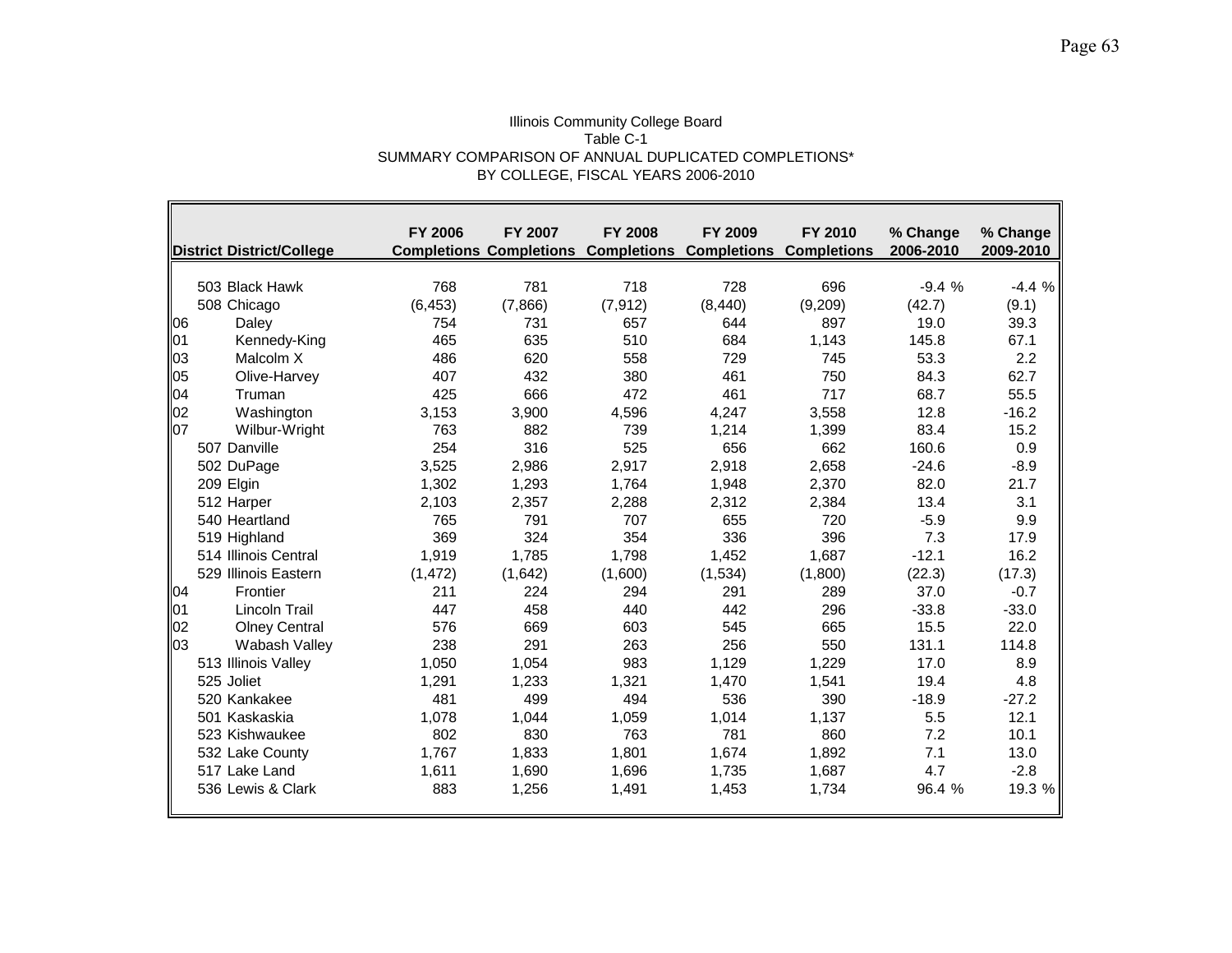# Illinois Community College Board Table C-1 (Continued) SUMMARY COMPARISON OF ANNUAL DUPLICATED COMPLETIONS\* BY COLLEGE, FISCAL YEARS 2006-2010

| District District/College   | <b>FY 2006</b> | <b>FY 2007</b><br><b>Completions Completions</b> | <b>FY 2008</b> | <b>FY 2009</b><br><b>Completions Completions Completions</b> | FY 2010 | % Change<br>2006-2010 | % Change<br>2009-2010 |
|-----------------------------|----------------|--------------------------------------------------|----------------|--------------------------------------------------------------|---------|-----------------------|-----------------------|
|                             |                |                                                  |                |                                                              |         |                       |                       |
| 526 Lincoln Land            | 1.467          | 1,564                                            | 1,597          | 1,547                                                        | 1,766   | 20.4 %                | 14.2 %                |
| 530 Logan                   | 946            | 885                                              | 1,065          | 1,349                                                        | 1,042   | 10.1                  | $-22.8$               |
| 528 McHenry                 | 815            | 923                                              | 842            | 893                                                          | 1,017   | 24.8                  | 13.9                  |
| 524 Moraine Valley          | 1,657          | 1,619                                            | 1,680          | 1,723                                                        | 1,990   | 20.1                  | 15.5                  |
| 527 Morton                  | 564            | 533                                              | 558            | 550                                                          | 591     | 4.8                   | 7.5                   |
| 535 Oakton                  | 648            | 1,132                                            | 984            | 1,081                                                        | 1,223   | 88.7                  | 13.1                  |
| 505 Parkland                | 1,250          | 1,143                                            | 1,143          | 1,184                                                        | 977     | $-21.8$               | $-17.5$               |
| 515 Prairie State           | 881            | 908                                              | 911            | 963                                                          | 915     | 3.9                   | $-5.0$                |
| 521 Rend Lake               | 1,143          | 1,073                                            | 992            | 1,265                                                        | 1,235   | 8.0                   | $-2.4$                |
| 537 Richland                | 581            | 711                                              | 709            | 778                                                          | 744     | 28.1                  | $-4.4$                |
| 511 Rock Valley             | 1,475          | 1,590                                            | 1,386          | 1,425                                                        | 1,633   | 10.7                  | 14.6                  |
| 518 Sandburg                | 594            | 499                                              | 386            | 392                                                          | 373     | $-37.2$               | $-4.8$                |
| 506 Sauk Valley             | 420            | 802                                              | 695            | 884                                                          | 893     | 112.6                 | 1.0                   |
| 531 Shawnee                 | 520            | 516                                              | 444            | 578                                                          | 643     | 23.7                  | 11.2                  |
| 510 South Suburban          | 1,463          | 1,280                                            | 1,134          | 1,046                                                        | 1,169   | $-20.1$               | 11.8                  |
| 533 Southeastern            | 734            | 614                                              | 559            | 537                                                          | 526     | $-28.3$               | $-2.0$                |
| 522 Southwestern/Belleville | 3,227          | 2,651                                            | 2,785          | 2,605                                                        | 3,311   | 2.6                   | 27.1                  |
| 534 Spoon River             | 353            | 332                                              | 364            | 485                                                          | 389     | 10.2                  | $-19.8$               |
| 504 Triton                  | 1.064          | 1.236                                            | 1.139          | 1.218                                                        | 1,329   | 24.9                  | 9.1                   |
| 516 Waubonsee               | 1.475          | 1,219                                            | 1,224          | 1.271                                                        | 1,513   | 2.6                   | 19.0                  |
| 539 Wood                    | 457            | 512                                              | 527            | 508                                                          | 553     | 21.0 %                | 8.9%                  |
| <b>TOTALS/AVERAGES</b>      | 49,627         | 51,322                                           | 51,315         | 53,053                                                       | 56,884  | 14.6 %                | 7.2%                  |

*\*Collegiate level only - advancements in adult education and ESL programs are not included.*

*SOURCE OF DATA: Annual Enrollment and Completions (A1) Data*

 $\blacksquare$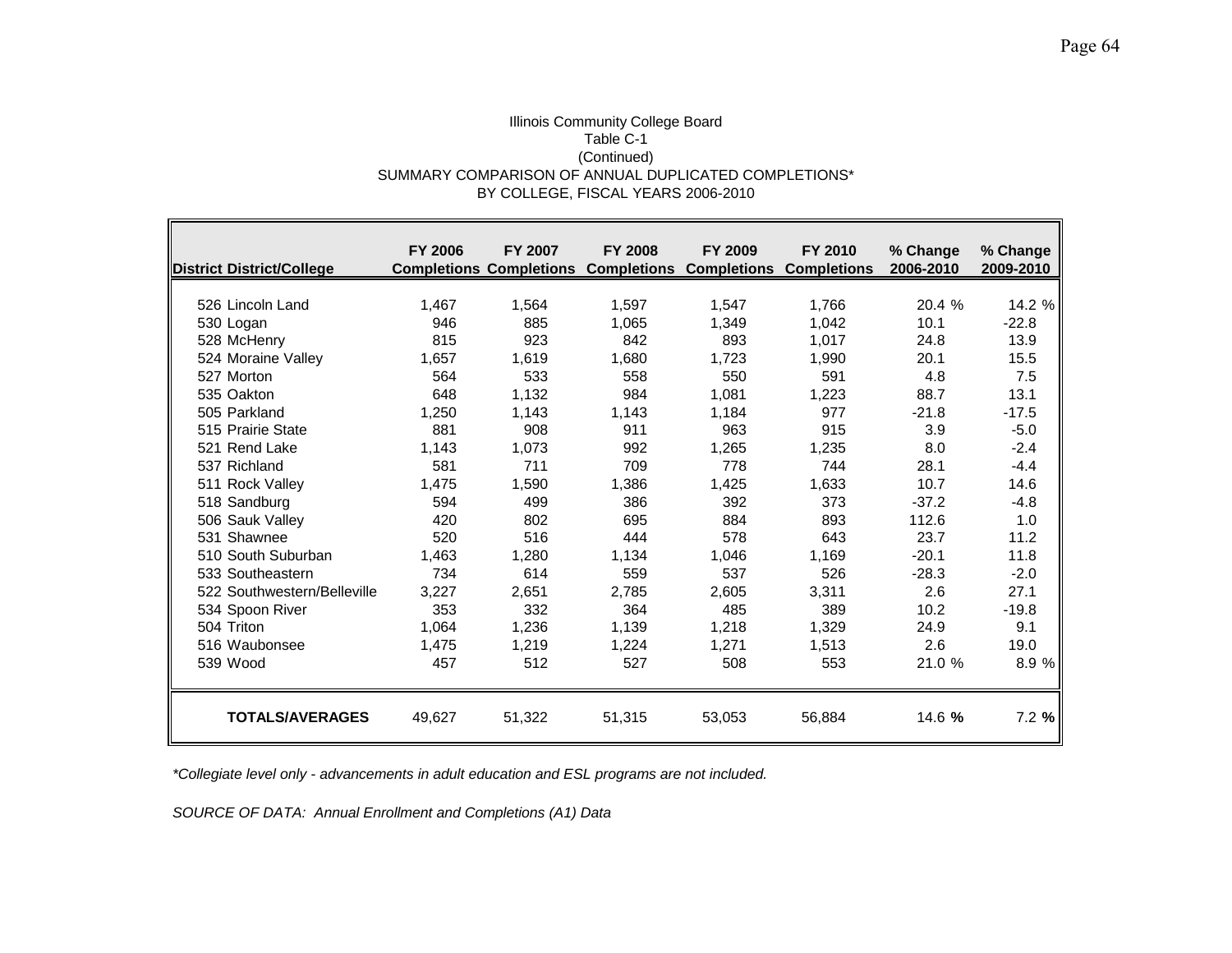### Illinois Community College Board Table C-2 COMPARISON OF ANNUAL DUPLICATED COMPLETIONS\* BY DEGREE, FISCAL YEARS 2006-2010

| <b>COLLEGIATE LEVEL</b>                                                                                                                                       | 2006                                                 |        | 2007                                              |               | 2008                                       |         | 2009                                              |         | 2010                                              |              |
|---------------------------------------------------------------------------------------------------------------------------------------------------------------|------------------------------------------------------|--------|---------------------------------------------------|---------------|--------------------------------------------|---------|---------------------------------------------------|---------|---------------------------------------------------|--------------|
| <b>GENERAL ASSOCIATE</b><br><b>Percent Change</b>                                                                                                             | 1,069<br>7.1%                                        | 2.2%   | 1,185<br>10.9%                                    | 2.3%          | 1,112<br>$-6.2%$                           | 2.2%    | 1,339<br>20.4%                                    | 2.5%    | 1,272<br>$-5.0%$                                  | 2.2%         |
| <b>BACC/TRANSFER</b><br><b>Percent Change</b>                                                                                                                 | 14,737<br>2.2%                                       | 29.7%  | 14,631<br>$-0.7%$                                 | 28.5%         | 14,628<br>$0.0\%$                          | 28.5%   | 14,908<br>1.9%                                    | 28.1%   | 7.3%                                              | 15,994 28.1% |
| Assoc. in Arts<br>Assoc. in Science<br>Assoc. in Arts & Science<br>Assoc. in Engineering Science<br>Assoc. in Fine Arts<br>Assoc. in Teaching                 | 8,873<br>4,643<br>1,052<br>91<br>78<br>$\mathbf 0$   |        | 8,756<br>4,703<br>995<br>99<br>78<br>$\Omega$     |               | 8,659<br>4,778<br>1.008<br>105<br>76<br>2  |         | 8,888<br>4,868<br>986<br>94<br>70<br>2            |         | 9,635<br>5,058<br>1,090<br>104<br>89<br>18        |              |
| CAREER & TECHNICAL ED.<br>Percent Change<br>Assoc. in Applied Science<br>Cert. of 1 Yr. or More<br>Cert. of Less than 1 Yr.<br><b>Vocational Skills Cert.</b> | 33,817<br>$-6.1%$<br>9,934<br>5,586<br>18,110<br>187 | 68.1%  | 35,495<br>5.0%<br>9,891<br>5,629<br>19,777<br>198 | 69.2%         | 35,561<br>0.2%<br>9,390<br>5,469<br>20,701 | 69.3%   | 36,785<br>3.4%<br>10,213<br>5,895<br>20,667<br>10 | 69.3%   | 39,581<br>7.6%<br>10,573<br>5,743<br>23,249<br>16 | 69.6%        |
| <b>GENERAL STUDIES CERT.</b><br><b>Percent Change</b>                                                                                                         | 5<br>$-37.5%$                                        | 0.0%   | 11<br>120.0%                                      | $0.0\%$       | 14<br>27.3%                                | $0.0\%$ | 21<br>50.0%                                       | $0.0\%$ | 37<br>76.2%                                       | 0.1%         |
| <b>TOTAL COMPLETIONS</b><br><b>Percent Change</b>                                                                                                             | 49,628<br>$-3.5%$                                    | 100.0% | 3.4%                                              | 51,322 100.0% | 51,315<br>$0.0\%$                          | 100.0%  | 53,053<br>3.4%                                    | 100.0%  | 56,884 100.0%<br>7.2%                             |              |

*\* Collegiate level only - advancements in adult education and ESL programs are not included.*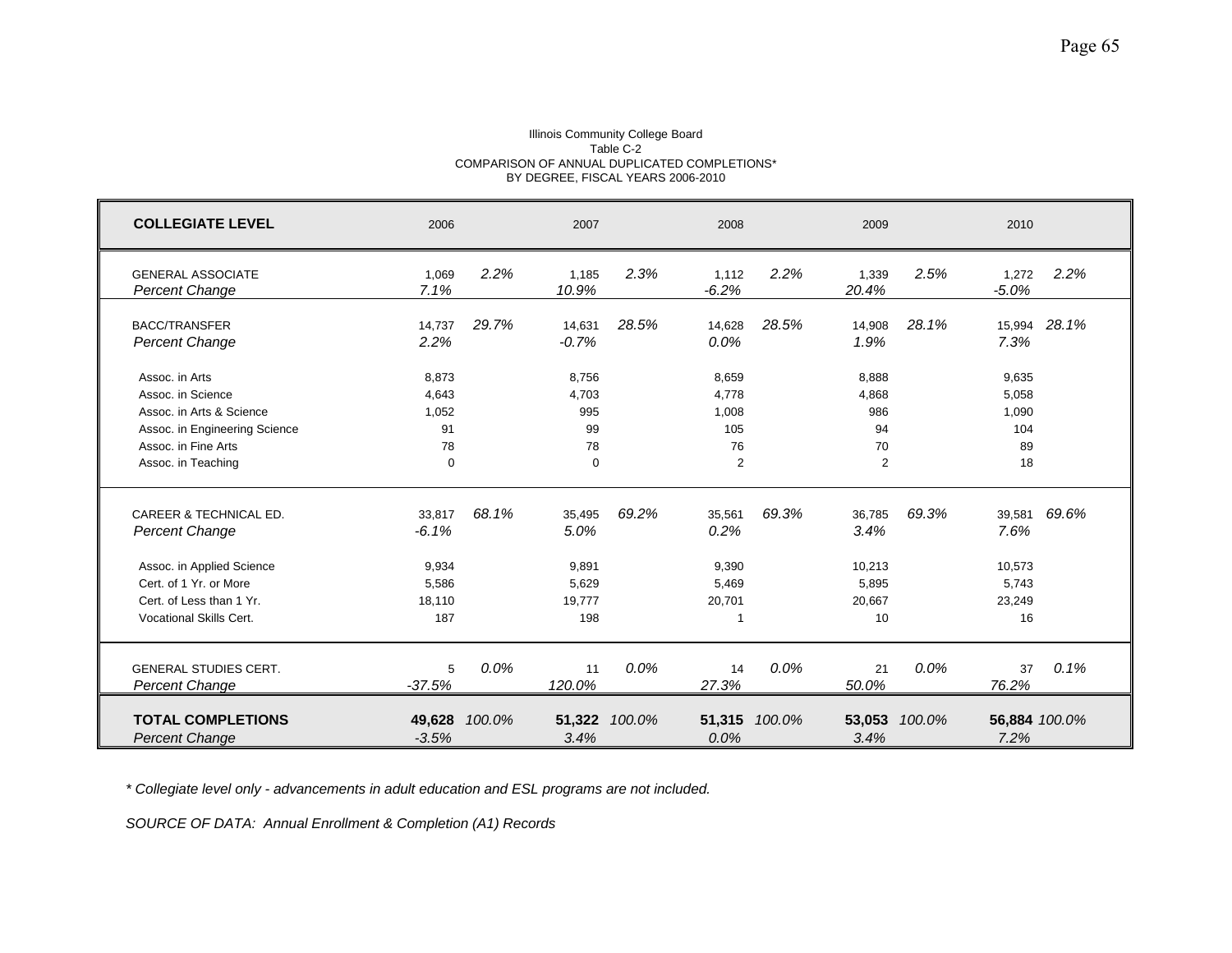# Table C-3

### FISCAL YEAR 2010 DUPLICATED COMPLETERS\* BY DEGREE AND GENDER

| <b>COLLEGIATE LEVEL</b>                   | <b>Male</b>     |        | <b>Female</b>   |        | <b>Total</b>     |               |
|-------------------------------------------|-----------------|--------|-----------------|--------|------------------|---------------|
| <b>GENERAL ASSOCIATE</b>                  | 492<br>38.7%    | 2.0%   | 780<br>61.3%    | 2.4%   | 1,272<br>100.0%  | 2.2%          |
| <b>BACC/TRANSFER</b>                      | 6,416<br>40.1%  | 26.1%  | 9,578<br>59.9%  | 29.7%  | 15,994<br>100.0% | 28.1%         |
| Assoc. in Arts                            | 3,635           |        | 6,000           |        | 9,635            |               |
| Assoc. in Science                         | 2.190           |        | 2,868           |        | 5,058            |               |
| Assoc. in Arts & Science                  | 455             |        | 635             |        | 1,090            |               |
| Assoc. in Engineering Science             | 90              |        | 14              |        | 104              |               |
| Assoc. in Fine Arts<br>Assoc. in Teaching | 42<br>4         |        | 47<br>14        |        | 89<br>18         |               |
| CAREER & TECHNICAL ED.                    | 17,707<br>44.7% | 71.9%  | 21,874<br>55.3% | 67.8%  | 39,581<br>100.0% | 69.6%         |
| Assoc. in Applied Science                 | 3,937           |        | 6,636           |        | 10,573           |               |
| Cert. of 1 Yr. or More                    | 2,189           |        | 3,554           |        | 5,743            |               |
| Cert. of Less than 1 Yr.                  | 11,570          |        | 11,679          |        | 23,249           |               |
| Vocational Skills Cert.                   | 11              |        | 5               |        | 16               |               |
| <b>GENERAL STUDIES CERT.</b>              | 5<br>13.5%      | 0.0%   | 32<br>86.5%     | 0.1%   | 37<br>100.0%     | 0.1%          |
| <b>TOTAL COMPLETIONS</b>                  | 24,620<br>43.3% | 100.0% | 32,264<br>56.7% | 100.0% | 100.0%           | 56,884 100.0% |

*\* Collegiate level only - advancements in adult education and ESL programs are not included.*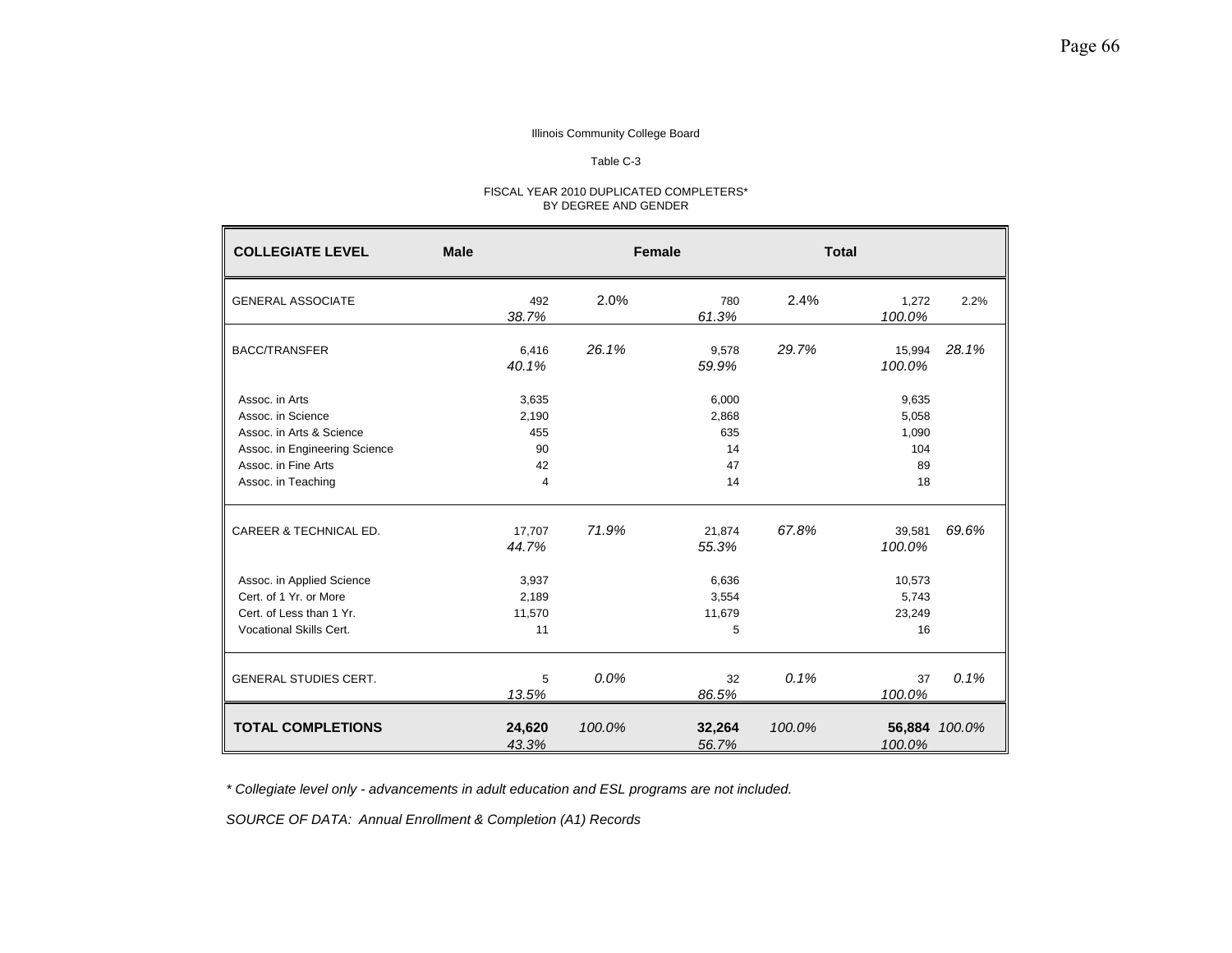#### Table C-4

#### FISCAL YEAR 2010 DUPLICATED COMPLETERS\* BY DEGREE AND ETHNICITY

| <b>COLLEGIATE LEVEL</b>                                                                                                                | Asian                      |         | <b>Native</b><br>American        |        | African<br><b>American</b>               |        | Latino                       |        | White                                   |        | Alien                        |        | <b>Unknown</b>             |        | <b>Total</b>                               |        |
|----------------------------------------------------------------------------------------------------------------------------------------|----------------------------|---------|----------------------------------|--------|------------------------------------------|--------|------------------------------|--------|-----------------------------------------|--------|------------------------------|--------|----------------------------|--------|--------------------------------------------|--------|
| <b>GENERAL ASSOCIATE</b>                                                                                                               | 49<br>3.9%                 | 1.7%    | 3<br>0.2%                        | 1.8%   | 268<br>21.1%                             | 3.2%   | 131<br>10.3%                 | 2.3%   | 788<br>61.9%                            | 2.1%   | 3<br>0.2%                    | 1.4%   | 30<br>2.4%                 | 2.0%   | 1,272<br>100.0%                            | 2.2%   |
| <b>BACC/TRANSFER</b>                                                                                                                   | 598<br>3.7%                | 20.3%   | 39<br>0.2%                       | 22.9%  | 1,468<br>9.2%                            | 17.4%  | 1,529<br>9.6%                | 27.1%  | 11,938<br>74.6%                         | 31.4%  | 83<br>0.5%                   | 40.1%  | 339<br>2.1%                | 22.8%  | 15,994<br>100.0%                           | 28.1%  |
| Assoc. in Arts<br>Assoc. in Science<br>Assoc. in Arts & Science<br>Assoc. in Eng. Science<br>Assoc. in Fine Arts<br>Assoc. in Teaching | 374<br>187<br>26<br>8<br>2 |         | 24<br>15<br>$\Omega$<br>$\Omega$ |        | 1,072<br>336<br>53<br>3<br>$\Delta$<br>0 |        | 1.113<br>372<br>29<br>8<br>6 |        | 6,820<br>3,992<br>958<br>80<br>73<br>15 |        | 36<br>42<br>2<br>$\mathbf 0$ |        | 196<br>114<br>22<br>3<br>0 |        | 9.635<br>5,058<br>1,090<br>104<br>89<br>18 |        |
| CAREER & TECHNICAL ED.                                                                                                                 | 2,294<br>5.8%              | 78.0%   | 128<br>0.3%                      | 75.3%  | 6,678<br>16.9%                           | 79.2%  | 3,971<br>10.0%               | 70.5%  | 25,268<br>63.8%                         | 66.5%  | 121<br>0.3%                  | 58.5%  | 1,121<br>2.8%              | 75.2%  | 39,581<br>100.0%                           | 69.6%  |
| Assoc. in Applied Science<br>Cert. of 1 Yr. or More<br>Cert. of Less than 1 Yr.<br>Vocational Skills Cert.                             | 490<br>191<br>1,613<br>0   |         | 25<br>19<br>84<br>$\mathbf 0$    |        | 1,153<br>1,011<br>4,514<br>$\mathbf 0$   |        | 838<br>561<br>2,571          |        | 7,828<br>3,802<br>13,623<br>15          |        | 37<br>15<br>69<br>$\Omega$   |        | 202<br>144<br>775<br>0     |        | 10,573<br>5,743<br>23,249<br>16            |        |
| <b>GENERAL STUDIES CERT.</b>                                                                                                           | -1<br>2.7%                 | $0.0\%$ | $\mathbf 0$<br>0.0%              | 0.0%   | 13<br>35.1%                              | 0.2%   | $\overline{2}$<br>5.4%       | 0.0%   | 21<br>56.8%                             | 0.1%   | $\mathbf 0$<br>0.0%          | 0.0%   | $\mathbf 0$<br>0.0%        | 0.0%   | 37<br>100.0%                               | 0.1%   |
| <b>TOTAL COMPLETIONS</b>                                                                                                               | 2,942<br>5.2%              | 100.0%  | 170<br>0.3%                      | 100.0% | 8,427<br>14.8%                           | 100.0% | 5,633<br>9.9%                | 100.0% | 38,015<br>66.8%                         | 100.0% | 207<br>0.4%                  | 100.0% | 1,490<br>2.6%              | 100.0% | 56,884<br>100.0%                           | 100.0% |

*\* Collegiate level only - advancements in adult education and ESL programs are not included.*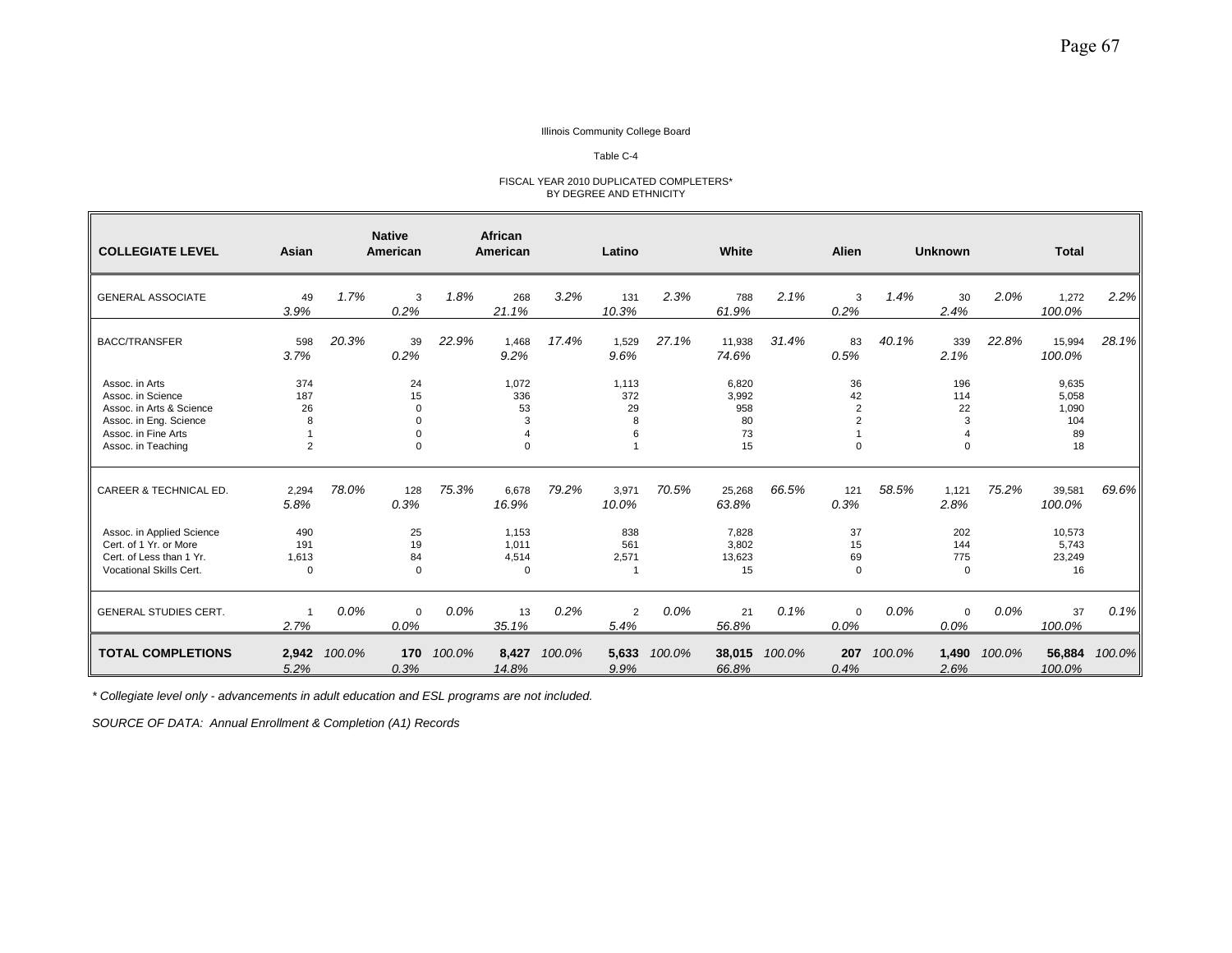# Table C-5

| FISCAL YEAR 2010 DUPLICATED COMPLETERS* |  |
|-----------------------------------------|--|
| BY DEGREE AND AGE GROUP                 |  |

| <b>COLLEGIATE LEVEL</b>           | Under 21              | $21 - 24$              | $25 - 30$              | $31 - 39$             | 40-55                 | Over 55              | <b>Unknown</b>    | <b>Total</b>            |
|-----------------------------------|-----------------------|------------------------|------------------------|-----------------------|-----------------------|----------------------|-------------------|-------------------------|
| <b>GENERAL ASSOCIATE</b>          | 62 0.8%<br>4.9%       | 361 2.1%<br>28.4%      | 252 2.2%<br>19.8%      | 264 2.9%<br>20.8%     | 282 3.1%<br>22.2%     | 47 3.1%<br>3.7%      | 4 4.6%<br>0.3%    | 1,272 2.2%<br>100.0%    |
| <b>BACC/TRANSFER</b>              | 3,339 42.3%<br>20.9%  | 7,934 45.2%<br>49.6%   | 2,570 22.4%<br>16.1%   | 1,246 13.5%<br>7.8%   | 815 8.9%<br>5.1%      | 75 5.0%<br>0.5%      | 15 17.2%<br>0.1%  | 15,994 28.1%<br>100.0%  |
| Assoc. in Arts                    | 1,684                 | 4,876                  | 1,669                  | 817                   | 526                   | 51                   | 12                | 9,635                   |
| Assoc. in Science                 | 1,223                 | 2,491                  | 748                    | 343                   | 233                   | 18                   | $\overline{2}$    | 5,058                   |
| Assoc. in Arts & Science          | 379                   | 469                    | 119                    | 70                    | 48                    | 5                    | $\Omega$          | 1,090                   |
| Assoc. in Eng. Science            | 29                    | 43                     | 18                     | 10                    | 3                     | $\Omega$             |                   | 104                     |
| Assoc. in Fine Arts               | 21                    | 50                     | 13                     |                       | 3                     |                      | $\Omega$          | 89                      |
| Assoc. in Teaching                | 3                     | 5                      | 3                      | 5                     | $\overline{2}$        | $\mathbf 0$          | $\mathbf 0$       | 18                      |
| <b>CAREER &amp; TECHNICAL ED.</b> | 4.496 56.9%<br>11.4%  | 9.261 52.7%<br>23.4%   | 8.643 75.3%<br>21.8%   | 7.679 83.5%<br>19.4%  | 8.049 87.9%<br>20.3%  | 1.385 91.8%<br>3.5%  | 68 78.2%<br>0.2%  | 39.581 69.6%<br>100.0%  |
| Assoc. in Applied Science         | 593                   | 3,169                  | 2,516                  | 2,165                 | 1,924                 | 201                  | 5                 | 10,573                  |
| Cert. of 1 Yr. or More            | 343                   | 1,249                  | 1,400                  | 1,309                 | 1,258                 | 174                  | 10                | 5,743                   |
| Cert of Less than 1 Yr.           | 3,555                 | 4,840                  | 4,725                  | 4,202                 | 4,865                 | 1,009                | 53                | 23,249                  |
| Vocational Skills Cert.           | 5                     | 3                      | 2                      | 3                     | 2                     |                      | $\mathbf 0$       | 16                      |
| <b>GENERAL STUDIES CERT.</b>      | $0.0\%$<br>0.0%       | 1 0.0%<br>2.7%         | 11 0.1%<br>29.7%       | 12 0.1%<br>32.4%      | 12 0.1%<br>32.4%      | 10.1%<br>2.7%        | $0.0\%$<br>0.0%   | 37 0.1%<br>100.0%       |
| <b>TOTAL COMPLETIONS</b>          | 7,897 100.0%<br>13.9% | 17,557 100.0%<br>30.9% | 11,476 100.0%<br>20.2% | 9,201 100.0%<br>16.2% | 9,158 100.0%<br>16.1% | 1,508 100.0%<br>2.7% | 87 100.0%<br>0.2% | 56,884 100.0%<br>100.0% |

*\* Collegiate level only - advancements in adult education and ESL programs are not included.*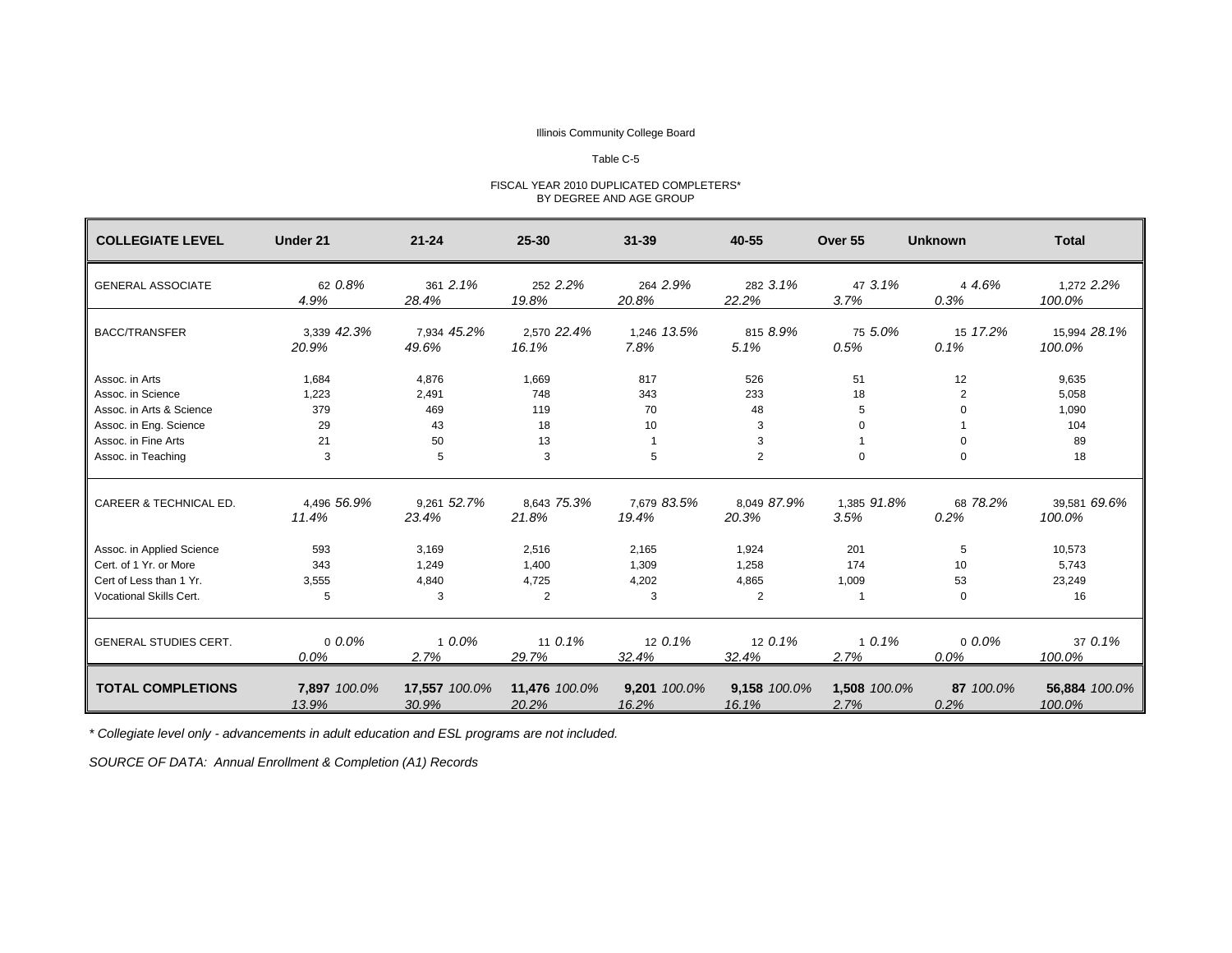## Table C-6

### FISCAL YEAR 2010 DUPLICATED COMPLETERS\* BY DEGREE AND STUDENT INTENT\*\*

| <b>COLLEGIATE LEVEL</b>                                                                                                                | <b>Prepare for</b><br><b>Transfer to</b><br>Four-Year<br><b>Institution</b> | <b>Improve</b><br><b>Present</b><br>Job<br><b>Skills</b> | <b>Prepare for</b><br><b>Job After</b><br>Community<br><b>College</b> | Improve<br><b>Basic Skills</b><br>or Prepare<br>for GED | <b>Personal</b><br>Interest/<br><b>Self</b><br><b>Development</b> | Other<br>or No<br><b>Indication</b>      | <b>Total</b>                               |
|----------------------------------------------------------------------------------------------------------------------------------------|-----------------------------------------------------------------------------|----------------------------------------------------------|-----------------------------------------------------------------------|---------------------------------------------------------|-------------------------------------------------------------------|------------------------------------------|--------------------------------------------|
| <b>GENERAL ASSOCIATE</b>                                                                                                               | 599 2.9%                                                                    | 85 1.7%                                                  | 272 1.4%                                                              | 40.4%                                                   | 128 3.3%                                                          | 184 2.9%                                 | 1.272 2.2%                                 |
|                                                                                                                                        | 47.1%                                                                       | 6.7%                                                     | 21.4%                                                                 | 0.3%                                                    | 10.1%                                                             | 14.5%                                    | 100.0%                                     |
| <b>BACC/TRANSFER</b>                                                                                                                   | 11.623 55.7%                                                                | 258 5.3%                                                 | 1.489 7.4%                                                            | 88 9.2%                                                 | 779 20.4%                                                         | 1.757 27.6%                              | 15,994 28.1%                               |
|                                                                                                                                        | 72.7%                                                                       | 1.6%                                                     | 9.3%                                                                  | 0.6%                                                    | 4.9%                                                              | 11.0%                                    | 100.0%                                     |
| Assoc. in Arts<br>Assoc. in Science<br>Assoc. in Arts & Science<br>Assoc. in Eng. Science<br>Assoc. in Fine Arts<br>Assoc. in Teaching | 7,056<br>3,731<br>686<br>66<br>73<br>11                                     | 173<br>69<br>13<br>$\mathbf 0$<br>$\mathbf 0$<br>3       | 891<br>533<br>56<br>3<br>3<br>3                                       | 55<br>31<br>$\mathbf 0$<br>$\Omega$                     | 530<br>199<br>32<br>12<br>5<br>$\overline{1}$                     | 930<br>495<br>302<br>22<br>8<br>$\Omega$ | 9,635<br>5,058<br>1,090<br>104<br>89<br>18 |
| CAREER & TECHNICAL ED.                                                                                                                 | 8.654 41.4%                                                                 | 4,522 92.9%                                              | 18,218 91.1%                                                          | 863 90.4%                                               | 2.898 75.8%                                                       | 4,426 69.5%                              | 39,581 69.6%                               |
|                                                                                                                                        | 21.9%                                                                       | 11.4%                                                    | 46.0%                                                                 | 2.2%                                                    | 7.3%                                                              | 11.2%                                    | 100.0%                                     |
| Assoc. in Applied Science                                                                                                              | 2.675                                                                       | 798                                                      | 4.965                                                                 | 109                                                     | 562                                                               | 1.464                                    | 10,573                                     |
| Cert. of 1 Yr. or More                                                                                                                 | 1,150                                                                       | 638                                                      | 2,970                                                                 | 45                                                      | 397                                                               | 543                                      | 5,743                                      |
| Cert. of Less than 1 Yr.                                                                                                               | 4,826                                                                       | 3,086                                                    | 10,282                                                                | 701                                                     | 1,935                                                             | 2,419                                    | 23,249                                     |
| Vocational Skills Cert.                                                                                                                | 3                                                                           | $\mathbf 0$                                              | -1                                                                    | 8                                                       | 4                                                                 | 0                                        | 16                                         |
| <b>GENERAL STUDIES CERT.</b>                                                                                                           | 5 0.0%                                                                      | $10.0\%$                                                 | 11 0.1%                                                               | $0.0\%$                                                 | 19 0.5%                                                           | $10.0\%$                                 | 37 0.1%                                    |
|                                                                                                                                        | 13.5%                                                                       | 2.7%                                                     | 29.7%                                                                 | 0.0%                                                    | 51.4%                                                             | 2.7%                                     | 100.0%                                     |
| <b>TOTAL COMPLETIONS</b>                                                                                                               | 20,881 100.0%                                                               | 4,866 100.0%                                             | 19,990 100.0%                                                         | 955 100.0%                                              | 3,824 100.0%                                                      | 6,368 100.0%                             | 56,884 100.0%                              |
|                                                                                                                                        | 36.7%                                                                       | 8.6%                                                     | 35.1%                                                                 | 1.7%                                                    | 6.7%                                                              | 11.2%                                    | 100.0%                                     |

*\* Collegiate level only - advancements in adult education and ESL programs are not included.*

*\*\*Current student intent is examined. When not available, student intent at time of college entrance is used.*